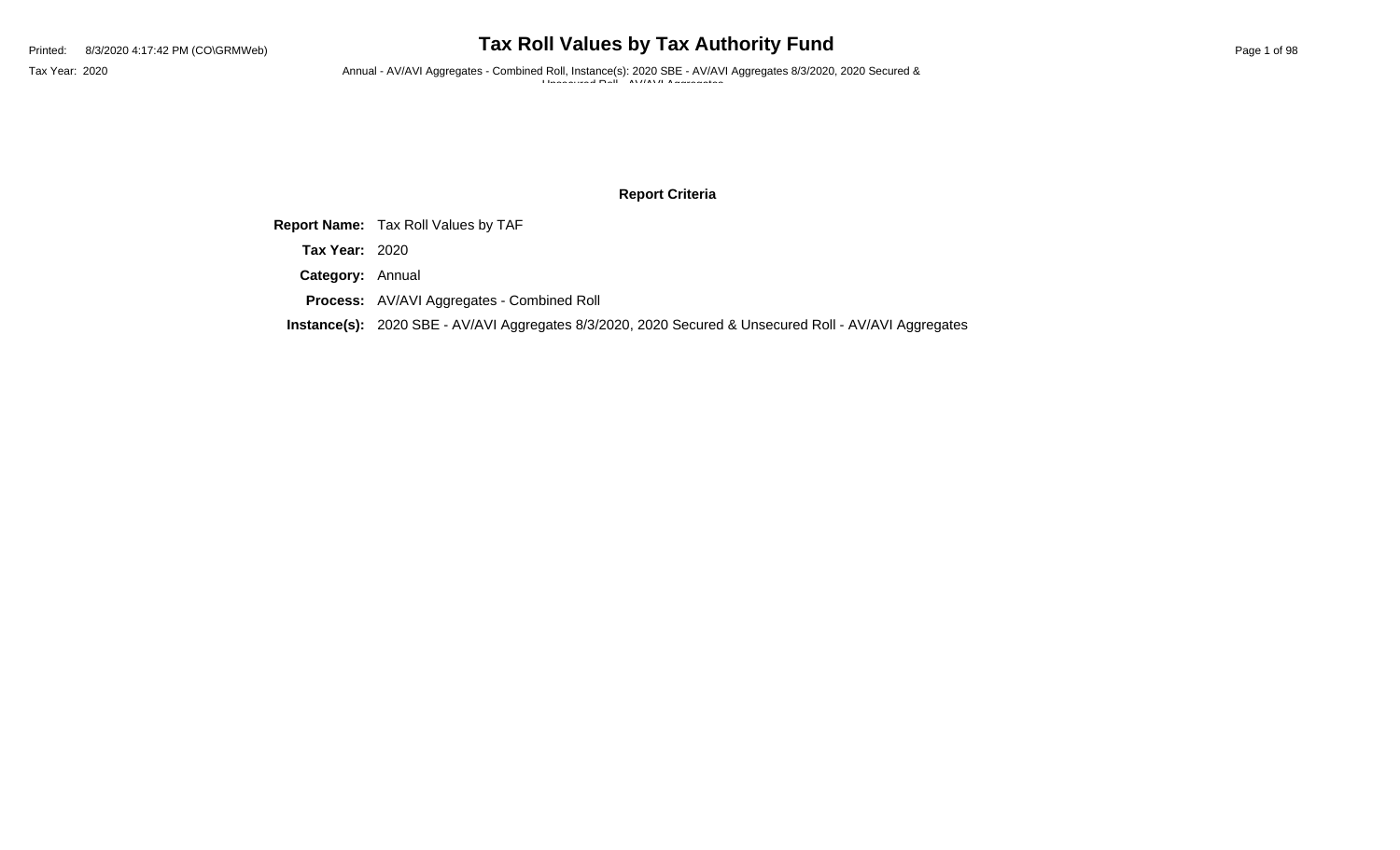Tax Year: 2020 Annual - AV/AVI Aggregates - Combined Roll, Instance(s): 2020 SBE - AV/AVI Aggregates 8/3/2020, 2020 Secured & Unsecured Roll - AV/AVI Aggregates

## **TAF: 1998 A LAKESIDE SCHOOL DISTRICT BOND**

| <b>Value Type</b>    | <b>Secured Roll</b> | <b>SBE Roll</b> | <b>Combined Secured</b><br>& SBE | <b>Unsecured Roll</b><br><b>No Aircraft</b> | <b>Unsecured Roll</b><br><b>Aircraft Only</b> | <b>Total All Rolls</b> |
|----------------------|---------------------|-----------------|----------------------------------|---------------------------------------------|-----------------------------------------------|------------------------|
| LAND:                | 229,621,331         |                 | 229,621,331                      | 48,704                                      | 0                                             | 229,670,035            |
| <b>IMPROVEMENTS:</b> | 174,087,618         | $\Omega$        | 174,087,618                      | 503,870                                     | 0                                             | 174,591,488            |
| PERSONAL PROP:       | 800,003             | $\Omega$        | 800,003                          | 1,494,543                                   | $\overline{0}$                                | 2,294,546              |
| GROSS:               | 404,508,952         | $\Omega$        | 404,508,952                      | 2,047,117                                   | 0                                             | 406,556,069            |
| -EXEMPTIONS:         | 4,559,751           | $\Omega$        | 4,559,751                        | 0                                           | 0                                             | 4,559,751              |
| <b>TAXABLE NET:</b>  | 399,949,201         | $\Omega$        | 399,949,201                      | 2,047,117                                   | 0                                             | 401,996,318            |
| +HO EXEM:            | 1,852,200           | $\Omega$        | 1,852,200                        | 0                                           | 0                                             | 1,852,200              |
| <b>ADJUSTED NET:</b> | 401,801,401         | $\Omega$        | 401,801,401                      | 2,047,117                                   | 0                                             | 403,848,518            |
| PIN COUNT:           |                     |                 |                                  |                                             |                                               | 810                    |

## **TAF: 1998 A LOS GATOS HIGH SCHOOL BOND**

| <b>Value Type</b>    | <b>Secured Roll</b> | <b>SBE Roll</b> | <b>Combined Secured</b><br>& SBE | <b>Unsecured Roll</b><br><b>No Aircraft</b> | <b>Unsecured Roll</b><br><b>Aircraft Only</b> | <b>Total All Rolls</b> |
|----------------------|---------------------|-----------------|----------------------------------|---------------------------------------------|-----------------------------------------------|------------------------|
| LAND:                | 861,718,639         | 0               | 861,718,639                      | 48,704                                      | 0                                             | 861,767,343            |
| <b>IMPROVEMENTS:</b> | 666,553,775         | 0               | 666,553,775                      | 1,430,158                                   | 0                                             | 667,983,933            |
| PERSONAL PROP:       | 831,503             | 0               | 831,503                          | 2,446,317                                   | 0                                             | 3,277,820              |
| <b>GROSS:</b>        | 1,529,103,917       | 0               | 1,529,103,917                    | 3,925,179                                   | 0                                             | 1,533,029,096          |
| -EXEMPTIONS:         | 11,909,248          | 0               | 11,909,248                       |                                             | 0                                             | 11,909,248             |
| <b>TAXABLE NET:</b>  | 1,517,194,669       | 0               | 1,517,194,669                    | 3,925,179                                   | $\overline{0}$                                | 1,521,119,848          |
| +HO EXEM:            | 7,515,200           | 0               | 7,515,200                        |                                             | 0                                             | 7,515,200              |
| <b>ADJUSTED NET:</b> | 1,524,709,869       | 0               | 1,524,709,869                    | 3,925,179                                   | 0                                             | 1,528,635,048          |
| PIN COUNT:           |                     |                 |                                  |                                             |                                               | 2,553                  |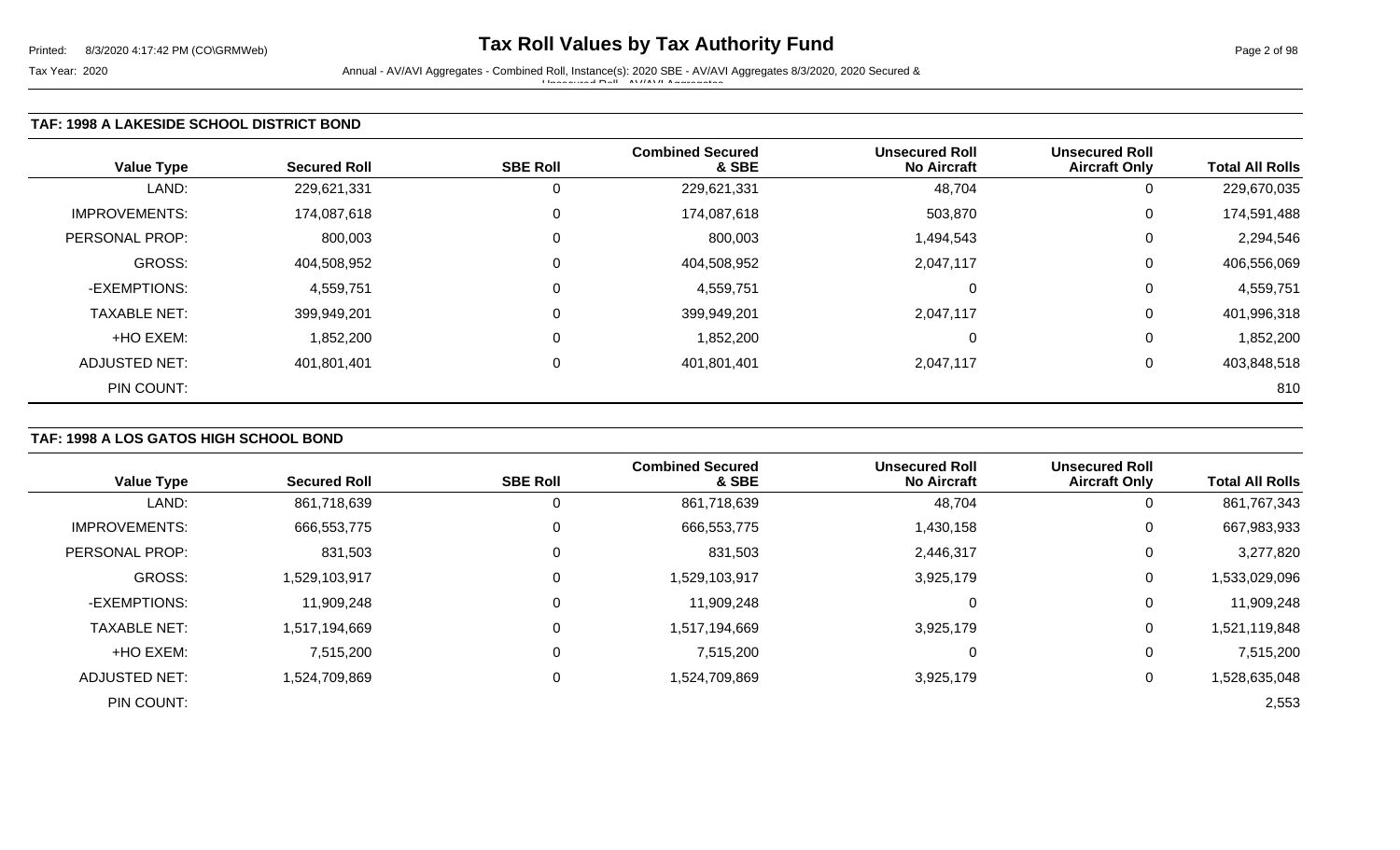| <b>Value Type</b>     | <b>Secured Roll</b> | <b>SBE Roll</b> | <b>Combined Secured</b><br>& SBE | <b>Unsecured Roll</b><br><b>No Aircraft</b> | <b>Unsecured Roll</b><br><b>Aircraft Only</b> | <b>Total All Rolls</b> |
|-----------------------|---------------------|-----------------|----------------------------------|---------------------------------------------|-----------------------------------------------|------------------------|
| LAND:                 | 6,407,595,541       | 0               | 6,407,595,541                    | 17,791,486                                  | 0                                             | 6,425,387,027          |
| <b>IMPROVEMENTS:</b>  | 4,931,157,032       | $\overline{0}$  | 4,931,157,032                    | 135,648,613                                 | 0                                             | 5,066,805,645          |
| <b>PERSONAL PROP:</b> | 50,062,864          | 0               | 50,062,864                       | 165,872,661                                 | 0                                             | 215,935,525            |
| GROSS:                | 11,388,815,437      | $\overline{0}$  | 11,388,815,437                   | 319,312,760                                 | 0                                             | 11,708,128,197         |
| -EXEMPTIONS:          | 336,654,492         | 0               | 336,654,492                      | 37,959,447                                  | 0                                             | 374,613,940            |
| <b>TAXABLE NET:</b>   | 11,052,160,945      | $\overline{0}$  | 11,052,160,945                   | 281,353,313                                 | 0                                             | 11,333,514,257         |
| +HO EXEM:             | 52,089,815          | 0               | 52,089,815                       | 49,000                                      | 0                                             | 52,138,815             |
| ADJUSTED NET:         | 11,104,250,760      | 0               | 11,104,250,760                   | 281,402,313                                 | 0                                             | 11,385,653,072         |
| PIN COUNT:            |                     |                 |                                  |                                             |                                               | 22,308                 |

## **TAF: 1998 C SANTA CRUZ CITY HIGH SCHOOL DISTRICT BOND**

|                       |                     |                 | <b>Combined Secured</b> | <b>Unsecured Roll</b> | <b>Unsecured Roll</b> |                        |
|-----------------------|---------------------|-----------------|-------------------------|-----------------------|-----------------------|------------------------|
| <b>Value Type</b>     | <b>Secured Roll</b> | <b>SBE Roll</b> | & SBE                   | <b>No Aircraft</b>    | <b>Aircraft Only</b>  | <b>Total All Rolls</b> |
| LAND:                 | 13,538,628,417      | 288,515         | 13,538,916,932          | 24,974,999            | 0                     | 13,563,891,931         |
| <b>IMPROVEMENTS:</b>  | 10,084,894,599      |                 | 10,084,894,599          | 248,044,747           | 0                     | 10,332,939,346         |
| <b>PERSONAL PROP:</b> | 150,187,898         |                 | 150,187,898             | 293,982,413           | 71,820                | 444,242,131            |
| <b>GROSS:</b>         | 23.773.710.914      | 288,515         | 23,773,999,429          | 567,002,159           | 71,820                | 24,341,073,408         |
| -EXEMPTIONS:          | 822,873,805         |                 | 822,873,805             | 66,988,659            | 0                     | 889,862,465            |
| <b>TAXABLE NET:</b>   | 22,950,837,109      | 288,515         | 22,951,125,624          | 500,013,500           | 71,820                | 23,451,210,943         |
| +HO EXEM:             | 112,483,934         |                 | 112,483,934             | 208,140               | $\mathbf 0$           | 112,692,074            |
| ADJUSTED NET:         | 23,063,321,043      | 288,515         | 23,063,609,558          | 500,221,640           | 71,820                | 23,563,903,017         |
| PIN COUNT:            |                     |                 |                         |                       |                       | 47,666                 |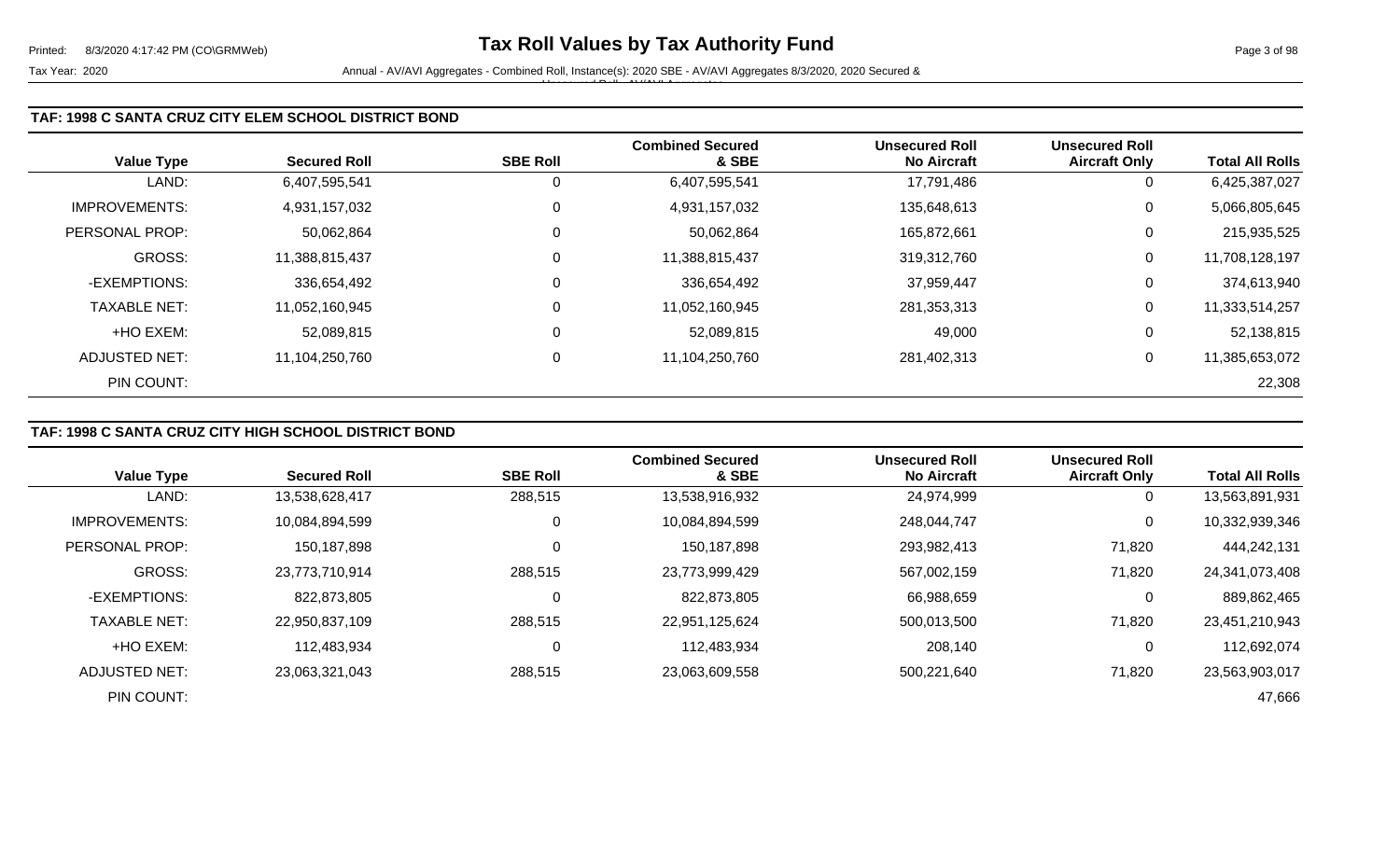### **TAF: 1999 CITY OF SANTA CRUZ BOND**

| <b>Value Type</b>     | <b>Secured Roll</b> | <b>SBE Roll</b> | <b>Combined Secured</b><br>& SBE | <b>Unsecured Roll</b><br><b>No Aircraft</b> | <b>Unsecured Roll</b><br><b>Aircraft Only</b> | <b>Total All Rolls</b> |
|-----------------------|---------------------|-----------------|----------------------------------|---------------------------------------------|-----------------------------------------------|------------------------|
| LAND:                 | 6,113,107,132       | 0               | 6,113,107,132                    | 19,567,466                                  | U                                             | 6,132,674,598          |
| <b>IMPROVEMENTS:</b>  | 4,686,159,635       | $\mathbf 0$     | 4,686,159,635                    | 138,750,299                                 | 0                                             | 4,824,909,934          |
| <b>PERSONAL PROP:</b> | 49,659,408          | 0               | 49,659,408                       | 184,928,294                                 | U                                             | 234,587,702            |
| <b>GROSS:</b>         | 10,848,926,175      | 0               | 10,848,926,175                   | 343,246,059                                 | 0                                             | 11,192,172,234         |
| -EXEMPTIONS:          | 327,728,788         | 0               | 327,728,788                      | 39,883,571                                  | U                                             | 367,612,360            |
| <b>TAXABLE NET:</b>   | 10,521,197,387      | 0               | 10,521,197,387                   | 303,362,488                                 | 0                                             | 10,824,559,874         |
| +HO EXEM:             | 49,060,200          | 0               | 49,060,200                       | 182,000                                     | 0                                             | 49,242,200             |
| ADJUSTED NET:         | 10,570,257,587      | 0               | 10,570,257,587                   | 303,544,488                                 | 0                                             | 10,873,802,074         |
| PIN COUNT:            |                     |                 |                                  |                                             |                                               | 21,760                 |

## **TAF: 1999 REF 1991 BONNY DOON SCHOOL DISTRICT BOND**

|                      |                     |                 | <b>Combined Secured</b> | <b>Unsecured Roll</b> | <b>Unsecured Roll</b> |                        |
|----------------------|---------------------|-----------------|-------------------------|-----------------------|-----------------------|------------------------|
| <b>Value Type</b>    | <b>Secured Roll</b> | <b>SBE Roll</b> | & SBE                   | <b>No Aircraft</b>    | <b>Aircraft Only</b>  | <b>Total All Rolls</b> |
| LAND:                | 392,894,984         |                 | 392,894,984             | 123,600               | 0                     | 393,018,584            |
| <b>IMPROVEMENTS:</b> | 315,198,856         | 0               | 315,198,856             | 11,760,847            | 0                     | 326,959,703            |
| PERSONAL PROP:       | 187,488             |                 | 187,488                 | 4,201,650             | 20,297                | 4,409,435              |
| <b>GROSS:</b>        | 708.281.328         |                 | 708,281,328             | 16,086,097            | 20,297                | 724,387,722            |
| -EXEMPTIONS:         | 9,164,883           |                 | 9,164,883               | 0                     | 0                     | 9,164,883              |
| <b>TAXABLE NET:</b>  | 699,116,445         |                 | 699,116,445             | 16,086,097            | 20,297                | 715,222,839            |
| +HO EXEM:            | 4,233,600           |                 | 4,233,600               | 0                     | 0                     | 4,233,600              |
| ADJUSTED NET:        | 703,350,045         |                 | 703,350,045             | 16,086,097            | 20,297                | 719,456,439            |
| PIN COUNT:           |                     |                 |                         |                       |                       | 1,389                  |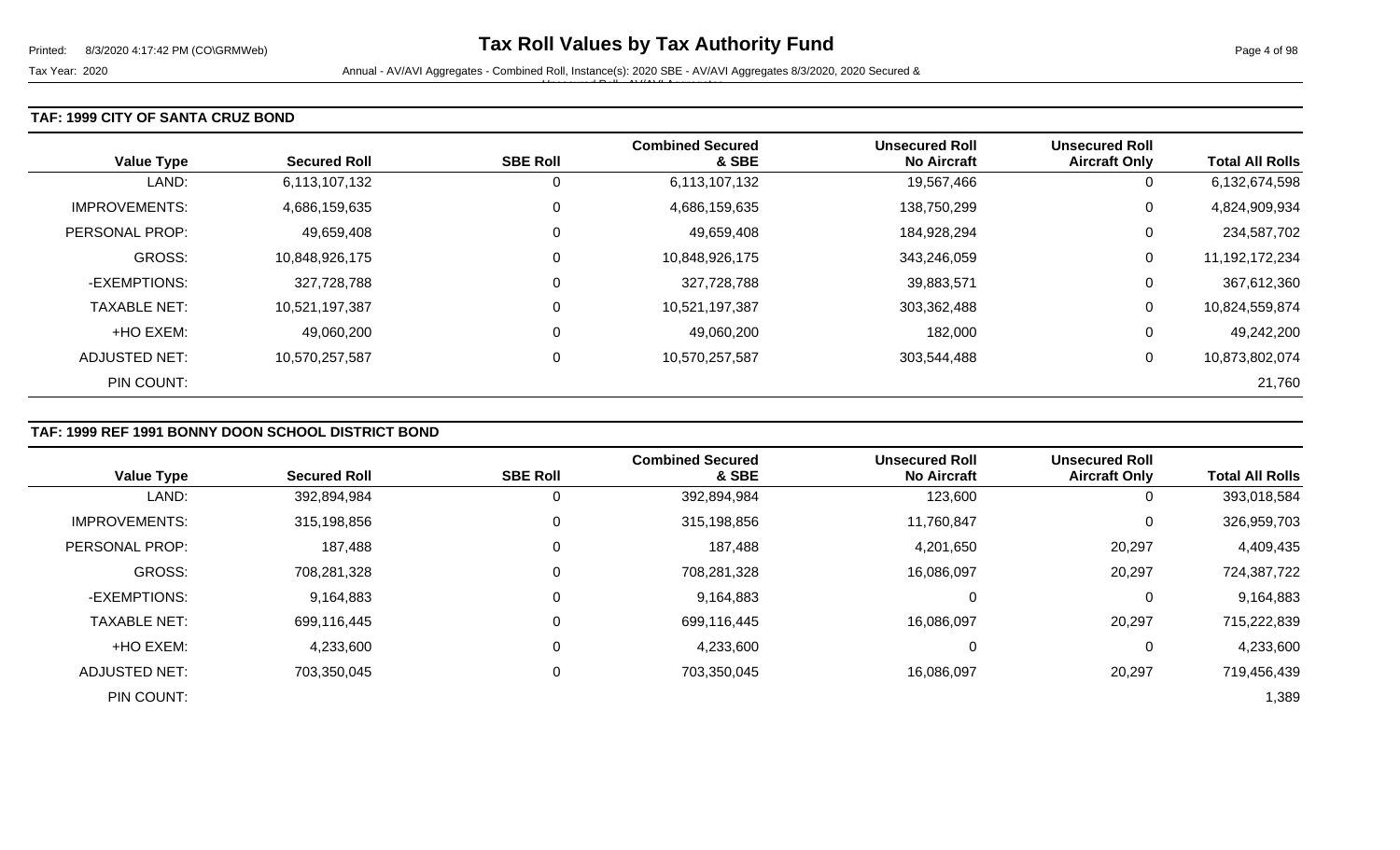| <b>Value Type</b>     | <b>Secured Roll</b> | <b>SBE Roll</b> | <b>Combined Secured</b><br>& SBE | <b>Unsecured Roll</b><br><b>No Aircraft</b> | <b>Unsecured Roll</b><br><b>Aircraft Only</b> | <b>Total All Rolls</b> |
|-----------------------|---------------------|-----------------|----------------------------------|---------------------------------------------|-----------------------------------------------|------------------------|
| LAND:                 | 2,470,009,203       | 87,600          | 2,470,096,803                    | 2,543,679                                   |                                               | 2,472,640,482          |
| <b>IMPROVEMENTS:</b>  | 1,837,165,373       | $\overline{0}$  | 1,837,165,373                    | 18,786,113                                  | 0                                             | 1,855,951,486          |
| <b>PERSONAL PROP:</b> | 22,671,811          | $\overline{0}$  | 22,671,811                       | 10,814,484                                  | 0                                             | 33,486,295             |
| GROSS:                | 4,329,846,387       | 87,600          | 4,329,933,987                    | 32,144,276                                  | 0                                             | 4,362,078,263          |
| -EXEMPTIONS:          | 138,286,081         | 0               | 138,286,081                      | 106,165                                     | 0                                             | 138,392,246            |
| <b>TAXABLE NET:</b>   | 4,191,560,306       | 87,600          | 4,191,647,906                    | 32,038,111                                  | 0                                             | 4,223,686,017          |
| +HO EXEM:             | 32,520,600          | $\mathbf 0$     | 32,520,600                       | 7,000                                       | 0                                             | 32,527,600             |
| ADJUSTED NET:         | 4,224,080,906       | 87,600          | 4,224,168,506                    | 32,045,111                                  | 0                                             | 4,256,213,617          |
| PIN COUNT:            |                     |                 |                                  |                                             |                                               | 18,160                 |

# **TAF: 2000 B SAN LORENZO VALLEY SCHOOL DISTRICT BOND**

|                      |                     |                 | <b>Combined Secured</b> | <b>Unsecured Roll</b> | <b>Unsecured Roll</b> |                        |
|----------------------|---------------------|-----------------|-------------------------|-----------------------|-----------------------|------------------------|
| <b>Value Type</b>    | <b>Secured Roll</b> | <b>SBE Roll</b> | & SBE                   | <b>No Aircraft</b>    | <b>Aircraft Only</b>  | <b>Total All Rolls</b> |
| LAND:                | 2,470,009,203       | 87,600          | 2,470,096,803           | 2,543,679             | 0                     | 2,472,640,482          |
| <b>IMPROVEMENTS:</b> | 1,837,165,373       | 0               | 1,837,165,373           | 18,786,113            | 0                     | 1,855,951,486          |
| PERSONAL PROP:       | 22,671,811          | 0               | 22,671,811              | 10,814,484            | 0                     | 33,486,295             |
| <b>GROSS:</b>        | 4,329,846,387       | 87,600          | 4,329,933,987           | 32,144,276            | 0                     | 4,362,078,263          |
| -EXEMPTIONS:         | 138,286,081         | $\Omega$        | 138,286,081             | 106,165               | 0                     | 138,392,246            |
| <b>TAXABLE NET:</b>  | 4,191,560,306       | 87,600          | 4,191,647,906           | 32,038,111            | 0                     | 4,223,686,017          |
| +HO EXEM:            | 32,520,600          | 0               | 32,520,600              | 7,000                 | 0                     | 32,527,600             |
| <b>ADJUSTED NET:</b> | 4,224,080,906       | 87,600          | 4,224,168,506           | 32,045,111            | 0                     | 4,256,213,617          |
| PIN COUNT:           |                     |                 |                         |                       |                       | 18,160                 |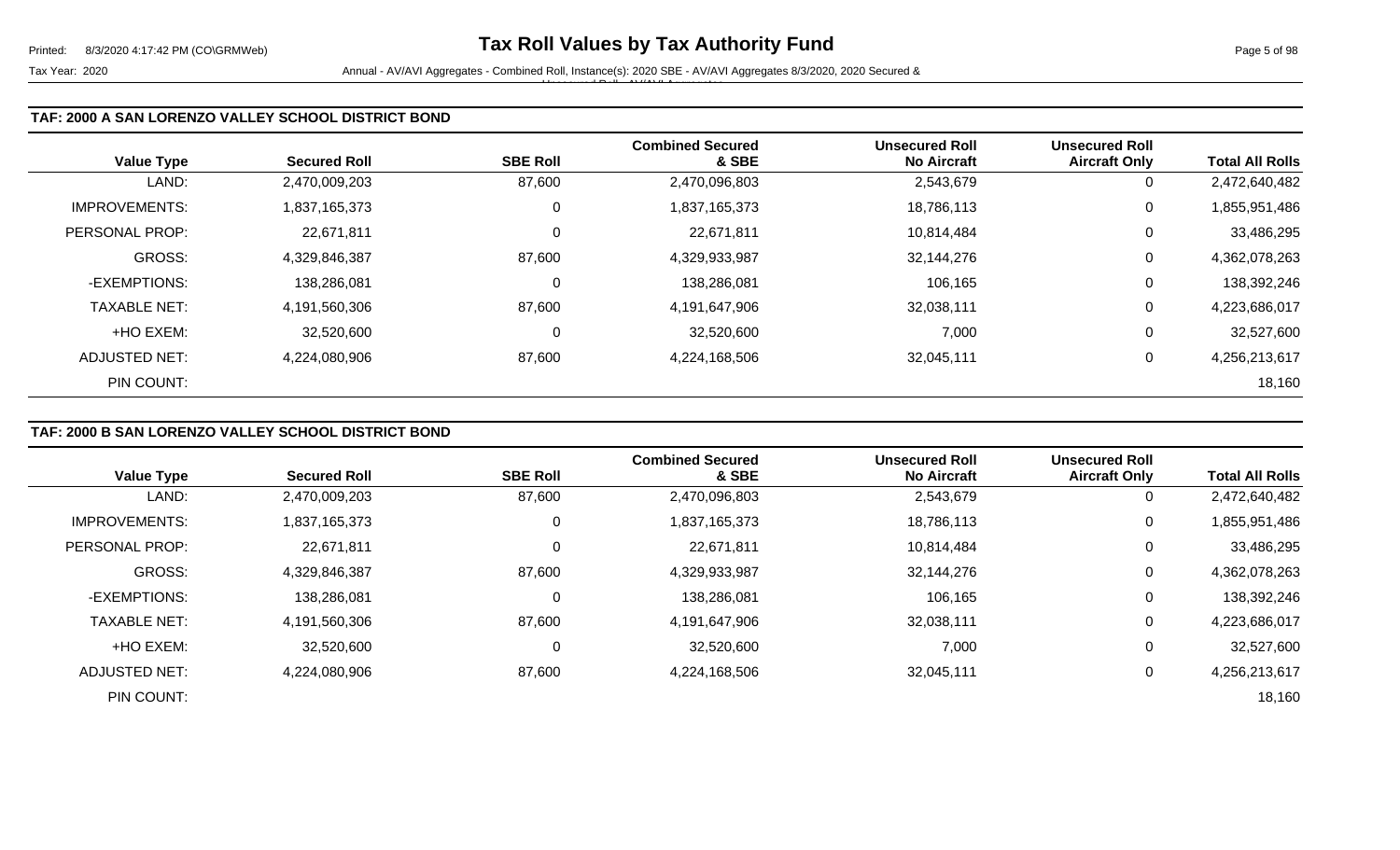| <b>Value Type</b>     | <b>Secured Roll</b> | <b>SBE Roll</b> | <b>Combined Secured</b><br>& SBE | <b>Unsecured Roll</b><br><b>No Aircraft</b> | <b>Unsecured Roll</b><br><b>Aircraft Only</b> | <b>Total All Rolls</b> |
|-----------------------|---------------------|-----------------|----------------------------------|---------------------------------------------|-----------------------------------------------|------------------------|
| LAND:                 | 2,470,009,203       | 87,600          | 2,470,096,803                    | 2,543,679                                   |                                               | 2,472,640,482          |
| <b>IMPROVEMENTS:</b>  | 1,837,165,373       | $\overline{0}$  | 1,837,165,373                    | 18,786,113                                  | 0                                             | 1,855,951,486          |
| <b>PERSONAL PROP:</b> | 22,671,811          | $\overline{0}$  | 22,671,811                       | 10,814,484                                  | 0                                             | 33,486,295             |
| GROSS:                | 4,329,846,387       | 87,600          | 4,329,933,987                    | 32,144,276                                  | 0                                             | 4,362,078,263          |
| -EXEMPTIONS:          | 138,286,081         | 0               | 138,286,081                      | 106,165                                     | 0                                             | 138,392,246            |
| <b>TAXABLE NET:</b>   | 4,191,560,306       | 87,600          | 4,191,647,906                    | 32,038,111                                  | 0                                             | 4,223,686,017          |
| +HO EXEM:             | 32,520,600          | $\mathbf 0$     | 32,520,600                       | 7,000                                       | 0                                             | 32,527,600             |
| ADJUSTED NET:         | 4,224,080,906       | 87,600          | 4,224,168,506                    | 32,045,111                                  | 0                                             | 4,256,213,617          |
| PIN COUNT:            |                     |                 |                                  |                                             |                                               | 18,160                 |

# **TAF: 2002 A AROMAS/SAN JUAN SCHOOL DISTRICT BOND**

| <b>Value Type</b>    | <b>Secured Roll</b> | <b>SBE Roll</b> | <b>Combined Secured</b><br>& SBE | <b>Unsecured Roll</b><br><b>No Aircraft</b> | <b>Unsecured Roll</b><br><b>Aircraft Only</b> | <b>Total All Rolls</b> |
|----------------------|---------------------|-----------------|----------------------------------|---------------------------------------------|-----------------------------------------------|------------------------|
| LAND:                | 17,051,090          |                 | 17,051,090                       |                                             | 0                                             | 17,051,090             |
| <b>IMPROVEMENTS:</b> | 5,581,567           |                 | 5,581,567                        | 53,619                                      | 0                                             | 5,635,186              |
| PERSONAL PROP:       | 138,721             |                 | 138,721                          | 989,317                                     | 0                                             | 1,128,038              |
| <b>GROSS:</b>        | 22,771,378          |                 | 22,771,378                       | 1,042,936                                   | 0                                             | 23,814,314             |
| -EXEMPTIONS:         | 568,257             |                 | 568,257                          |                                             | 0                                             | 568,257                |
| <b>TAXABLE NET:</b>  | 22,203,121          |                 | 22,203,121                       | 1,042,936                                   | 0                                             | 23,246,057             |
| +HO EXEM:            | 56,000              |                 | 56,000                           |                                             | 0                                             | 56,000                 |
| <b>ADJUSTED NET:</b> | 22,259,121          |                 | 22,259,121                       | 1,042,936                                   | 0                                             | 23,302,057             |
| PIN COUNT:           |                     |                 |                                  |                                             |                                               | 87                     |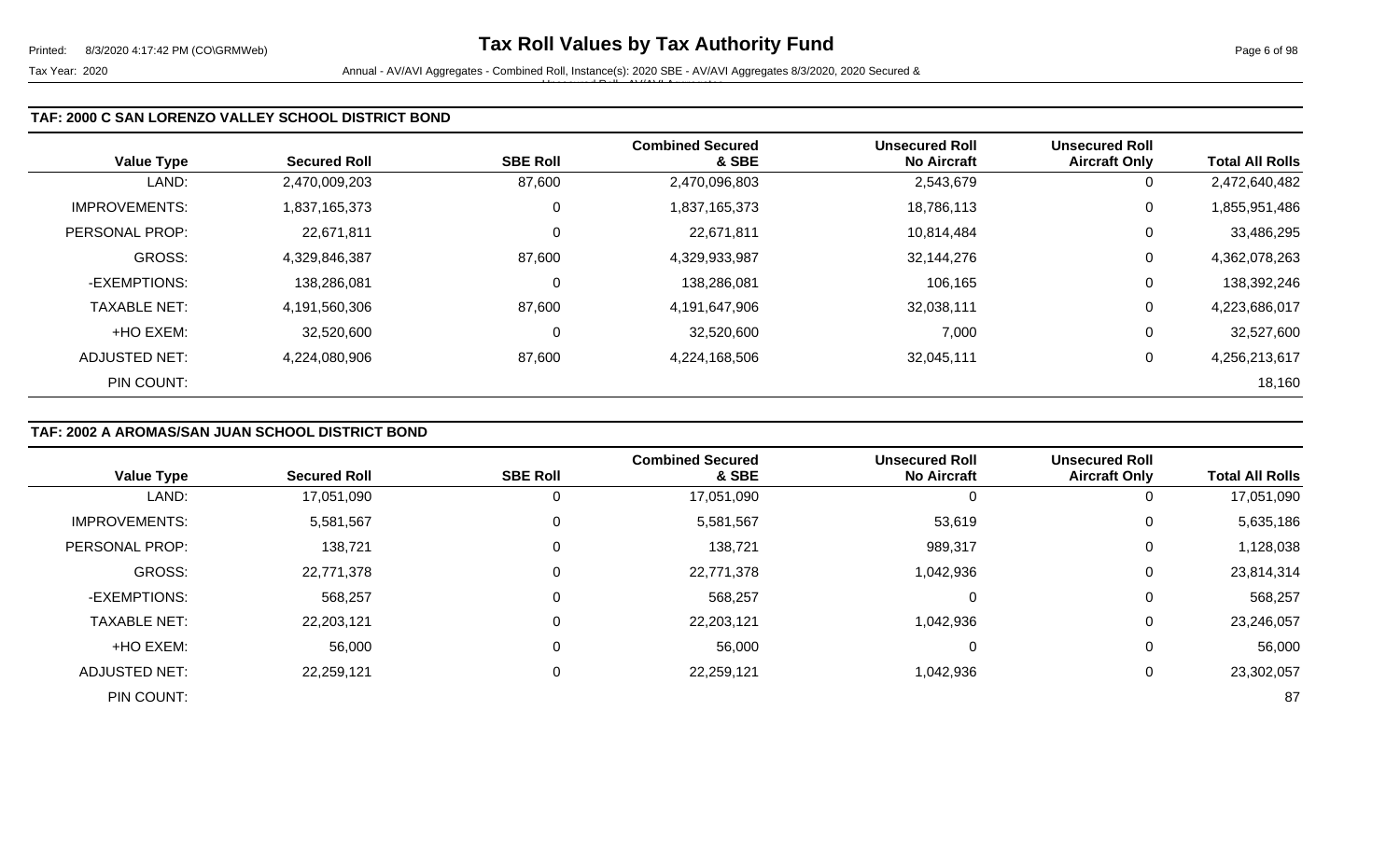### **TAF: 2002 A LOMA PRIETA SCHOOL DISTRICT BOND**

| <b>Value Type</b>    | <b>Secured Roll</b> | <b>SBE Roll</b> | <b>Combined Secured</b><br>& SBE | <b>Unsecured Roll</b><br><b>No Aircraft</b> | <b>Unsecured Roll</b><br><b>Aircraft Only</b> | <b>Total All Rolls</b> |
|----------------------|---------------------|-----------------|----------------------------------|---------------------------------------------|-----------------------------------------------|------------------------|
| LAND:                | 632,097,308         | 0               | 632,097,308                      |                                             | 0                                             | 632,097,308            |
| <b>IMPROVEMENTS:</b> | 492,466,157         | $\mathbf 0$     | 492,466,157                      | 926,288                                     | 0                                             | 493,392,445            |
| PERSONAL PROP:       | 31,500              | $\overline{0}$  | 31,500                           | 951,774                                     | 0                                             | 983,274                |
| <b>GROSS:</b>        | 1,124,594,965       | $\overline{0}$  | 1,124,594,965                    | 1,878,062                                   | 0                                             | 1,126,473,027          |
| -EXEMPTIONS:         | 7,349,497           | $\overline{0}$  | 7,349,497                        | 0                                           | 0                                             | 7,349,497              |
| <b>TAXABLE NET:</b>  | 1,117,245,468       | $\mathbf 0$     | 1,117,245,468                    | 1,878,062                                   | 0                                             | 1,119,123,530          |
| +HO EXEM:            | 5,663,000           | $\mathbf 0$     | 5,663,000                        | 0                                           | 0                                             | 5,663,000              |
| ADJUSTED NET:        | 1,122,908,468       | 0               | 1,122,908,468                    | 1,878,062                                   | 0                                             | 1,124,786,530          |
| PIN COUNT:           |                     |                 |                                  |                                             |                                               | 1,743                  |

## **TAF: 2002 A SOQUEL ELEM SCHOOL DISTRICT BOND**

|                      |                     |                 | <b>Combined Secured</b> | <b>Unsecured Roll</b> | <b>Unsecured Roll</b> |                        |
|----------------------|---------------------|-----------------|-------------------------|-----------------------|-----------------------|------------------------|
| <b>Value Type</b>    | <b>Secured Roll</b> | <b>SBE Roll</b> | & SBE                   | <b>No Aircraft</b>    | <b>Aircraft Only</b>  | <b>Total All Rolls</b> |
| LAND:                | 3,659,995,157       | O               | 3,659,995,157           | 2,338,456             | 0                     | 3,662,333,613          |
| <b>IMPROVEMENTS:</b> | 2,773,032,926       | 0               | 2,773,032,926           | 66,080,705            | 0                     | 2,839,113,631          |
| PERSONAL PROP:       | 95,953,123          | 0               | 95,953,123              | 74,497,237            | 51,523                | 170,501,883            |
| <b>GROSS:</b>        | 6,528,981,206       | $\Omega$        | 6,528,981,206           | 142,916,398           | 51,523                | 6,671,949,127          |
| -EXEMPTIONS:         | 377,535,240         | 0               | 377,535,240             | 25,882,650            | 0                     | 403,417,890            |
| <b>TAXABLE NET:</b>  | 6,151,445,966       | $\Omega$        | 6,151,445,966           | 117,033,748           | 51,523                | 6,268,531,237          |
| +HO EXEM:            | 30,364,600          | $\mathbf 0$     | 30,364,600              | 12,932                | 0                     | 30,377,532             |
| <b>ADJUSTED NET:</b> | 6,181,810,566       | 0               | 6,181,810,566           | 117,046,680           | 51,523                | 6,298,908,769          |
| PIN COUNT:           |                     |                 |                         |                       |                       | 12,813                 |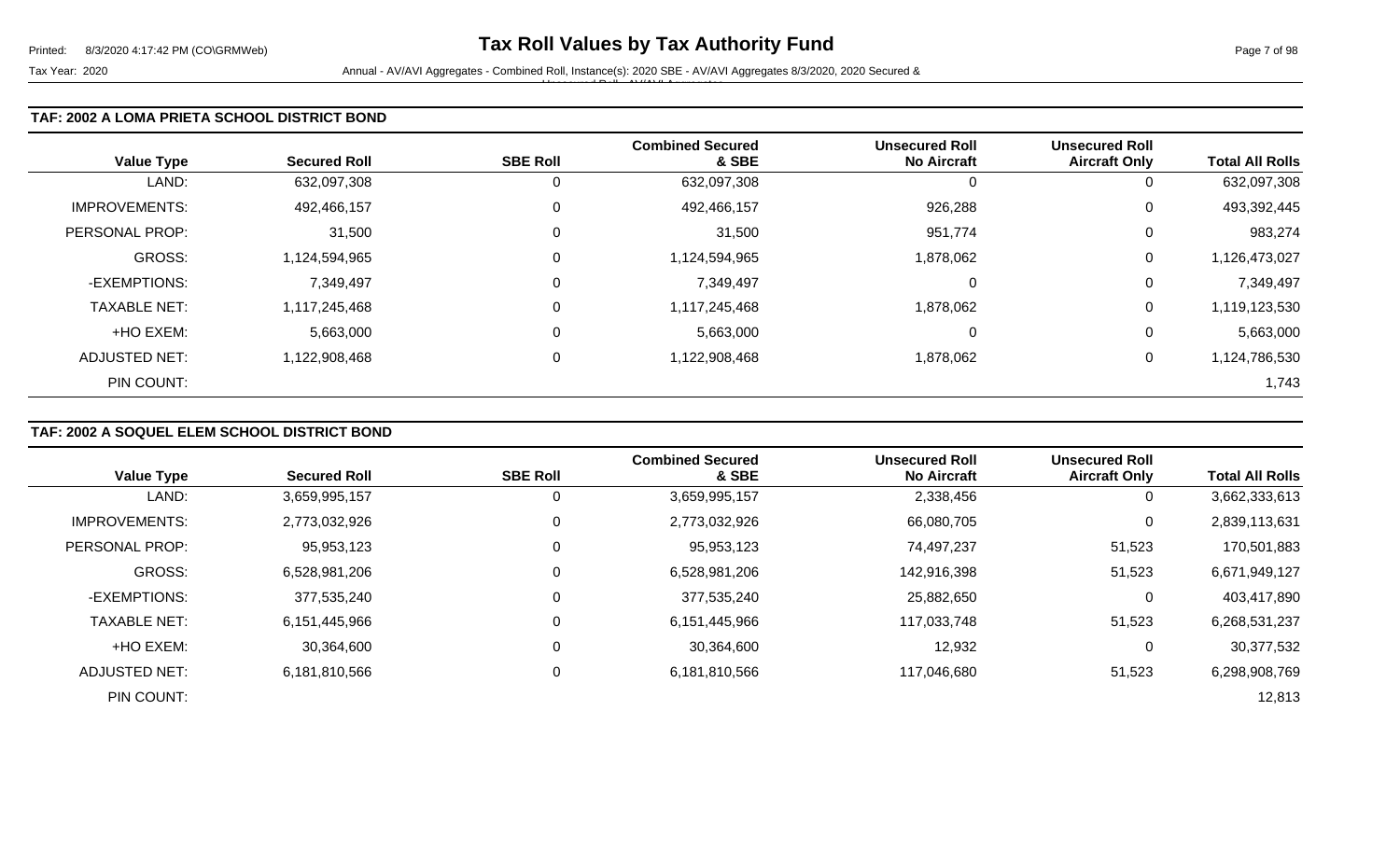Tax Year: 2020 **Annual - AV/AVI Aggregates - Combined Roll**, Instance(s): 2020 SBE - AV/AVI Aggregates 8/3/2020, 2020 Secured & Unsecured Roll - AV/AVI Aggregates

### **TAF: 2002 B PAJARO VALLEY SCHOOL DISTRICT BOND**

| <b>Value Type</b>    | <b>Secured Roll</b> | <b>SBE Roll</b> | <b>Combined Secured</b><br>& SBE | <b>Unsecured Roll</b><br><b>No Aircraft</b> | <b>Unsecured Roll</b><br><b>Aircraft Only</b> | <b>Total All Rolls</b> |
|----------------------|---------------------|-----------------|----------------------------------|---------------------------------------------|-----------------------------------------------|------------------------|
| LAND:                | 9,252,620,087       | 9,732           | 9,252,629,819                    | 8,064,414                                   | 0                                             | 9,260,694,233          |
| <b>IMPROVEMENTS:</b> | 7,120,228,627       | 0               | 7,120,228,627                    | 131,244,337                                 | 0                                             | 7,251,472,964          |
| PERSONAL PROP:       | 94,022,825          | 0               | 94,022,825                       | 229,982,536                                 | 31,827,686                                    | 355,833,047            |
| <b>GROSS:</b>        | 16,466,871,539      | 9,732           | 16,466,881,271                   | 369,291,287                                 | 31,827,686                                    | 16,868,000,244         |
| -EXEMPTIONS:         | 610,155,647         | 0               | 610,155,647                      | 11,843,913                                  | 665,061                                       | 622,664,621            |
| <b>TAXABLE NET:</b>  | 15,856,715,892      | 9,732           | 15,856,725,624                   | 357,447,374                                 | 31,162,625                                    | 16,245,335,623         |
| +HO EXEM:            | 80,379,322          | 0               | 80,379,322                       | 7,000                                       | 0                                             | 80,386,322             |
| ADJUSTED NET:        | 15,937,095,214      | 9,732           | 15,937,104,946                   | 357,454,374                                 | 31,162,625                                    | 16,325,721,945         |
| PIN COUNT:           |                     |                 |                                  |                                             |                                               | 34,708                 |

## **TAF: 2002 B SOQUEL ELEM SCHOOL DISTRICT BOND**

|                      |                     |                 | <b>Combined Secured</b> | <b>Unsecured Roll</b> | <b>Unsecured Roll</b> |                        |
|----------------------|---------------------|-----------------|-------------------------|-----------------------|-----------------------|------------------------|
| <b>Value Type</b>    | <b>Secured Roll</b> | <b>SBE Roll</b> | & SBE                   | <b>No Aircraft</b>    | <b>Aircraft Only</b>  | <b>Total All Rolls</b> |
| LAND:                | 3,659,995,157       | 0               | 3,659,995,157           | 2,338,456             | 0                     | 3,662,333,613          |
| <b>IMPROVEMENTS:</b> | 2,773,032,926       | 0               | 2,773,032,926           | 66,080,705            | 0                     | 2,839,113,631          |
| PERSONAL PROP:       | 95,953,123          | 0               | 95,953,123              | 74,497,237            | 51,523                | 170,501,883            |
| <b>GROSS:</b>        | 6,528,981,206       | $\Omega$        | 6,528,981,206           | 142,916,398           | 51,523                | 6,671,949,127          |
| -EXEMPTIONS:         | 377,535,240         | 0               | 377,535,240             | 25,882,650            | 0                     | 403,417,890            |
| <b>TAXABLE NET:</b>  | 6,151,445,966       | $\Omega$        | 6,151,445,966           | 117,033,748           | 51,523                | 6,268,531,237          |
| +HO EXEM:            | 30,364,600          | 0               | 30,364,600              | 12,932                | 0                     | 30,377,532             |
| ADJUSTED NET:        | 6,181,810,566       | 0               | 6,181,810,566           | 117,046,680           | 51,523                | 6,298,908,769          |
| PIN COUNT:           |                     |                 |                         |                       |                       | 12,813                 |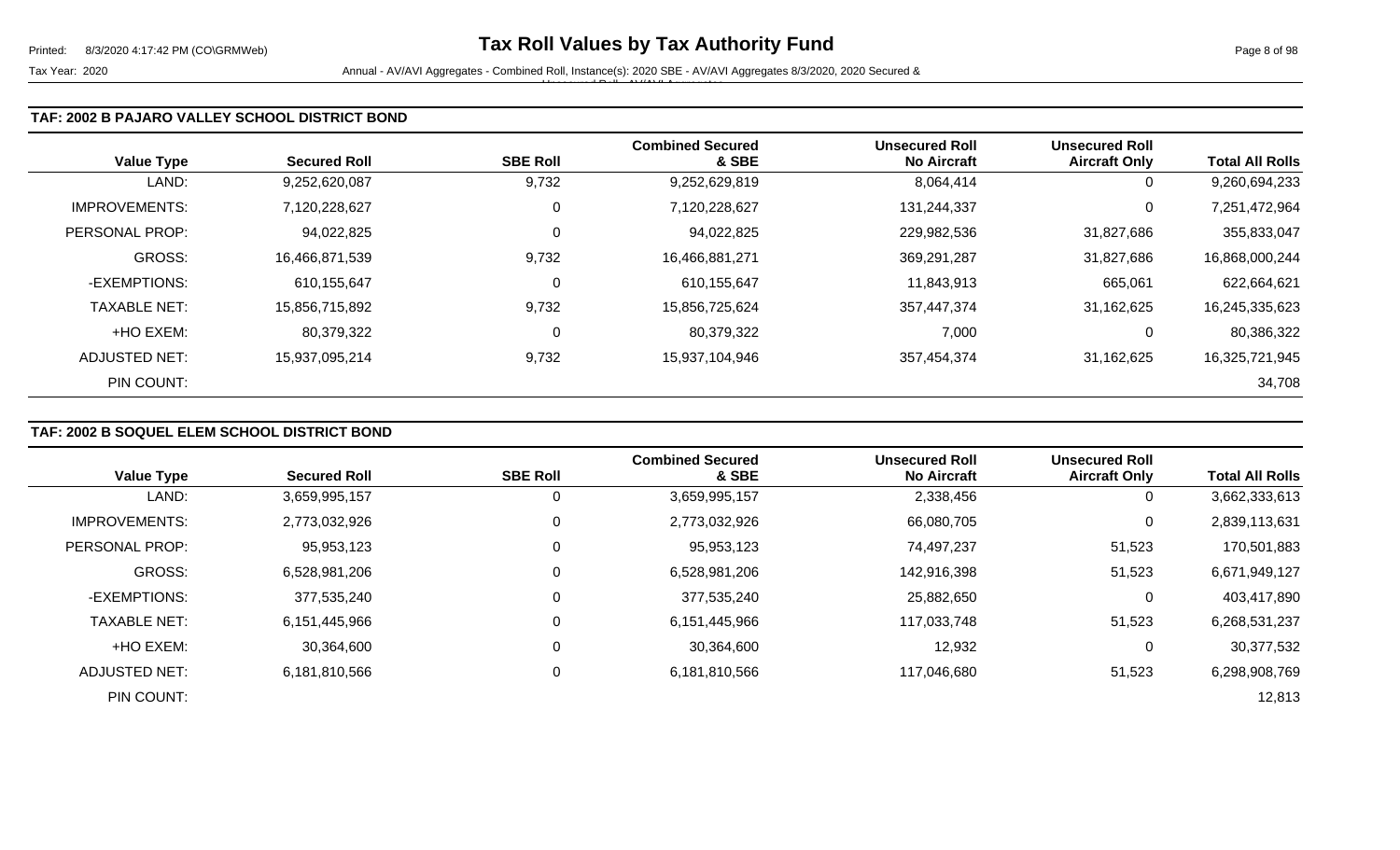Tax Year: 2020 **Annual - AV/AVI Aggregates - Combined Roll**, Instance(s): 2020 SBE - AV/AVI Aggregates 8/3/2020, 2020 Secured & Unsecured Roll - AV/AVI Aggregates

### **TAF: 2002 C SOQUEL ELEM SCHOOL DISTRICT BOND**

| <b>Value Type</b>    | <b>Secured Roll</b> | <b>SBE Roll</b> | <b>Combined Secured</b><br>& SBE | <b>Unsecured Roll</b><br><b>No Aircraft</b> | <b>Unsecured Roll</b><br><b>Aircraft Only</b> | <b>Total All Rolls</b> |
|----------------------|---------------------|-----------------|----------------------------------|---------------------------------------------|-----------------------------------------------|------------------------|
| LAND:                | 3,659,995,157       | 0               | 3,659,995,157                    | 2,338,456                                   | 0                                             | 3,662,333,613          |
| <b>IMPROVEMENTS:</b> | 2,773,032,926       | 0               | 2,773,032,926                    | 66,080,705                                  | 0                                             | 2,839,113,631          |
| PERSONAL PROP:       | 95,953,123          | 0               | 95,953,123                       | 74,497,237                                  | 51,523                                        | 170,501,883            |
| <b>GROSS:</b>        | 6,528,981,206       | 0               | 6,528,981,206                    | 142,916,398                                 | 51,523                                        | 6,671,949,127          |
| -EXEMPTIONS:         | 377,535,240         | 0               | 377,535,240                      | 25,882,650                                  | 0                                             | 403,417,890            |
| <b>TAXABLE NET:</b>  | 6,151,445,966       | 0               | 6,151,445,966                    | 117,033,748                                 | 51,523                                        | 6,268,531,237          |
| +HO EXEM:            | 30,364,600          | 0               | 30,364,600                       | 12,932                                      | 0                                             | 30,377,532             |
| ADJUSTED NET:        | 6,181,810,566       | 0               | 6,181,810,566                    | 117,046,680                                 | 51,523                                        | 6,298,908,769          |
| PIN COUNT:           |                     |                 |                                  |                                             |                                               | 12,813                 |

## **TAF: 2003 A REF 1992 A LIVE OAK SCHOOL DISTRICT BOND**

|                      |                     |                 | <b>Combined Secured</b> | <b>Unsecured Roll</b> | <b>Unsecured Roll</b> |                        |
|----------------------|---------------------|-----------------|-------------------------|-----------------------|-----------------------|------------------------|
| <b>Value Type</b>    | <b>Secured Roll</b> | <b>SBE Roll</b> | & SBE                   | <b>No Aircraft</b>    | <b>Aircraft Only</b>  | <b>Total All Rolls</b> |
| LAND:                | 2,618,180,664       | 110,892         | 2,618,291,556           | 4,633,270             | 0                     | 2,622,924,826          |
| <b>IMPROVEMENTS:</b> | 1,702,615,291       | 0               | 1,702,615,291           | 29,568,788            | 0                     | 1,732,184,079          |
| PERSONAL PROP:       | 2,927,854           | 0               | 2,927,854               | 44,859,855            | 0                     | 47,787,709             |
| <b>GROSS:</b>        | 4,323,723,809       | 110,892         | 4,323,834,701           | 79,061,913            | $\mathbf 0$           | 4,402,896,614          |
| -EXEMPTIONS:         | 84,295,786          | 0               | 84,295,786              | 3,132,686             | 0                     | 87,428,472             |
| <b>TAXABLE NET:</b>  | 4,239,428,023       | 110,892         | 4,239,538,915           | 75,929,227            | $\overline{0}$        | 4,315,468,142          |
| +HO EXEM:            | 21,472,113          | 0               | 21,472,113              | 146,208               | 0                     | 21,618,321             |
| ADJUSTED NET:        | 4,260,900,136       | 110,892         | 4,261,011,028           | 76,075,435            | 0                     | 4,337,086,463          |
| PIN COUNT:           |                     |                 |                         |                       |                       | 9,167                  |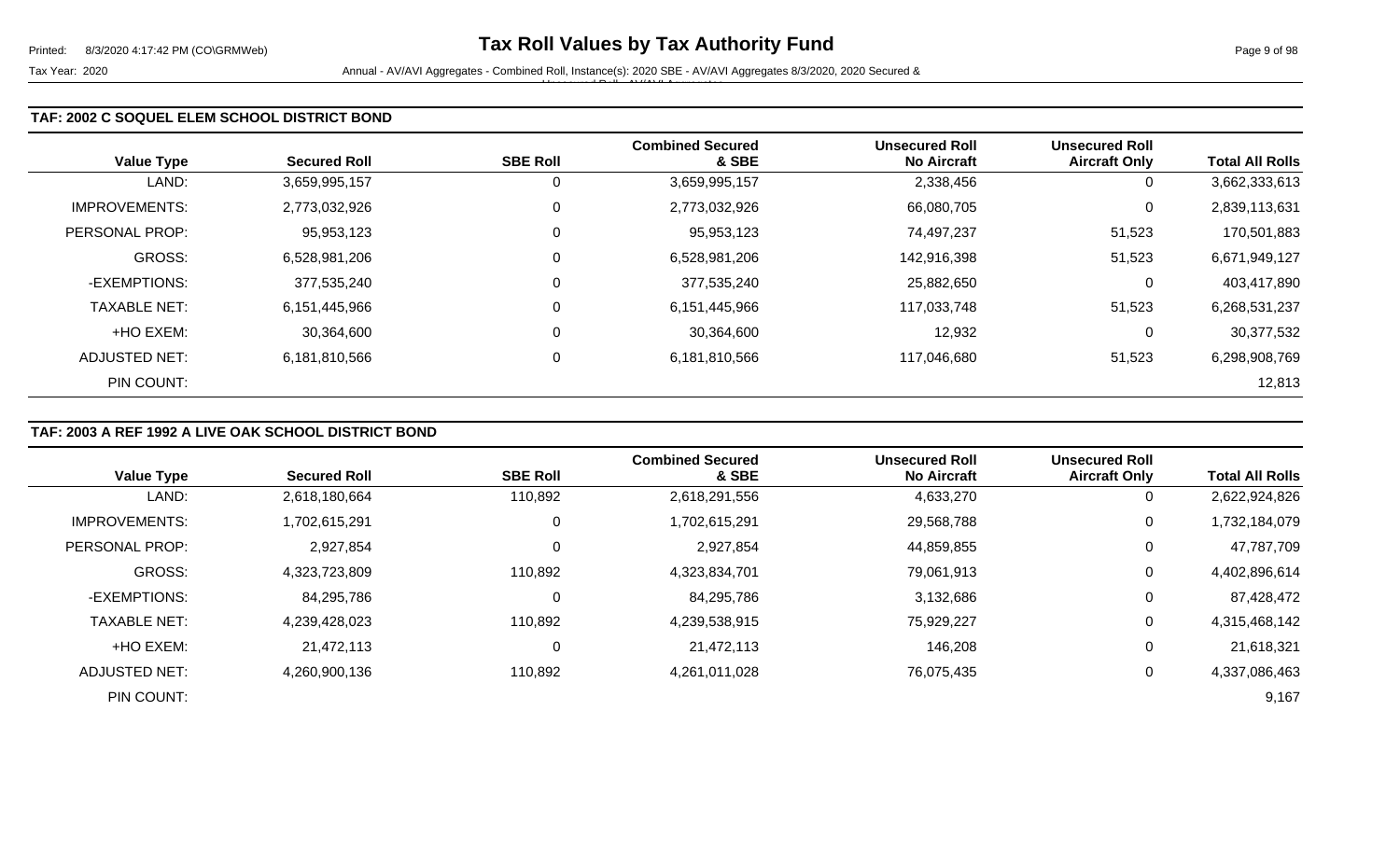| <b>Value Type</b>    | <b>Secured Roll</b> | <b>SBE Roll</b> | <b>Combined Secured</b><br>& SBE | <b>Unsecured Roll</b><br><b>No Aircraft</b> | <b>Unsecured Roll</b><br><b>Aircraft Only</b> | <b>Total All Rolls</b> |
|----------------------|---------------------|-----------------|----------------------------------|---------------------------------------------|-----------------------------------------------|------------------------|
| LAND:                | 2,618,180,664       | 110,892         | 2,618,291,556                    | 4,633,270                                   | 0                                             | 2,622,924,826          |
| <b>IMPROVEMENTS:</b> | 1,702,615,291       | 0               | 1,702,615,291                    | 29,568,788                                  | 0                                             | 1,732,184,079          |
| PERSONAL PROP:       | 2,927,854           | $\mathbf 0$     | 2,927,854                        | 44,859,855                                  | 0                                             | 47,787,709             |
| <b>GROSS:</b>        | 4,323,723,809       | 110,892         | 4,323,834,701                    | 79,061,913                                  | 0                                             | 4,402,896,614          |
| -EXEMPTIONS:         | 84,295,786          | $\mathbf 0$     | 84,295,786                       | 3,132,686                                   | 0                                             | 87,428,472             |
| <b>TAXABLE NET:</b>  | 4,239,428,023       | 110,892         | 4,239,538,915                    | 75,929,227                                  | 0                                             | 4,315,468,142          |
| +HO EXEM:            | 21,472,113          | 0               | 21,472,113                       | 146,208                                     | 0                                             | 21,618,321             |
| <b>ADJUSTED NET:</b> | 4,260,900,136       | 110,892         | 4,261,011,028                    | 76,075,435                                  | 0                                             | 4,337,086,463          |
| PIN COUNT:           |                     |                 |                                  |                                             |                                               | 9,167                  |

# **TAF: 2003 REF 1994 A SCOTTS VALLEY SCHOOL DISTRICT BOND**

|                      |                     |                 | <b>Combined Secured</b> | <b>Unsecured Roll</b> | <b>Unsecured Roll</b> |                        |
|----------------------|---------------------|-----------------|-------------------------|-----------------------|-----------------------|------------------------|
| <b>Value Type</b>    | <b>Secured Roll</b> | <b>SBE Roll</b> | & SBE                   | <b>No Aircraft</b>    | <b>Aircraft Only</b>  | <b>Total All Rolls</b> |
| LAND:                | 2,475,768,016       | 0               | 2,475,768,016           | 765,906               | 0                     | 2,476,533,922          |
| <b>IMPROVEMENTS:</b> | 2,252,833,766       | 0               | 2,252,833,766           | 41,679,245            | 0                     | 2,294,513,011          |
| PERSONAL PROP:       | 8,746,869           | 0               | 8,746,869               | 66,993,512            | 0                     | 75,740,381             |
| <b>GROSS:</b>        | 4,737,348,651       | 0               | 4,737,348,651           | 109,438,663           | 0                     | 4,846,787,314          |
| -EXEMPTIONS:         | 122,057,553         | 0               | 122,057,553             | 2,528,234             | 0                     | 124,585,787            |
| <b>TAXABLE NET:</b>  | 4,615,291,098       | $\Omega$        | 4,615,291,098           | 106,910,429           | $\mathbf 0$           | 4,722,201,527          |
| +HO EXEM:            | 24,286,557          | 0               | 24,286,557              | 0                     | 0                     | 24,286,557             |
| <b>ADJUSTED NET:</b> | 4,639,577,655       | 0               | 4,639,577,655           | 106,910,429           | 0                     | 4,746,488,084          |
| PIN COUNT:           |                     |                 |                         |                       |                       | 8,646                  |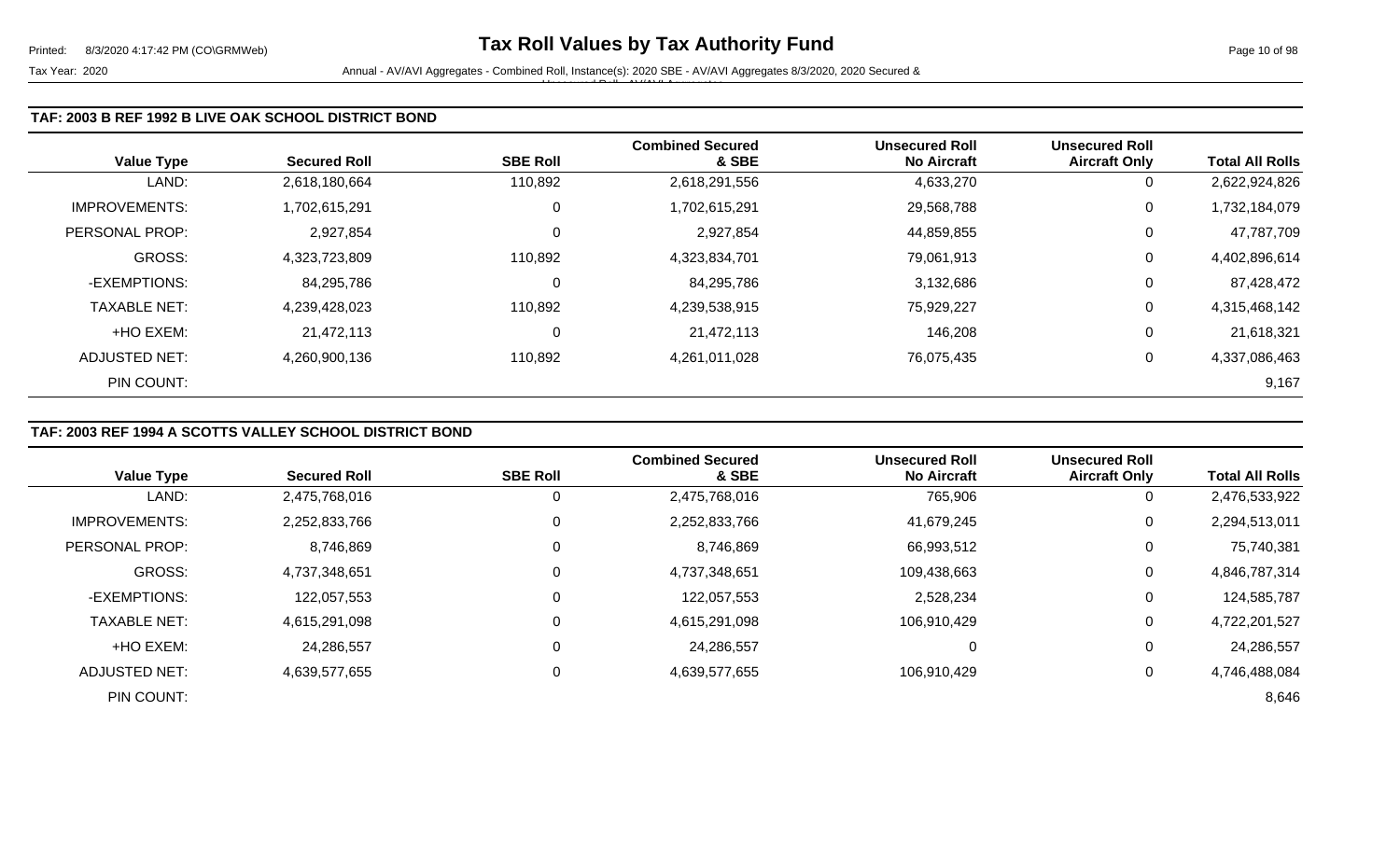### **TAF: 2004 A LIVE OAK SCHOOL DISTRICT BOND**

| <b>Value Type</b>    | <b>Secured Roll</b> | <b>SBE Roll</b> | <b>Combined Secured</b><br>& SBE | <b>Unsecured Roll</b><br><b>No Aircraft</b> | <b>Unsecured Roll</b><br><b>Aircraft Only</b> | <b>Total All Rolls</b> |
|----------------------|---------------------|-----------------|----------------------------------|---------------------------------------------|-----------------------------------------------|------------------------|
| LAND:                | 2,618,180,664       | 110,892         | 2,618,291,556                    | 4,633,270                                   | 0                                             | 2,622,924,826          |
| <b>IMPROVEMENTS:</b> | 1,702,615,291       | 0               | 1,702,615,291                    | 29,568,788                                  | 0                                             | 1,732,184,079          |
| PERSONAL PROP:       | 2,927,854           | 0               | 2,927,854                        | 44,859,855                                  | 0                                             | 47,787,709             |
| <b>GROSS:</b>        | 4,323,723,809       | 110,892         | 4,323,834,701                    | 79,061,913                                  | 0                                             | 4,402,896,614          |
| -EXEMPTIONS:         | 84,295,786          | 0               | 84,295,786                       | 3,132,686                                   | 0                                             | 87,428,472             |
| <b>TAXABLE NET:</b>  | 4,239,428,023       | 110,892         | 4,239,538,915                    | 75,929,227                                  | 0                                             | 4,315,468,142          |
| +HO EXEM:            | 21,472,113          | 0               | 21,472,113                       | 146,208                                     | 0                                             | 21,618,321             |
| ADJUSTED NET:        | 4,260,900,136       | 110,892         | 4,261,011,028                    | 76,075,435                                  | 0                                             | 4,337,086,463          |
| PIN COUNT:           |                     |                 |                                  |                                             |                                               | 9,167                  |

## **TAF: 2004 B LIVE OAK SCHOOL DISTRICT BOND**

|                       |                     |                 | <b>Combined Secured</b> | <b>Unsecured Roll</b> | <b>Unsecured Roll</b> |                        |
|-----------------------|---------------------|-----------------|-------------------------|-----------------------|-----------------------|------------------------|
| <b>Value Type</b>     | <b>Secured Roll</b> | <b>SBE Roll</b> | & SBE                   | <b>No Aircraft</b>    | <b>Aircraft Only</b>  | <b>Total All Rolls</b> |
| LAND:                 | 2,618,180,664       | 110,892         | 2,618,291,556           | 4,633,270             | $\overline{0}$        | 2,622,924,826          |
| <b>IMPROVEMENTS:</b>  | 1,702,615,291       |                 | 1,702,615,291           | 29,568,788            | 0                     | 1,732,184,079          |
| <b>PERSONAL PROP:</b> | 2,927,854           |                 | 2,927,854               | 44,859,855            | 0                     | 47,787,709             |
| <b>GROSS:</b>         | 4,323,723,809       | 110,892         | 4,323,834,701           | 79,061,913            | 0                     | 4,402,896,614          |
| -EXEMPTIONS:          | 84,295,786          |                 | 84,295,786              | 3,132,686             | 0                     | 87,428,472             |
| <b>TAXABLE NET:</b>   | 4,239,428,023       | 110,892         | 4,239,538,915           | 75,929,227            | 0                     | 4,315,468,142          |
| +HO EXEM:             | 21.472.113          |                 | 21,472,113              | 146,208               | 0                     | 21,618,321             |
| ADJUSTED NET:         | 4,260,900,136       | 110,892         | 4,261,011,028           | 76,075,435            | 0                     | 4,337,086,463          |
| PIN COUNT:            |                     |                 |                         |                       |                       | 9,167                  |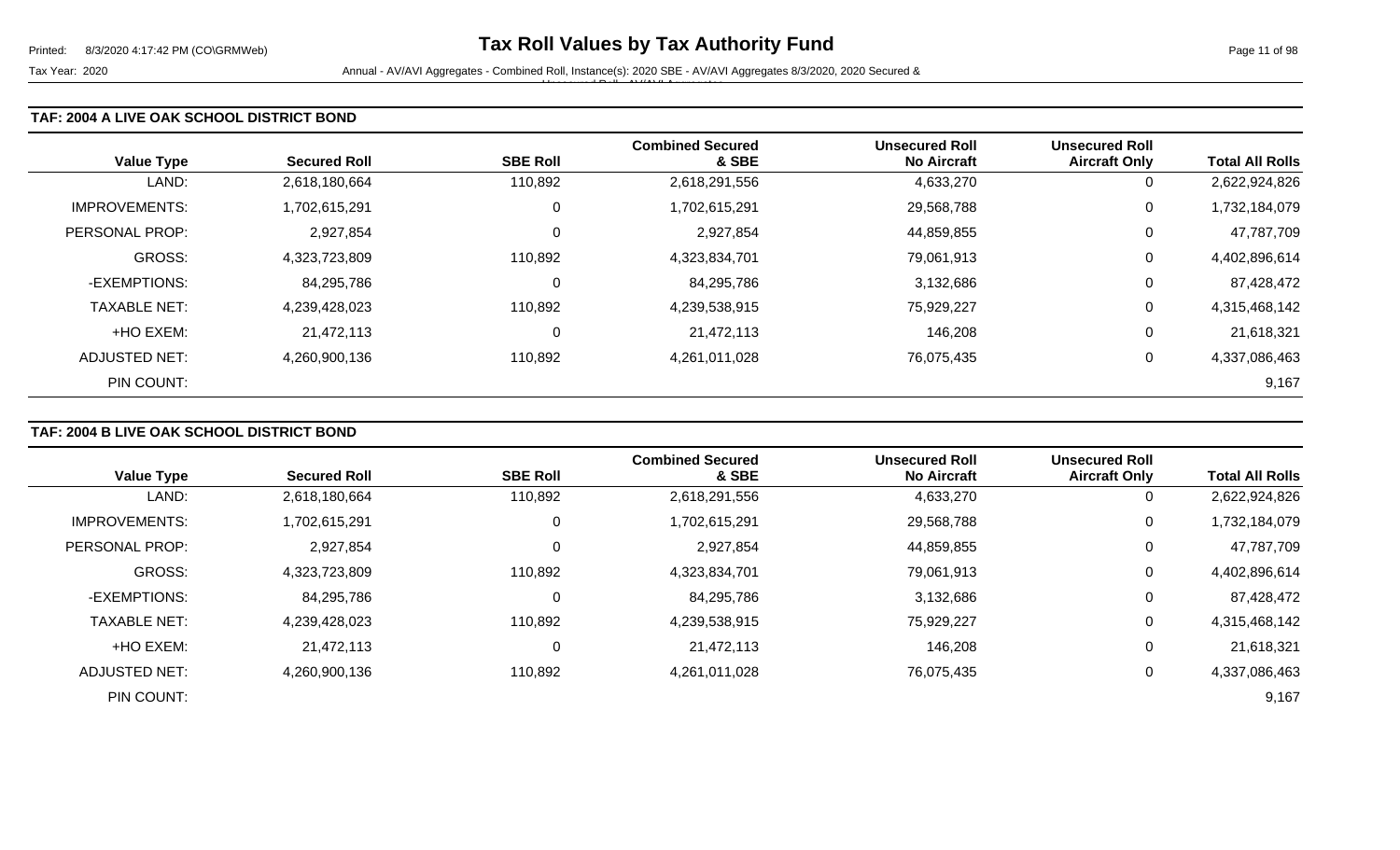| <b>Value Type</b>    | <b>Secured Roll</b> | <b>SBE Roll</b> | <b>Combined Secured</b><br>& SBE | <b>Unsecured Roll</b><br><b>No Aircraft</b> | <b>Unsecured Roll</b><br><b>Aircraft Only</b> | <b>Total All Rolls</b> |
|----------------------|---------------------|-----------------|----------------------------------|---------------------------------------------|-----------------------------------------------|------------------------|
| LAND:                | 2,475,768,016       | 0               | 2,475,768,016                    | 765,906                                     | 0                                             | 2,476,533,922          |
| <b>IMPROVEMENTS:</b> | 2,252,833,766       | 0               | 2,252,833,766                    | 41,679,245                                  | 0                                             | 2,294,513,011          |
| PERSONAL PROP:       | 8,746,869           | 0               | 8,746,869                        | 66,993,512                                  | 0                                             | 75,740,381             |
| GROSS:               | 4,737,348,651       | 0               | 4,737,348,651                    | 109,438,663                                 | 0                                             | 4,846,787,314          |
| -EXEMPTIONS:         | 122,057,553         | 0               | 122,057,553                      | 2,528,234                                   | 0                                             | 124,585,787            |
| <b>TAXABLE NET:</b>  | 4,615,291,098       | 0               | 4,615,291,098                    | 106,910,429                                 | 0                                             | 4,722,201,527          |
| +HO EXEM:            | 24,286,557          | 0               | 24,286,557                       | 0                                           | 0                                             | 24,286,557             |
| ADJUSTED NET:        | 4,639,577,655       | 0               | 4,639,577,655                    | 106,910,429                                 | 0                                             | 4,746,488,084          |
| PIN COUNT:           |                     |                 |                                  |                                             |                                               | 8,646                  |

# **TAF: 2004 WEST VALLEY COLLEGE BOND**

| <b>Value Type</b>     | <b>Secured Roll</b> | <b>SBE Roll</b> | <b>Combined Secured</b><br>& SBE | <b>Unsecured Roll</b><br><b>No Aircraft</b> | <b>Unsecured Roll</b><br><b>Aircraft Only</b> | <b>Total All Rolls</b> |
|-----------------------|---------------------|-----------------|----------------------------------|---------------------------------------------|-----------------------------------------------|------------------------|
|                       |                     |                 |                                  |                                             |                                               |                        |
| LAND:                 | 834,298,243         | O               | 834,298,243                      | 48,704                                      | 0                                             | 834,346,947            |
| <b>IMPROVEMENTS:</b>  | 646,423,481         | 0               | 646,423,481                      | 1,430,158                                   | 0                                             | 647,853,639            |
| <b>PERSONAL PROP:</b> | 831,503             | 0               | 831,503                          | 2,433,591                                   | 0                                             | 3,265,094              |
| <b>GROSS:</b>         | 1,481,553,227       | 0               | 1,481,553,227                    | 3,912,453                                   | 0                                             | 1,485,465,680          |
| -EXEMPTIONS:          | 11,634,906          | 0               | 11,634,906                       |                                             | 0                                             | 11,634,906             |
| <b>TAXABLE NET:</b>   | 1,469,918,321       | $\Omega$        | 1,469,918,321                    | 3,912,453                                   | 0                                             | 1,473,830,774          |
| +HO EXEM:             | 7,243,600           | $\mathbf 0$     | 7,243,600                        | 0                                           | 0                                             | 7,243,600              |
| ADJUSTED NET:         | 1,477,161,921       | 0               | 1,477,161,921                    | 3,912,453                                   | 0                                             | 1,481,074,374          |
| PIN COUNT:            |                     |                 |                                  |                                             |                                               | 2,463                  |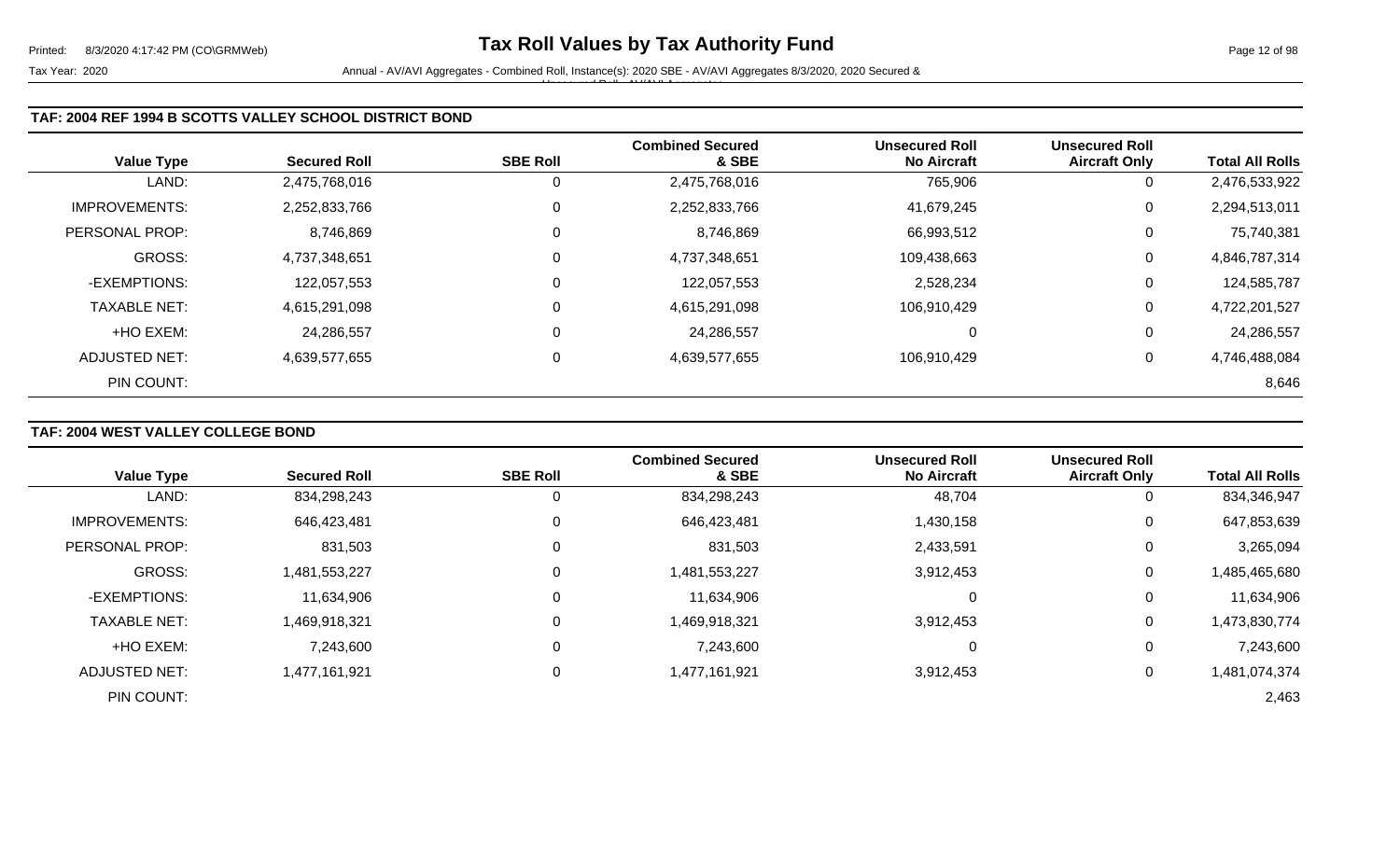### **TAF: 2005 REF 1998 SANTA CRUZ CITY ELEM SCHOOL DISTRICT BOND**

| <b>Value Type</b>    | <b>Secured Roll</b> | <b>SBE Roll</b> | <b>Combined Secured</b><br>& SBE | <b>Unsecured Roll</b><br><b>No Aircraft</b> | <b>Unsecured Roll</b><br><b>Aircraft Only</b> | <b>Total All Rolls</b> |
|----------------------|---------------------|-----------------|----------------------------------|---------------------------------------------|-----------------------------------------------|------------------------|
| LAND:                | 6,407,595,541       |                 | 6,407,595,541                    | 17,791,486                                  | 0                                             | 6,425,387,027          |
| <b>IMPROVEMENTS:</b> | 4,931,157,032       | 0               | 4,931,157,032                    | 135,648,613                                 | 0                                             | 5,066,805,645          |
| PERSONAL PROP:       | 50,062,864          | 0               | 50,062,864                       | 165,872,661                                 | 0                                             | 215,935,525            |
| GROSS:               | 11,388,815,437      | 0               | 11,388,815,437                   | 319,312,760                                 | 0                                             | 11,708,128,197         |
| -EXEMPTIONS:         | 336,654,492         | 0               | 336,654,492                      | 37,959,447                                  | 0                                             | 374,613,940            |
| <b>TAXABLE NET:</b>  | 11,052,160,945      | 0               | 11,052,160,945                   | 281,353,313                                 | 0                                             | 11,333,514,257         |
| +HO EXEM:            | 52,089,815          | 0               | 52,089,815                       | 49,000                                      | 0                                             | 52,138,815             |
| ADJUSTED NET:        | 11,104,250,760      | 0               | 11,104,250,760                   | 281,402,313                                 | 0                                             | 11,385,653,072         |
| PIN COUNT:           |                     |                 |                                  |                                             |                                               | 22,308                 |

# **TAF: 2005 REF 1998 SANTA CRUZ CITY HIGH SCHOOL DISTRICT BOND**

|                      |                     |                 | <b>Combined Secured</b> | <b>Unsecured Roll</b> | <b>Unsecured Roll</b> |                        |
|----------------------|---------------------|-----------------|-------------------------|-----------------------|-----------------------|------------------------|
| <b>Value Type</b>    | <b>Secured Roll</b> | <b>SBE Roll</b> | & SBE                   | <b>No Aircraft</b>    | <b>Aircraft Only</b>  | <b>Total All Rolls</b> |
| LAND:                | 13,538,628,417      | 288,515         | 13,538,916,932          | 24,974,999            |                       | 13,563,891,931         |
| <b>IMPROVEMENTS:</b> | 10,084,894,599      | $\Omega$        | 10,084,894,599          | 248,044,747           | 0                     | 10,332,939,346         |
| PERSONAL PROP:       | 150,187,898         |                 | 150,187,898             | 293,982,413           | 71,820                | 444,242,131            |
| <b>GROSS:</b>        | 23,773,710,914      | 288,515         | 23,773,999,429          | 567,002,159           | 71,820                | 24,341,073,408         |
| -EXEMPTIONS:         | 822,873,805         |                 | 822,873,805             | 66,988,659            |                       | 889,862,465            |
| <b>TAXABLE NET:</b>  | 22,950,837,109      | 288,515         | 22,951,125,624          | 500.013.500           | 71,820                | 23,451,210,943         |
| +HO EXEM:            | 112,483,934         |                 | 112,483,934             | 208,140               | 0                     | 112,692,074            |
| ADJUSTED NET:        | 23,063,321,043      | 288,515         | 23,063,609,558          | 500,221,640           | 71,820                | 23,563,903,017         |
| PIN COUNT:           |                     |                 |                         |                       |                       | 47,666                 |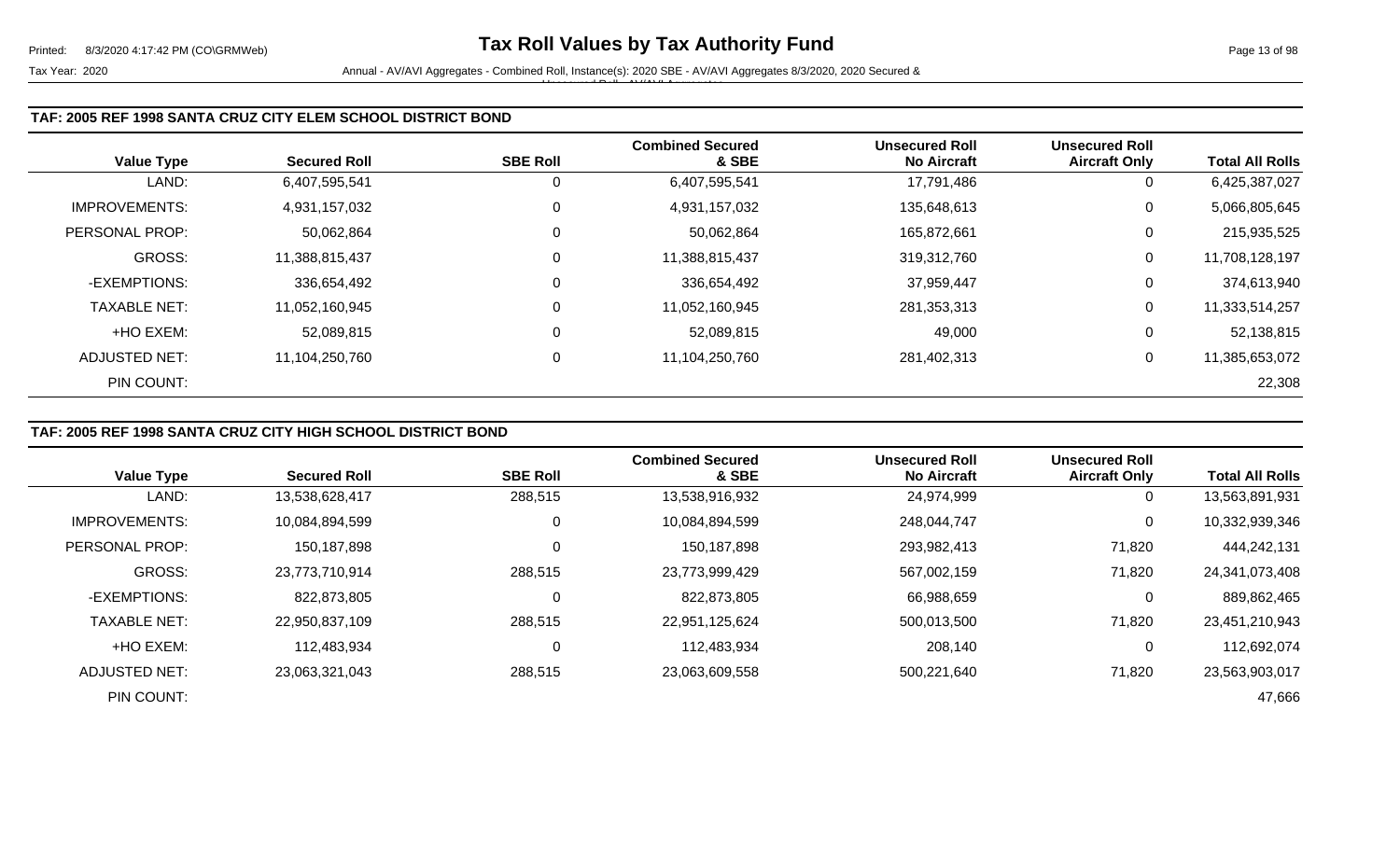### **TAF: 2005 REF 2002 A PAJARO VALLEY SCHOOL DISTRICT BOND**

|                      |                     |                 | <b>Combined Secured</b> | <b>Unsecured Roll</b> | <b>Unsecured Roll</b> |                        |
|----------------------|---------------------|-----------------|-------------------------|-----------------------|-----------------------|------------------------|
| <b>Value Type</b>    | <b>Secured Roll</b> | <b>SBE Roll</b> | & SBE                   | <b>No Aircraft</b>    | <b>Aircraft Only</b>  | <b>Total All Rolls</b> |
| LAND:                | 9,252,620,087       | 9,732           | 9,252,629,819           | 8,064,414             | 0                     | 9,260,694,233          |
| <b>IMPROVEMENTS:</b> | 7,120,228,627       | 0               | 7,120,228,627           | 131,244,337           | 0                     | 7,251,472,964          |
| PERSONAL PROP:       | 94,022,825          | $\mathbf 0$     | 94,022,825              | 229,982,536           | 31,827,686            | 355,833,047            |
| GROSS:               | 16,466,871,539      | 9,732           | 16,466,881,271          | 369,291,287           | 31,827,686            | 16,868,000,244         |
| -EXEMPTIONS:         | 610,155,647         | 0               | 610,155,647             | 11,843,913            | 665,061               | 622,664,621            |
| <b>TAXABLE NET:</b>  | 15,856,715,892      | 9,732           | 15,856,725,624          | 357,447,374           | 31,162,625            | 16,245,335,623         |
| +HO EXEM:            | 80,379,322          | 0               | 80,379,322              | 7,000                 |                       | 80,386,322             |
| ADJUSTED NET:        | 15,937,095,214      | 9,732           | 15,937,104,946          | 357,454,374           | 31,162,625            | 16,325,721,945         |
| PIN COUNT:           |                     |                 |                         |                       |                       | 34,708                 |

## **TAF: 2008 A SAN LORENZO VALLEY SCHOOL DISTRICT BOND**

|                      |                     |                 | <b>Combined Secured</b> | <b>Unsecured Roll</b> | <b>Unsecured Roll</b> |                        |
|----------------------|---------------------|-----------------|-------------------------|-----------------------|-----------------------|------------------------|
| <b>Value Type</b>    | <b>Secured Roll</b> | <b>SBE Roll</b> | & SBE                   | <b>No Aircraft</b>    | <b>Aircraft Only</b>  | <b>Total All Rolls</b> |
| LAND:                | 2,470,009,203       | 87,600          | 2,470,096,803           | 2,543,679             | $\mathbf{0}$          | 2,472,640,482          |
| <b>IMPROVEMENTS:</b> | 1,837,165,373       | 0               | 1,837,165,373           | 18,786,113            | 0                     | 1,855,951,486          |
| PERSONAL PROP:       | 22,671,811          |                 | 22,671,811              | 10,814,484            | 0                     | 33,486,295             |
| <b>GROSS:</b>        | 4,329,846,387       | 87,600          | 4,329,933,987           | 32,144,276            | 0                     | 4,362,078,263          |
| -EXEMPTIONS:         | 138,286,081         |                 | 138,286,081             | 106,165               | $\mathbf 0$           | 138,392,246            |
| <b>TAXABLE NET:</b>  | 4,191,560,306       | 87,600          | 4,191,647,906           | 32,038,111            | 0                     | 4,223,686,017          |
| +HO EXEM:            | 32,520,600          |                 | 32,520,600              | 7,000                 | 0                     | 32,527,600             |
| ADJUSTED NET:        | 4,224,080,906       | 87,600          | 4,224,168,506           | 32,045,111            | 0                     | 4,256,213,617          |
| PIN COUNT:           |                     |                 |                         |                       |                       | 18,160                 |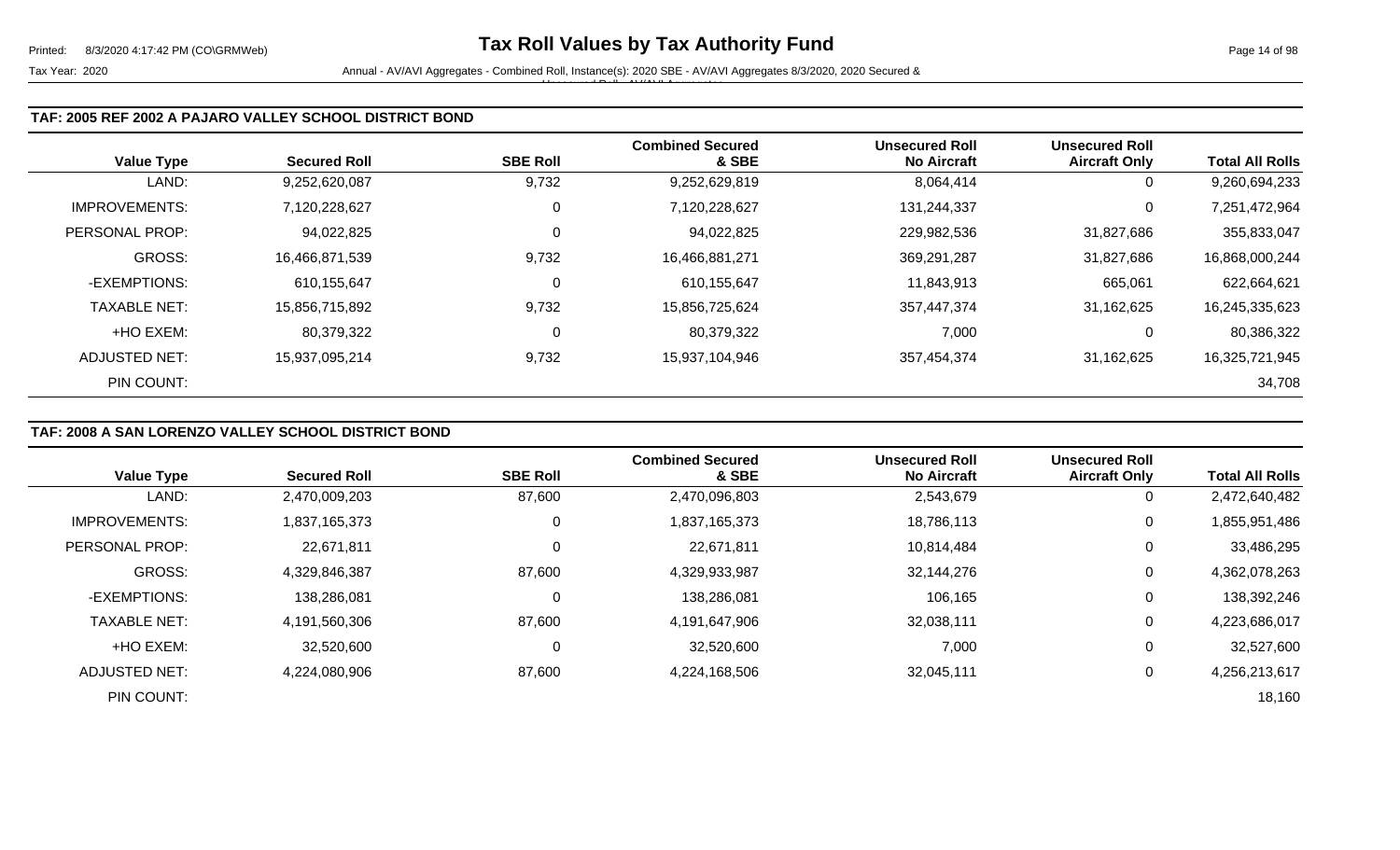| <b>Value Type</b>     | <b>Secured Roll</b> | <b>SBE Roll</b> | <b>Combined Secured</b><br>& SBE | <b>Unsecured Roll</b><br><b>No Aircraft</b> | <b>Unsecured Roll</b><br><b>Aircraft Only</b> | <b>Total All Rolls</b> |
|-----------------------|---------------------|-----------------|----------------------------------|---------------------------------------------|-----------------------------------------------|------------------------|
| LAND:                 | 2,470,009,203       | 87,600          | 2,470,096,803                    | 2,543,679                                   | 0                                             | 2,472,640,482          |
| <b>IMPROVEMENTS:</b>  | 1,837,165,373       | 0               | 1,837,165,373                    | 18,786,113                                  | 0                                             | 1,855,951,486          |
| <b>PERSONAL PROP:</b> | 22,671,811          | $\mathbf 0$     | 22,671,811                       | 10,814,484                                  | 0                                             | 33,486,295             |
| <b>GROSS:</b>         | 4,329,846,387       | 87,600          | 4,329,933,987                    | 32,144,276                                  | 0                                             | 4,362,078,263          |
| -EXEMPTIONS:          | 138,286,081         | 0               | 138,286,081                      | 106,165                                     | 0                                             | 138,392,246            |
| <b>TAXABLE NET:</b>   | 4,191,560,306       | 87,600          | 4,191,647,906                    | 32,038,111                                  | 0                                             | 4,223,686,017          |
| +HO EXEM:             | 32,520,600          | 0               | 32,520,600                       | 7,000                                       | 0                                             | 32,527,600             |
| ADJUSTED NET:         | 4,224,080,906       | 87,600          | 4,224,168,506                    | 32,045,111                                  | 0                                             | 4,256,213,617          |
| PIN COUNT:            |                     |                 |                                  |                                             |                                               | 18,160                 |

## **TAF: 2011 REF 2000 A SAN LORENZO VALLEY SCHOOL BOND**

|                      |                     |                 | <b>Combined Secured</b> | <b>Unsecured Roll</b> | <b>Unsecured Roll</b> |                        |
|----------------------|---------------------|-----------------|-------------------------|-----------------------|-----------------------|------------------------|
| <b>Value Type</b>    | <b>Secured Roll</b> | <b>SBE Roll</b> | & SBE                   | <b>No Aircraft</b>    | <b>Aircraft Only</b>  | <b>Total All Rolls</b> |
| LAND:                | 2,470,009,203       | 87,600          | 2,470,096,803           | 2,543,679             | 0                     | 2,472,640,482          |
| <b>IMPROVEMENTS:</b> | 1,837,165,373       | 0               | 1,837,165,373           | 18,786,113            | 0                     | 1,855,951,486          |
| PERSONAL PROP:       | 22,671,811          |                 | 22,671,811              | 10,814,484            | 0                     | 33,486,295             |
| <b>GROSS:</b>        | 4,329,846,387       | 87,600          | 4,329,933,987           | 32,144,276            | 0                     | 4,362,078,263          |
| -EXEMPTIONS:         | 138,286,081         |                 | 138,286,081             | 106,165               | 0                     | 138,392,246            |
| <b>TAXABLE NET:</b>  | 4,191,560,306       | 87,600          | 4,191,647,906           | 32,038,111            | 0                     | 4,223,686,017          |
| +HO EXEM:            | 32,520,600          |                 | 32,520,600              | 7,000                 | 0                     | 32,527,600             |
| <b>ADJUSTED NET:</b> | 4,224,080,906       | 87,600          | 4,224,168,506           | 32,045,111            | 0                     | 4,256,213,617          |
| PIN COUNT:           |                     |                 |                         |                       |                       | 18,160                 |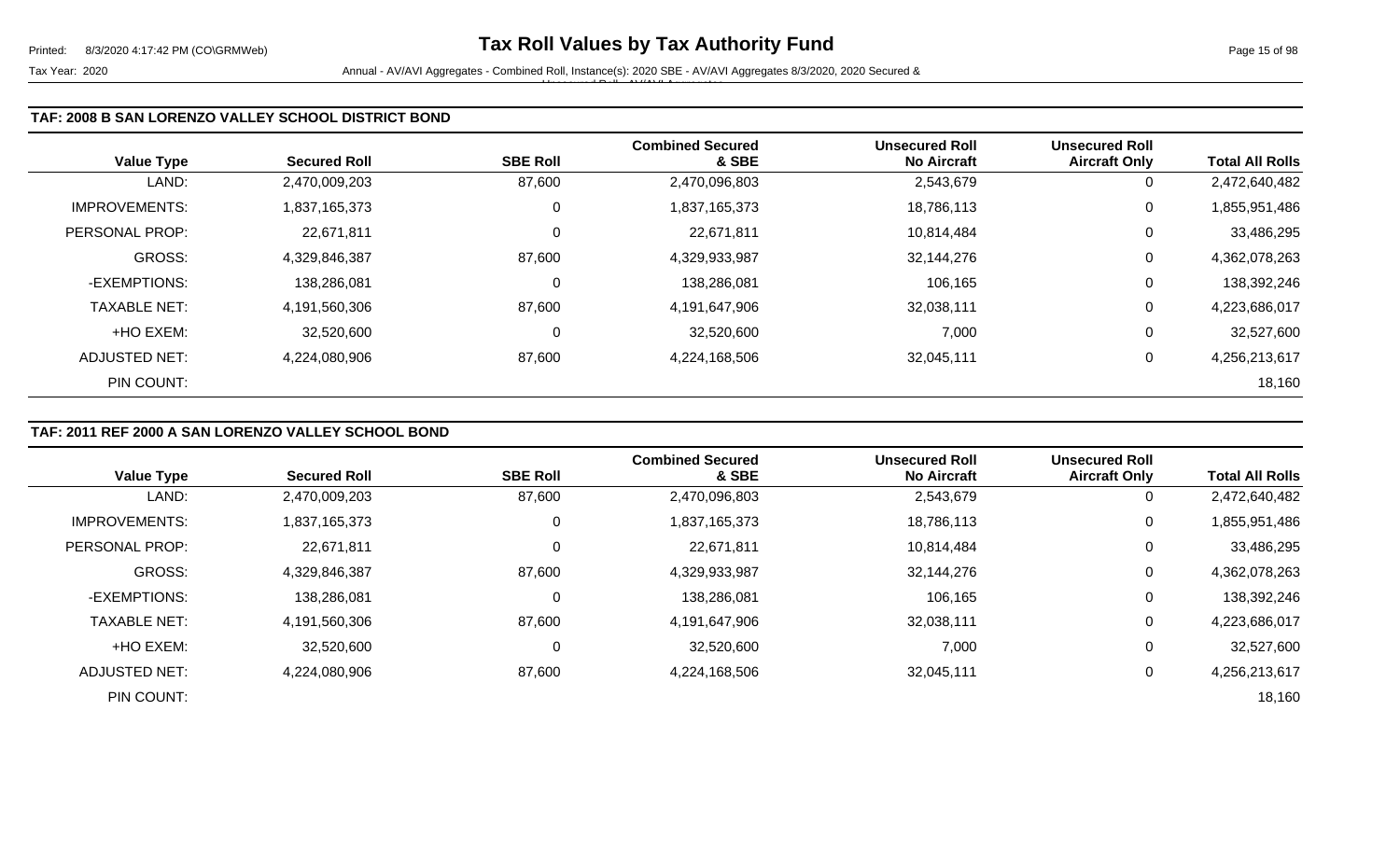Tax Year: 2020 **Annual - AV/AVI Aggregates - Combined Roll**, Instance(s): 2020 SBE - AV/AVI Aggregates 8/3/2020, 2020 Secured & Unsecured Roll - AV/AVI Aggregates

### **TAF: 2012 A PAJARO VALLEY SCHOOL DISTRICT BOND**

| <b>Value Type</b>    | <b>Secured Roll</b> | <b>SBE Roll</b> | <b>Combined Secured</b><br>& SBE | <b>Unsecured Roll</b><br><b>No Aircraft</b> | <b>Unsecured Roll</b><br><b>Aircraft Only</b> | <b>Total All Rolls</b> |
|----------------------|---------------------|-----------------|----------------------------------|---------------------------------------------|-----------------------------------------------|------------------------|
| LAND:                | 9,252,620,087       | 9,732           | 9,252,629,819                    | 8,064,414                                   | 0                                             | 9,260,694,233          |
| <b>IMPROVEMENTS:</b> | 7,120,228,627       | 0               | 7,120,228,627                    | 131,244,337                                 | 0                                             | 7,251,472,964          |
| PERSONAL PROP:       | 94,022,825          | 0               | 94,022,825                       | 229,982,536                                 | 31,827,686                                    | 355,833,047            |
| <b>GROSS:</b>        | 16,466,871,539      | 9,732           | 16,466,881,271                   | 369,291,287                                 | 31,827,686                                    | 16,868,000,244         |
| -EXEMPTIONS:         | 610,155,647         | 0               | 610,155,647                      | 11,843,913                                  | 665,061                                       | 622,664,621            |
| <b>TAXABLE NET:</b>  | 15,856,715,892      | 9,732           | 15,856,725,624                   | 357,447,374                                 | 31,162,625                                    | 16,245,335,623         |
| +HO EXEM:            | 80,379,322          | 0               | 80,379,322                       | 7,000                                       | 0                                             | 80,386,322             |
| ADJUSTED NET:        | 15,937,095,214      | 9,732           | 15,937,104,946                   | 357,454,374                                 | 31,162,625                                    | 16,325,721,945         |
| PIN COUNT:           |                     |                 |                                  |                                             |                                               | 34,708                 |

## **TAF: 2012 B PAJARO VALLEY SCHOOL DISTRICT BOND**

|                      |                     |                 | <b>Combined Secured</b> | <b>Unsecured Roll</b> | <b>Unsecured Roll</b> |                        |
|----------------------|---------------------|-----------------|-------------------------|-----------------------|-----------------------|------------------------|
| <b>Value Type</b>    | <b>Secured Roll</b> | <b>SBE Roll</b> | & SBE                   | <b>No Aircraft</b>    | <b>Aircraft Only</b>  | <b>Total All Rolls</b> |
| LAND:                | 9,252,620,087       | 9,732           | 9,252,629,819           | 8,064,414             | 0                     | 9,260,694,233          |
| <b>IMPROVEMENTS:</b> | 7,120,228,627       | 0               | 7,120,228,627           | 131,244,337           | 0                     | 7,251,472,964          |
| PERSONAL PROP:       | 94,022,825          |                 | 94,022,825              | 229,982,536           | 31,827,686            | 355,833,047            |
| <b>GROSS:</b>        | 16,466,871,539      | 9,732           | 16,466,881,271          | 369,291,287           | 31,827,686            | 16,868,000,244         |
| -EXEMPTIONS:         | 610.155.647         | C               | 610,155,647             | 11,843,913            | 665,061               | 622,664,621            |
| <b>TAXABLE NET:</b>  | 15,856,715,892      | 9,732           | 15,856,725,624          | 357,447,374           | 31,162,625            | 16,245,335,623         |
| +HO EXEM:            | 80,379,322          | C               | 80,379,322              | 7,000                 | 0                     | 80,386,322             |
| ADJUSTED NET:        | 15,937,095,214      | 9,732           | 15,937,104,946          | 357,454,374           | 31,162,625            | 16,325,721,945         |
| PIN COUNT:           |                     |                 |                         |                       |                       | 34,708                 |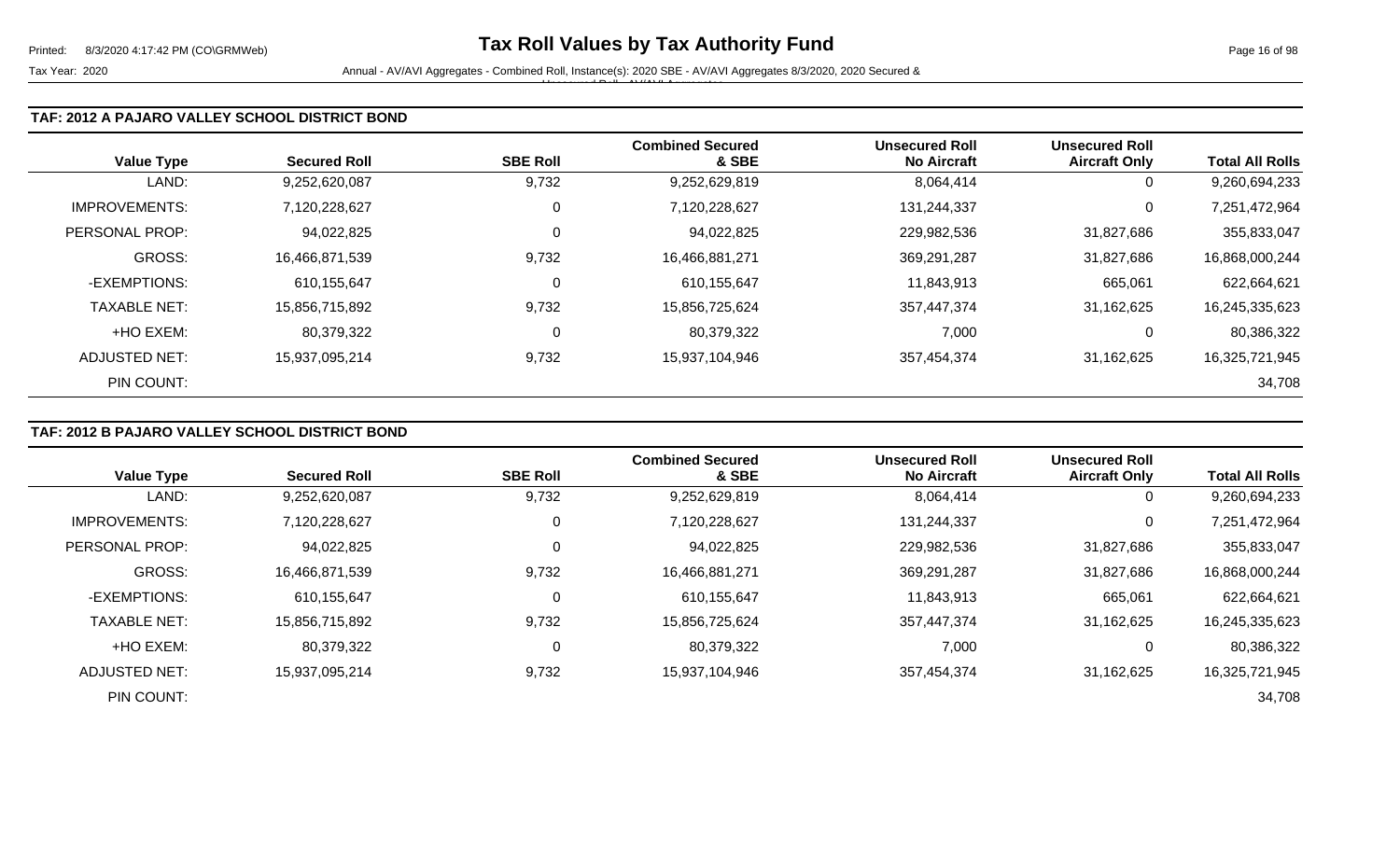Tax Year: 2020 **Annual - AV/AVI Aggregates - Combined Roll**, Instance(s): 2020 SBE - AV/AVI Aggregates 8/3/2020, 2020 Secured & Unsecured Roll - AV/AVI Aggregates

### **TAF: 2012 C PAJARO VALLEY SCHOOL DISTRICT BOND**

| <b>Value Type</b>    | <b>Secured Roll</b> | <b>SBE Roll</b> | <b>Combined Secured</b><br>& SBE | <b>Unsecured Roll</b><br><b>No Aircraft</b> | <b>Unsecured Roll</b><br><b>Aircraft Only</b> | <b>Total All Rolls</b> |
|----------------------|---------------------|-----------------|----------------------------------|---------------------------------------------|-----------------------------------------------|------------------------|
| LAND:                | 9,252,620,087       | 9,732           | 9,252,629,819                    | 8,064,414                                   | 0                                             | 9,260,694,233          |
| <b>IMPROVEMENTS:</b> | 7,120,228,627       | 0               | 7,120,228,627                    | 131,244,337                                 | 0                                             | 7,251,472,964          |
| PERSONAL PROP:       | 94,022,825          | 0               | 94,022,825                       | 229,982,536                                 | 31,827,686                                    | 355,833,047            |
| <b>GROSS:</b>        | 16,466,871,539      | 9,732           | 16,466,881,271                   | 369,291,287                                 | 31,827,686                                    | 16,868,000,244         |
| -EXEMPTIONS:         | 610,155,647         | 0               | 610,155,647                      | 11,843,913                                  | 665,061                                       | 622,664,621            |
| <b>TAXABLE NET:</b>  | 15,856,715,892      | 9,732           | 15,856,725,624                   | 357,447,374                                 | 31,162,625                                    | 16,245,335,623         |
| +HO EXEM:            | 80,379,322          | 0               | 80,379,322                       | 7,000                                       | 0                                             | 80,386,322             |
| ADJUSTED NET:        | 15,937,095,214      | 9,732           | 15,937,104,946                   | 357,454,374                                 | 31,162,625                                    | 16,325,721,945         |
| PIN COUNT:           |                     |                 |                                  |                                             |                                               | 34,708                 |

## **TAF: 2012 D PAJARO VALLEY SCHOOL DISTRICT BOND**

|                      |                     |                 | <b>Combined Secured</b> | <b>Unsecured Roll</b> | <b>Unsecured Roll</b> |                        |
|----------------------|---------------------|-----------------|-------------------------|-----------------------|-----------------------|------------------------|
| <b>Value Type</b>    | <b>Secured Roll</b> | <b>SBE Roll</b> | & SBE                   | <b>No Aircraft</b>    | <b>Aircraft Only</b>  | <b>Total All Rolls</b> |
| LAND:                | 9,252,620,087       | 9,732           | 9,252,629,819           | 8,064,414             | 0                     | 9,260,694,233          |
| <b>IMPROVEMENTS:</b> | 7,120,228,627       | 0               | 7,120,228,627           | 131,244,337           | 0                     | 7,251,472,964          |
| PERSONAL PROP:       | 94,022,825          |                 | 94,022,825              | 229,982,536           | 31,827,686            | 355,833,047            |
| <b>GROSS:</b>        | 16,466,871,539      | 9,732           | 16,466,881,271          | 369,291,287           | 31,827,686            | 16,868,000,244         |
| -EXEMPTIONS:         | 610,155,647         | C               | 610,155,647             | 11,843,913            | 665,061               | 622,664,621            |
| <b>TAXABLE NET:</b>  | 15,856,715,892      | 9,732           | 15,856,725,624          | 357,447,374           | 31,162,625            | 16,245,335,623         |
| +HO EXEM:            | 80,379,322          | C               | 80,379,322              | 7,000                 | 0                     | 80,386,322             |
| <b>ADJUSTED NET:</b> | 15,937,095,214      | 9,732           | 15,937,104,946          | 357,454,374           | 31,162,625            | 16,325,721,945         |
| PIN COUNT:           |                     |                 |                         |                       |                       | 34,708                 |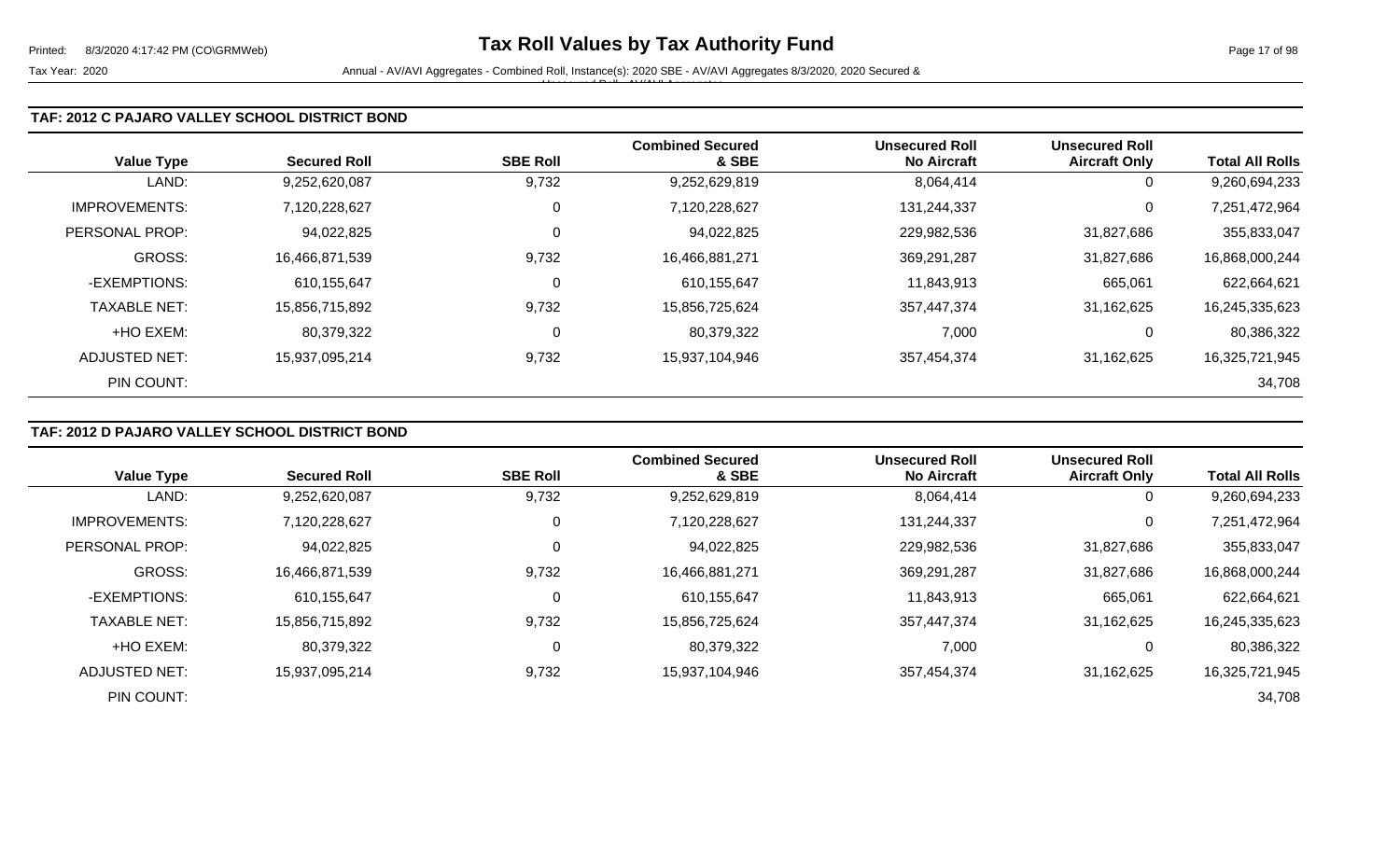### **TAF: 2012 PACIFIC SCHOOL BOND**

| <b>Value Type</b>    | <b>Secured Roll</b> | <b>SBE Roll</b> | <b>Combined Secured</b><br>& SBE | <b>Unsecured Roll</b><br><b>No Aircraft</b> | <b>Unsecured Roll</b><br><b>Aircraft Only</b> | <b>Total All Rolls</b> |
|----------------------|---------------------|-----------------|----------------------------------|---------------------------------------------|-----------------------------------------------|------------------------|
| LAND:                | 98,647,135          | 177,623         | 98,824,758                       | 88,187                                      | 0                                             | 98,912,945             |
| <b>IMPROVEMENTS:</b> | 66,629,571          | 0               | 66,629,571                       | 406,315                                     | 0                                             | 67,035,886             |
| PERSONAL PROP:       | 286,399             | 0               | 286,399                          | 2,410,487                                   | 0                                             | 2,696,886              |
| <b>GROSS:</b>        | 165,563,105         | 177,623         | 165,740,728                      | 2,904,989                                   | 0                                             | 168,645,717            |
| -EXEMPTIONS:         | 4,685,181           | $\mathbf 0$     | 4,685,181                        | 0                                           | 0                                             | 4,685,181              |
| <b>TAXABLE NET:</b>  | 160,877,924         | 177,623         | 161,055,547                      | 2,904,989                                   | 0                                             | 163,960,536            |
| +HO EXEM:            | 643,206             | 0               | 643,206                          | 0                                           | 0                                             | 643,206                |
| ADJUSTED NET:        | 161,521,130         | 177,623         | 161,698,753                      | 2,904,989                                   | 0                                             | 164,603,742            |
| PIN COUNT:           |                     |                 |                                  |                                             |                                               | 655                    |

# **TAF: 2012 WEST VALLEY COLLEGE BOND**

|                       |                     |                 | <b>Combined Secured</b> | <b>Unsecured Roll</b> | <b>Unsecured Roll</b> |                        |
|-----------------------|---------------------|-----------------|-------------------------|-----------------------|-----------------------|------------------------|
| <b>Value Type</b>     | <b>Secured Roll</b> | <b>SBE Roll</b> | & SBE                   | <b>No Aircraft</b>    | <b>Aircraft Only</b>  | <b>Total All Rolls</b> |
| LAND:                 | 834,298,243         | O               | 834,298,243             | 48,704                | 0                     | 834,346,947            |
| <b>IMPROVEMENTS:</b>  | 646,423,481         | 0               | 646,423,481             | 1,430,158             | 0                     | 647,853,639            |
| <b>PERSONAL PROP:</b> | 831,503             | 0               | 831,503                 | 2,433,591             | 0                     | 3,265,094              |
| <b>GROSS:</b>         | 1,481,553,227       | 0               | 1,481,553,227           | 3,912,453             | 0                     | 1,485,465,680          |
| -EXEMPTIONS:          | 11,634,906          | 0               | 11,634,906              | 0                     | 0                     | 11,634,906             |
| <b>TAXABLE NET:</b>   | 1,469,918,321       | 0               | 1,469,918,321           | 3,912,453             | 0                     | 1,473,830,774          |
| +HO EXEM:             | 7,243,600           | 0               | 7,243,600               | 0                     | 0                     | 7,243,600              |
| <b>ADJUSTED NET:</b>  | 1,477,161,921       | 0               | 1,477,161,921           | 3,912,453             | 0                     | 1,481,074,374          |
| PIN COUNT:            |                     |                 |                         |                       |                       | 2,463                  |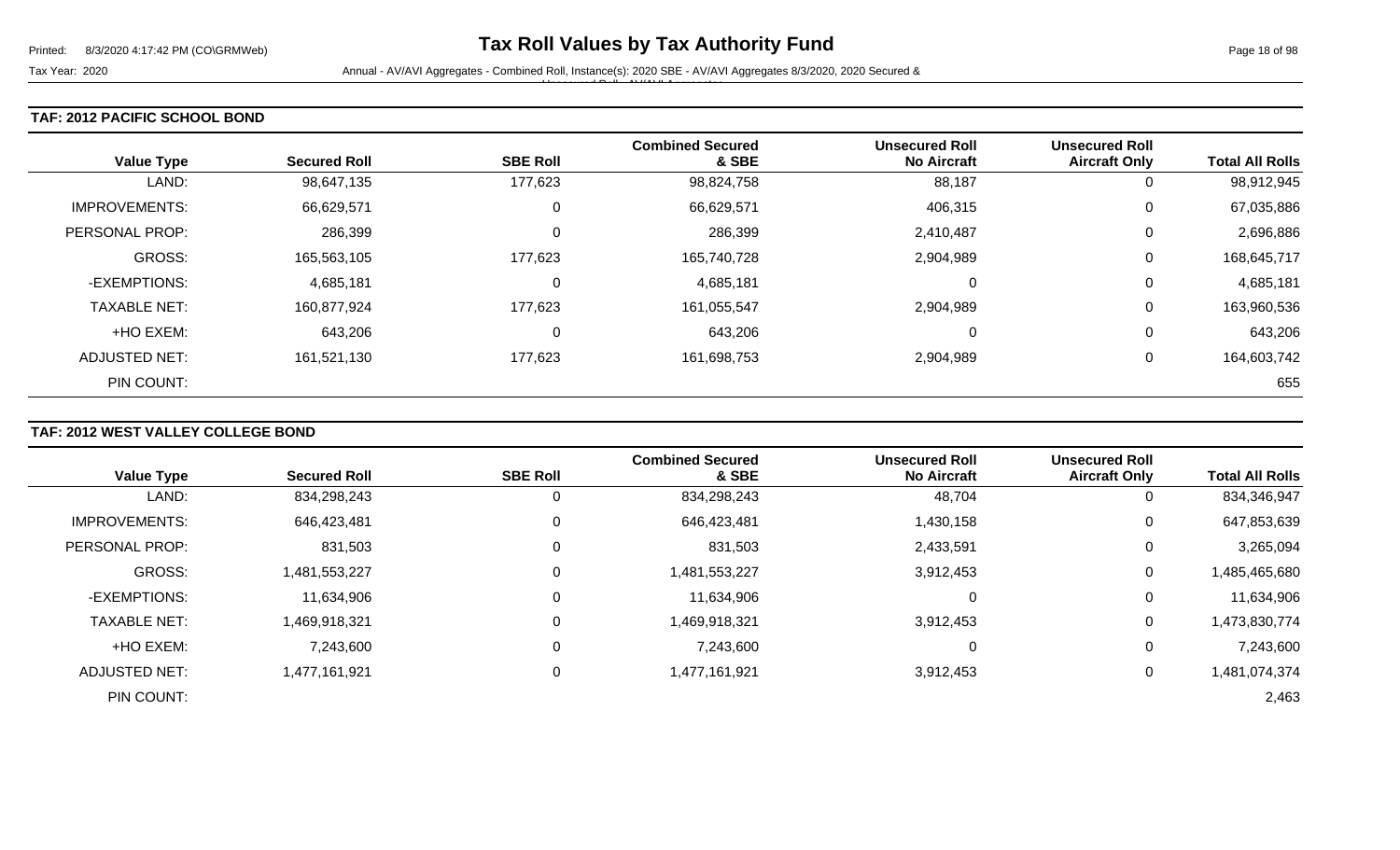### **TAF: 2013 A REF 2002 PAJARO VALLEY SCHOOL DISTRICT BOND**

|                      |                     |                 | <b>Combined Secured</b> | <b>Unsecured Roll</b> | <b>Unsecured Roll</b> |                        |
|----------------------|---------------------|-----------------|-------------------------|-----------------------|-----------------------|------------------------|
| <b>Value Type</b>    | <b>Secured Roll</b> | <b>SBE Roll</b> | & SBE                   | <b>No Aircraft</b>    | <b>Aircraft Only</b>  | <b>Total All Rolls</b> |
| LAND:                | 9,252,620,087       | 9,732           | 9,252,629,819           | 8,064,414             | 0                     | 9,260,694,233          |
| <b>IMPROVEMENTS:</b> | 7,120,228,627       | 0               | 7,120,228,627           | 131,244,337           | 0                     | 7,251,472,964          |
| PERSONAL PROP:       | 94,022,825          | 0               | 94,022,825              | 229,982,536           | 31,827,686            | 355,833,047            |
| <b>GROSS:</b>        | 16,466,871,539      | 9,732           | 16,466,881,271          | 369,291,287           | 31,827,686            | 16,868,000,244         |
| -EXEMPTIONS:         | 610,155,647         | 0               | 610,155,647             | 11,843,913            | 665,061               | 622,664,621            |
| <b>TAXABLE NET:</b>  | 15,856,715,892      | 9,732           | 15,856,725,624          | 357,447,374           | 31,162,625            | 16,245,335,623         |
| +HO EXEM:            | 80,379,322          | 0               | 80,379,322              | 7,000                 | 0                     | 80,386,322             |
| ADJUSTED NET:        | 15,937,095,214      | 9,732           | 15,937,104,946          | 357,454,374           | 31,162,625            | 16,325,721,945         |
| PIN COUNT:           |                     |                 |                         |                       |                       | 34,708                 |

# **TAF: 2013 B REF 2002 PAJARO VALLEY SCHOOL DISTRICT BOND**

|                      |                     |                 | <b>Combined Secured</b> | <b>Unsecured Roll</b> | <b>Unsecured Roll</b> |                        |
|----------------------|---------------------|-----------------|-------------------------|-----------------------|-----------------------|------------------------|
| <b>Value Type</b>    | <b>Secured Roll</b> | <b>SBE Roll</b> | & SBE                   | <b>No Aircraft</b>    | <b>Aircraft Only</b>  | <b>Total All Rolls</b> |
| LAND:                | 9,252,620,087       | 9,732           | 9,252,629,819           | 8,064,414             | $\overline{0}$        | 9,260,694,233          |
| <b>IMPROVEMENTS:</b> | 7,120,228,627       | 0               | 7,120,228,627           | 131,244,337           | 0                     | 7,251,472,964          |
| PERSONAL PROP:       | 94,022,825          | 0               | 94,022,825              | 229,982,536           | 31,827,686            | 355,833,047            |
| <b>GROSS:</b>        | 16,466,871,539      | 9,732           | 16,466,881,271          | 369,291,287           | 31,827,686            | 16,868,000,244         |
| -EXEMPTIONS:         | 610,155,647         | $\Omega$        | 610,155,647             | 11,843,913            | 665,061               | 622,664,621            |
| <b>TAXABLE NET:</b>  | 15,856,715,892      | 9,732           | 15,856,725,624          | 357,447,374           | 31,162,625            | 16,245,335,623         |
| +HO EXEM:            | 80,379,322          | 0               | 80,379,322              | 7,000                 | $\mathbf 0$           | 80,386,322             |
| ADJUSTED NET:        | 15,937,095,214      | 9,732           | 15,937,104,946          | 357,454,374           | 31,162,625            | 16,325,721,945         |
| PIN COUNT:           |                     |                 |                         |                       |                       | 34,708                 |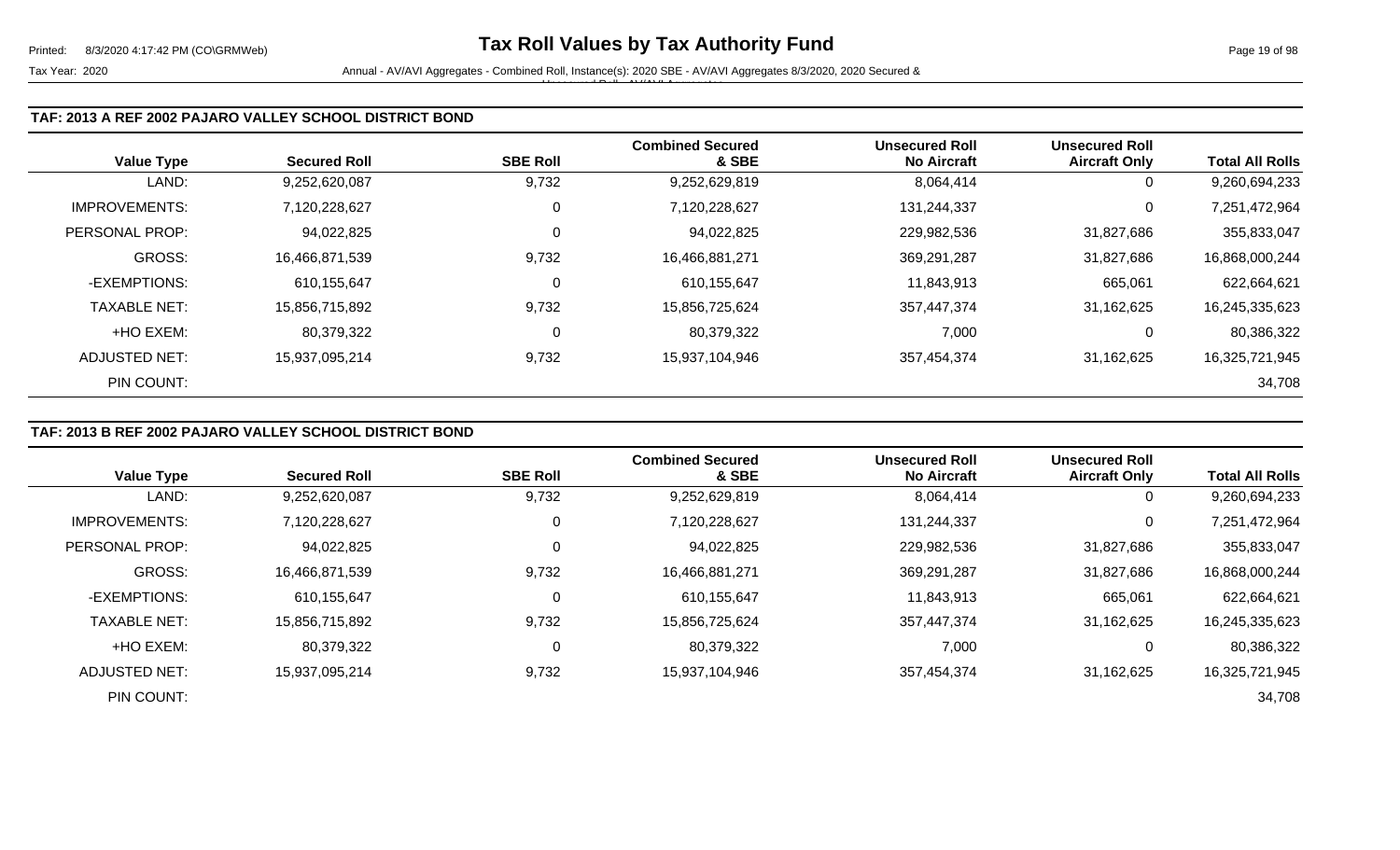| <b>Value Type</b>     | <b>Secured Roll</b> | <b>SBE Roll</b> | <b>Combined Secured</b><br>& SBE | <b>Unsecured Roll</b><br><b>No Aircraft</b> | <b>Unsecured Roll</b><br><b>Aircraft Only</b> | <b>Total All Rolls</b> |
|-----------------------|---------------------|-----------------|----------------------------------|---------------------------------------------|-----------------------------------------------|------------------------|
| LAND:                 | 3,659,995,157       | 0               | 3,659,995,157                    | 2,338,456                                   | 0                                             | 3,662,333,613          |
| <b>IMPROVEMENTS:</b>  | 2,773,032,926       | $\mathbf 0$     | 2,773,032,926                    | 66,080,705                                  | 0                                             | 2,839,113,631          |
| <b>PERSONAL PROP:</b> | 95,953,123          | 0               | 95,953,123                       | 74,497,237                                  | 51,523                                        | 170,501,883            |
| GROSS:                | 6,528,981,206       | 0               | 6,528,981,206                    | 142,916,398                                 | 51,523                                        | 6,671,949,127          |
| -EXEMPTIONS:          | 377,535,240         | $\mathbf 0$     | 377,535,240                      | 25,882,650                                  | 0                                             | 403,417,890            |
| <b>TAXABLE NET:</b>   | 6,151,445,966       | $\mathbf 0$     | 6,151,445,966                    | 117,033,748                                 | 51,523                                        | 6,268,531,237          |
| +HO EXEM:             | 30,364,600          | $\mathbf 0$     | 30,364,600                       | 12,932                                      | 0                                             | 30,377,532             |
| ADJUSTED NET:         | 6,181,810,566       | 0               | 6,181,810,566                    | 117,046,680                                 | 51,523                                        | 6,298,908,769          |
| PIN COUNT:            |                     |                 |                                  |                                             |                                               | 12,813                 |

## **TAF: 2013 REF 2005 SANTA CRUZ CITY ELEM SCHOOL DISTRICT BOND**

|                       |                     |                 | <b>Combined Secured</b> | <b>Unsecured Roll</b> | <b>Unsecured Roll</b> |                        |
|-----------------------|---------------------|-----------------|-------------------------|-----------------------|-----------------------|------------------------|
| <b>Value Type</b>     | <b>Secured Roll</b> | <b>SBE Roll</b> | & SBE                   | <b>No Aircraft</b>    | <b>Aircraft Only</b>  | <b>Total All Rolls</b> |
| LAND:                 | 6,407,595,541       |                 | 6,407,595,541           | 17,791,486            | $\mathbf{0}$          | 6,425,387,027          |
| <b>IMPROVEMENTS:</b>  | 4,931,157,032       |                 | 4,931,157,032           | 135,648,613           | 0                     | 5,066,805,645          |
| <b>PERSONAL PROP:</b> | 50,062,864          |                 | 50,062,864              | 165,872,661           | 0                     | 215,935,525            |
| <b>GROSS:</b>         | 11,388,815,437      |                 | 11,388,815,437          | 319,312,760           | 0                     | 11,708,128,197         |
| -EXEMPTIONS:          | 336,654,492         |                 | 336,654,492             | 37,959,447            | 0                     | 374,613,940            |
| <b>TAXABLE NET:</b>   | 11,052,160,945      |                 | 11,052,160,945          | 281,353,313           | 0                     | 11,333,514,257         |
| +HO EXEM:             | 52,089,815          |                 | 52,089,815              | 49,000                | 0                     | 52,138,815             |
| ADJUSTED NET:         | 11,104,250,760      |                 | 11,104,250,760          | 281,402,313           | 0                     | 11,385,653,072         |
| PIN COUNT:            |                     |                 |                         |                       |                       | 22,308                 |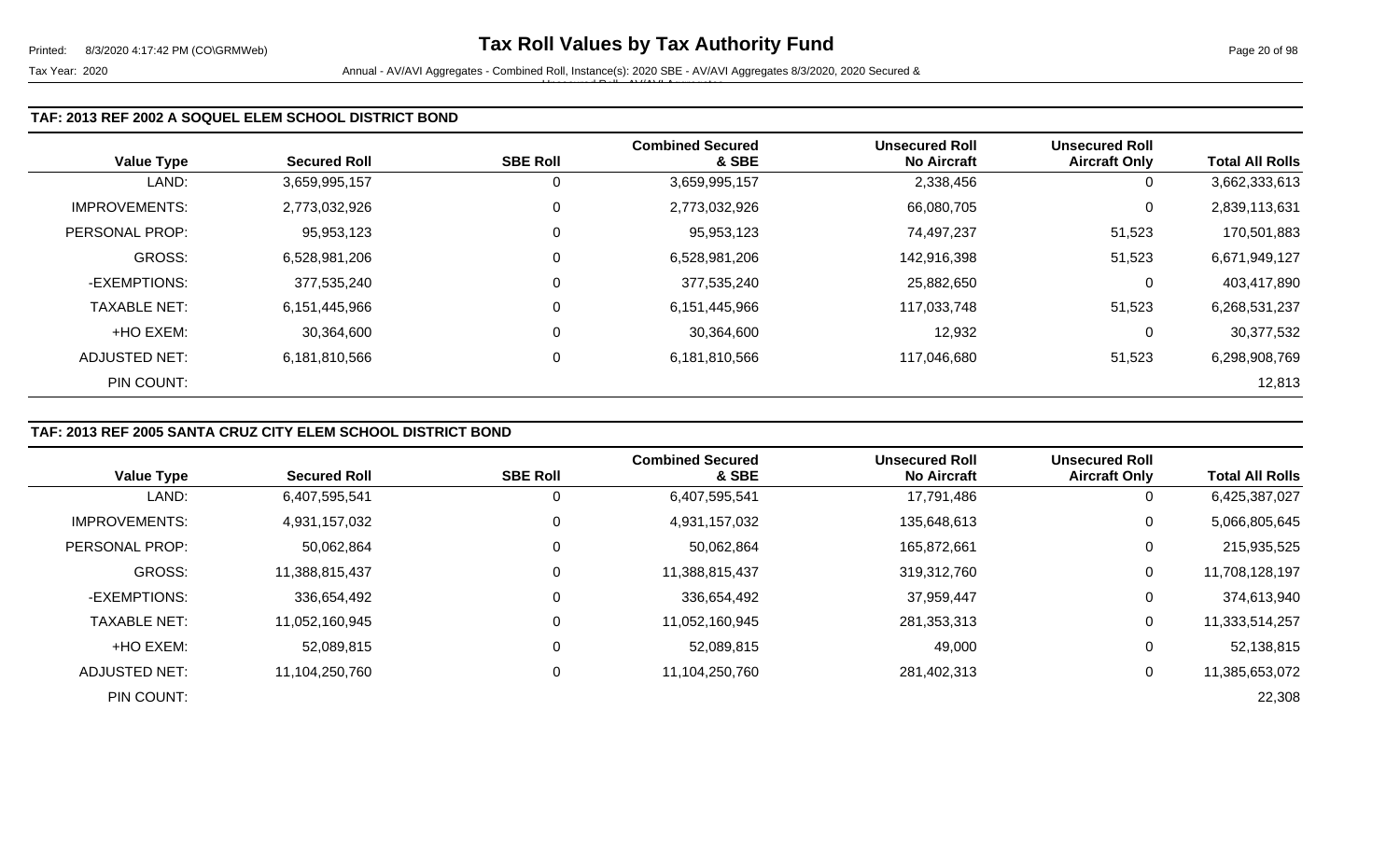### **TAF: 2013 REF 2005 SANTA CRUZ CITY HIGH SCHOOL DISTRICT BOND**

|                      | <b>Secured Roll</b> | <b>SBE Roll</b> | <b>Combined Secured</b><br>& SBE | <b>Unsecured Roll</b> | <b>Unsecured Roll</b> | <b>Total All Rolls</b> |
|----------------------|---------------------|-----------------|----------------------------------|-----------------------|-----------------------|------------------------|
| <b>Value Type</b>    |                     |                 |                                  | <b>No Aircraft</b>    | <b>Aircraft Only</b>  |                        |
| LAND:                | 13,538,628,417      | 288,515         | 13,538,916,932                   | 24,974,999            | U                     | 13,563,891,931         |
| <b>IMPROVEMENTS:</b> | 10,084,894,599      | 0               | 10,084,894,599                   | 248,044,747           | 0                     | 10,332,939,346         |
| PERSONAL PROP:       | 150,187,898         | 0               | 150,187,898                      | 293,982,413           | 71,820                | 444,242,131            |
| GROSS:               | 23,773,710,914      | 288,515         | 23,773,999,429                   | 567,002,159           | 71,820                | 24,341,073,408         |
| -EXEMPTIONS:         | 822,873,805         | $\mathbf 0$     | 822,873,805                      | 66,988,659            | 0                     | 889,862,465            |
| <b>TAXABLE NET:</b>  | 22,950,837,109      | 288,515         | 22,951,125,624                   | 500,013,500           | 71,820                | 23,451,210,943         |
| +HO EXEM:            | 112,483,934         | 0               | 112,483,934                      | 208,140               | 0                     | 112,692,074            |
| ADJUSTED NET:        | 23,063,321,043      | 288,515         | 23,063,609,558                   | 500,221,640           | 71,820                | 23,563,903,017         |
| PIN COUNT:           |                     |                 |                                  |                       |                       | 47,666                 |

# **TAF: 2013 REF SCOTTS VALLEY USD BOND**

| <b>Value Type</b>    | <b>Secured Roll</b> | <b>SBE Roll</b> | <b>Combined Secured</b><br>& SBE | <b>Unsecured Roll</b><br><b>No Aircraft</b> | <b>Unsecured Roll</b><br><b>Aircraft Only</b> | <b>Total All Rolls</b> |
|----------------------|---------------------|-----------------|----------------------------------|---------------------------------------------|-----------------------------------------------|------------------------|
|                      |                     |                 |                                  |                                             |                                               |                        |
| LAND:                | 2,475,768,016       | U               | 2,475,768,016                    | 765,906                                     | 0                                             | 2,476,533,922          |
| <b>IMPROVEMENTS:</b> | 2,252,833,766       | 0               | 2,252,833,766                    | 41,679,245                                  | $\mathbf 0$                                   | 2,294,513,011          |
| PERSONAL PROP:       | 8,746,869           | 0               | 8,746,869                        | 66,993,512                                  | 0                                             | 75,740,381             |
| <b>GROSS:</b>        | 4,737,348,651       | $\Omega$        | 4,737,348,651                    | 109,438,663                                 | 0                                             | 4,846,787,314          |
| -EXEMPTIONS:         | 122,057,553         | 0               | 122,057,553                      | 2,528,234                                   | 0                                             | 124,585,787            |
| <b>TAXABLE NET:</b>  | 4,615,291,098       | $\mathbf 0$     | 4,615,291,098                    | 106,910,429                                 | 0                                             | 4,722,201,527          |
| +HO EXEM:            | 24,286,557          | $\Omega$        | 24,286,557                       | 0                                           | 0                                             | 24,286,557             |
| ADJUSTED NET:        | 4,639,577,655       | 0               | 4,639,577,655                    | 106,910,429                                 | 0                                             | 4,746,488,084          |
| PIN COUNT:           |                     |                 |                                  |                                             |                                               | 8,646                  |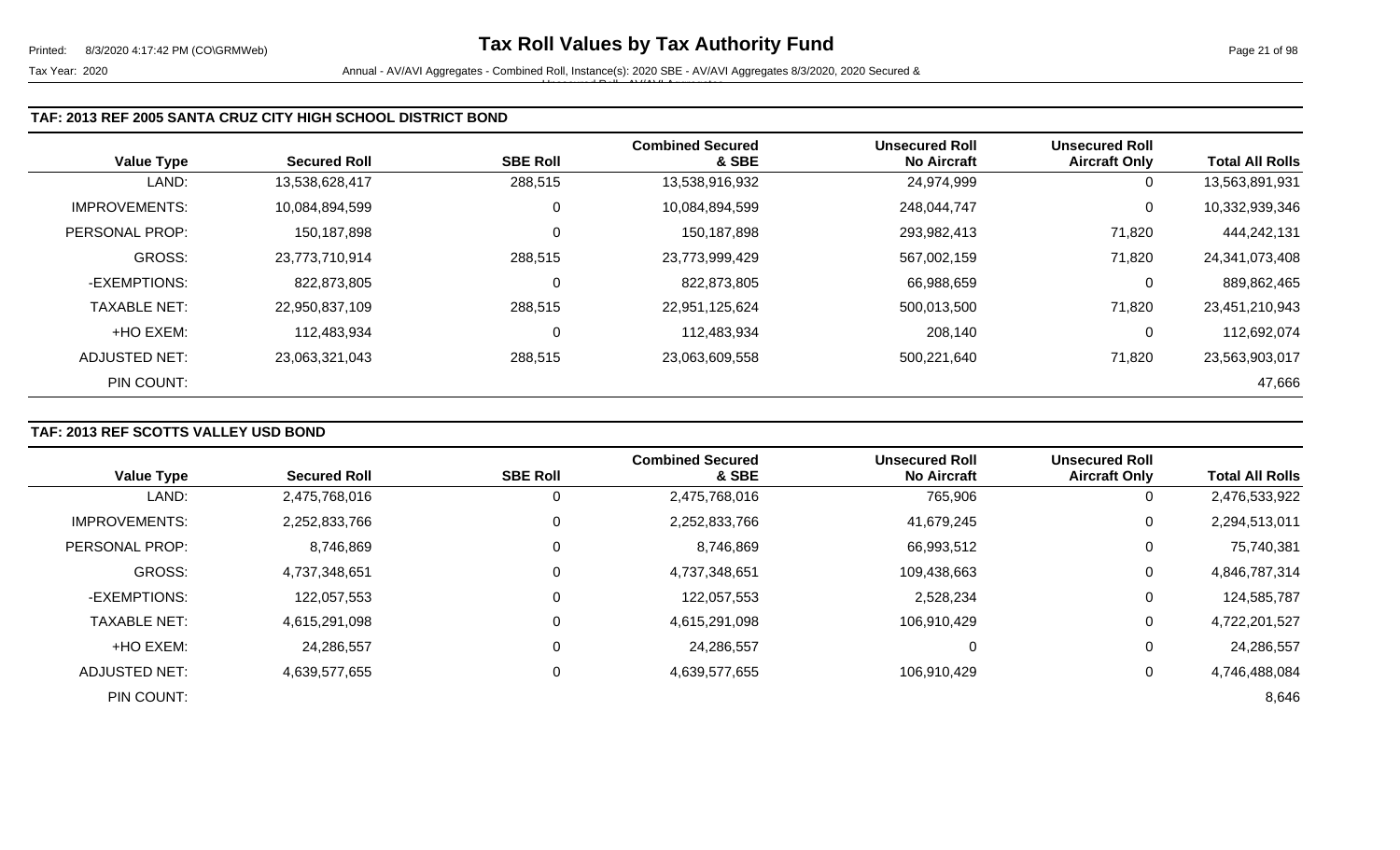### **TAF: 2014 A SCOTTS VALLEY GO BOND**

| <b>Value Type</b>    | <b>Secured Roll</b> | <b>SBE Roll</b> | <b>Combined Secured</b><br>& SBE | <b>Unsecured Roll</b><br><b>No Aircraft</b> | <b>Unsecured Roll</b><br><b>Aircraft Only</b> | <b>Total All Rolls</b> |
|----------------------|---------------------|-----------------|----------------------------------|---------------------------------------------|-----------------------------------------------|------------------------|
| LAND:                | 2,475,768,016       | Ü               | 2,475,768,016                    | 765,906                                     | 0                                             | 2,476,533,922          |
| <b>IMPROVEMENTS:</b> | 2,252,833,766       | 0               | 2,252,833,766                    | 41,679,245                                  | 0                                             | 2,294,513,011          |
| PERSONAL PROP:       | 8,746,869           | 0               | 8,746,869                        | 66,993,512                                  | 0                                             | 75,740,381             |
| <b>GROSS:</b>        | 4,737,348,651       | 0               | 4,737,348,651                    | 109,438,663                                 | 0                                             | 4,846,787,314          |
| -EXEMPTIONS:         | 122,057,553         | 0               | 122,057,553                      | 2,528,234                                   | 0                                             | 124,585,787            |
| <b>TAXABLE NET:</b>  | 4,615,291,098       | 0               | 4,615,291,098                    | 106,910,429                                 | 0                                             | 4,722,201,527          |
| +HO EXEM:            | 24,286,557          | 0               | 24,286,557                       | 0                                           | 0                                             | 24,286,557             |
| ADJUSTED NET:        | 4,639,577,655       | 0               | 4,639,577,655                    | 106.910.429                                 | 0                                             | 4,746,488,084          |
| PIN COUNT:           |                     |                 |                                  |                                             |                                               | 8,646                  |

# **TAF: 2014 B SCOTTS VALLEY GO BOND**

| <b>Value Type</b>     | <b>Secured Roll</b> | <b>SBE Roll</b> | <b>Combined Secured</b><br>& SBE | <b>Unsecured Roll</b><br><b>No Aircraft</b> | <b>Unsecured Roll</b><br><b>Aircraft Only</b> | <b>Total All Rolls</b> |
|-----------------------|---------------------|-----------------|----------------------------------|---------------------------------------------|-----------------------------------------------|------------------------|
| LAND:                 | 2,475,768,016       | 0               | 2,475,768,016                    | 765,906                                     | 0                                             | 2,476,533,922          |
| <b>IMPROVEMENTS:</b>  | 2,252,833,766       | 0               | 2,252,833,766                    | 41,679,245                                  | 0                                             | 2,294,513,011          |
| <b>PERSONAL PROP:</b> | 8,746,869           | 0               | 8,746,869                        | 66,993,512                                  | 0                                             | 75,740,381             |
| <b>GROSS:</b>         | 4,737,348,651       | $\Omega$        | 4,737,348,651                    | 109,438,663                                 | 0                                             | 4,846,787,314          |
| -EXEMPTIONS:          | 122,057,553         | 0               | 122,057,553                      | 2,528,234                                   | 0                                             | 124,585,787            |
| <b>TAXABLE NET:</b>   | 4,615,291,098       | $\Omega$        | 4,615,291,098                    | 106,910,429                                 | 0                                             | 4,722,201,527          |
| +HO EXEM:             | 24,286,557          | $\mathbf 0$     | 24,286,557                       | 0                                           | 0                                             | 24,286,557             |
| <b>ADJUSTED NET:</b>  | 4,639,577,655       | 0               | 4,639,577,655                    | 106,910,429                                 | 0                                             | 4,746,488,084          |
| PIN COUNT:            |                     |                 |                                  |                                             |                                               | 8,646                  |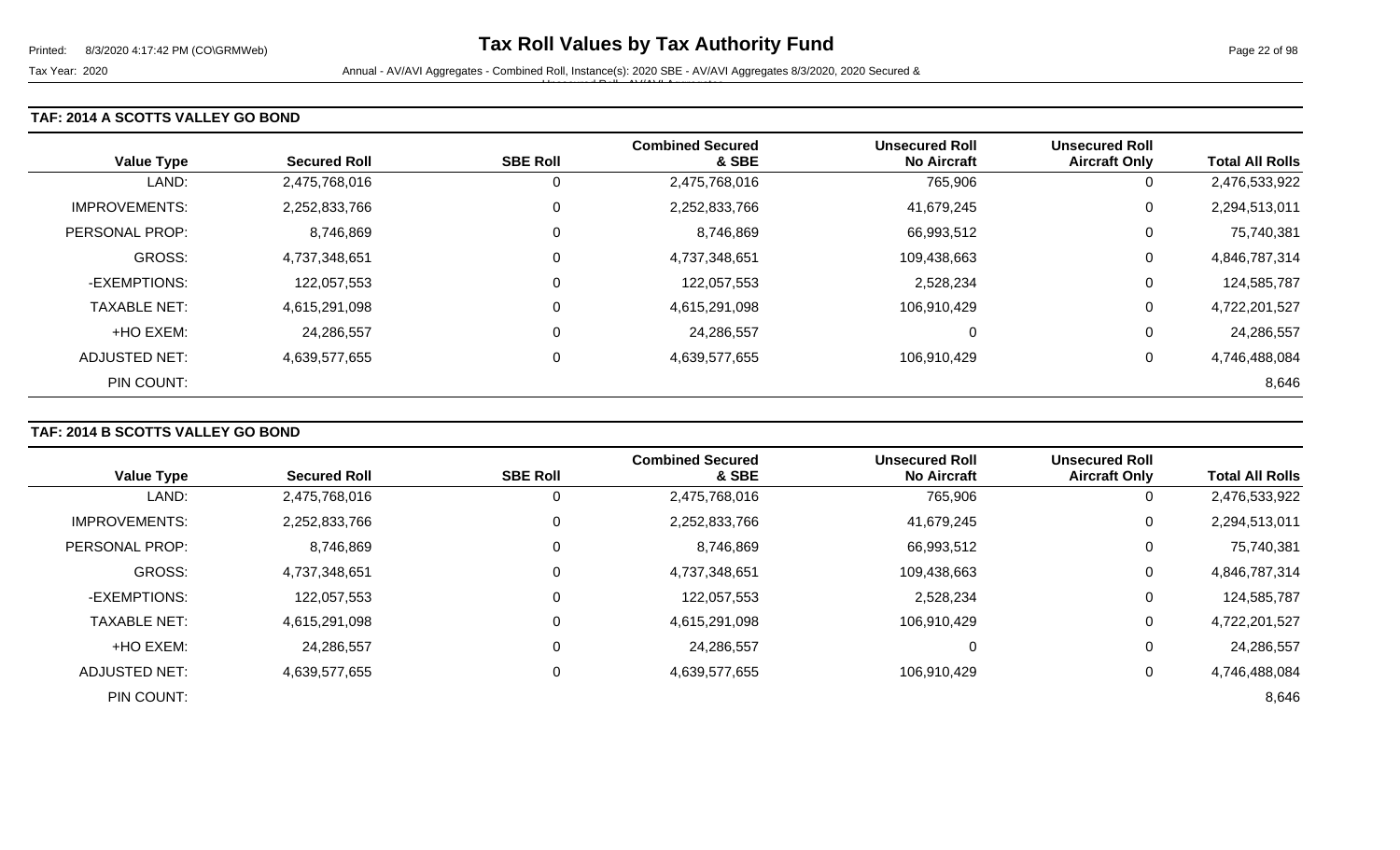### **TAF: 2014 LOS GATOS HIGH SCHOOL BOND**

| <b>Value Type</b>    | <b>Secured Roll</b> | <b>SBE Roll</b> | <b>Combined Secured</b><br>& SBE | <b>Unsecured Roll</b><br><b>No Aircraft</b> | <b>Unsecured Roll</b><br><b>Aircraft Only</b> | <b>Total All Rolls</b> |
|----------------------|---------------------|-----------------|----------------------------------|---------------------------------------------|-----------------------------------------------|------------------------|
| LAND:                | 861,718,639         | 0               | 861,718,639                      | 48,704                                      | U                                             | 861,767,343            |
| <b>IMPROVEMENTS:</b> | 666,553,775         | 0               | 666,553,775                      | 1,430,158                                   | 0                                             | 667,983,933            |
| PERSONAL PROP:       | 831,503             | 0               | 831,503                          | 2,446,317                                   | 0                                             | 3,277,820              |
| <b>GROSS:</b>        | 1,529,103,917       | $\mathbf 0$     | 1,529,103,917                    | 3,925,179                                   | 0                                             | 1,533,029,096          |
| -EXEMPTIONS:         | 11,909,248          | $\mathbf 0$     | 11,909,248                       | $\Omega$                                    | 0                                             | 11,909,248             |
| <b>TAXABLE NET:</b>  | 1,517,194,669       | $\mathbf 0$     | 1,517,194,669                    | 3,925,179                                   | 0                                             | 1,521,119,848          |
| +HO EXEM:            | 7,515,200           | $\mathbf 0$     | 7,515,200                        | 0                                           | 0                                             | 7,515,200              |
| <b>ADJUSTED NET:</b> | 1,524,709,869       | 0               | 1,524,709,869                    | 3,925,179                                   | 0                                             | 1,528,635,048          |
| PIN COUNT:           |                     |                 |                                  |                                             |                                               | 2,553                  |

# **TAF: 2014 REF LIVE OAK SCHOOL DISTRICT BOND**

|                       |                     |                 | <b>Combined Secured</b> | <b>Unsecured Roll</b> | <b>Unsecured Roll</b> |                        |
|-----------------------|---------------------|-----------------|-------------------------|-----------------------|-----------------------|------------------------|
| <b>Value Type</b>     | <b>Secured Roll</b> | <b>SBE Roll</b> | & SBE                   | <b>No Aircraft</b>    | <b>Aircraft Only</b>  | <b>Total All Rolls</b> |
| LAND:                 | 2,618,180,664       | 110,892         | 2,618,291,556           | 4,633,270             | $\mathbf 0$           | 2,622,924,826          |
| <b>IMPROVEMENTS:</b>  | 1,702,615,291       | 0               | 1,702,615,291           | 29,568,788            | 0                     | 1,732,184,079          |
| <b>PERSONAL PROP:</b> | 2,927,854           | $\mathbf 0$     | 2,927,854               | 44,859,855            | 0                     | 47,787,709             |
| <b>GROSS:</b>         | 4,323,723,809       | 110,892         | 4,323,834,701           | 79.061.913            | 0                     | 4,402,896,614          |
| -EXEMPTIONS:          | 84,295,786          | 0               | 84,295,786              | 3,132,686             | 0                     | 87,428,472             |
| <b>TAXABLE NET:</b>   | 4,239,428,023       | 110,892         | 4,239,538,915           | 75,929,227            | 0                     | 4,315,468,142          |
| +HO EXEM:             | 21,472,113          | 0               | 21,472,113              | 146,208               | $\mathbf 0$           | 21,618,321             |
| ADJUSTED NET:         | 4,260,900,136       | 110,892         | 4,261,011,028           | 76,075,435            | 0                     | 4,337,086,463          |
| PIN COUNT:            |                     |                 |                         |                       |                       | 9,167                  |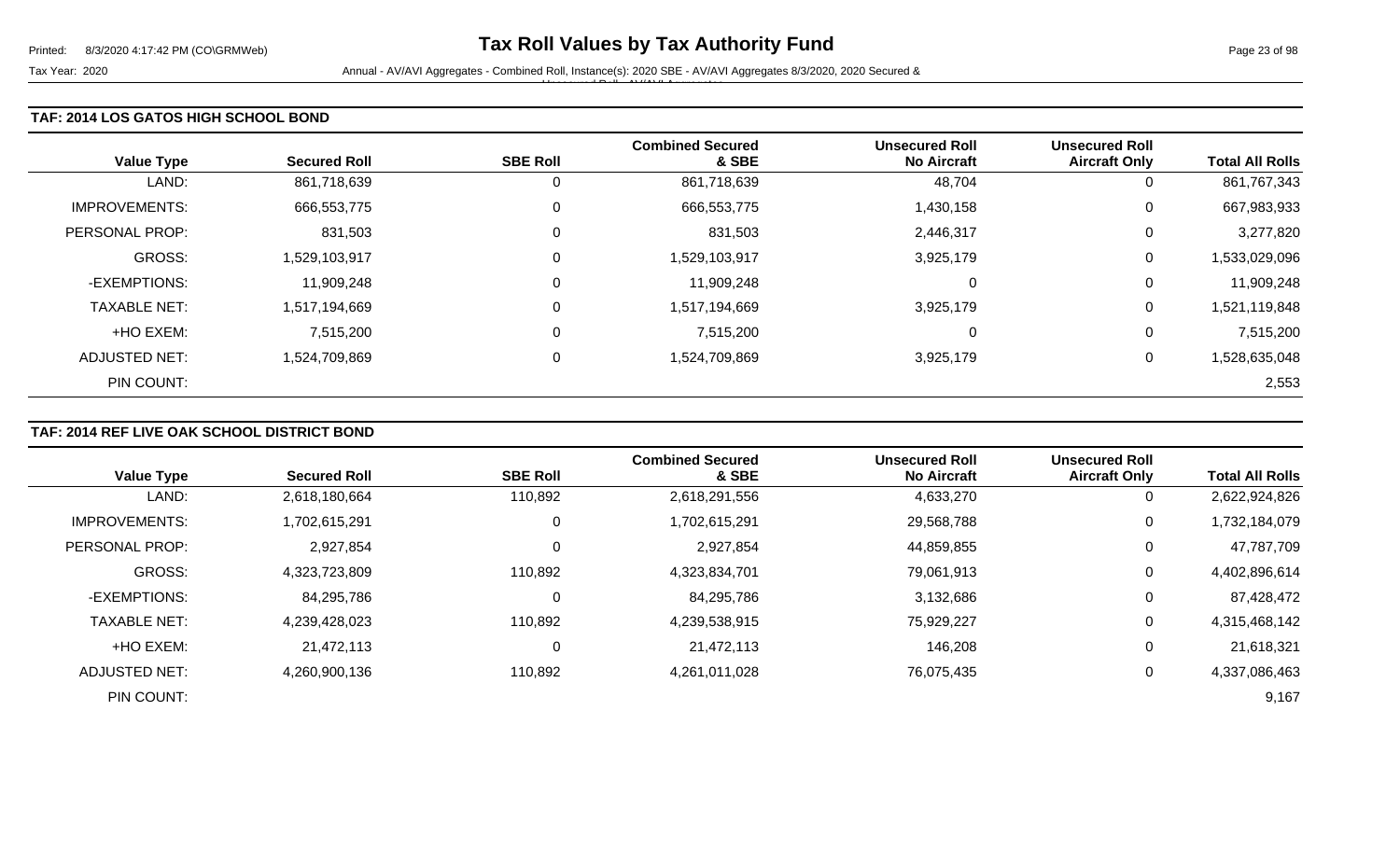### **TAF: 2016 A SANTA CRUZ CITY ELEM SCHOOL DISTRICT BOND**

| <b>Value Type</b>    | <b>Secured Roll</b> | <b>SBE Roll</b> | <b>Combined Secured</b><br>& SBE | <b>Unsecured Roll</b><br><b>No Aircraft</b> | <b>Unsecured Roll</b><br><b>Aircraft Only</b> | <b>Total All Rolls</b> |
|----------------------|---------------------|-----------------|----------------------------------|---------------------------------------------|-----------------------------------------------|------------------------|
| LAND:                | 6,407,595,541       | U               | 6,407,595,541                    | 17,791,486                                  | 0                                             | 6,425,387,027          |
| <b>IMPROVEMENTS:</b> | 4,931,157,032       | 0               | 4,931,157,032                    | 135,648,613                                 | 0                                             | 5,066,805,645          |
| PERSONAL PROP:       | 50,062,864          | 0               | 50,062,864                       | 165,872,661                                 | 0                                             | 215,935,525            |
| GROSS:               | 11,388,815,437      |                 | 11,388,815,437                   | 319,312,760                                 | 0                                             | 11,708,128,197         |
| -EXEMPTIONS:         | 336,654,492         | 0               | 336,654,492                      | 37,959,447                                  | 0                                             | 374,613,940            |
| <b>TAXABLE NET:</b>  | 11,052,160,945      | 0               | 11,052,160,945                   | 281,353,313                                 | 0                                             | 11,333,514,257         |
| +HO EXEM:            | 52,089,815          | 0               | 52,089,815                       | 49,000                                      | 0                                             | 52,138,815             |
| ADJUSTED NET:        | 11,104,250,760      | 0               | 11,104,250,760                   | 281,402,313                                 | 0                                             | 11,385,653,072         |
| PIN COUNT:           |                     |                 |                                  |                                             |                                               | 22,308                 |

# **TAF: 2016 A SANTA CRUZ CITY HIGH SCHOOL DISTICT BOND**

|                      |                     |                 | <b>Combined Secured</b> | <b>Unsecured Roll</b> | <b>Unsecured Roll</b> |                        |
|----------------------|---------------------|-----------------|-------------------------|-----------------------|-----------------------|------------------------|
| <b>Value Type</b>    | <b>Secured Roll</b> | <b>SBE Roll</b> | & SBE                   | <b>No Aircraft</b>    | <b>Aircraft Only</b>  | <b>Total All Rolls</b> |
| LAND:                | 13,538,628,417      | 288,515         | 13,538,916,932          | 24,974,999            | $\mathbf{0}$          | 13,563,891,931         |
| <b>IMPROVEMENTS:</b> | 10,084,894,599      | 0               | 10,084,894,599          | 248,044,747           | 0                     | 10,332,939,346         |
| PERSONAL PROP:       | 150,187,898         |                 | 150,187,898             | 293,982,413           | 71,820                | 444,242,131            |
| <b>GROSS:</b>        | 23,773,710,914      | 288,515         | 23,773,999,429          | 567,002,159           | 71,820                | 24,341,073,408         |
| -EXEMPTIONS:         | 822,873,805         |                 | 822,873,805             | 66,988,659            | 0                     | 889,862,465            |
| <b>TAXABLE NET:</b>  | 22,950,837,109      | 288,515         | 22,951,125,624          | 500,013,500           | 71,820                | 23,451,210,943         |
| +HO EXEM:            | 112,483,934         |                 | 112,483,934             | 208,140               | $\mathbf{0}$          | 112,692,074            |
| ADJUSTED NET:        | 23,063,321,043      | 288,515         | 23,063,609,558          | 500,221,640           | 71,820                | 23,563,903,017         |
| PIN COUNT:           |                     |                 |                         |                       |                       | 47,666                 |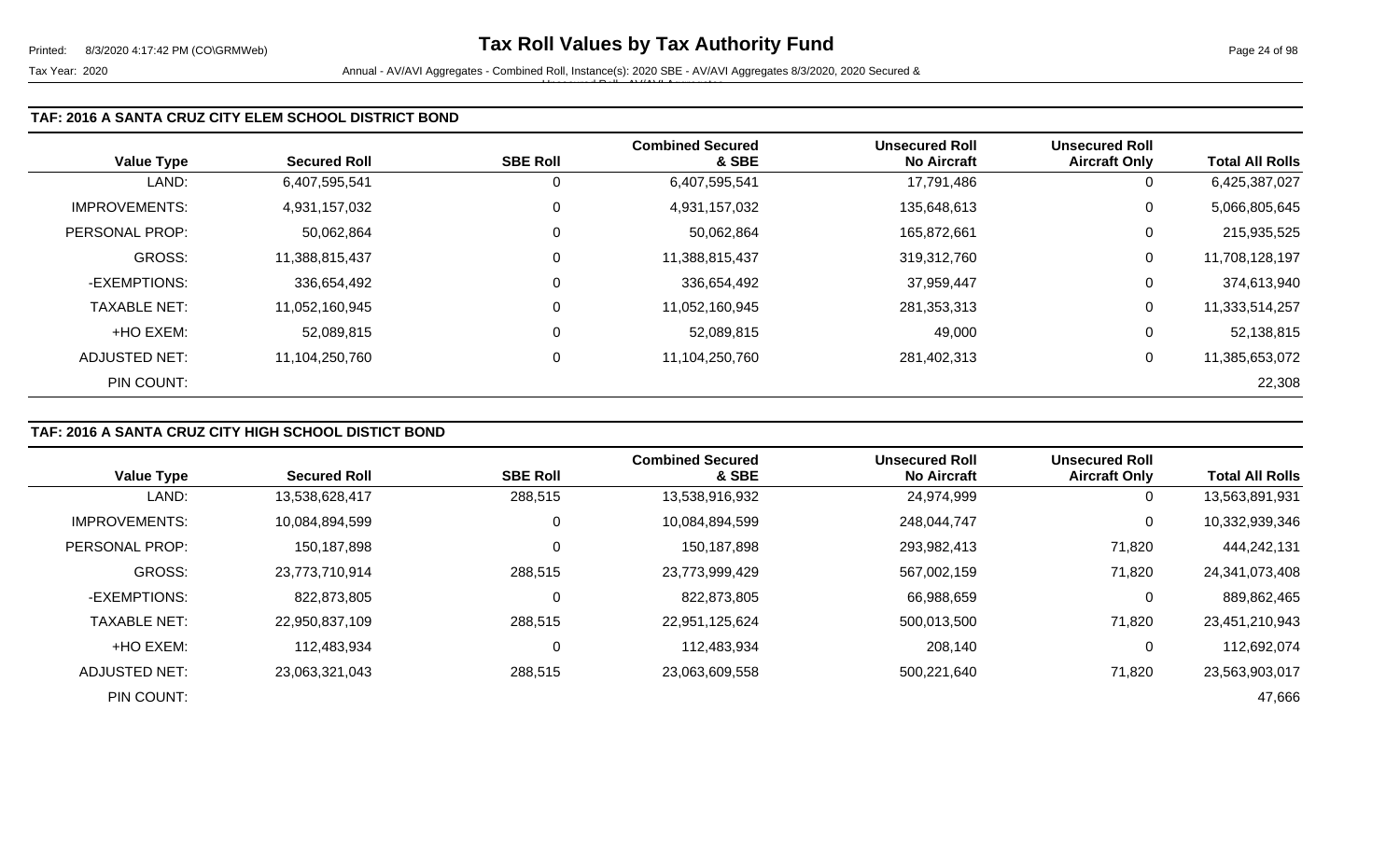### **TAF: 2016 B SANTA CRUZ ELEM SCHOOL DISTRICT BOND**

| <b>Value Type</b>    | <b>Secured Roll</b> | <b>SBE Roll</b> | <b>Combined Secured</b><br>& SBE | <b>Unsecured Roll</b><br><b>No Aircraft</b> | <b>Unsecured Roll</b><br><b>Aircraft Only</b> | <b>Total All Rolls</b> |
|----------------------|---------------------|-----------------|----------------------------------|---------------------------------------------|-----------------------------------------------|------------------------|
| LAND:                | 6,407,595,541       | U               | 6,407,595,541                    | 17,791,486                                  | 0                                             | 6,425,387,027          |
| <b>IMPROVEMENTS:</b> | 4,931,157,032       | 0               | 4,931,157,032                    | 135,648,613                                 | 0                                             | 5,066,805,645          |
| PERSONAL PROP:       | 50,062,864          | 0               | 50,062,864                       | 165,872,661                                 | 0                                             | 215,935,525            |
| GROSS:               | 11,388,815,437      |                 | 11,388,815,437                   | 319,312,760                                 | 0                                             | 11,708,128,197         |
| -EXEMPTIONS:         | 336,654,492         | 0               | 336,654,492                      | 37,959,447                                  | 0                                             | 374,613,940            |
| <b>TAXABLE NET:</b>  | 11,052,160,945      | 0               | 11,052,160,945                   | 281,353,313                                 | 0                                             | 11,333,514,257         |
| +HO EXEM:            | 52,089,815          | 0               | 52,089,815                       | 49,000                                      | 0                                             | 52,138,815             |
| ADJUSTED NET:        | 11,104,250,760      | 0               | 11,104,250,760                   | 281,402,313                                 | 0                                             | 11,385,653,072         |
| PIN COUNT:           |                     |                 |                                  |                                             |                                               | 22,308                 |

## **TAF: 2016 B SANTA CRUZ HIGH SCHOOL DISTRICT BOND**

|                      |                     |                 | <b>Combined Secured</b> | <b>Unsecured Roll</b> | <b>Unsecured Roll</b> |                        |
|----------------------|---------------------|-----------------|-------------------------|-----------------------|-----------------------|------------------------|
| <b>Value Type</b>    | <b>Secured Roll</b> | <b>SBE Roll</b> | & SBE                   | <b>No Aircraft</b>    | <b>Aircraft Only</b>  | <b>Total All Rolls</b> |
| LAND:                | 13,538,628,417      | 288,515         | 13,538,916,932          | 24,974,999            | $\mathbf{0}$          | 13,563,891,931         |
| <b>IMPROVEMENTS:</b> | 10,084,894,599      | 0               | 10,084,894,599          | 248,044,747           | 0                     | 10,332,939,346         |
| PERSONAL PROP:       | 150,187,898         |                 | 150,187,898             | 293,982,413           | 71,820                | 444,242,131            |
| <b>GROSS:</b>        | 23,773,710,914      | 288,515         | 23,773,999,429          | 567,002,159           | 71,820                | 24,341,073,408         |
| -EXEMPTIONS:         | 822,873,805         |                 | 822,873,805             | 66,988,659            | 0                     | 889,862,465            |
| <b>TAXABLE NET:</b>  | 22,950,837,109      | 288,515         | 22,951,125,624          | 500,013,500           | 71,820                | 23,451,210,943         |
| +HO EXEM:            | 112,483,934         |                 | 112,483,934             | 208,140               | $\mathbf{0}$          | 112,692,074            |
| ADJUSTED NET:        | 23,063,321,043      | 288,515         | 23,063,609,558          | 500,221,640           | 71,820                | 23,563,903,017         |
| PIN COUNT:           |                     |                 |                         |                       |                       | 47,666                 |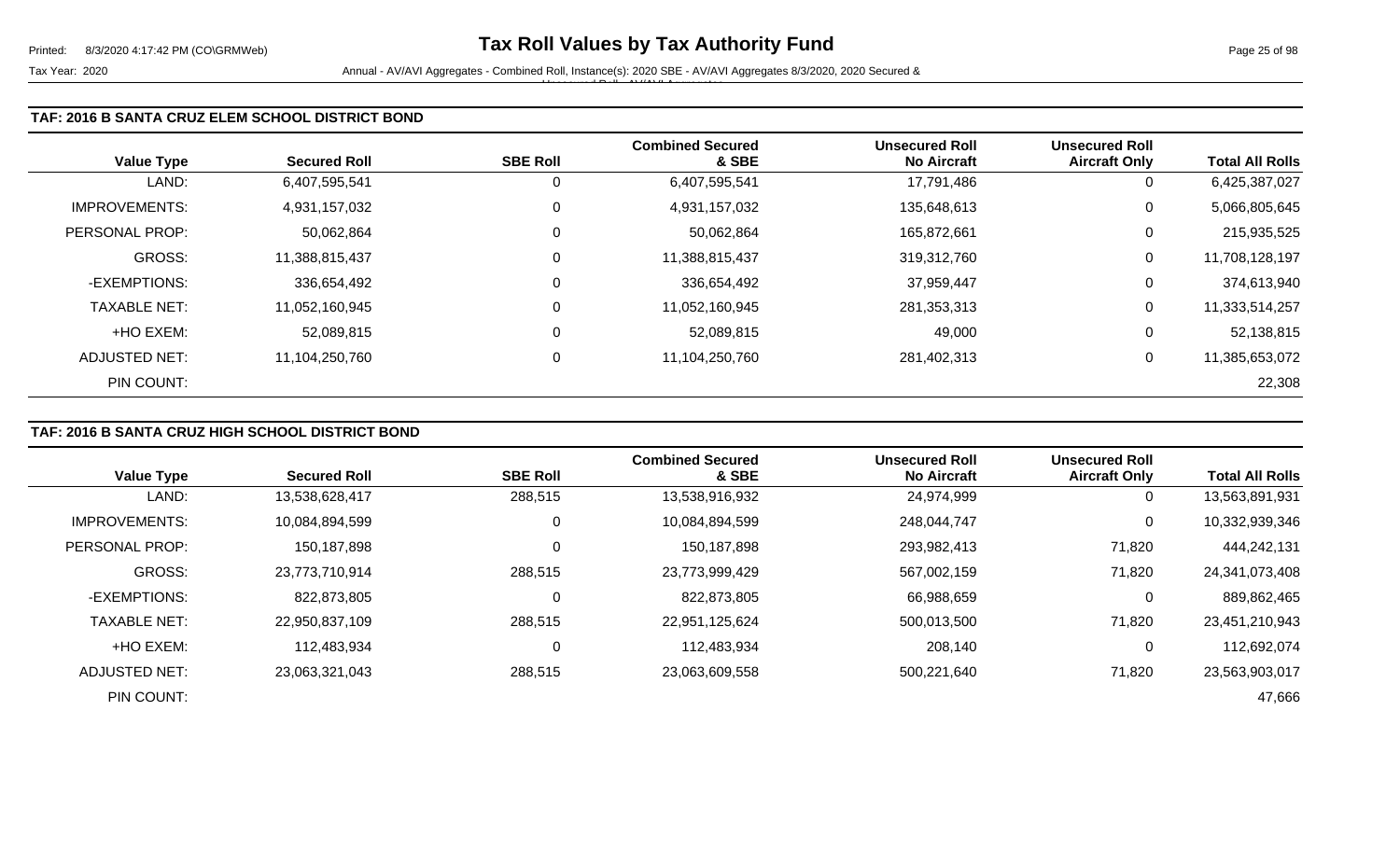### **TAF: 2016 REF LIVE OAK ELEMENTARY SD**

| <b>Value Type</b>    | <b>Secured Roll</b> | <b>SBE Roll</b> | <b>Combined Secured</b><br>& SBE | <b>Unsecured Roll</b><br><b>No Aircraft</b> | <b>Unsecured Roll</b><br><b>Aircraft Only</b> | <b>Total All Rolls</b> |
|----------------------|---------------------|-----------------|----------------------------------|---------------------------------------------|-----------------------------------------------|------------------------|
| LAND:                | 2,618,180,664       | 110,892         | 2,618,291,556                    | 4,633,270                                   | 0                                             | 2,622,924,826          |
| <b>IMPROVEMENTS:</b> | 1,702,615,291       | 0               | 1,702,615,291                    | 29,568,788                                  | 0                                             | 1,732,184,079          |
| PERSONAL PROP:       | 2,927,854           | 0               | 2,927,854                        | 44,859,855                                  | 0                                             | 47,787,709             |
| <b>GROSS:</b>        | 4,323,723,809       | 110,892         | 4,323,834,701                    | 79,061,913                                  | 0                                             | 4,402,896,614          |
| -EXEMPTIONS:         | 84,295,786          | 0               | 84,295,786                       | 3,132,686                                   | 0                                             | 87,428,472             |
| <b>TAXABLE NET:</b>  | 4,239,428,023       | 110,892         | 4,239,538,915                    | 75,929,227                                  | 0                                             | 4,315,468,142          |
| +HO EXEM:            | 21,472,113          | 0               | 21,472,113                       | 146,208                                     | 0                                             | 21,618,321             |
| ADJUSTED NET:        | 4,260,900,136       | 110,892         | 4,261,011,028                    | 76,075,435                                  | 0                                             | 4,337,086,463          |
| PIN COUNT:           |                     |                 |                                  |                                             |                                               | 9,167                  |

## **TAF: 2017 A SOQUEL ELEM SCHOOL DISTRICT BOND**

|                      |                     |                 | <b>Combined Secured</b> | <b>Unsecured Roll</b> | <b>Unsecured Roll</b> |                        |
|----------------------|---------------------|-----------------|-------------------------|-----------------------|-----------------------|------------------------|
| <b>Value Type</b>    | <b>Secured Roll</b> | <b>SBE Roll</b> | & SBE                   | <b>No Aircraft</b>    | <b>Aircraft Only</b>  | <b>Total All Rolls</b> |
| LAND:                | 3,659,995,157       | 0               | 3,659,995,157           | 2,338,456             | $\overline{0}$        | 3,662,333,613          |
| <b>IMPROVEMENTS:</b> | 2,773,032,926       | 0               | 2,773,032,926           | 66,080,705            | 0                     | 2,839,113,631          |
| PERSONAL PROP:       | 95,953,123          | 0               | 95,953,123              | 74,497,237            | 51,523                | 170,501,883            |
| <b>GROSS:</b>        | 6,528,981,206       | $\Omega$        | 6,528,981,206           | 142,916,398           | 51,523                | 6,671,949,127          |
| -EXEMPTIONS:         | 377,535,240         | 0               | 377,535,240             | 25,882,650            | 0                     | 403,417,890            |
| <b>TAXABLE NET:</b>  | 6,151,445,966       | $\Omega$        | 6,151,445,966           | 117,033,748           | 51,523                | 6,268,531,237          |
| +HO EXEM:            | 30,364,600          | 0               | 30,364,600              | 12,932                | 0                     | 30,377,532             |
| <b>ADJUSTED NET:</b> | 6,181,810,566       | 0               | 6,181,810,566           | 117,046,680           | 51,523                | 6,298,908,769          |
| PIN COUNT:           |                     |                 |                         |                       |                       | 12,813                 |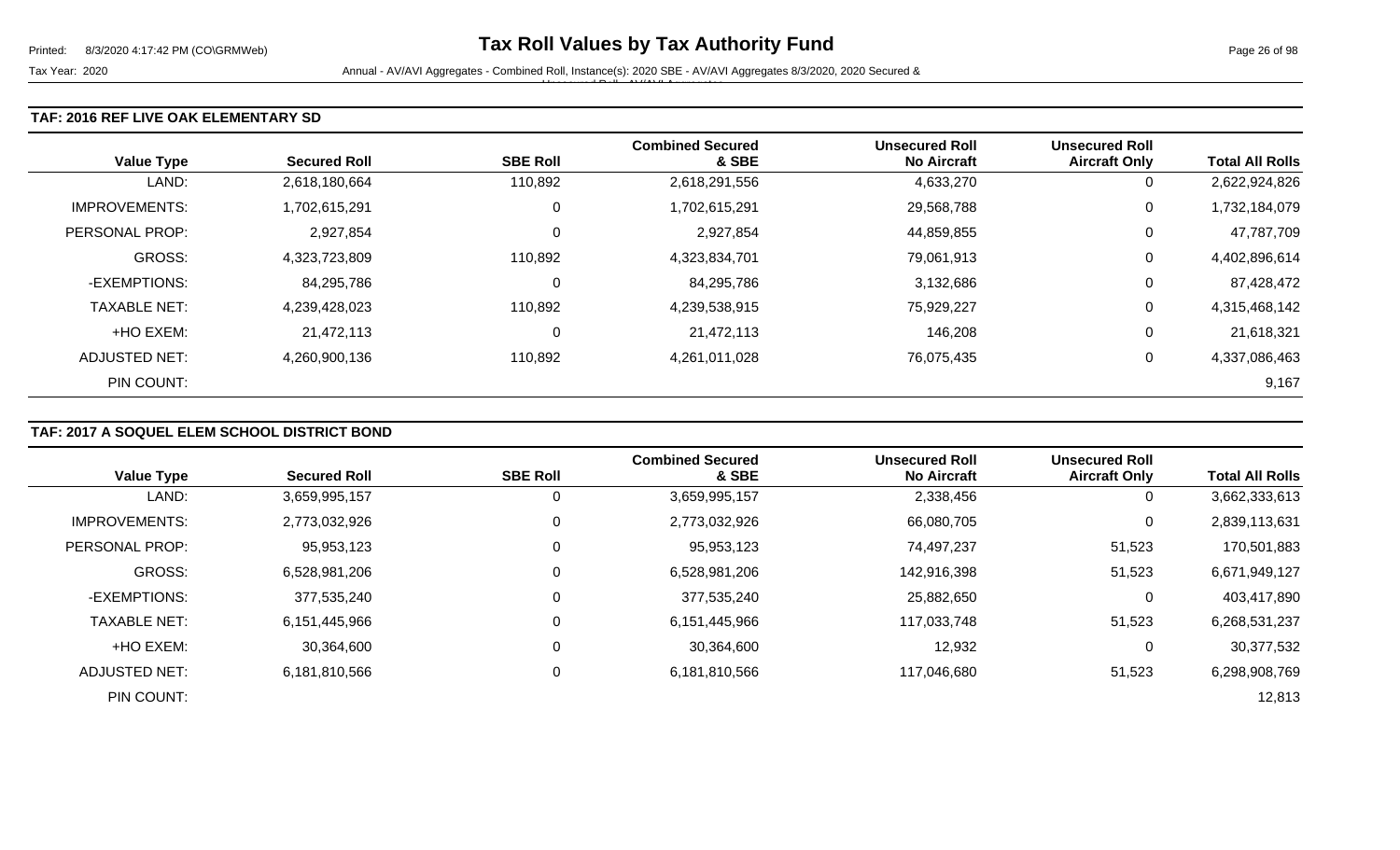Tax Year: 2020 **Annual - AV/AVI Aggregates - Combined Roll**, Instance(s): 2020 SBE - AV/AVI Aggregates 8/3/2020, 2020 Secured & Unsecured Roll - AV/AVI Aggregates

## **TAF: 2017 B SOQUEL ELEM SCHOOL DISTRICT BOND**

| <b>Value Type</b>    | <b>Secured Roll</b> | <b>SBE Roll</b> | <b>Combined Secured</b><br>& SBE | <b>Unsecured Roll</b><br><b>No Aircraft</b> | <b>Unsecured Roll</b><br><b>Aircraft Only</b> | <b>Total All Rolls</b> |
|----------------------|---------------------|-----------------|----------------------------------|---------------------------------------------|-----------------------------------------------|------------------------|
| LAND:                | 3,659,995,157       | C               | 3,659,995,157                    | 2,338,456                                   | 0                                             | 3,662,333,613          |
| <b>IMPROVEMENTS:</b> | 2,773,032,926       | 0               | 2,773,032,926                    | 66,080,705                                  | 0                                             | 2,839,113,631          |
| PERSONAL PROP:       | 95,953,123          | 0               | 95,953,123                       | 74,497,237                                  | 51,523                                        | 170,501,883            |
| <b>GROSS:</b>        | 6,528,981,206       | 0               | 6,528,981,206                    | 142,916,398                                 | 51,523                                        | 6,671,949,127          |
| -EXEMPTIONS:         | 377,535,240         | 0               | 377,535,240                      | 25,882,650                                  | 0                                             | 403,417,890            |
| <b>TAXABLE NET:</b>  | 6,151,445,966       | 0               | 6,151,445,966                    | 117,033,748                                 | 51,523                                        | 6,268,531,237          |
| +HO EXEM:            | 30,364,600          | 0               | 30,364,600                       | 12,932                                      | 0                                             | 30,377,532             |
| ADJUSTED NET:        | 6,181,810,566       | 0               | 6,181,810,566                    | 117,046,680                                 | 51,523                                        | 6,298,908,769          |
| PIN COUNT:           |                     |                 |                                  |                                             |                                               | 12,813                 |

## **TAF: 2018 LOMA PRIETA SCH GOB**

|                      |                     |                 | <b>Combined Secured</b> | <b>Unsecured Roll</b> | <b>Unsecured Roll</b> |                        |
|----------------------|---------------------|-----------------|-------------------------|-----------------------|-----------------------|------------------------|
| <b>Value Type</b>    | <b>Secured Roll</b> | <b>SBE Roll</b> | & SBE                   | <b>No Aircraft</b>    | <b>Aircraft Only</b>  | <b>Total All Rolls</b> |
| LAND:                | 632,097,308         | 0               | 632,097,308             |                       |                       | 632,097,308            |
| <b>IMPROVEMENTS:</b> | 492,466,157         | 0               | 492,466,157             | 926,288               | 0                     | 493,392,445            |
| PERSONAL PROP:       | 31,500              | 0               | 31,500                  | 951,774               | 0                     | 983,274                |
| GROSS:               | 1,124,594,965       | 0               | 1,124,594,965           | 1,878,062             | 0                     | 1,126,473,027          |
| -EXEMPTIONS:         | 7,349,497           | 0               | 7,349,497               |                       | 0                     | 7,349,497              |
| <b>TAXABLE NET:</b>  | 1,117,245,468       | 0               | 1,117,245,468           | 1,878,062             | $\mathbf 0$           | 1,119,123,530          |
| +HO EXEM:            | 5,663,000           | 0               | 5,663,000               |                       | 0                     | 5,663,000              |
| ADJUSTED NET:        | 1,122,908,468       | 0               | 1,122,908,468           | 1,878,062             | 0                     | 1,124,786,530          |
| PIN COUNT:           |                     |                 |                         |                       |                       | 1,743                  |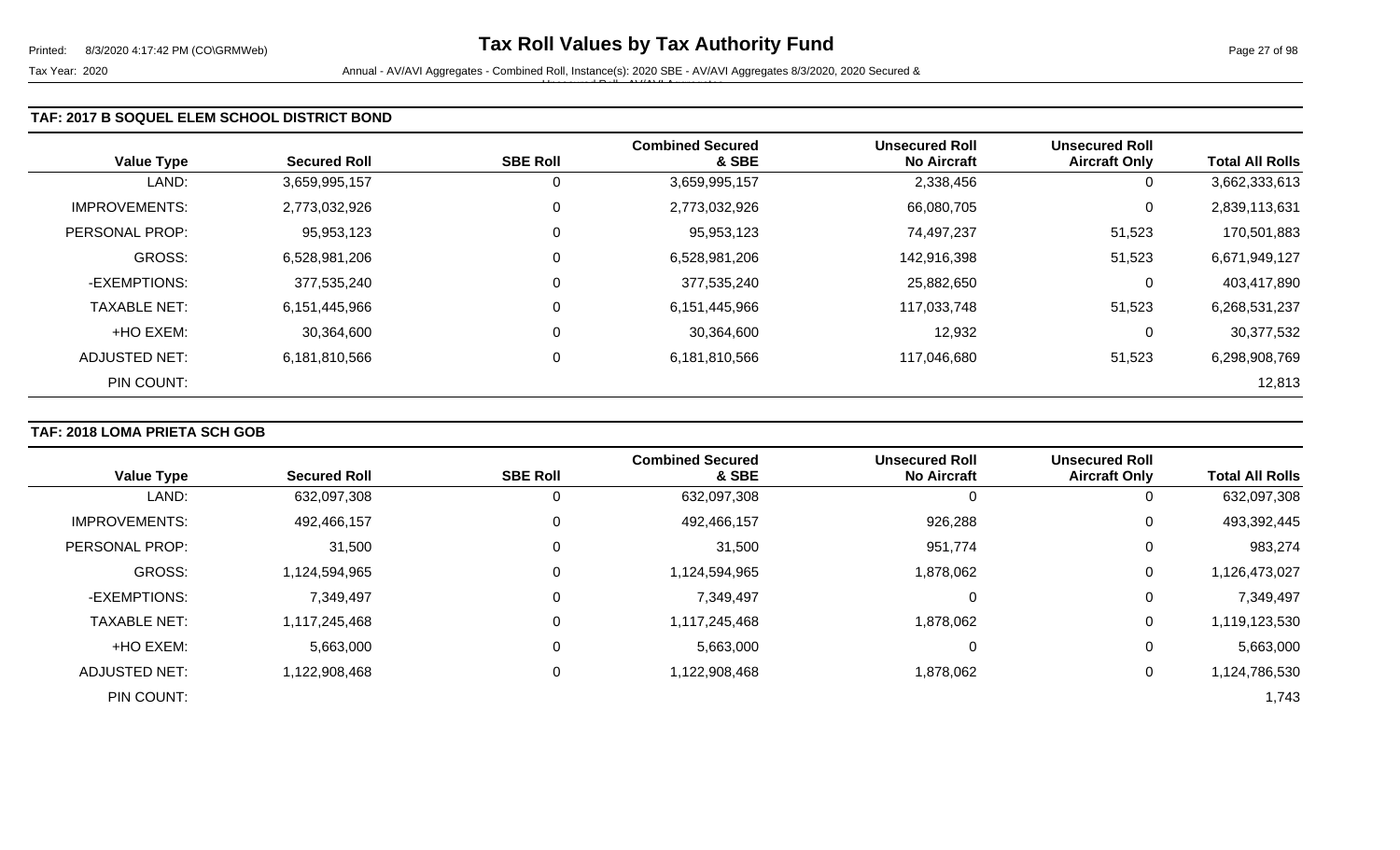### **TAF: 2018 MOUNTAIN ELEM SCH DEBT SERVICE**

| <b>Value Type</b>    | <b>Secured Roll</b> | <b>SBE Roll</b> | <b>Combined Secured</b><br>& SBE | <b>Unsecured Roll</b><br><b>No Aircraft</b> | <b>Unsecured Roll</b><br><b>Aircraft Only</b> | <b>Total All Rolls</b> |
|----------------------|---------------------|-----------------|----------------------------------|---------------------------------------------|-----------------------------------------------|------------------------|
| LAND:                | 171,991,110         | 0               | 171,991,110                      |                                             | 0                                             | 171,991,110            |
| <b>IMPROVEMENTS:</b> | 136,099,551         | $\mathbf 0$     | 136,099,551                      | 4,461,430                                   | 0                                             | 140,560,981            |
| PERSONAL PROP:       | 124,919             | 0               | 124,919                          | 1,600,836                                   | 0                                             | 1,725,755              |
| GROSS:               | 308,215,580         | 0               | 308,215,580                      | 6,062,266                                   | 0                                             | 314,277,846            |
| -EXEMPTIONS:         | 4,301,158           | 0               | 4,301,158                        | 13,876                                      | 0                                             | 4,315,034              |
| <b>TAXABLE NET:</b>  | 303,914,422         | $\mathbf 0$     | 303,914,422                      | 6,048,390                                   | 0                                             | 309,962,812            |
| +HO EXEM:            | 1,813,000           | 0               | 1,813,000                        | $\Omega$                                    | 0                                             | 1,813,000              |
| ADJUSTED NET:        | 305,727,422         | $\mathbf 0$     | 305,727,422                      | 6,048,390                                   | 0                                             | 311,775,812            |
| PIN COUNT:           |                     |                 |                                  |                                             |                                               | 715                    |

# **TAF: 2018 WEST VALLEY COLLEGE BOND**

|                      |                     |                 | <b>Combined Secured</b> | <b>Unsecured Roll</b> | <b>Unsecured Roll</b> |                        |
|----------------------|---------------------|-----------------|-------------------------|-----------------------|-----------------------|------------------------|
| <b>Value Type</b>    | <b>Secured Roll</b> | <b>SBE Roll</b> | & SBE                   | <b>No Aircraft</b>    | <b>Aircraft Only</b>  | <b>Total All Rolls</b> |
| LAND:                | 834,298,243         |                 | 834,298,243             | 48,704                |                       | 834,346,947            |
| <b>IMPROVEMENTS:</b> | 646,423,481         | 0               | 646,423,481             | 1,430,158             | 0                     | 647,853,639            |
| PERSONAL PROP:       | 831,503             | 0               | 831,503                 | 2,433,591             | 0                     | 3,265,094              |
| <b>GROSS:</b>        | 1,481,553,227       | $\Omega$        | 1,481,553,227           | 3,912,453             | 0                     | 1,485,465,680          |
| -EXEMPTIONS:         | 11,634,906          | 0               | 11,634,906              | 0                     | 0                     | 11,634,906             |
| <b>TAXABLE NET:</b>  | 1,469,918,321       | $\Omega$        | 1,469,918,321           | 3,912,453             | 0                     | 1,473,830,774          |
| +HO EXEM:            | 7,243,600           | $\Omega$        | 7,243,600               | 0                     | $\Omega$              | 7,243,600              |
| <b>ADJUSTED NET:</b> | 1,477,161,921       | 0               | 1,477,161,921           | 3,912,453             | 0                     | 1,481,074,374          |
| PIN COUNT:           |                     |                 |                         |                       |                       | 2,463                  |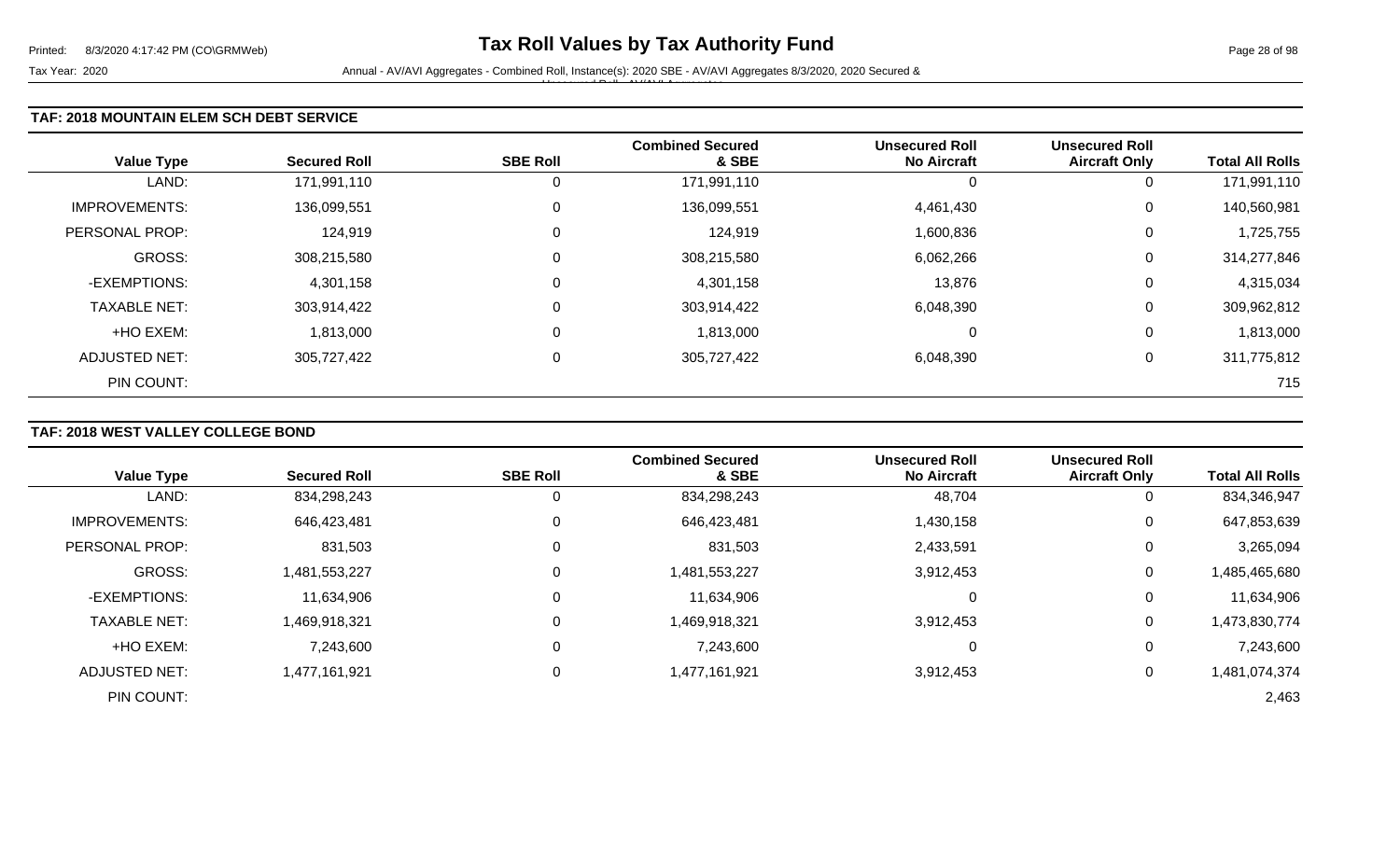### **TAF: 2019 REF SAN LORENZO VALLEY SCHOOL BOND**

| <b>Value Type</b>    | <b>Secured Roll</b> | <b>SBE Roll</b> | <b>Combined Secured</b><br>& SBE | <b>Unsecured Roll</b><br><b>No Aircraft</b> | <b>Unsecured Roll</b><br><b>Aircraft Only</b> | <b>Total All Rolls</b> |
|----------------------|---------------------|-----------------|----------------------------------|---------------------------------------------|-----------------------------------------------|------------------------|
| LAND:                | 2,470,009,203       | 87,600          | 2,470,096,803                    | 2,543,679                                   | 0                                             | 2,472,640,482          |
| <b>IMPROVEMENTS:</b> | 1,837,165,373       | $\mathbf 0$     | 1,837,165,373                    | 18,786,113                                  | 0                                             | 1,855,951,486          |
| PERSONAL PROP:       | 22,671,811          | 0               | 22,671,811                       | 10,814,484                                  | 0                                             | 33,486,295             |
| GROSS:               | 4,329,846,387       | 87,600          | 4,329,933,987                    | 32,144,276                                  | 0                                             | 4,362,078,263          |
| -EXEMPTIONS:         | 138,286,081         | 0               | 138,286,081                      | 106,165                                     | 0                                             | 138,392,246            |
| <b>TAXABLE NET:</b>  | 4,191,560,306       | 87,600          | 4,191,647,906                    | 32,038,111                                  | 0                                             | 4,223,686,017          |
| +HO EXEM:            | 32,520,600          | 0               | 32,520,600                       | 7,000                                       | 0                                             | 32,527,600             |
| ADJUSTED NET:        | 4,224,080,906       | 87,600          | 4,224,168,506                    | 32,045,111                                  | 0                                             | 4,256,213,617          |
| PIN COUNT:           |                     |                 |                                  |                                             |                                               | 18,160                 |

# **TAF: 2020 A SAN LORENZO VALLEY SCHOOL BOND**

| <b>Value Type</b>    | <b>Secured Roll</b> | <b>SBE Roll</b> | <b>Combined Secured</b><br>& SBE | <b>Unsecured Roll</b><br><b>No Aircraft</b> | <b>Unsecured Roll</b><br><b>Aircraft Only</b> | <b>Total All Rolls</b> |
|----------------------|---------------------|-----------------|----------------------------------|---------------------------------------------|-----------------------------------------------|------------------------|
|                      |                     |                 |                                  |                                             |                                               |                        |
| LAND:                | 2,470,009,203       | 87,600          | 2,470,096,803                    | 2,543,679                                   | 0                                             | 2,472,640,482          |
| <b>IMPROVEMENTS:</b> | 1,837,165,373       | 0               | 1,837,165,373                    | 18,786,113                                  | 0                                             | 1,855,951,486          |
| PERSONAL PROP:       | 22,671,811          |                 | 22,671,811                       | 10,814,484                                  | 0                                             | 33,486,295             |
| <b>GROSS:</b>        | 4,329,846,387       | 87,600          | 4,329,933,987                    | 32,144,276                                  | 0                                             | 4,362,078,263          |
| -EXEMPTIONS:         | 138,286,081         | C               | 138,286,081                      | 106,165                                     | 0                                             | 138,392,246            |
| <b>TAXABLE NET:</b>  | 4,191,560,306       | 87,600          | 4,191,647,906                    | 32,038,111                                  | 0                                             | 4,223,686,017          |
| +HO EXEM:            | 32,520,600          | C               | 32,520,600                       | 7,000                                       | 0                                             | 32,527,600             |
| ADJUSTED NET:        | 4,224,080,906       | 87,600          | 4,224,168,506                    | 32,045,111                                  | 0                                             | 4,256,213,617          |
| PIN COUNT:           |                     |                 |                                  |                                             |                                               | 18,160                 |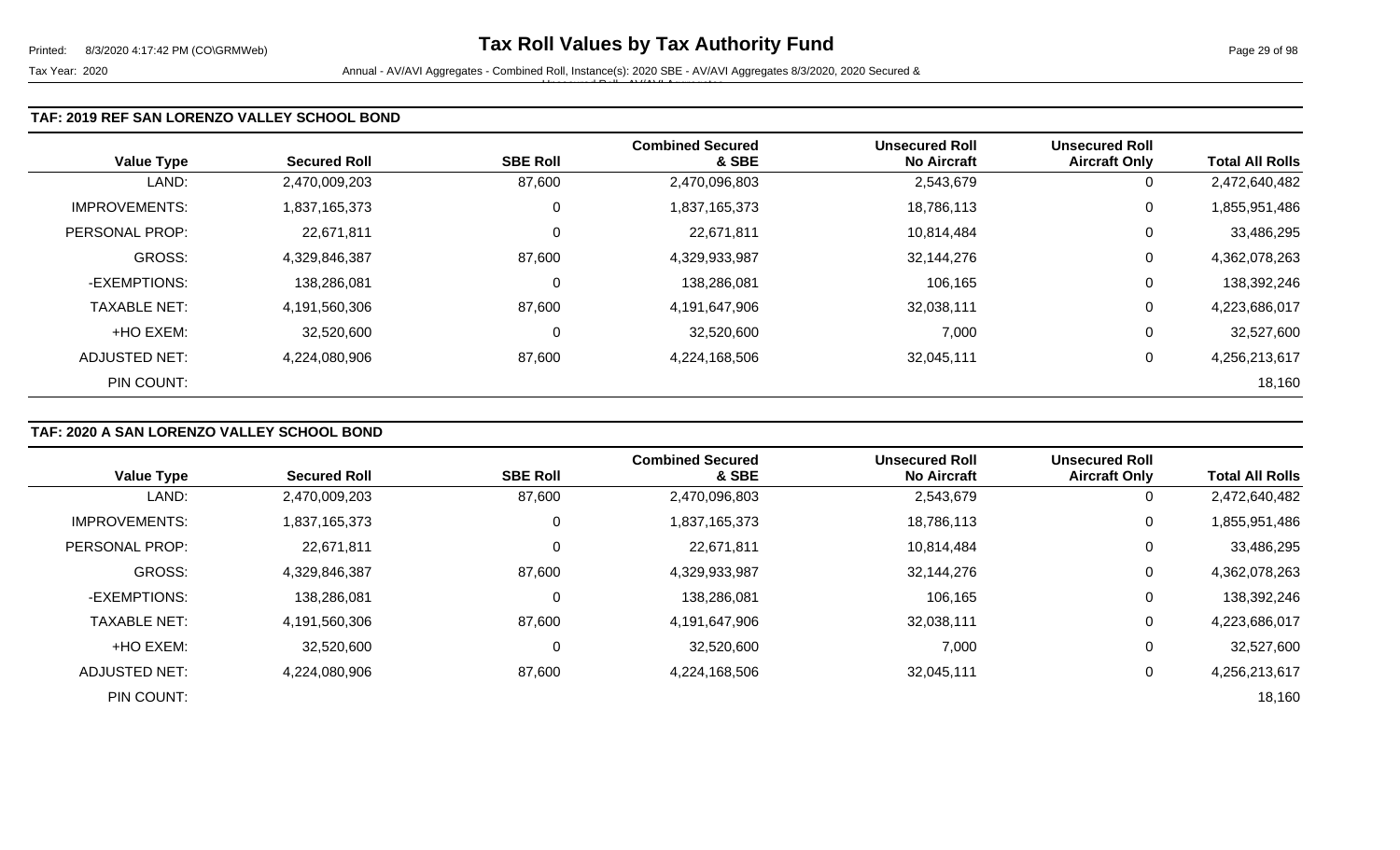Tax Year: 2020 **Annual - AV/AVI Aggregates - Combined Roll**, Instance(s): 2020 SBE - AV/AVI Aggregates 8/3/2020, 2020 Secured & Unsecured Roll - AV/AVI Aggregates

## **TAF: 642501 CABRILLO COMM COL DIST GENERAL**

| <b>Value Type</b>    | <b>Secured Roll</b> | <b>SBE Roll</b> | <b>Combined Secured</b><br>& SBE | <b>Unsecured Roll</b><br><b>No Aircraft</b> | <b>Unsecured Roll</b><br><b>Aircraft Only</b> | <b>Total All Rolls</b> |
|----------------------|---------------------|-----------------|----------------------------------|---------------------------------------------|-----------------------------------------------|------------------------|
| LAND:                | 27,781,497,209      | 385,847         | 27,781,883,056                   | 36,348,998                                  | 0                                             | 27,818,232,054         |
| <b>IMPROVEMENTS:</b> | 21,320,834,226      | 0               | 21,320,834,226                   | 439,808,061                                 | 0                                             | 21,760,642,287         |
| PERSONAL PROP:       | 275,768,124         | 0               | 275,768,124                      | 602,774,988                                 | 31,899,506                                    | 910,442,618            |
| <b>GROSS:</b>        | 49,378,099,559      | 385,847         | 49,378,485,406                   | 1,078,932,047                               | 31,899,506                                    | 50,489,316,959         |
| -EXEMPTIONS:         | 1,694,215,686       | 0               | 1,694,215,686                    | 81,466,971                                  | 665,061                                       | 1,776,347,718          |
| <b>TAXABLE NET:</b>  | 47,683,883,873      | 385,847         | 47,684,269,720                   | 997,465,076                                 | 31,234,445                                    | 48,712,969,241         |
| +HO EXEM:            | 249,998,013         | 0               | 249,998,013                      | 222,140                                     | $\overline{0}$                                | 250,220,153            |
| ADJUSTED NET:        | 47,933,881,886      | 385,847         | 47,934,267,733                   | 997,687,216                                 | 31,234,445                                    | 48,963,189,394         |
| PIN COUNT:           |                     |                 |                                  |                                             |                                               | 109,357                |

## **TAF: 642581 CABRILLO COL GO DS 1998 Series B**

| <b>Value Type</b>    | <b>Secured Roll</b> | <b>SBE Roll</b> | <b>Combined Secured</b><br>& SBE | <b>Unsecured Roll</b><br><b>No Aircraft</b> | <b>Unsecured Roll</b><br><b>Aircraft Only</b> | <b>Total All Rolls</b> |
|----------------------|---------------------|-----------------|----------------------------------|---------------------------------------------|-----------------------------------------------|------------------------|
| LAND:                | 27,781,497,209      | 385,847         | 27,781,883,056                   | 36,348,998                                  | 0                                             | 27,818,232,054         |
| <b>IMPROVEMENTS:</b> | 21,320,834,226      | υ               | 21,320,834,226                   | 439,808,061                                 | 0                                             | 21,760,642,287         |
| PERSONAL PROP:       | 275,768,124         | 0               | 275,768,124                      | 602,774,988                                 | 31,899,506                                    | 910,442,618            |
| <b>GROSS:</b>        | 49,378,099,559      | 385,847         | 49,378,485,406                   | 1,078,932,047                               | 31,899,506                                    | 50,489,316,959         |
| -EXEMPTIONS:         | 1,694,215,686       | υ               | 1,694,215,686                    | 81,466,971                                  | 665,061                                       | 1,776,347,718          |
| <b>TAXABLE NET:</b>  | 47,683,883,873      | 385,847         | 47,684,269,720                   | 997,465,076                                 | 31,234,445                                    | 48,712,969,241         |
| +HO EXEM:            | 249,998,013         | U               | 249,998,013                      | 222,140                                     | 0                                             | 250,220,153            |
| ADJUSTED NET:        | 47,933,881,886      | 385,847         | 47,934,267,733                   | 997,687,216                                 | 31.234.445                                    | 48,963,189,394         |
| PIN COUNT:           |                     |                 |                                  |                                             |                                               | 109,357                |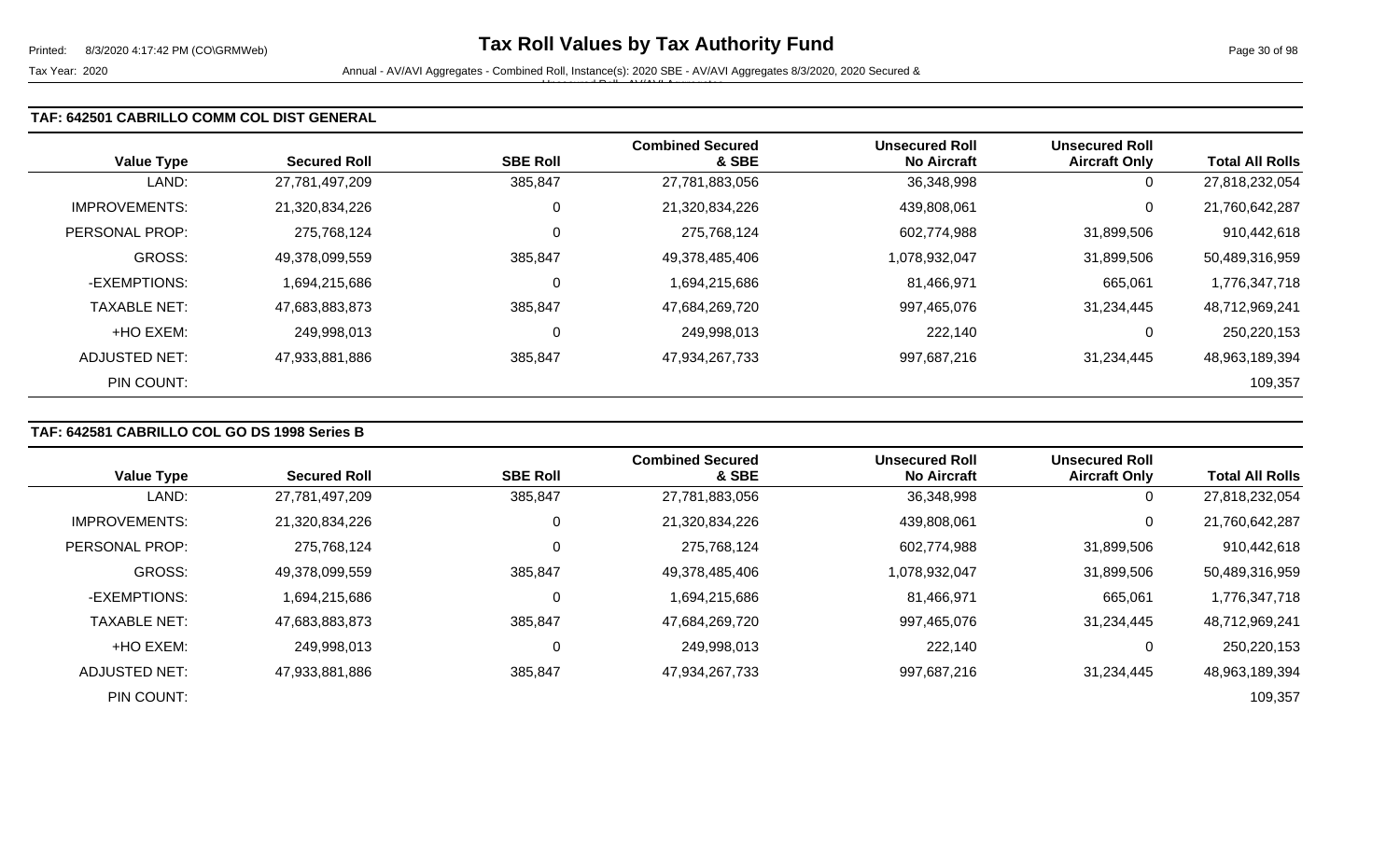### **TAF: 642582 CABRILLO COL GO DS 1998 Series C**

| <b>Value Type</b>    | <b>Secured Roll</b> | <b>SBE Roll</b> | <b>Combined Secured</b><br>& SBE | <b>Unsecured Roll</b><br><b>No Aircraft</b> | <b>Unsecured Roll</b><br><b>Aircraft Only</b> | <b>Total All Rolls</b> |
|----------------------|---------------------|-----------------|----------------------------------|---------------------------------------------|-----------------------------------------------|------------------------|
| LAND:                | 27,781,497,209      | 385,847         | 27,781,883,056                   | 36,348,998                                  | 0                                             | 27,818,232,054         |
| <b>IMPROVEMENTS:</b> | 21,320,834,226      | 0               | 21,320,834,226                   | 439,808,061                                 | 0                                             | 21,760,642,287         |
| PERSONAL PROP:       | 275,768,124         | $\mathbf 0$     | 275,768,124                      | 602,774,988                                 | 31,899,506                                    | 910,442,618            |
| <b>GROSS:</b>        | 49,378,099,559      | 385,847         | 49,378,485,406                   | 1,078,932,047                               | 31,899,506                                    | 50,489,316,959         |
| -EXEMPTIONS:         | 1,694,215,686       | 0               | 1,694,215,686                    | 81,466,971                                  | 665,061                                       | 1,776,347,718          |
| <b>TAXABLE NET:</b>  | 47,683,883,873      | 385,847         | 47,684,269,720                   | 997,465,076                                 | 31,234,445                                    | 48,712,969,241         |
| +HO EXEM:            | 249,998,013         | 0               | 249,998,013                      | 222,140                                     | 0                                             | 250,220,153            |
| ADJUSTED NET:        | 47,933,881,886      | 385,847         | 47,934,267,733                   | 997,687,216                                 | 31,234,445                                    | 48,963,189,394         |
| PIN COUNT:           |                     |                 |                                  |                                             |                                               | 109,357                |

# **TAF: 642583 CABRILLO COL GO DS 1998 Series D**

| <b>Value Type</b>    | <b>Secured Roll</b> | <b>SBE Roll</b> | <b>Combined Secured</b><br>& SBE | <b>Unsecured Roll</b><br><b>No Aircraft</b> | <b>Unsecured Roll</b><br><b>Aircraft Only</b> | <b>Total All Rolls</b> |
|----------------------|---------------------|-----------------|----------------------------------|---------------------------------------------|-----------------------------------------------|------------------------|
|                      |                     |                 |                                  |                                             |                                               |                        |
| LAND:                | 27,781,497,209      | 385,847         | 27,781,883,056                   | 36,348,998                                  | 0                                             | 27,818,232,054         |
| <b>IMPROVEMENTS:</b> | 21,320,834,226      | C               | 21,320,834,226                   | 439,808,061                                 | $\mathbf 0$                                   | 21,760,642,287         |
| PERSONAL PROP:       | 275.768.124         |                 | 275,768,124                      | 602,774,988                                 | 31,899,506                                    | 910,442,618            |
| GROSS:               | 49,378,099,559      | 385,847         | 49,378,485,406                   | 1,078,932,047                               | 31,899,506                                    | 50,489,316,959         |
| -EXEMPTIONS:         | 1,694,215,686       |                 | 1,694,215,686                    | 81,466,971                                  | 665,061                                       | 1,776,347,718          |
| <b>TAXABLE NET:</b>  | 47,683,883,873      | 385,847         | 47,684,269,720                   | 997,465,076                                 | 31,234,445                                    | 48,712,969,241         |
| +HO EXEM:            | 249.998.013         |                 | 249,998,013                      | 222,140                                     | 0                                             | 250,220,153            |
| ADJUSTED NET:        | 47,933,881,886      | 385,847         | 47,934,267,733                   | 997,687,216                                 | 31,234,445                                    | 48,963,189,394         |
| PIN COUNT:           |                     |                 |                                  |                                             |                                               | 109,357                |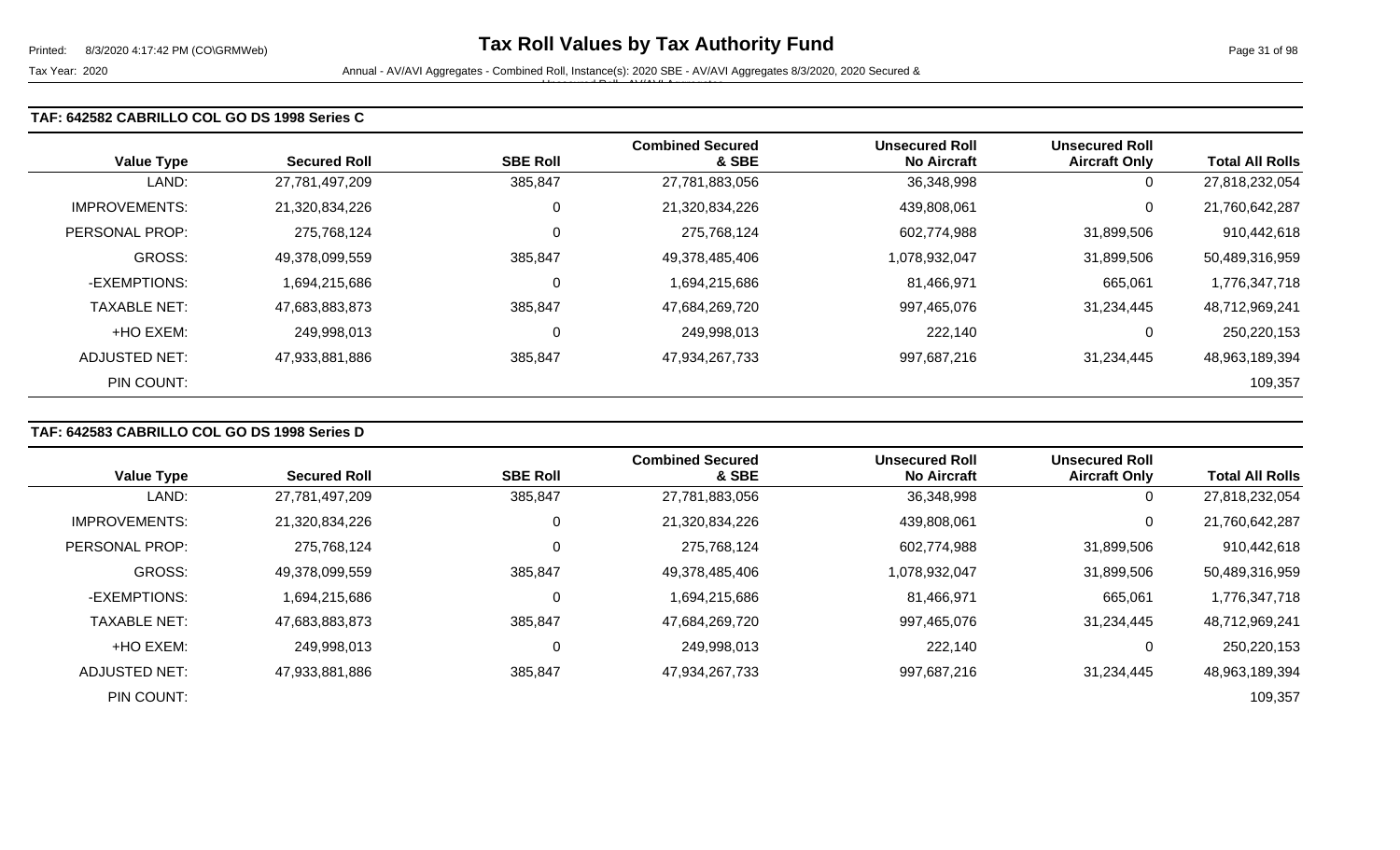### **TAF: 642584 CABRILLO COL GO DS 2004 Series A**

| <b>Value Type</b>    | <b>Secured Roll</b> | <b>SBE Roll</b> | <b>Combined Secured</b><br>& SBE | <b>Unsecured Roll</b><br><b>No Aircraft</b> | <b>Unsecured Roll</b><br><b>Aircraft Only</b> | <b>Total All Rolls</b> |
|----------------------|---------------------|-----------------|----------------------------------|---------------------------------------------|-----------------------------------------------|------------------------|
| LAND:                | 27,781,497,209      | 385,847         | 27,781,883,056                   | 36,348,998                                  | 0                                             | 27,818,232,054         |
| <b>IMPROVEMENTS:</b> | 21,320,834,226      | 0               | 21,320,834,226                   | 439,808,061                                 | 0                                             | 21,760,642,287         |
| PERSONAL PROP:       | 275,768,124         | 0               | 275,768,124                      | 602,774,988                                 | 31,899,506                                    | 910,442,618            |
| <b>GROSS:</b>        | 49,378,099,559      | 385,847         | 49,378,485,406                   | 1,078,932,047                               | 31,899,506                                    | 50,489,316,959         |
| -EXEMPTIONS:         | 1,694,215,686       | $\mathbf 0$     | 1,694,215,686                    | 81,466,971                                  | 665,061                                       | 1,776,347,718          |
| <b>TAXABLE NET:</b>  | 47,683,883,873      | 385,847         | 47,684,269,720                   | 997,465,076                                 | 31,234,445                                    | 48,712,969,241         |
| +HO EXEM:            | 249,998,013         | 0               | 249,998,013                      | 222,140                                     | 0                                             | 250,220,153            |
| <b>ADJUSTED NET:</b> | 47,933,881,886      | 385,847         | 47,934,267,733                   | 997,687,216                                 | 31,234,445                                    | 48,963,189,394         |
| PIN COUNT:           |                     |                 |                                  |                                             |                                               | 109,357                |

# **TAF: 642585 CABRILLO COL GO DS 1998 Refund 04**

|                     |                     |                 | <b>Combined Secured</b> | <b>Unsecured Roll</b> | <b>Unsecured Roll</b> |                        |
|---------------------|---------------------|-----------------|-------------------------|-----------------------|-----------------------|------------------------|
| <b>Value Type</b>   | <b>Secured Roll</b> | <b>SBE Roll</b> | & SBE                   | <b>No Aircraft</b>    | <b>Aircraft Only</b>  | <b>Total All Rolls</b> |
| LAND:               | 27,781,497,209      | 385,847         | 27,781,883,056          | 36,348,998            | 0                     | 27,818,232,054         |
| IMPROVEMENTS:       | 21,320,834,226      | 0               | 21,320,834,226          | 439,808,061           | 0                     | 21,760,642,287         |
| PERSONAL PROP:      | 275.768.124         | 0               | 275,768,124             | 602,774,988           | 31,899,506            | 910,442,618            |
| <b>GROSS:</b>       | 49,378,099,559      | 385,847         | 49,378,485,406          | 1,078,932,047         | 31,899,506            | 50,489,316,959         |
| -EXEMPTIONS:        | 1,694,215,686       | 0               | 1,694,215,686           | 81,466,971            | 665,061               | 1,776,347,718          |
| <b>TAXABLE NET:</b> | 47,683,883,873      | 385,847         | 47,684,269,720          | 997,465,076           | 31,234,445            | 48,712,969,241         |
| +HO EXEM:           | 249,998,013         | 0               | 249,998,013             | 222,140               | 0                     | 250,220,153            |
| ADJUSTED NET:       | 47,933,881,886      | 385,847         | 47,934,267,733          | 997,687,216           | 31,234,445            | 48,963,189,394         |
| PIN COUNT:          |                     |                 |                         |                       |                       | 109,357                |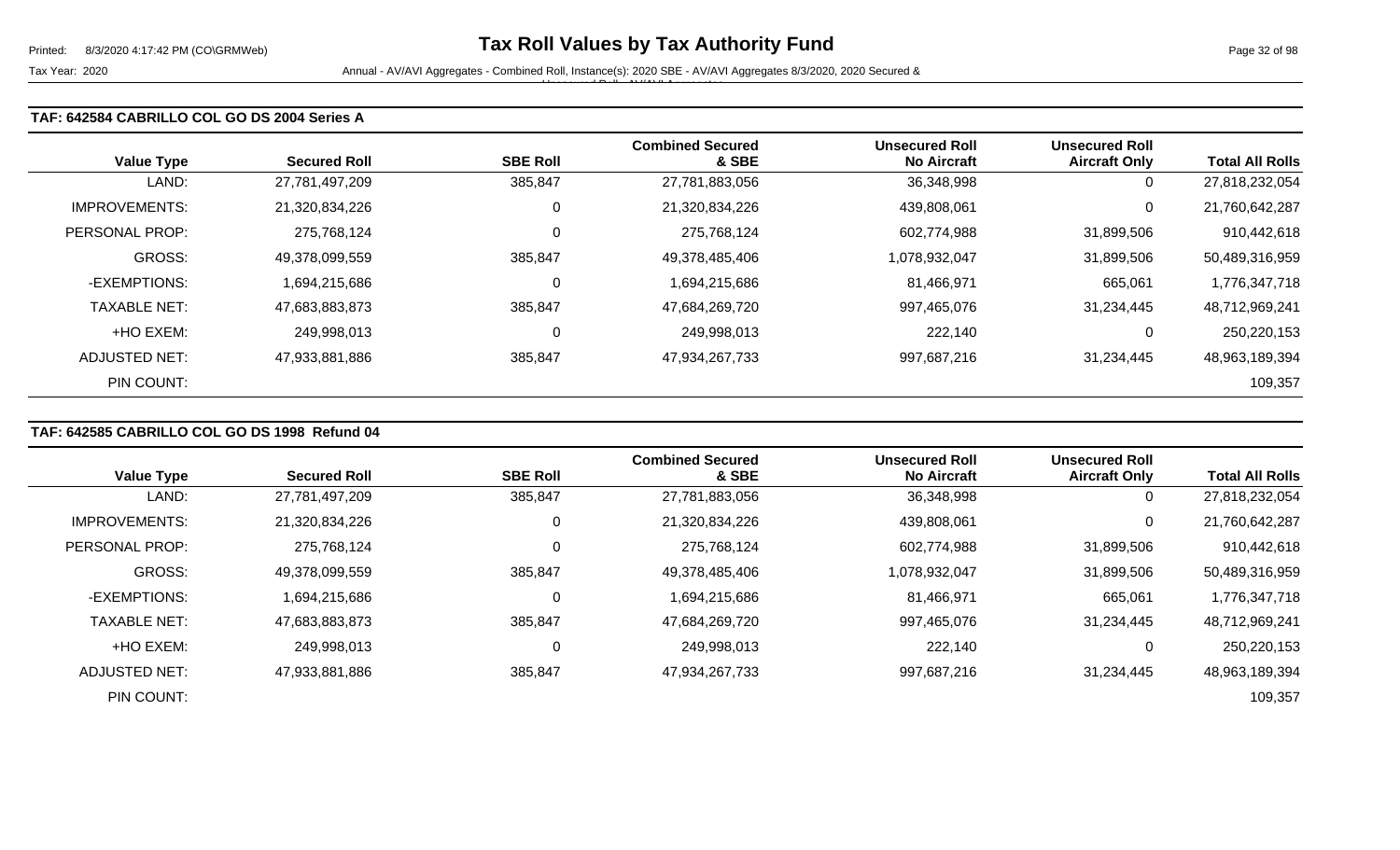### **TAF: 642586 CABRILLO COL GO DS 2004 Series B**

| <b>Value Type</b>    | <b>Secured Roll</b> | <b>SBE Roll</b> | <b>Combined Secured</b><br>& SBE | <b>Unsecured Roll</b><br><b>No Aircraft</b> | <b>Unsecured Roll</b><br><b>Aircraft Only</b> | <b>Total All Rolls</b> |
|----------------------|---------------------|-----------------|----------------------------------|---------------------------------------------|-----------------------------------------------|------------------------|
| LAND:                | 27,781,497,209      | 385,847         | 27,781,883,056                   | 36,348,998                                  | 0                                             | 27,818,232,054         |
| <b>IMPROVEMENTS:</b> | 21,320,834,226      | $\overline{0}$  | 21,320,834,226                   | 439,808,061                                 | 0                                             | 21,760,642,287         |
| PERSONAL PROP:       | 275,768,124         | $\mathbf 0$     | 275,768,124                      | 602,774,988                                 | 31,899,506                                    | 910,442,618            |
| GROSS:               | 49,378,099,559      | 385,847         | 49,378,485,406                   | 1,078,932,047                               | 31,899,506                                    | 50,489,316,959         |
| -EXEMPTIONS:         | 1.694.215.686       | 0               | 1,694,215,686                    | 81,466,971                                  | 665,061                                       | 1,776,347,718          |
| <b>TAXABLE NET:</b>  | 47,683,883,873      | 385,847         | 47,684,269,720                   | 997,465,076                                 | 31,234,445                                    | 48,712,969,241         |
| +HO EXEM:            | 249,998,013         | 0               | 249,998,013                      | 222,140                                     | 0                                             | 250,220,153            |
| <b>ADJUSTED NET:</b> | 47,933,881,886      | 385,847         | 47,934,267,733                   | 997,687,216                                 | 31,234,445                                    | 48,963,189,394         |
| PIN COUNT:           |                     |                 |                                  |                                             |                                               | 109,357                |

## **TAF: 642587 CABRILLO COL DS 2004A Refunded 2012**

|                      |                     |                 | <b>Combined Secured</b> | <b>Unsecured Roll</b> | <b>Unsecured Roll</b> |                        |
|----------------------|---------------------|-----------------|-------------------------|-----------------------|-----------------------|------------------------|
| <b>Value Type</b>    | <b>Secured Roll</b> | <b>SBE Roll</b> | & SBE                   | <b>No Aircraft</b>    | <b>Aircraft Only</b>  | <b>Total All Rolls</b> |
| LAND:                | 27,781,497,209      | 385,847         | 27,781,883,056          | 36,348,998            | 0                     | 27,818,232,054         |
| <b>IMPROVEMENTS:</b> | 21,320,834,226      |                 | 21,320,834,226          | 439,808,061           | $\mathbf 0$           | 21,760,642,287         |
| PERSONAL PROP:       | 275,768,124         |                 | 275,768,124             | 602,774,988           | 31,899,506            | 910,442,618            |
| GROSS:               | 49,378,099,559      | 385,847         | 49,378,485,406          | 1,078,932,047         | 31,899,506            | 50,489,316,959         |
| -EXEMPTIONS:         | 1,694,215,686       |                 | 1,694,215,686           | 81,466,971            | 665,061               | 1,776,347,718          |
| <b>TAXABLE NET:</b>  | 47,683,883,873      | 385,847         | 47,684,269,720          | 997,465,076           | 31,234,445            | 48,712,969,241         |
| +HO EXEM:            | 249,998,013         | C               | 249,998,013             | 222,140               | 0                     | 250,220,153            |
| ADJUSTED NET:        | 47,933,881,886      | 385,847         | 47,934,267,733          | 997,687,216           | 31.234.445            | 48,963,189,394         |
| PIN COUNT:           |                     |                 |                         |                       |                       | 109,357                |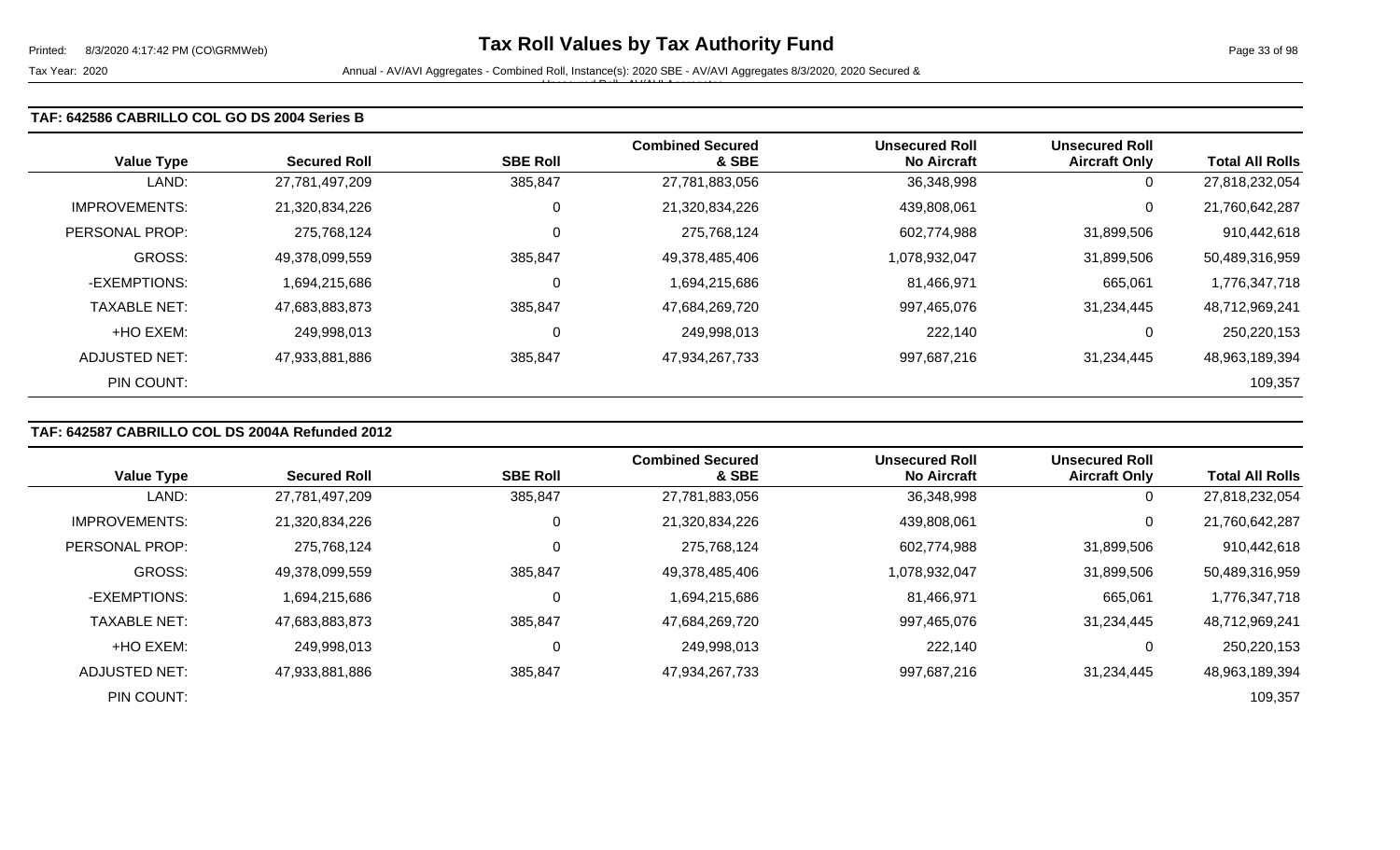### **TAF: 642589 CABRILLO COLLEGE 2016 REF OF 2004A/B**

| <b>Value Type</b>    | <b>Secured Roll</b> | <b>SBE Roll</b> | <b>Combined Secured</b><br>& SBE | Unsecured Roll<br>No Aircraft | <b>Unsecured Roll</b><br><b>Aircraft Only</b> | <b>Total All Rolls</b> |
|----------------------|---------------------|-----------------|----------------------------------|-------------------------------|-----------------------------------------------|------------------------|
| LAND:                | 27,781,497,209      | 385,847         | 27,781,883,056                   | 36,348,998                    | 0                                             | 27,818,232,054         |
| <b>IMPROVEMENTS:</b> | 21,320,834,226      | 0               | 21,320,834,226                   | 439,808,061                   | 0                                             | 21,760,642,287         |
| PERSONAL PROP:       | 275,768,124         | $\mathbf 0$     | 275,768,124                      | 602,774,988                   | 31,899,506                                    | 910,442,618            |
| <b>GROSS:</b>        | 49,378,099,559      | 385,847         | 49,378,485,406                   | 1,078,932,047                 | 31,899,506                                    | 50,489,316,959         |
| -EXEMPTIONS:         | 1,694,215,686       | 0               | 1,694,215,686                    | 81,466,971                    | 665,061                                       | 1,776,347,718          |
| <b>TAXABLE NET:</b>  | 47,683,883,873      | 385,847         | 47,684,269,720                   | 997,465,076                   | 31,234,445                                    | 48,712,969,241         |
| +HO EXEM:            | 249.998.013         | 0               | 249,998,013                      | 222.140                       | 0                                             | 250,220,153            |
| ADJUSTED NET:        | 47,933,881,886      | 385,847         | 47,934,267,733                   | 997,687,216                   | 31,234,445                                    | 48,963,189,394         |
| PIN COUNT:           |                     |                 |                                  |                               |                                               | 109,357                |

## **TAF: 9D1- ROAD REPAIR**

|                      |                     |                 | <b>Combined Secured</b> | <b>Unsecured Roll</b> | <b>Unsecured Roll</b> |                        |
|----------------------|---------------------|-----------------|-------------------------|-----------------------|-----------------------|------------------------|
| <b>Value Type</b>    | <b>Secured Roll</b> | <b>SBE Roll</b> | & SBE                   | <b>No Aircraft</b>    | <b>Aircraft Only</b>  | <b>Total All Rolls</b> |
| LAND:                | 4,766,604           | O               | 4,766,604               | 0                     |                       | 4,766,604              |
| <b>IMPROVEMENTS:</b> | 3,408,037           | 0               | 3,408,037               | 0                     | 0                     | 3,408,037              |
| GROSS:               | 8,174,641           | 0               | 8,174,641               | 0                     | 0                     | 8,174,641              |
| -EXEMPTIONS:         | 21,000              | 0               | 21,000                  | 0                     | 0                     | 21,000                 |
| <b>TAXABLE NET:</b>  | 8,153,641           | 0               | 8,153,641               | 0                     | 0                     | 8,153,641              |
| +HO EXEM:            | 21,000              | 0               | 21,000                  | 0                     | 0                     | 21,000                 |
| ADJUSTED NET:        | 8,174,641           | 0               | 8,174,641               | $\Omega$              | 0                     | 8,174,641              |
| PIN COUNT:           |                     |                 |                         |                       |                       | 18                     |

**TAF: 9D2- ROAD REPAIR** 

| <b>Value Type</b> | <b>Secured Roll</b> | <b>SBE Roll</b> | <b>Combined Secured</b><br>& SBE | <b>Unsecured Roll</b><br><b>No Aircraft</b> | <b>Unsecured Rol.</b><br>Aircraft Only | <b>Total All Rolls</b> |
|-------------------|---------------------|-----------------|----------------------------------|---------------------------------------------|----------------------------------------|------------------------|
| <b>LAND</b>       | ,766,604            |                 | 1,766,604                        |                                             |                                        | 766,604                |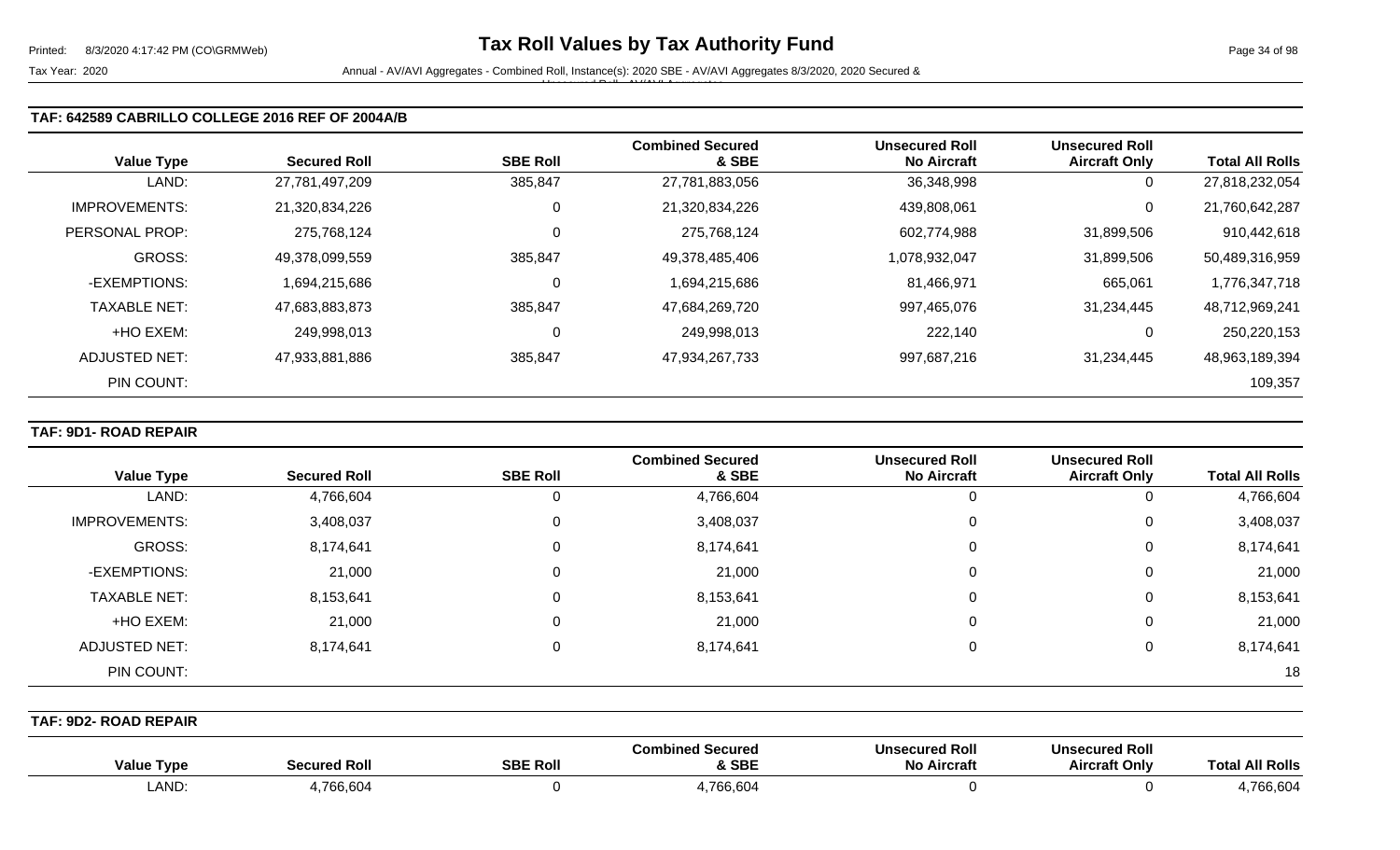| Printed:<br>8/3/2020 4:17:42 PM (CO\GRMWeb) |           |                                                                                                                           | <b>Tax Roll Values by Tax Authority Fund</b> |  |          | Page 35 of 98 |
|---------------------------------------------|-----------|---------------------------------------------------------------------------------------------------------------------------|----------------------------------------------|--|----------|---------------|
| Tax Year: 2020                              |           | Annual - AV/AVI Aggregates - Combined Roll, Instance(s): 2020 SBE - AV/AVI Aggregates 8/3/2020, 2020 Secured &<br>$L = 1$ |                                              |  |          |               |
| <b>IMPROVEMENTS:</b>                        | 3,408,037 | 0                                                                                                                         | 3,408,037                                    |  | 0        | 3,408,037     |
| GROSS:                                      | 8,174,641 | 0                                                                                                                         | 8,174,641                                    |  | 0        | 8,174,641     |
| -EXEMPTIONS:                                | 21,000    | 0                                                                                                                         | 21,000                                       |  | 0        | 21,000        |
| <b>TAXABLE NET:</b>                         | 8,153,641 | 0                                                                                                                         | 8,153,641                                    |  | $\Omega$ | 8,153,641     |
| +HO EXEM:                                   | 21,000    | 0                                                                                                                         | 21,000                                       |  | 0        | 21,000        |
| ADJUSTED NET:                               | 8,174,641 | 0                                                                                                                         | 8,174,641                                    |  | 0        | 8,174,641     |
| PIN COUNT:                                  |           |                                                                                                                           |                                              |  |          | 18            |

## **TAF: 9D3- ROAD REPAIR**

| <b>Value Type</b>    | <b>Secured Roll</b> | <b>SBE Roll</b> | <b>Combined Secured</b><br>& SBE | <b>Unsecured Roll</b><br><b>No Aircraft</b> | <b>Unsecured Roll</b><br><b>Aircraft Only</b> | <b>Total All Rolls</b> |
|----------------------|---------------------|-----------------|----------------------------------|---------------------------------------------|-----------------------------------------------|------------------------|
| LAND:                | 4,766,604           | U               | 4,766,604                        | 0                                           |                                               | 4,766,604              |
| <b>IMPROVEMENTS:</b> | 3,408,037           | 0               | 3,408,037                        | 0                                           | 0                                             | 3,408,037              |
|                      |                     |                 |                                  |                                             |                                               |                        |
| <b>GROSS:</b>        | 8,174,641           | 0               | 8,174,641                        | 0                                           | 0                                             | 8,174,641              |
| -EXEMPTIONS:         | 21,000              | 0               | 21,000                           | 0                                           | 0                                             | 21,000                 |
| <b>TAXABLE NET:</b>  | 8,153,641           | 0               | 8,153,641                        | 0                                           | 0                                             | 8,153,641              |
| +HO EXEM:            | 21,000              | 0               | 21,000                           | 0                                           | 0                                             | 21,000                 |
| <b>ADJUSTED NET:</b> | 8,174,641           | 0               | 8,174,641                        | 0                                           | 0                                             | 8,174,641              |
| PIN COUNT:           |                     |                 |                                  |                                             |                                               | 18                     |

# **TAF: APTOS LA SELVA FPD**

| <b>Value Type</b>   | <b>Secured Roll</b> | <b>SBE Roll</b> | <b>Combined Secured</b><br>& SBE | <b>Unsecured Roll</b><br><b>No Aircraft</b> | <b>Unsecured Roll</b><br><b>Aircraft Only</b> | <b>Total All Rolls</b> |
|---------------------|---------------------|-----------------|----------------------------------|---------------------------------------------|-----------------------------------------------|------------------------|
|                     |                     |                 |                                  |                                             |                                               |                        |
| LAND:               | 4,896,664,922       | 9,732           | 4,896,674,654                    | 2,324,769                                   | U                                             | 4,898,999,423          |
| IMPROVEMENTS:       | 3,145,397,873       |                 | 3,145,397,873                    | 14,692,410                                  | 0                                             | 3,160,090,283          |
| PERSONAL PROP:      | 5,400,457           |                 | 5,400,457                        | 17,452,172                                  | 0                                             | 22,852,629             |
| GROSS:              | 8,047,463,252       | 9,732           | 8,047,472,984                    | 34,469,351                                  | 0                                             | 8,081,942,335          |
| -EXEMPTIONS:        | 139,986,831         |                 | 139,986,831                      | 791,597                                     | 0                                             | 140,778,428            |
| <b>TAXABLE NET:</b> | 7,907,476,421       | 9,732           | 7,907,486,153                    | 33,677,754                                  | 0                                             | 7,941,163,907          |
| +HO EXEM:           | 34,128,141          |                 | 34,128,141                       |                                             | O                                             | 34,128,141             |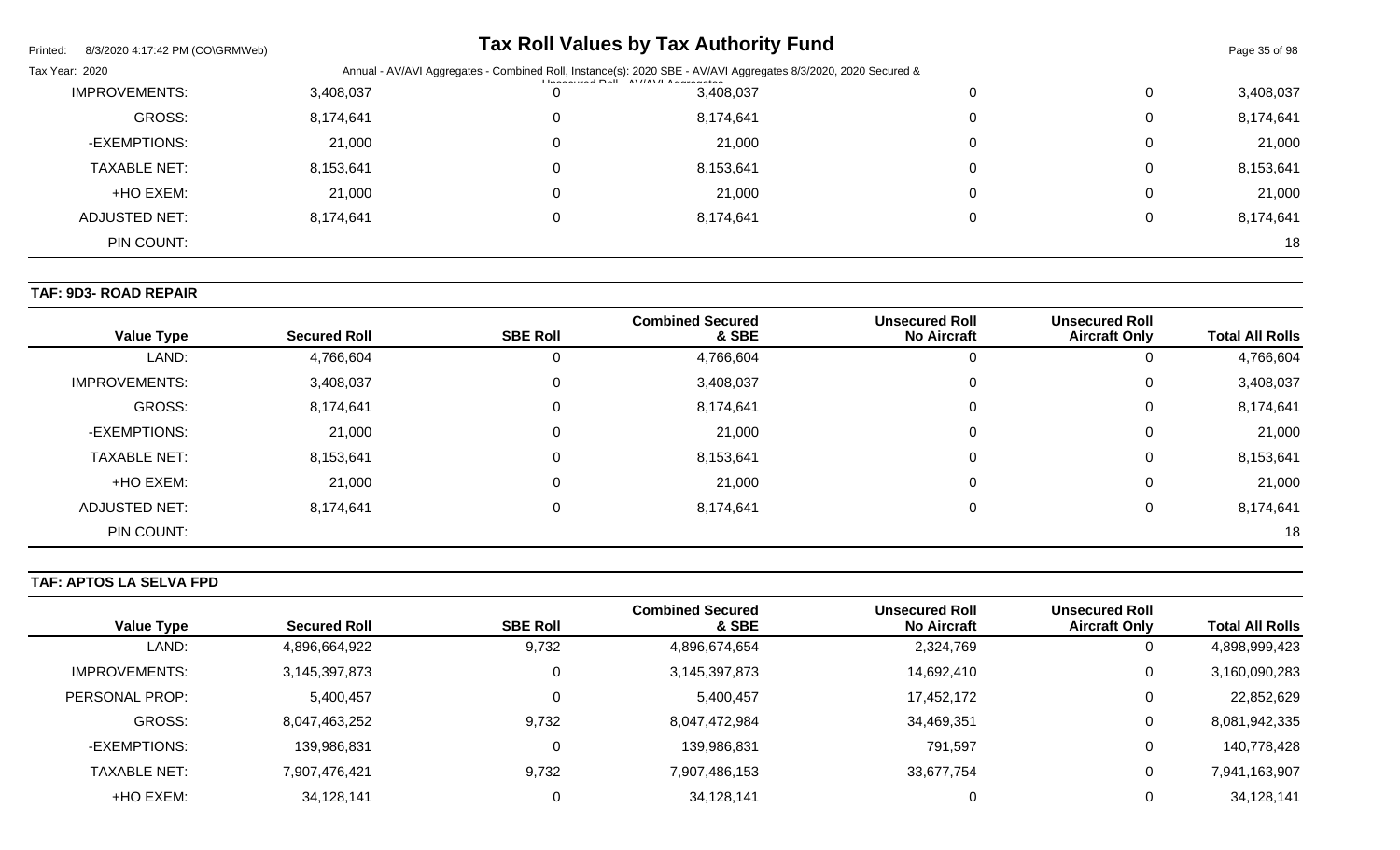|                | Printed: 8/3/2020 4:17:42 PM (CO\GRMWeb) |               |       | Tax Roll Values by Tax Authority Fund                                                                                          |            | Page 36 of 98 |
|----------------|------------------------------------------|---------------|-------|--------------------------------------------------------------------------------------------------------------------------------|------------|---------------|
| Tax Year: 2020 |                                          |               |       | Annual - AV/AVI Aggregates - Combined Roll, Instance(s): 2020 SBE - AV/AVI Aggregates 8/3/2020, 2020 Secured &<br>$\mathbf{L}$ |            |               |
|                | ADJUSTED NET:                            | 7.941.604.562 | 9.732 | 7.941.614.294                                                                                                                  | 33.677.754 | 7.975.292.048 |
|                | PIN COUNT:                               |               |       |                                                                                                                                |            | 13,567        |
|                |                                          |               |       |                                                                                                                                |            |               |

## **TAF: APTOS SEASCAPE CSA 3**

| <b>Value Type</b>    | <b>Secured Roll</b> | <b>SBE Roll</b> | <b>Combined Secured</b><br>& SBE | <b>Unsecured Roll</b><br><b>No Aircraft</b> | <b>Unsecured Roll</b><br><b>Aircraft Only</b> | <b>Total All Rolls</b> |
|----------------------|---------------------|-----------------|----------------------------------|---------------------------------------------|-----------------------------------------------|------------------------|
| LAND:                | 4,766,604           | 0               | 4,766,604                        | υ                                           | 0                                             | 4,766,604              |
| <b>IMPROVEMENTS:</b> | 3,408,037           | $\mathbf 0$     | 3,408,037                        | 0                                           | 0                                             | 3,408,037              |
| GROSS:               | 8,174,641           | 0               | 8,174,641                        | 0                                           | 0                                             | 8,174,641              |
| -EXEMPTIONS:         | 21,000              | 0               | 21,000                           | 0                                           | 0                                             | 21,000                 |
| <b>TAXABLE NET:</b>  | 8,153,641           | 0               | 8,153,641                        | 0                                           | 0                                             | 8,153,641              |
| +HO EXEM:            | 21,000              | 0               | 21,000                           | 0                                           | 0                                             | 21,000                 |
| ADJUSTED NET:        | 8,174,641           | $\Omega$        | 8,174,641                        | 0                                           | 0                                             | 8,174,641              |
| PIN COUNT:           |                     |                 |                                  |                                             |                                               | 18                     |

# **TAF: AROMAS FIRE PROT DIST TR GENL**

|                      |                     |                 | <b>Combined Secured</b> | <b>Unsecured Roll</b> | <b>Unsecured Roll</b> |                        |
|----------------------|---------------------|-----------------|-------------------------|-----------------------|-----------------------|------------------------|
| <b>Value Type</b>    | <b>Secured Roll</b> | <b>SBE Roll</b> | & SBE                   | <b>No Aircraft</b>    | <b>Aircraft Only</b>  | <b>Total All Rolls</b> |
| LAND:                | 17,653,264          |                 | 17,653,264              |                       | υ                     | 17,653,264             |
| <b>IMPROVEMENTS:</b> | 5,587,046           |                 | 5,587,046               | 53,619                | 0                     | 5,640,665              |
| PERSONAL PROP:       | 138,721             | $\Omega$        | 138,721                 | 989,317               | 0                     | 1,128,038              |
| GROSS:               | 23,379,031          |                 | 23,379,031              | 1,042,936             | 0                     | 24,421,967             |
| -EXEMPTIONS:         | 568,257             |                 | 568,257                 | 0                     | 0                     | 568,257                |
| <b>TAXABLE NET:</b>  | 22,810,774          |                 | 22,810,774              | 1,042,936             | 0                     | 23,853,710             |
| +HO EXEM:            | 56,000              | $\Omega$        | 56,000                  | 0                     | 0                     | 56,000                 |
| <b>ADJUSTED NET:</b> | 22,866,774          |                 | 22,866,774              | 1,042,936             | 0                     | 23,909,710             |
| PIN COUNT:           |                     |                 |                         |                       |                       | 90                     |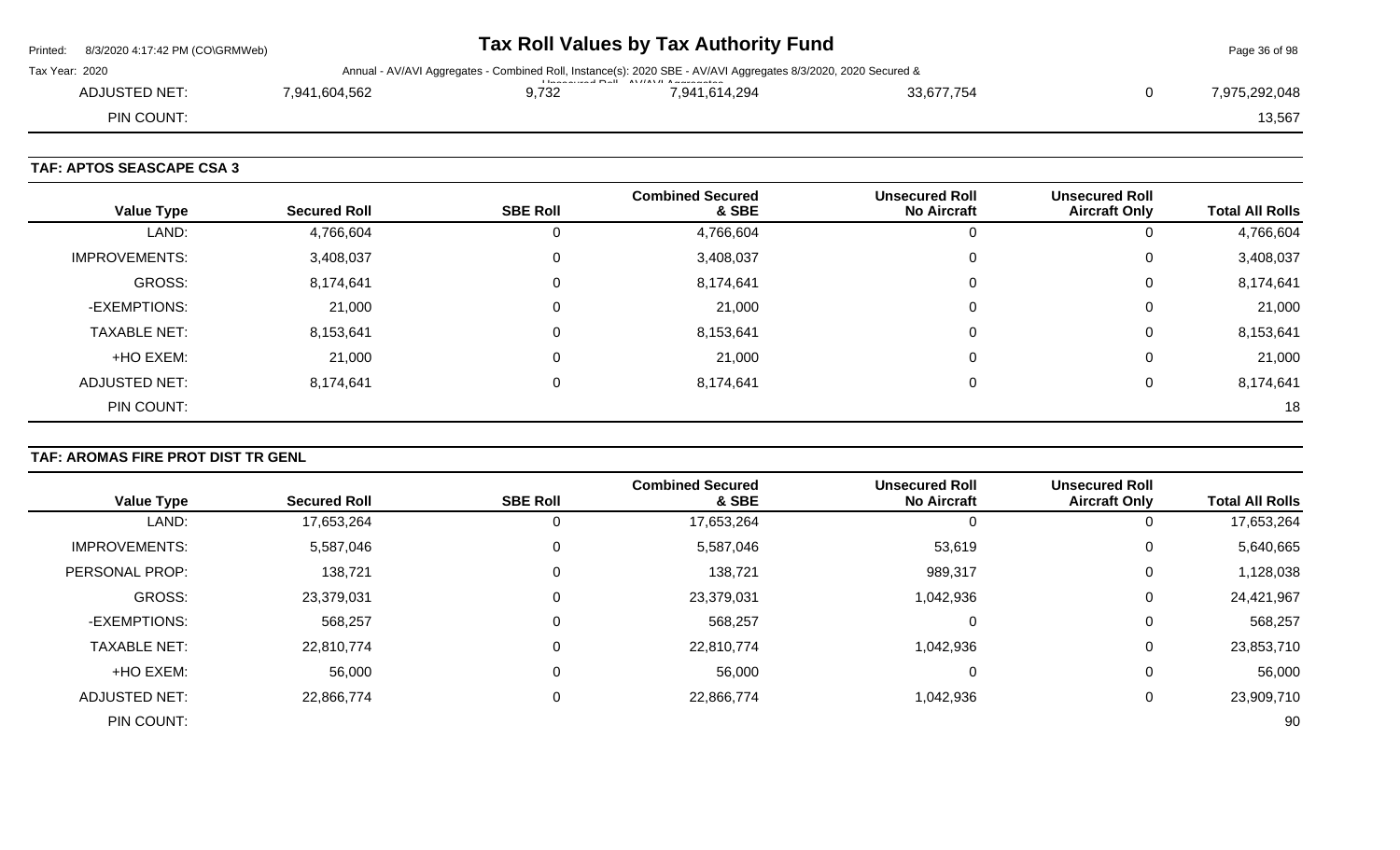#### **TAF: AROMAS/SAN JUAN JOINT USD GENERAL**

| <b>Value Type</b>    | <b>Secured Roll</b> | <b>SBE Roll</b> | <b>Combined Secured</b><br>& SBE | <b>Unsecured Roll</b><br><b>No Aircraft</b> | <b>Unsecured Roll</b><br><b>Aircraft Only</b> | <b>Total All Rolls</b> |
|----------------------|---------------------|-----------------|----------------------------------|---------------------------------------------|-----------------------------------------------|------------------------|
| LAND:                | 17,051,090          | $\mathbf{0}$    | 17,051,090                       | U                                           | 0                                             | 17,051,090             |
| <b>IMPROVEMENTS:</b> | 5,581,567           | 0               | 5,581,567                        | 53,619                                      | 0                                             | 5,635,186              |
| PERSONAL PROP:       | 138,721             | $\mathbf 0$     | 138,721                          | 989,317                                     | 0                                             | 1,128,038              |
| <b>GROSS:</b>        | 22,771,378          | $\mathbf 0$     | 22,771,378                       | 1,042,936                                   | 0                                             | 23,814,314             |
| -EXEMPTIONS:         | 568,257             | 0               | 568,257                          | $\Omega$                                    | 0                                             | 568,257                |
| <b>TAXABLE NET:</b>  | 22,203,121          | $\mathbf 0$     | 22,203,121                       | 1,042,936                                   | 0                                             | 23,246,057             |
| +HO EXEM:            | 56,000              | $\mathbf 0$     | 56,000                           | 0                                           | 0                                             | 56,000                 |
| <b>ADJUSTED NET:</b> | 22,259,121          | 0               | 22,259,121                       | 1,042,936                                   | 0                                             | 23,302,057             |
| PIN COUNT:           |                     |                 |                                  |                                             |                                               | 87                     |

#### **TAF: BEN LOMOND FIRE PROT DIST**

| <b>Value Type</b>    | <b>Secured Roll</b> | <b>SBE Roll</b> | <b>Combined Secured</b><br>& SBE | <b>Unsecured Roll</b><br><b>No Aircraft</b> | <b>Unsecured Roll</b><br><b>Aircraft Only</b> | <b>Total All Rolls</b> |
|----------------------|---------------------|-----------------|----------------------------------|---------------------------------------------|-----------------------------------------------|------------------------|
| LAND:                | 482,410,420         | 0               | 482,410,420                      | 94,740                                      | $\overline{0}$                                | 482,505,160            |
| <b>IMPROVEMENTS:</b> | 360,214,313         |                 | 360,214,313                      | 429,756                                     | 0                                             | 360,644,069            |
| PERSONAL PROP:       | 888,467             |                 | 888,467                          | 1,481,361                                   | 0                                             | 2,369,828              |
| <b>GROSS:</b>        | 843,513,200         |                 | 843,513,200                      | 2,005,857                                   | $\mathbf 0$                                   | 845,519,057            |
| -EXEMPTIONS:         | 13,269,153          |                 | 13,269,153                       | 78,205                                      | 0                                             | 13,347,358             |
| <b>TAXABLE NET:</b>  | 830,244,047         | 0               | 830,244,047                      | 1,927,652                                   | 0                                             | 832,171,699            |
| +HO EXEM:            | 6,850,200           |                 | 6,850,200                        | 0                                           | 0                                             | 6,850,200              |
| <b>ADJUSTED NET:</b> | 837,094,247         |                 | 837,094,247                      | 1,927,652                                   | 0                                             | 839,021,899            |
| PIN COUNT:           |                     |                 |                                  |                                             |                                               | 2,796                  |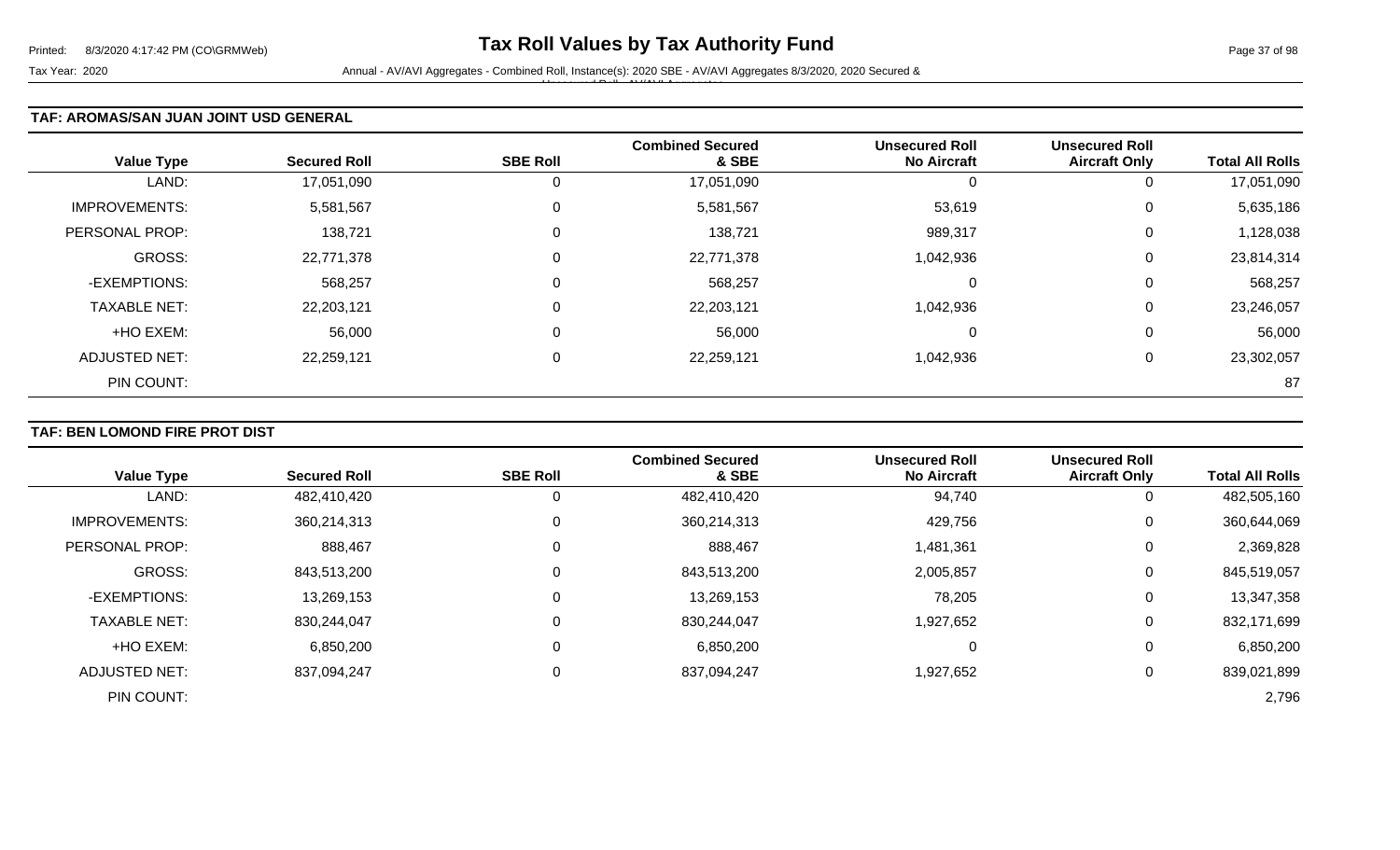#### **TAF: BLDR CREEK REC & PARK DIST**

| <b>Value Type</b>    | <b>Secured Roll</b> | <b>SBE Roll</b> | <b>Combined Secured</b><br>& SBE | <b>Unsecured Roll</b><br><b>No Aircraft</b> | <b>Unsecured Roll</b><br><b>Aircraft Only</b> | <b>Total All Rolls</b> |
|----------------------|---------------------|-----------------|----------------------------------|---------------------------------------------|-----------------------------------------------|------------------------|
| LAND:                | 964,912,823         | 0               | 964,912,823                      | 14,626                                      | 0                                             | 964, 927, 449          |
| <b>IMPROVEMENTS:</b> | 703,837,420         | 0               | 703,837,420                      | 900,772                                     | 0                                             | 704,738,192            |
| PERSONAL PROP:       | 470,414             | 0               | 470,414                          | 2,855,564                                   | 0                                             | 3,325,978              |
| <b>GROSS:</b>        | 1,669,220,657       | 0               | 1,669,220,657                    | 3,770,962                                   | 0                                             | 1,672,991,619          |
| -EXEMPTIONS:         | 35,122,441          | 0               | 35,122,441                       | 20,960                                      | 0                                             | 35,143,401             |
| <b>TAXABLE NET:</b>  | 1,634,098,216       | 0               | 1,634,098,216                    | 3,750,002                                   | 0                                             | 1,637,848,218          |
| +HO EXEM:            | 12,639,200          | 0               | 12,639,200                       | $\Omega$                                    | 0                                             | 12,639,200             |
| ADJUSTED NET:        | 1,646,737,416       | 0               | 1,646,737,416                    | 3,750,002                                   | 0                                             | 1,650,487,418          |
| PIN COUNT:           |                     |                 |                                  |                                             |                                               | 6,815                  |

#### **TAF: BONITA ENCINO CSA 43**

|                      |                     |                 | <b>Combined Secured</b> | <b>Unsecured Roll</b> | <b>Unsecured Roll</b> |                        |
|----------------------|---------------------|-----------------|-------------------------|-----------------------|-----------------------|------------------------|
| <b>Value Type</b>    | <b>Secured Roll</b> | <b>SBE Roll</b> | & SBE                   | <b>No Aircraft</b>    | <b>Aircraft Only</b>  | <b>Total All Rolls</b> |
| LAND:                | 4,766,604           |                 | 4,766,604               | U                     | 0                     | 4,766,604              |
| <b>IMPROVEMENTS:</b> | 3,408,037           | 0               | 3,408,037               | 0                     | 0                     | 3,408,037              |
| GROSS:               | 8,174,641           | 0               | 8,174,641               | $\Omega$              | 0                     | 8,174,641              |
| -EXEMPTIONS:         | 21,000              | 0               | 21,000                  | 0                     | 0                     | 21,000                 |
| <b>TAXABLE NET:</b>  | 8,153,641           | 0               | 8,153,641               | 0                     | 0                     | 8,153,641              |
| +HO EXEM:            | 21,000              | $\Omega$        | 21,000                  | $\Omega$              | 0                     | 21,000                 |
| ADJUSTED NET:        | 8,174,641           | $\Omega$        | 8,174,641               | $\Omega$              | 0                     | 8,174,641              |
| PIN COUNT:           |                     |                 |                         |                       |                       | 18                     |

**TAF: BONNY DOON SCH DIST GENL** 

| <b>Value Type</b> | Secured Roll | <b>SBE Roll</b> | Combined Secured<br>& SBE | <b>Unsecured Roll</b><br><b>No Aircraft</b> | <b>Unsecured Roll</b><br><b>Aircraft Only</b> | <b>\II Rolls</b><br>Гоtа |
|-------------------|--------------|-----------------|---------------------------|---------------------------------------------|-----------------------------------------------|--------------------------|
| LAND:             | 392,894,984  |                 | 392,894,984               | 123,600                                     |                                               | 393.<br>10,00            |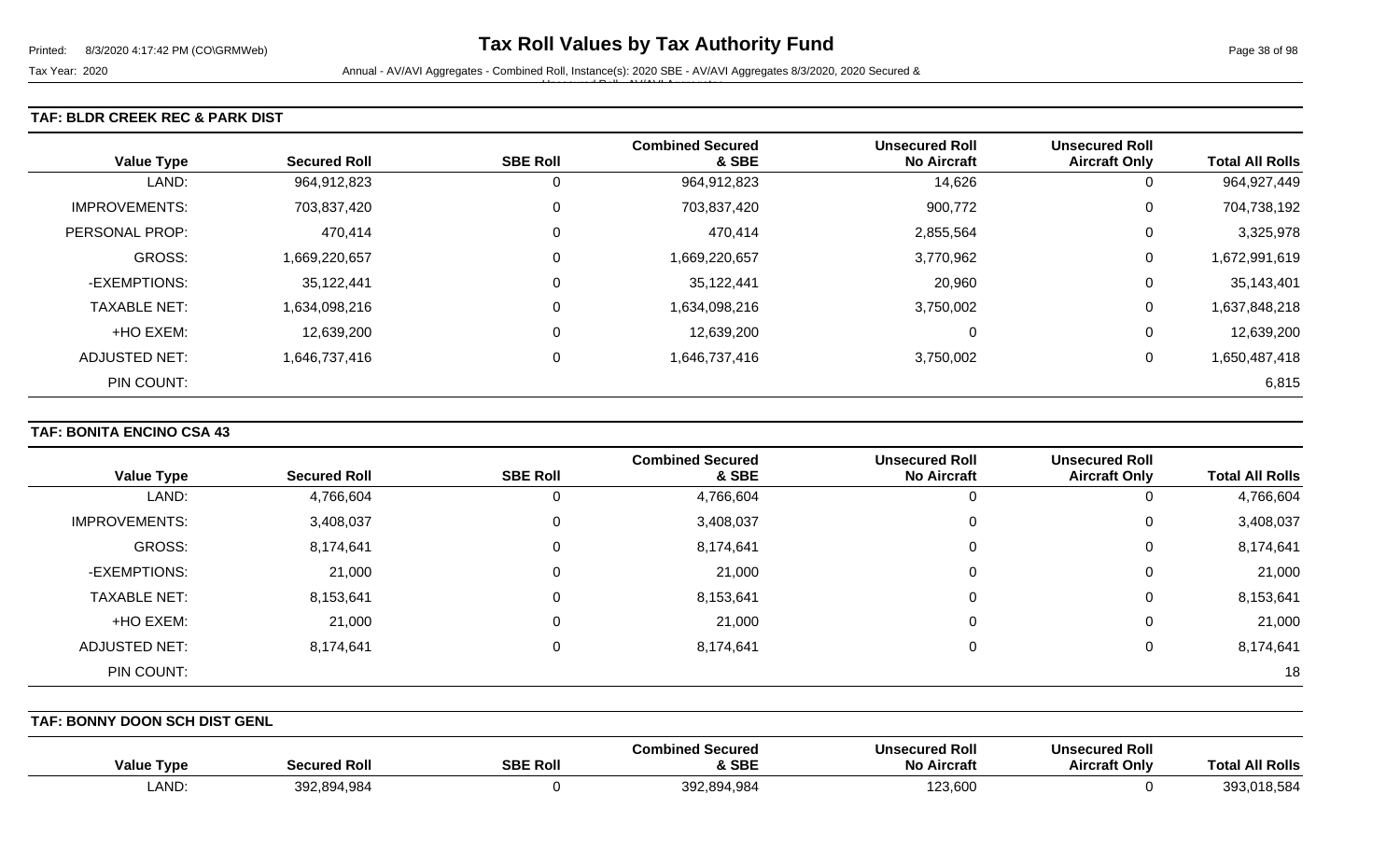| Printed:<br>8/3/2020 4:17:42 PM (CO\GRMWeb) |             | <b>Tax Roll Values by Tax Authority Fund</b>                                                                       |            |             | Page 39 of 98 |
|---------------------------------------------|-------------|--------------------------------------------------------------------------------------------------------------------|------------|-------------|---------------|
| Tax Year: 2020                              | Annual      | - AV/AVI Aggregates - Combined Roll, Instance(s): 2020 SBE - AV/AVI Aggregates 8/3/2020, 2020 Secured &<br>$L = 2$ |            |             |               |
| <b>IMPROVEMENTS:</b>                        | 315,198,856 | 315,198,856                                                                                                        | 11,760,847 | $\mathbf 0$ | 326,959,703   |
| PERSONAL PROP:                              | 187,488     | 187,488                                                                                                            | 4,201,650  | 20,297      | 4,409,435     |
| <b>GROSS:</b>                               | 708,281,328 | 708,281,328                                                                                                        | 16,086,097 | 20,297      | 724,387,722   |
| -EXEMPTIONS:                                | 9,164,883   | 9,164,883                                                                                                          | 0          | 0           | 9,164,883     |
| <b>TAXABLE NET:</b>                         | 699,116,445 | 699,116,445                                                                                                        | 16,086,097 | 20,297      | 715,222,839   |
| +HO EXEM:                                   | 4,233,600   | 4,233,600                                                                                                          | 0          | 0           | 4,233,600     |
| <b>ADJUSTED NET:</b>                        | 703,350,045 | 703,350,045                                                                                                        | 16,086,097 | 20,297      | 719,456,439   |
| PIN COUNT:                                  |             |                                                                                                                    |            |             | 1,389         |

# **TAF: BOULDER CR CO SV AREA NO. 7**

| <b>Value Type</b>    | <b>Secured Roll</b> | <b>SBE Roll</b> | <b>Combined Secured</b><br>& SBE | <b>Unsecured Roll</b><br><b>No Aircraft</b> | <b>Unsecured Roll</b><br><b>Aircraft Only</b> | <b>Total All Rolls</b> |
|----------------------|---------------------|-----------------|----------------------------------|---------------------------------------------|-----------------------------------------------|------------------------|
| LAND:                | 74,961,702          | 0               | 74,961,702                       | U                                           | 0                                             | 74,961,702             |
| <b>IMPROVEMENTS:</b> | 59,694,966          | 0               | 59,694,966                       | $\Omega$                                    | 0                                             | 59,694,966             |
| PERSONAL PROP:       | $\Omega$            | 0               |                                  | 186,288                                     | 0                                             | 186,288                |
| <b>GROSS:</b>        | 134,656,668         | 0               | 134,656,668                      | 186,288                                     | 0                                             | 134,842,956            |
| -EXEMPTIONS:         | 1,383,320           | 0               | 1,383,320                        | $\Omega$                                    | 0                                             | 1,383,320              |
| <b>TAXABLE NET:</b>  | 133,273,348         | 0               | 133,273,348                      | 186,288                                     | 0                                             | 133,459,636            |
| +HO EXEM:            | 879,200             | 0               | 879,200                          | $\Omega$                                    | 0                                             | 879,200                |
| <b>ADJUSTED NET:</b> | 134, 152, 548       | 0               | 134, 152, 548                    | 186,288                                     | 0                                             | 134,338,836            |
| PIN COUNT:           |                     |                 |                                  |                                             |                                               | 342                    |

# **TAF: BOULDER CREEK FIRE PROT DIST**

|                   |                     |                 | <b>Combined Secured</b> | <b>Unsecured Roll</b> | <b>Unsecured Roll</b> |                        |
|-------------------|---------------------|-----------------|-------------------------|-----------------------|-----------------------|------------------------|
| <b>Value Type</b> | <b>Secured Roll</b> | <b>SBE Roll</b> | & SBE                   | <b>No Aircraft</b>    | <b>Aircraft Only</b>  | <b>Total All Rolls</b> |
| LAND:             | 966,405,161         |                 | 966,405,161             | 14,626                | υ                     | 966,419,787            |
| IMPROVEMENTS:     | 705,683,534         |                 | 705,683,534             | 900,772               | 0                     | 706,584,306            |
| PERSONAL PROP:    | 470,414             |                 | 470,414                 | 2,947,679             | 0                     | 3,418,093              |
| GROSS:            | 1,672,559,109       |                 | 1,672,559,109           | 3,863,077             | 0                     | 1,676,422,186          |
| -EXEMPTIONS:      | 35,087,123          |                 | 35,087,123              | 20,960                | 0                     | 35,108,083             |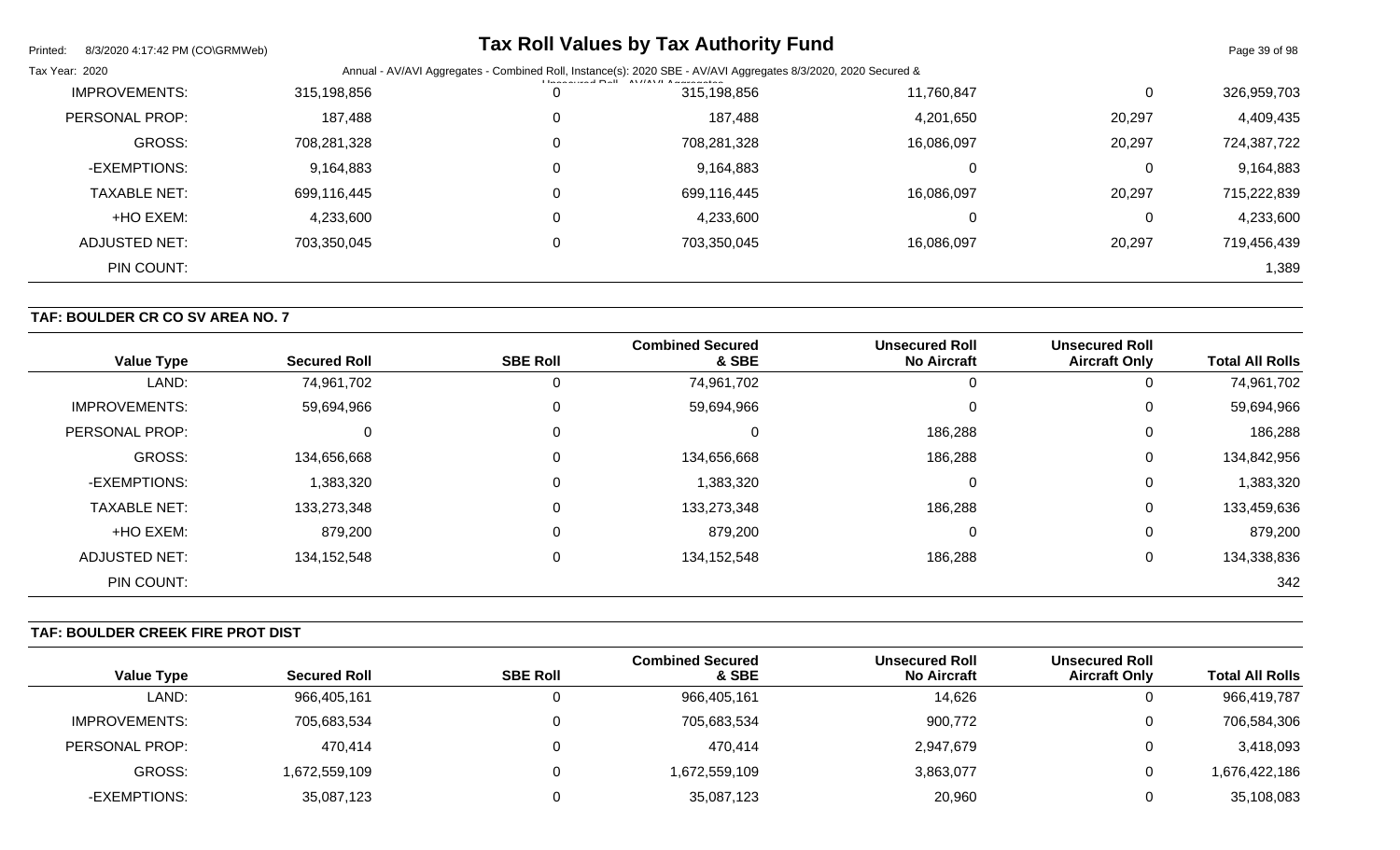| Printed:       | 8/3/2020  4:17:42 PM (CO\GRMWeb) |               | Tax Roll Values by Tax Authority Fund                                                                                                                               |               |           |                | Page 40 of 98 |
|----------------|----------------------------------|---------------|---------------------------------------------------------------------------------------------------------------------------------------------------------------------|---------------|-----------|----------------|---------------|
| Tax Year: 2020 |                                  |               | Annual - AV/AVI Aggregates - Combined Roll, Instance(s): 2020 SBE - AV/AVI Aggregates 8/3/2020, 2020 Secured &<br><b>I lease control Dall AVIIAVII Among patent</b> |               |           |                |               |
|                | <b>TAXABLE NET:</b>              | 1,637,471,986 |                                                                                                                                                                     | 1,637,471,986 | 3,842,117 | $\overline{0}$ | 1,641,314,103 |
|                | +HO EXEM:                        | 12,618,200    |                                                                                                                                                                     | 12,618,200    |           | $\Omega$       | 12,618,200    |
|                | ADJUSTED NET:                    | 1,650,090,186 |                                                                                                                                                                     | 1,650,090,186 | 3,842,117 | $\mathbf{0}$   | 1,653,932,303 |
|                | PIN COUNT:                       |               |                                                                                                                                                                     |               |           |                | 6,783         |

# **TAF: BRAEMOOR DRIVE CSA #47**

| <b>Value Type</b>    | <b>Secured Roll</b> | <b>SBE Roll</b> | <b>Combined Secured</b><br>& SBE | <b>Unsecured Roll</b><br><b>No Aircraft</b> | <b>Unsecured Roll</b><br><b>Aircraft Only</b> | <b>Total All Rolls</b> |
|----------------------|---------------------|-----------------|----------------------------------|---------------------------------------------|-----------------------------------------------|------------------------|
| LAND:                | 4,766,604           | 0               | 4,766,604                        |                                             |                                               | 4,766,604              |
| <b>IMPROVEMENTS:</b> | 3,408,037           | 0               | 3,408,037                        |                                             | 0                                             | 3,408,037              |
| GROSS:               | 8,174,641           | 0               | 8,174,641                        |                                             | 0                                             | 8,174,641              |
| -EXEMPTIONS:         | 21,000              | 0               | 21,000                           |                                             | 0                                             | 21,000                 |
| <b>TAXABLE NET:</b>  | 8,153,641           | $\mathbf 0$     | 8,153,641                        |                                             | 0                                             | 8,153,641              |
| +HO EXEM:            | 21,000              | 0               | 21,000                           |                                             | 0                                             | 21,000                 |
| ADJUSTED NET:        | 8,174,641           | 0               | 8,174,641                        |                                             | 0                                             | 8,174,641              |
| PIN COUNT:           |                     |                 |                                  |                                             |                                               | 18                     |

# **TAF: BRANCIFORTE FIRE DISTRICT SPECIAL CHARGE**

|                      |                     |                 | <b>Combined Secured</b> | <b>Unsecured Roll</b> | <b>Unsecured Roll</b> |                        |
|----------------------|---------------------|-----------------|-------------------------|-----------------------|-----------------------|------------------------|
| <b>Value Type</b>    | <b>Secured Roll</b> | <b>SBE Roll</b> | & SBE                   | <b>No Aircraft</b>    | <b>Aircraft Only</b>  | <b>Total All Rolls</b> |
| LAND:                | 233,918,382         |                 | 233,918,382             |                       | 0                     | 233,918,382            |
| <b>IMPROVEMENTS:</b> | 196,172,989         |                 | 196,172,989             | 118,049               | 0                     | 196,291,038            |
| PERSONAL PROP:       | 653,251             |                 | 653,251                 | 864,560               | 0                     | 1,517,811              |
| <b>GROSS:</b>        | 430,744,622         |                 | 430,744,622             | 982,609               | 0                     | 431,727,231            |
| -EXEMPTIONS:         | 6,752,651           |                 | 6,752,651               | $\Omega$              | 0                     | 6,752,651              |
| <b>TAXABLE NET:</b>  | 423,991,971         |                 | 423,991,971             | 982,609               | 0                     | 424,974,580            |
| +HO EXEM:            | 2,370,200           |                 | 2,370,200               | $\Omega$              | 0                     | 2,370,200              |
| <b>ADJUSTED NET:</b> | 426,362,171         |                 | 426,362,171             | 982,609               | 0                     | 427,344,780            |
| PIN COUNT:           |                     |                 |                         |                       |                       | 801                    |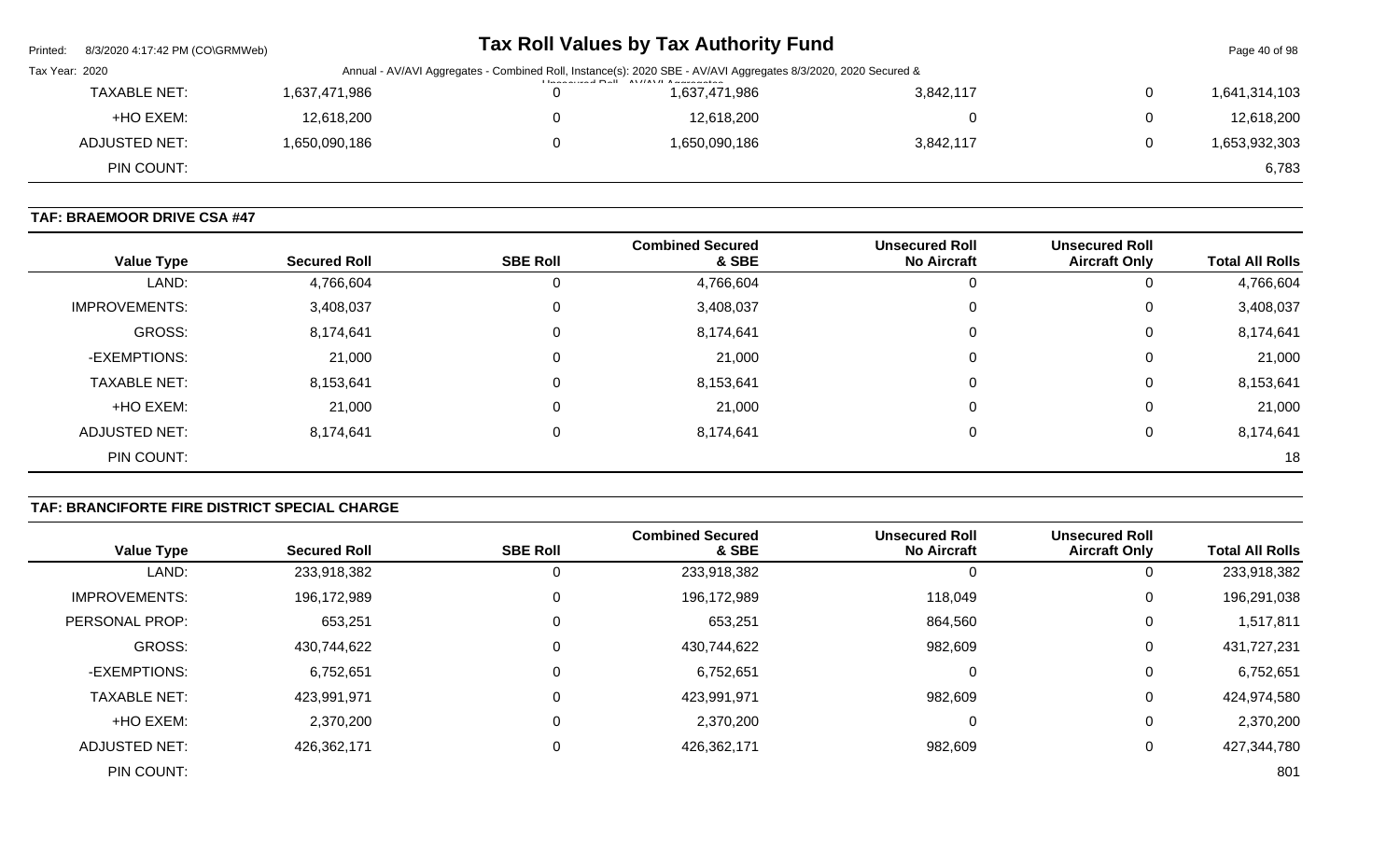#### **TAF: BRANCIFORTE FIRE PROT DIST**

| <b>Value Type</b>    | <b>Secured Roll</b> | <b>SBE Roll</b> | <b>Combined Secured</b><br>& SBE | <b>Unsecured Roll</b><br><b>No Aircraft</b> | <b>Unsecured Roll</b><br><b>Aircraft Only</b> | <b>Total All Rolls</b> |
|----------------------|---------------------|-----------------|----------------------------------|---------------------------------------------|-----------------------------------------------|------------------------|
| LAND:                | 233,918,382         | 0               | 233,918,382                      |                                             | 0                                             | 233,918,382            |
| <b>IMPROVEMENTS:</b> | 196,172,989         | $\mathbf 0$     | 196,172,989                      | 118,049                                     | 0                                             | 196,291,038            |
| PERSONAL PROP:       | 653,251             | 0               | 653,251                          | 864,560                                     | 0                                             | 1,517,811              |
| GROSS:               | 430,744,622         | 0               | 430,744,622                      | 982,609                                     | 0                                             | 431,727,231            |
| -EXEMPTIONS:         | 6,752,651           | 0               | 6,752,651                        | 0                                           | 0                                             | 6,752,651              |
| <b>TAXABLE NET:</b>  | 423,991,971         | $\mathbf 0$     | 423,991,971                      | 982,609                                     | 0                                             | 424,974,580            |
| +HO EXEM:            | 2,370,200           | 0               | 2,370,200                        | 0                                           | 0                                             | 2,370,200              |
| ADJUSTED NET:        | 426,362,171         | $\mathbf 0$     | 426,362,171                      | 982,609                                     | 0                                             | 427,344,780            |
| PIN COUNT:           |                     |                 |                                  |                                             |                                               | 801                    |

## **TAF: BRANCIFORTE FPD MEASURE T**

|                       |                     |                 | <b>Combined Secured</b> | <b>Unsecured Roll</b> | <b>Unsecured Roll</b> |                        |
|-----------------------|---------------------|-----------------|-------------------------|-----------------------|-----------------------|------------------------|
| <b>Value Type</b>     | <b>Secured Roll</b> | <b>SBE Roll</b> | & SBE                   | <b>No Aircraft</b>    | <b>Aircraft Only</b>  | <b>Total All Rolls</b> |
| LAND:                 | 233,918,382         |                 | 233,918,382             | 0                     |                       | 233,918,382            |
| <b>IMPROVEMENTS:</b>  | 196,172,989         |                 | 196,172,989             | 118,049               | 0                     | 196,291,038            |
| <b>PERSONAL PROP:</b> | 653,251             |                 | 653,251                 | 864,560               | 0                     | 1,517,811              |
| <b>GROSS:</b>         | 430,744,622         |                 | 430,744,622             | 982,609               | 0                     | 431,727,231            |
| -EXEMPTIONS:          | 6,752,651           |                 | 6,752,651               | 0                     | 0                     | 6,752,651              |
| <b>TAXABLE NET:</b>   | 423,991,971         |                 | 423,991,971             | 982,609               | $\Omega$              | 424,974,580            |
| +HO EXEM:             | 2,370,200           |                 | 2,370,200               | 0                     | 0                     | 2,370,200              |
| <b>ADJUSTED NET:</b>  | 426,362,171         |                 | 426,362,171             | 982,609               |                       | 427,344,780            |
| PIN COUNT:            |                     |                 |                         |                       |                       | 801                    |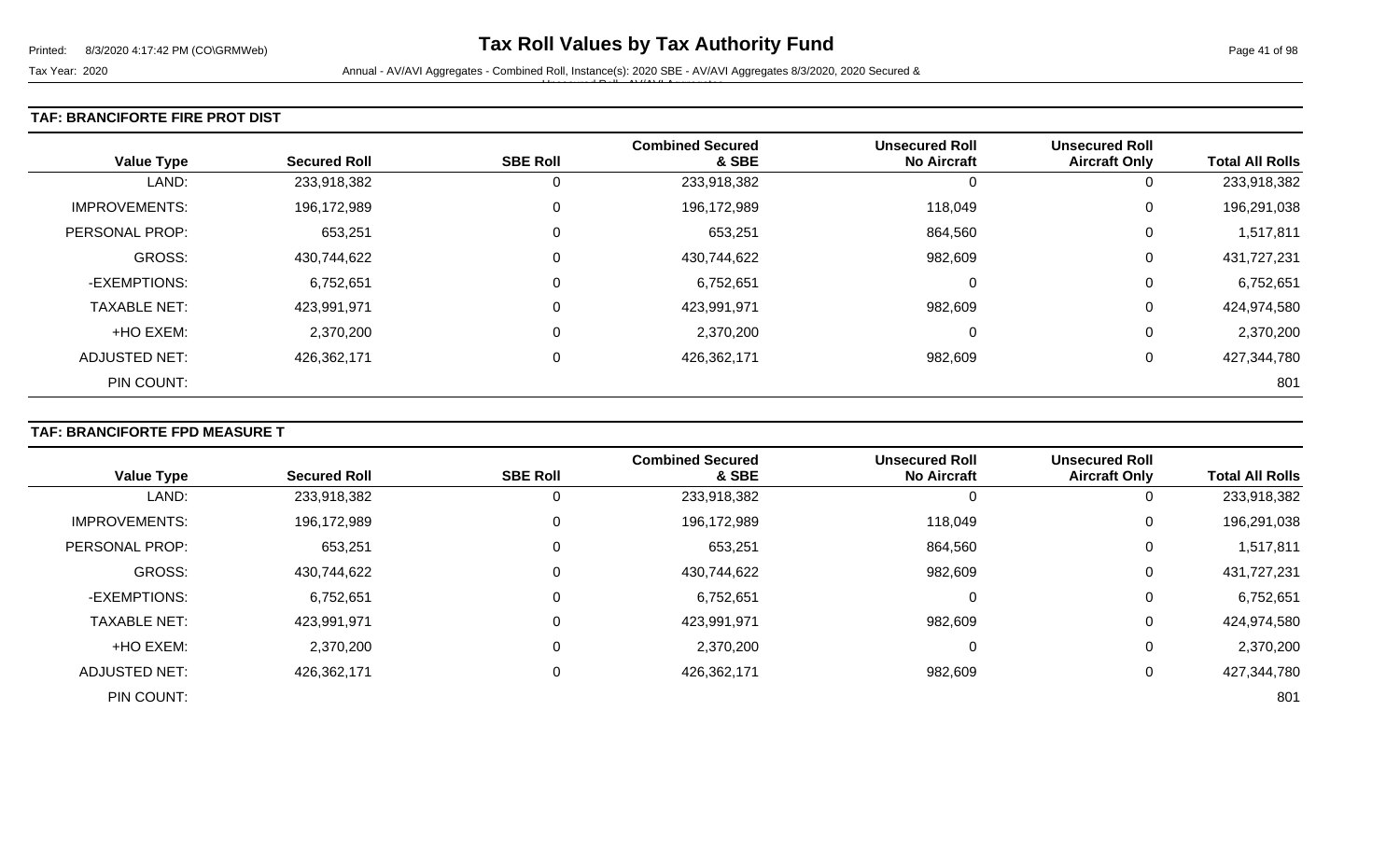#### **TAF: CABRILLO COLLEGE 2019 A REF 98/04**

| <b>Value Type</b>    | <b>Secured Roll</b> | <b>SBE Roll</b> | <b>Combined Secured</b><br>& SBE | <b>Unsecured Roll</b><br><b>No Aircraft</b> | <b>Unsecured Roll</b><br><b>Aircraft Only</b> | <b>Total All Rolls</b> |
|----------------------|---------------------|-----------------|----------------------------------|---------------------------------------------|-----------------------------------------------|------------------------|
| LAND:                | 27,781,497,209      | 385,847         | 27,781,883,056                   | 36,348,998                                  | 0                                             | 27,818,232,054         |
| <b>IMPROVEMENTS:</b> | 21,320,834,226      |                 | 21,320,834,226                   | 439.808.061                                 | 0                                             | 21,760,642,287         |
| PERSONAL PROP:       | 275,768,124         | 0               | 275,768,124                      | 602,774,988                                 | 31,899,506                                    | 910,442,618            |
| <b>GROSS:</b>        | 49,378,099,559      | 385,847         | 49,378,485,406                   | 1,078,932,047                               | 31,899,506                                    | 50,489,316,959         |
| -EXEMPTIONS:         | 1,694,215,686       | C               | 1,694,215,686                    | 81,466,971                                  | 665,061                                       | 1,776,347,718          |
| <b>TAXABLE NET:</b>  | 47,683,883,873      | 385,847         | 47,684,269,720                   | 997,465,076                                 | 31,234,445                                    | 48,712,969,241         |
| +HO EXEM:            | 249,998,013         | C               | 249,998,013                      | 222,140                                     | 0                                             | 250,220,153            |
| ADJUSTED NET:        | 47,933,881,886      | 385,847         | 47,934,267,733                   | 997,687,216                                 | 31,234,445                                    | 48,963,189,394         |
| PIN COUNT:           |                     |                 |                                  |                                             |                                               | 109,357                |

#### **TAF: CABRILLO COLLEGE 2019 B REF 98/04**

|                      |                     |                 | <b>Combined Secured</b> | <b>Unsecured Roll</b> | <b>Unsecured Roll</b> |                        |
|----------------------|---------------------|-----------------|-------------------------|-----------------------|-----------------------|------------------------|
| <b>Value Type</b>    | <b>Secured Roll</b> | <b>SBE Roll</b> | & SBE                   | <b>No Aircraft</b>    | <b>Aircraft Only</b>  | <b>Total All Rolls</b> |
| LAND:                | 27,781,497,209      | 385,847         | 27,781,883,056          | 36,348,998            | 0                     | 27,818,232,054         |
| <b>IMPROVEMENTS:</b> | 21,320,834,226      | 0               | 21,320,834,226          | 439,808,061           | 0                     | 21,760,642,287         |
| PERSONAL PROP:       | 275,768,124         | 0               | 275,768,124             | 602,774,988           | 31,899,506            | 910,442,618            |
| <b>GROSS:</b>        | 49,378,099,559      | 385,847         | 49,378,485,406          | 1,078,932,047         | 31,899,506            | 50,489,316,959         |
| -EXEMPTIONS:         | 1,694,215,686       | 0               | 1,694,215,686           | 81,466,971            | 665,061               | 1,776,347,718          |
| <b>TAXABLE NET:</b>  | 47,683,883,873      | 385,847         | 47,684,269,720          | 997,465,076           | 31,234,445            | 48,712,969,241         |
| +HO EXEM:            | 249,998,013         | 0               | 249,998,013             | 222,140               | 0                     | 250,220,153            |
| ADJUSTED NET:        | 47,933,881,886      | 385,847         | 47,934,267,733          | 997,687,216           | 31,234,445            | 48,963,189,394         |
| PIN COUNT:           |                     |                 |                         |                       |                       | 109,357                |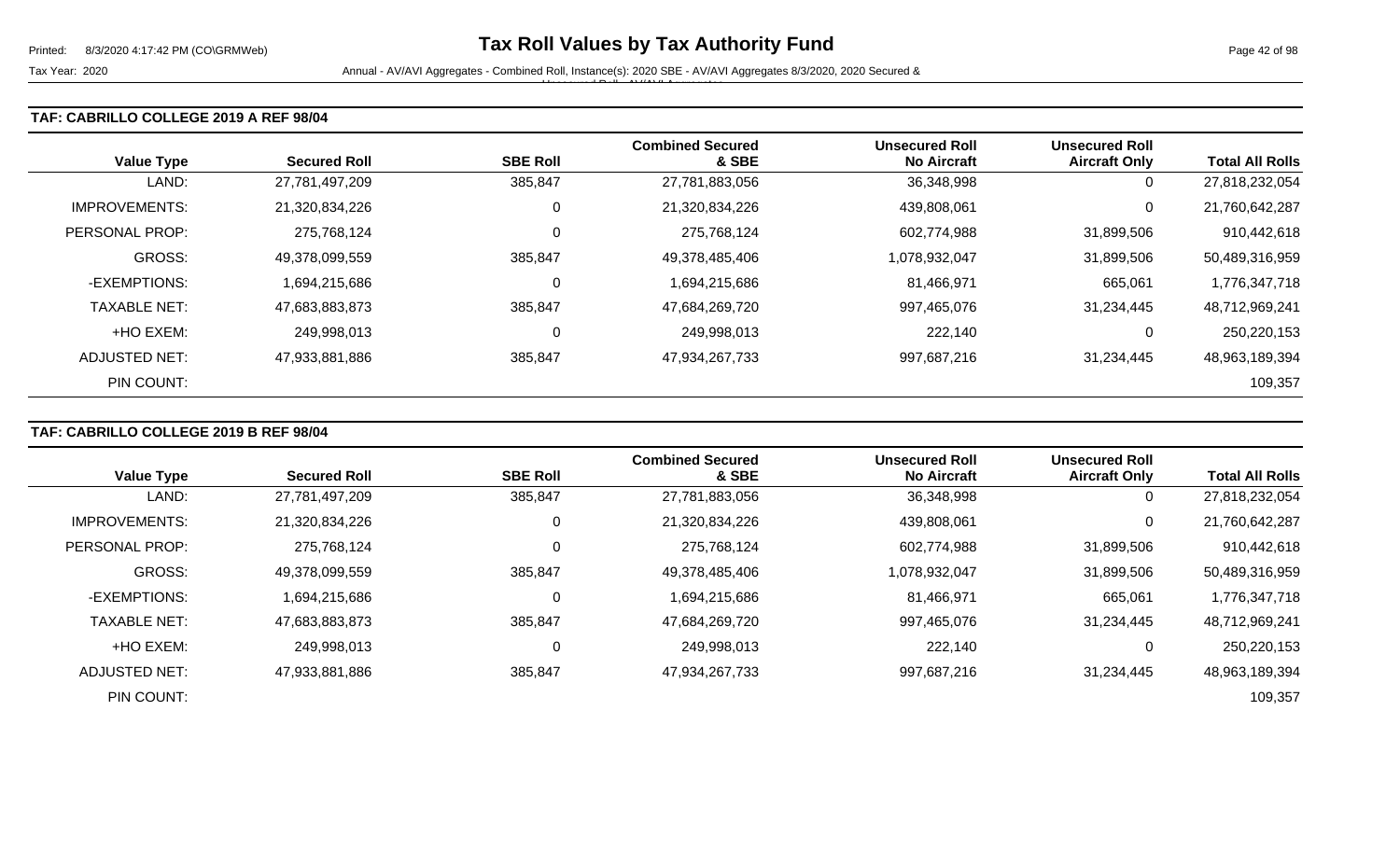Tax Year: 2020 **Annual - AV/AVI Aggregates - Combined Roll**, Instance(s): 2020 SBE - AV/AVI Aggregates 8/3/2020, 2020 Secured & Unsecured Roll - AV/AVI Aggregates

#### **TAF: CAPITOLA CITY TR**

| <b>Value Type</b>    | <b>Secured Roll</b> | <b>SBE Roll</b> | <b>Combined Secured</b><br>& SBE | <b>Unsecured Roll</b><br><b>No Aircraft</b> | <b>Unsecured Roll</b><br><b>Aircraft Only</b> | <b>Total All Rolls</b> |
|----------------------|---------------------|-----------------|----------------------------------|---------------------------------------------|-----------------------------------------------|------------------------|
| LAND:                | 1,588,759,117       | 110,892         | 1,588,870,009                    | 654,643                                     | 0                                             | 1,589,524,652          |
| <b>IMPROVEMENTS:</b> | 1,102,246,027       | 0               | 1,102,246,027                    | 47,540,402                                  | 0                                             | 1,149,786,429          |
| PERSONAL PROP:       | 4,378,777           | 0               | 4,378,777                        | 34,424,895                                  | 0                                             | 38,803,672             |
| <b>GROSS:</b>        | 2,695,383,921       | 110,892         | 2,695,494,813                    | 82,619,940                                  | 0                                             | 2,778,114,753          |
| -EXEMPTIONS:         | 47,156,079          | 0               | 47,156,079                       | 5,000,875                                   | 0                                             | 52,156,954             |
| <b>TAXABLE NET:</b>  | 2,648,227,842       | 110,892         | 2,648,338,734                    | 77,619,065                                  | 0                                             | 2,725,957,799          |
| +HO EXEM:            | 9,682,400           | 0               | 9,682,400                        | 12,932                                      | 0                                             | 9,695,332              |
| ADJUSTED NET:        | 2,657,910,242       | 110,892         | 2,658,021,134                    | 77,631,997                                  | 0                                             | 2,735,653,131          |
| PIN COUNT:           |                     |                 |                                  |                                             |                                               | 5,351                  |

# **TAF: CENTRAL FPD OF SANTA CRUZ COUNTY**

|                      |                     |                 | <b>Combined Secured</b> | <b>Unsecured Roll</b> | <b>Unsecured Roll</b> |                        |
|----------------------|---------------------|-----------------|-------------------------|-----------------------|-----------------------|------------------------|
| <b>Value Type</b>    | <b>Secured Roll</b> | <b>SBE Roll</b> | & SBE                   | <b>No Aircraft</b>    | <b>Aircraft Only</b>  | <b>Total All Rolls</b> |
| LAND:                | 6,401,813,378       | 110,892         | 6,401,924,270           | 4,268,890             | 0                     | 6,406,193,160          |
| <b>IMPROVEMENTS:</b> | 4,563,925,405       |                 | 4,563,925,405           | 96,040,117            | 0                     | 4,659,965,522          |
| PERSONAL PROP:       | 99,001,896          |                 | 99,001,896              | 99,142,556            | 51,523                | 198,195,975            |
| <b>GROSS:</b>        | 11,064,740,679      | 110,892         | 11,064,851,571          | 199,451,563           | 51,523                | 11,264,354,657         |
| -EXEMPTIONS:         | 464,955,323         |                 | 464,955,323             | 26,940,473            | 0                     | 491,895,796            |
| <b>TAXABLE NET:</b>  | 10,599,785,356      | 110,892         | 10,599,896,248          | 172,511,090           | 51,523                | 10,772,458,861         |
| +HO EXEM:            | 53,106,513          |                 | 53,106,513              | 26,140                | 0                     | 53,132,653             |
| ADJUSTED NET:        | 10,652,891,869      | 110,892         | 10,653,002,761          | 172,537,230           | 51,523                | 10,825,591,514         |
| PIN COUNT:           |                     |                 |                         |                       |                       | 21,745                 |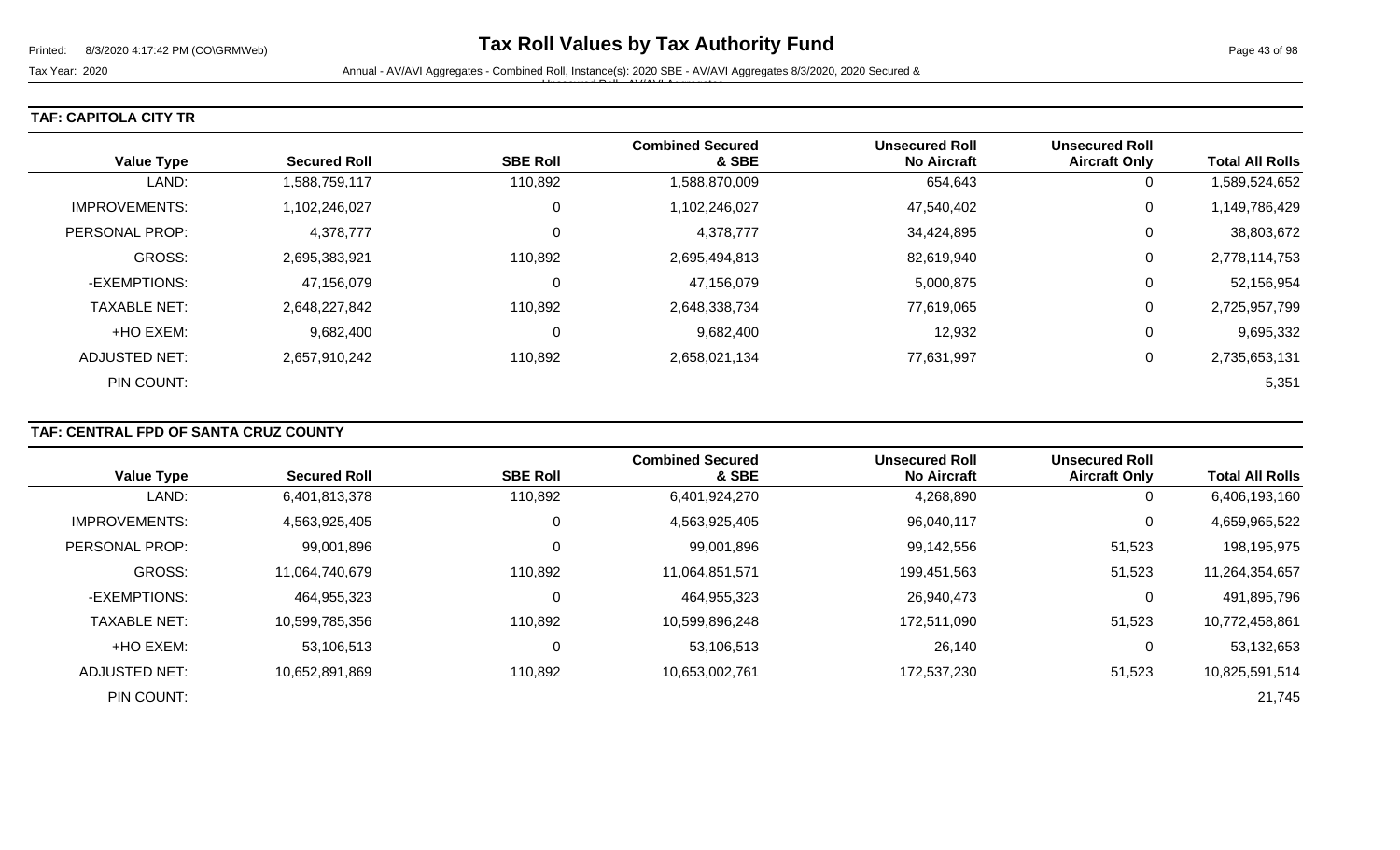#### **TAF: CENTRAL WATER DIST GEN**

| <b>Value Type</b>    | <b>Secured Roll</b> | <b>SBE Roll</b> | <b>Combined Secured</b><br>& SBE | <b>Unsecured Roll</b><br><b>No Aircraft</b> | <b>Unsecured Roll</b><br><b>Aircraft Only</b> | <b>Total All Rolls</b> |
|----------------------|---------------------|-----------------|----------------------------------|---------------------------------------------|-----------------------------------------------|------------------------|
| LAND:                | 353,513,410         | 9,732           | 353,523,142                      | 0                                           | 0                                             | 353,523,142            |
| <b>IMPROVEMENTS:</b> | 304,539,372         | 0               | 304,539,372                      | 35,747                                      | 0                                             | 304,575,119            |
| PERSONAL PROP:       | 380,444             | 0               | 380,444                          | 1,280,974                                   | 0                                             | 1,661,418              |
| GROSS:               | 658,433,226         | 9,732           | 658,442,958                      | 1,316,721                                   | 0                                             | 659,759,679            |
| -EXEMPTIONS:         | 31,731,456          | 0               | 31,731,456                       | 0                                           | 0                                             | 31,731,456             |
| <b>TAXABLE NET:</b>  | 626,701,770         | 9,732           | 626,711,502                      | 1,316,721                                   | 0                                             | 628,028,223            |
| +HO EXEM:            | 4,289,600           | 0               | 4,289,600                        | 0                                           | 0                                             | 4,289,600              |
| ADJUSTED NET:        | 630,991,370         | 9,732           | 631,001,102                      | 1,316,721                                   | 0                                             | 632,317,823            |
| PIN COUNT:           |                     |                 |                                  |                                             |                                               | 1,188                  |

## **TAF: CO HWY SAFETY SERV AREA #9-A**

|                      |                     |                 | <b>Combined Secured</b> | <b>Unsecured Roll</b> | <b>Unsecured Roll</b> |                        |
|----------------------|---------------------|-----------------|-------------------------|-----------------------|-----------------------|------------------------|
| <b>Value Type</b>    | <b>Secured Roll</b> | <b>SBE Roll</b> | & SBE                   | <b>No Aircraft</b>    | <b>Aircraft Only</b>  | <b>Total All Rolls</b> |
| LAND:                | 8,089,718,343       | 0               | 8,089,718,343           | 6,851,793             | 0                     | 8,096,570,136          |
| <b>IMPROVEMENTS:</b> | 5,810,062,907       | 0               | 5,810,062,907           | 49,367,317            | 0                     | 5,859,430,224          |
| PERSONAL PROP:       | 98,361,633          | 0               | 98,361,633              | 74,658,043            | 0                     | 173,019,676            |
| <b>GROSS:</b>        | 13,998,142,883      | 0               | 13,998,142,883          | 130,877,153           | $\overline{0}$        | 14,129,020,036         |
| -EXEMPTIONS:         | 625,559,094         | 0               | 625,559,094             | 21,864,152            | 0                     | 647,423,246            |
| <b>TAXABLE NET:</b>  | 13,372,583,789      | $\Omega$        | 13,372,583,789          | 109,013,001           | 0                     | 13,481,596,790         |
| +HO EXEM:            | 82,596,719          | $\mathbf 0$     | 82,596,719              | 20,208                | 0                     | 82,616,927             |
| ADJUSTED NET:        | 13,455,180,508      | 0               | 13,455,180,508          | 109,033,209           | 0                     | 13,564,213,717         |
| PIN COUNT:           |                     |                 |                         |                       |                       | 34,238                 |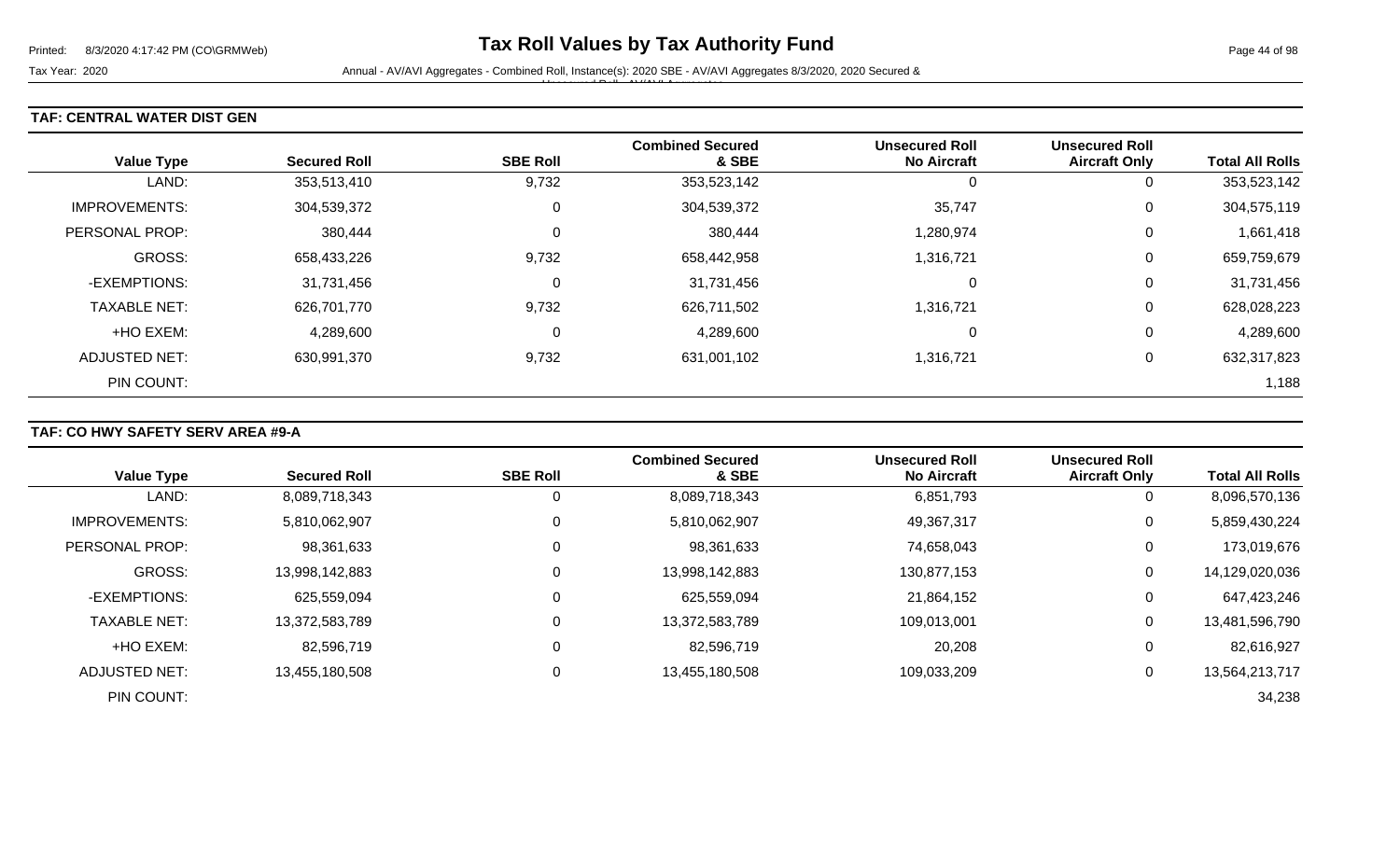#### **TAF: CO HWY SAFETY SERVICE AREA #9**

| <b>Value Type</b>    | <b>Secured Roll</b> | <b>SBE Roll</b> | <b>Combined Secured</b><br>& SBE | <b>Unsecured Roll</b><br><b>No Aircraft</b> | <b>Unsecured Roll</b><br><b>Aircraft Only</b> | <b>Total All Rolls</b> |
|----------------------|---------------------|-----------------|----------------------------------|---------------------------------------------|-----------------------------------------------|------------------------|
| LAND:                | 17,200,042,488      | 274,955         | 17,200,317,443                   | 10,785,324                                  | 0                                             | 17,211,102,767         |
| <b>IMPROVEMENTS:</b> | 12,335,142,151      | 0               | 12,335,142,151                   | 110,338,708                                 | 0                                             | 12,445,480,859         |
| PERSONAL PROP:       | 151,960,694         | $\Omega$        | 151,960,694                      | 173,544,819                                 | 71,820                                        | 325,577,333            |
| <b>GROSS:</b>        | 29,687,145,333      | 274.955         | 29,687,420,288                   | 294,668,851                                 | 71,820                                        | 29,982,160,959         |
| -EXEMPTIONS:         | 988,079,756         | 0               | 988,079,756                      | 23,962,166                                  | 0                                             | 1,012,041,922          |
| <b>TAXABLE NET:</b>  | 28,699,065,577      | 274,955         | 28,699,340,532                   | 270,706,685                                 | 71,820                                        | 28,970,119,037         |
| +HO EXEM:            | 157,518,075         | $\Omega$        | 157,518,075                      | 20,208                                      | 0                                             | 157,538,283            |
| ADJUSTED NET:        | 28,856,583,652      | 274,955         | 28,856,858,607                   | 270,726,893                                 | 71,820                                        | 29,127,657,320         |
| PIN COUNT:           |                     |                 |                                  |                                             |                                               | 66,821                 |

## **TAF: CO HWY SAFETY SVC AREA #9-ZN B**

|                      |                     |                 | <b>Combined Secured</b> | <b>Unsecured Roll</b> | <b>Unsecured Roll</b> |                        |
|----------------------|---------------------|-----------------|-------------------------|-----------------------|-----------------------|------------------------|
| <b>Value Type</b>    | <b>Secured Roll</b> | <b>SBE Roll</b> | & SBE                   | <b>No Aircraft</b>    | <b>Aircraft Only</b>  | <b>Total All Rolls</b> |
| LAND:                | 2,489,840,035       |                 | 2,489,840,035           | 1,930,434             | 0                     | 2,491,770,469          |
| <b>IMPROVEMENTS:</b> | 1,567,950,187       | 0               | 1,567,950,187           | 11,896,289            | 0                     | 1,579,846,476          |
| PERSONAL PROP:       | 1,348,999           |                 | 1,348,999               | 15,239,304            | 0                     | 16,588,303             |
| <b>GROSS:</b>        | 4,059,139,221       |                 | 4,059,139,221           | 29,066,027            | 0                     | 4,088,205,248          |
| -EXEMPTIONS:         | 71,347,753          | 0               | 71,347,753              | 1,043,947             | 0                     | 72,391,700             |
| <b>TAXABLE NET:</b>  | 3,987,791,468       |                 | 3,987,791,468           | 28,022,080            | $\boldsymbol{0}$      | 4,015,813,548          |
| +HO EXEM:            | 21,263,513          | 0               | 21,263,513              | 13,208                | 0                     | 21,276,721             |
| <b>ADJUSTED NET:</b> | 4,009,054,981       | 0               | 4,009,054,981           | 28,035,288            | 0                     | 4,037,090,269          |
| PIN COUNT:           |                     |                 |                         |                       |                       | 8,169                  |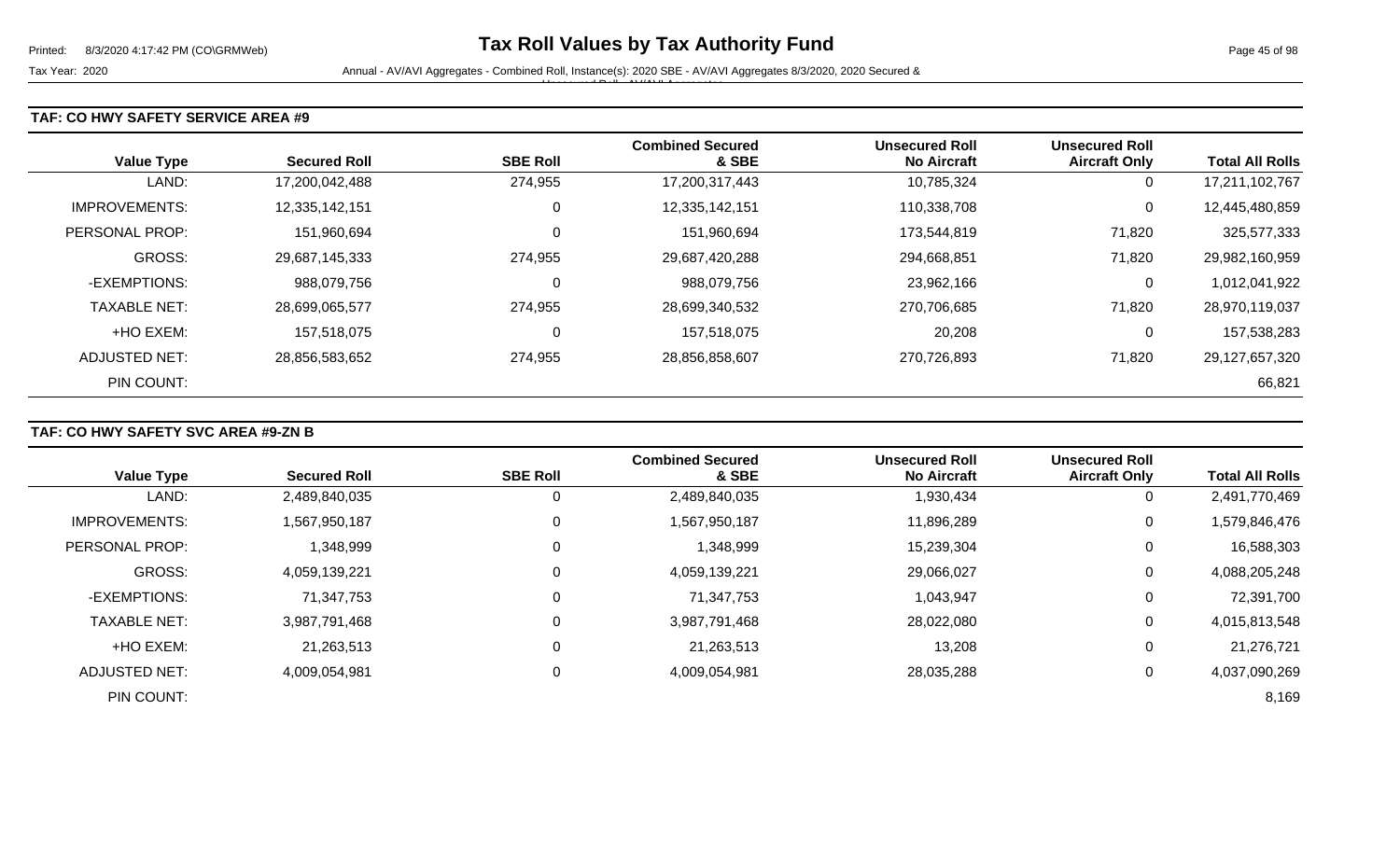#### **TAF: CO SCH SV SANTA CLARA**

| <b>Value Type</b>    | <b>Secured Roll</b> | <b>SBE Roll</b> | <b>Combined Secured</b><br>& SBE | <b>Unsecured Roll</b><br><b>No Aircraft</b> | <b>Unsecured Roll</b><br><b>Aircraft Only</b> | <b>Total All Rolls</b> |
|----------------------|---------------------|-----------------|----------------------------------|---------------------------------------------|-----------------------------------------------|------------------------|
| LAND:                | 861,718,639         | 0               | 861,718,639                      | 48,704                                      | U                                             | 861,767,343            |
| <b>IMPROVEMENTS:</b> | 666,553,775         | 0               | 666,553,775                      | 1,430,158                                   | 0                                             | 667,983,933            |
| PERSONAL PROP:       | 831,503             | 0               | 831,503                          | 2,446,317                                   | 0                                             | 3,277,820              |
| <b>GROSS:</b>        | 1,529,103,917       | $\overline{0}$  | 1,529,103,917                    | 3,925,179                                   | 0                                             | 1,533,029,096          |
| -EXEMPTIONS:         | 11,909,248          | $\overline{0}$  | 11,909,248                       | $\Omega$                                    | 0                                             | 11,909,248             |
| <b>TAXABLE NET:</b>  | 1,517,194,669       | $\overline{0}$  | 1,517,194,669                    | 3,925,179                                   | 0                                             | 1,521,119,848          |
| +HO EXEM:            | 7,515,200           | $\mathbf 0$     | 7,515,200                        | 0                                           | 0                                             | 7,515,200              |
| <b>ADJUSTED NET:</b> | 1,524,709,869       | 0               | 1,524,709,869                    | 3,925,179                                   | 0                                             | 1,528,635,048          |
| PIN COUNT:           |                     |                 |                                  |                                             |                                               | 2,553                  |

#### **TAF: COUNTRY ESTATES CSA 35**

|                      |                     |                 | <b>Combined Secured</b> | <b>Unsecured Roll</b> | <b>Unsecured Roll</b> |                        |
|----------------------|---------------------|-----------------|-------------------------|-----------------------|-----------------------|------------------------|
| <b>Value Type</b>    | <b>Secured Roll</b> | <b>SBE Roll</b> | & SBE                   | <b>No Aircraft</b>    | <b>Aircraft Only</b>  | <b>Total All Rolls</b> |
| LAND:                | 4,766,604           |                 | 4,766,604               | υ                     | O                     | 4,766,604              |
| <b>IMPROVEMENTS:</b> | 3,408,037           |                 | 3,408,037               | 0                     | 0                     | 3,408,037              |
| GROSS:               | 8,174,641           |                 | 8,174,641               | 0                     | 0                     | 8,174,641              |
| -EXEMPTIONS:         | 21,000              |                 | 21,000                  | 0                     | 0                     | 21,000                 |
| <b>TAXABLE NET:</b>  | 8,153,641           |                 | 8,153,641               | 0                     | 0                     | 8,153,641              |
| +HO EXEM:            | 21,000              |                 | 21,000                  | 0                     | 0                     | 21,000                 |
| <b>ADJUSTED NET:</b> | 8,174,641           |                 | 8,174,641               | 0                     | 0                     | 8,174,641              |
| PIN COUNT:           |                     |                 |                         |                       |                       | 18                     |

**TAF: COUNTY FIRE** 

| <b>Value Type</b>   | <b>Secured Roll</b>                                 | <b>SBE Roll</b>                     | <b>Combined Secured</b><br>& SBE | Unsecured Roll<br><b>No Aircraft</b> | <b>Unsecured Roll</b><br><b>Aircraft Only</b> | <b>All Rolls</b><br><b>Tota</b>  |
|---------------------|-----------------------------------------------------|-------------------------------------|----------------------------------|--------------------------------------|-----------------------------------------------|----------------------------------|
| <b>AND</b><br>ᄂᄉᆝᄓᇇ | <b>535.37</b><br>70.470<br>، ، ، ، ،<br>∟טט.<br>. u | 177,623<br>$\overline{\phantom{a}}$ | 2,535,550,799                    | 2,251,960                            |                                               | 000 750<br><b>E27</b><br>302.755 |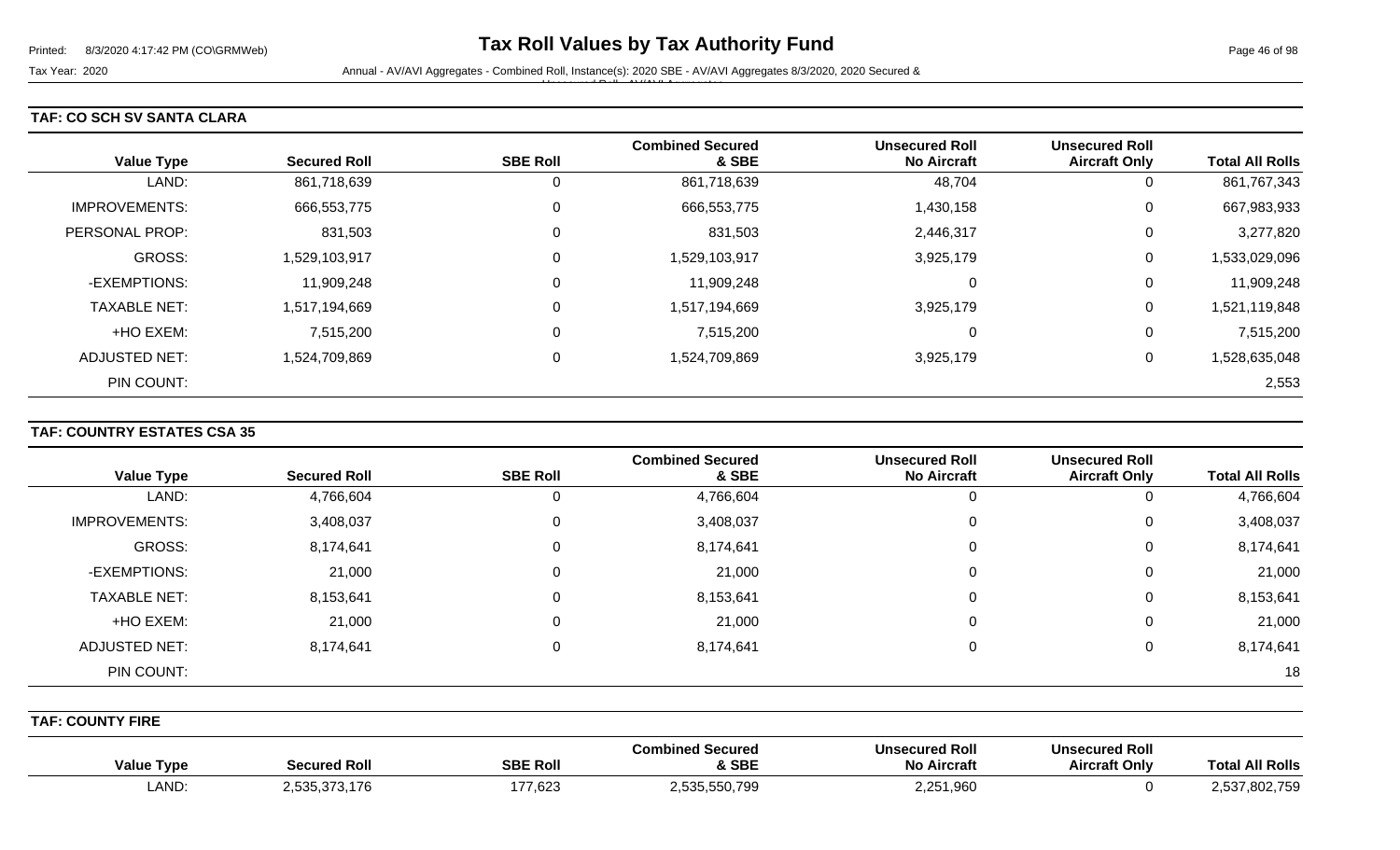| Printed:<br>8/3/2020 4:17:42 PM (CO\GRMWeb) |               |         | <b>Tax Roll Values by Tax Authority Fund</b>                                                                                                                                                                         |            |        | Page 47 of 98 |
|---------------------------------------------|---------------|---------|----------------------------------------------------------------------------------------------------------------------------------------------------------------------------------------------------------------------|------------|--------|---------------|
| Tax Year: 2020                              |               |         | Annual - AV/AVI Aggregates - Combined Roll, Instance(s): 2020 SBE - AV/AVI Aggregates 8/3/2020, 2020 Secured &<br><b>I la a a constal <math>D = 0</math></b> $\left[\frac{1}{2}N\right]$ $\left[\frac{1}{2}N\right]$ |            |        |               |
| <b>IMPROVEMENTS:</b>                        | 1,877,161,376 | 0       | 1,877,161,376                                                                                                                                                                                                        | 22,802,449 | 0      | 1,899,963,825 |
| PERSONAL PROP:                              | 18,991,530    | 0       | 18,991,530                                                                                                                                                                                                           | 34,334,010 | 20,297 | 53,345,837    |
| GROSS:                                      | 4,431,526,082 | 177,623 | 4,431,703,705                                                                                                                                                                                                        | 59,388,419 | 20,297 | 4,491,112,421 |
| -EXEMPTIONS:                                | 91,121,636    | 0       | 91,121,636                                                                                                                                                                                                           | 159,615    | 0      | 91,281,251    |
| <b>TAXABLE NET:</b>                         | 4,340,404,446 | 177,623 | 4,340,582,069                                                                                                                                                                                                        | 59,228,804 | 20,297 | 4,399,831,170 |
| +HO EXEM:                                   | 23,030,621    | 0       | 23,030,621                                                                                                                                                                                                           |            | 0      | 23,030,621    |
| <b>ADJUSTED NET:</b>                        | 4,363,435,067 | 177,623 | 4,363,612,690                                                                                                                                                                                                        | 59,228,804 | 20,297 | 4,422,861,791 |
| PIN COUNT:                                  |               |         |                                                                                                                                                                                                                      |            |        | 10,409        |

**TAF: COUNTY LIBRARY** 

| <b>Value Type</b>    | <b>Secured Roll</b> | <b>SBE Roll</b> | <b>Combined Secured</b><br>& SBE | <b>Unsecured Roll</b><br><b>No Aircraft</b> | <b>Unsecured Roll</b><br><b>Aircraft Only</b> | <b>Total All Rolls</b> |
|----------------------|---------------------|-----------------|----------------------------------|---------------------------------------------|-----------------------------------------------|------------------------|
| LAND:                | 21,618,215,379      | 385,847         | 21,618,601,226                   | 12,827,334                                  | U                                             | 21,631,428,560         |
| <b>IMPROVEMENTS:</b> | 16,213,792,462      | 0               | 16,213,792,462                   | 245,685,758                                 | 0                                             | 16,459,478,220         |
| PERSONAL PROP:       | 176,916,426         | 0               | 176,916,426                      | 322,854,748                                 | 71,820                                        | 499,842,994            |
| <b>GROSS:</b>        | 38,008,924,267      | 385,847         | 38,009,310,114                   | 581,367,840                                 | 71,820                                        | 38,590,749,774         |
| -EXEMPTIONS:         | 1,247,935,376       | 0               | 1,247,935,376                    | 38,068,772                                  | U                                             | 1,286,004,148          |
| <b>TAXABLE NET:</b>  | 36,760,988,891      | 385,847         | 36,761,374,738                   | 543,299,068                                 | 71,820                                        | 37,304,745,626         |
| +HO EXEM:            | 201,384,413         | 0               | 201,384,413                      | 40,140                                      | υ                                             | 201,424,553            |
| <b>ADJUSTED NET:</b> | 36,962,373,304      | 385,847         | 36,962,759,151                   | 543,339,208                                 | 71,820                                        | 37,506,170,179         |
| PIN COUNT:           |                     |                 |                                  |                                             |                                               | 84,594                 |

**TAF: COUNTY SCHOOL SERVICE** 

|                   |                     |                 | <b>Combined Secured</b> | <b>Unsecured Roll</b> | <b>Unsecured Roll</b> |                        |
|-------------------|---------------------|-----------------|-------------------------|-----------------------|-----------------------|------------------------|
| <b>Value Type</b> | <b>Secured Roll</b> | <b>SBE Roll</b> | & SBE                   | <b>No Aircraft</b>    | <b>Aircraft Only</b>  | <b>Total All Rolls</b> |
| LAND:             | 27,754,076,813      | 385,847         | 27,754,462,660          | 36,348,998            | ν                     | 27,790,811,658         |
| IMPROVEMENTS:     | 21,300,703,932      |                 | 21,300,703,932          | 439,808,061           | 0                     | 21,740,511,993         |
| PERSONAL PROP:    | 275.768.124         |                 | 275,768,124             | 602,762,262           | 31,899,506            | 910,429,892            |
| GROSS:            | 49,330,548,869      | 385,847         | 49,330,934,716          | 1,078,919,321         | 31,899,506            | 50,441,753,543         |
| -EXEMPTIONS:      | 1,693,941,344       |                 | 1,693,941,344           | 81,466,971            | 665,061               | ,776,073,376           |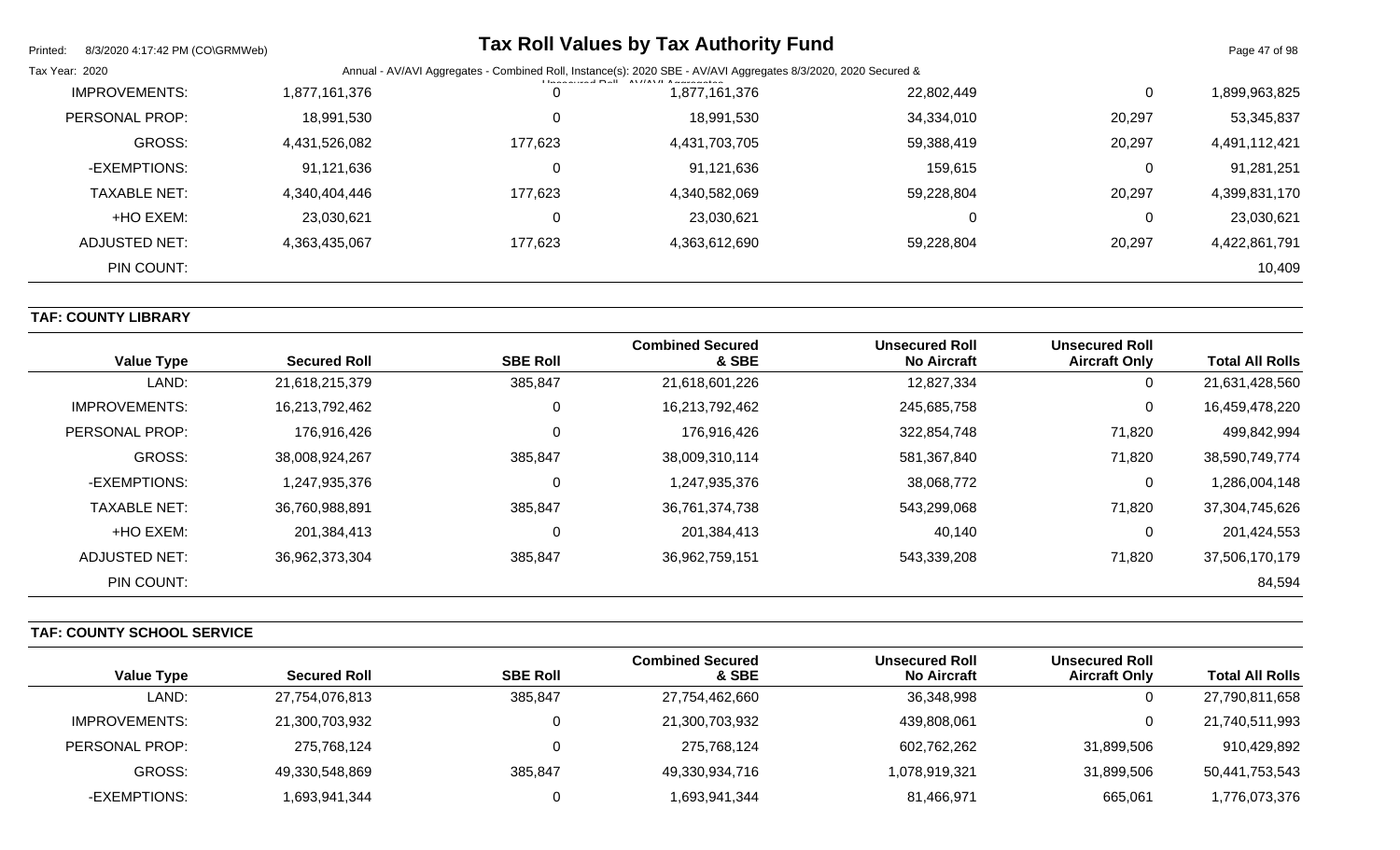| Page 48 of 98  |            |                                                                                                                | Tax Roll Values by Tax Authority Fund |         |                | 8/3/2020 4:17:42 PM (CO\GRMWeb) | Printed: |
|----------------|------------|----------------------------------------------------------------------------------------------------------------|---------------------------------------|---------|----------------|---------------------------------|----------|
|                |            | Annual - AV/AVI Aggregates - Combined Roll, Instance(s): 2020 SBE - AV/AVI Aggregates 8/3/2020, 2020 Secured & | Tax Year: 2020                        |         |                |                                 |          |
| 48,665,680,167 | 31.234.445 | 997,452,350                                                                                                    | $L = 2$<br>47,636,993,372             | 385.847 | 47,636,607,525 | <b>TAXABLE NET:</b>             |          |
| 249,948,553    | 0          | 222,140                                                                                                        | 249,726,413                           |         | 249,726,413    | +HO EXEM:                       |          |
| 48,915,628,720 | 31.234.445 | 997,674,490                                                                                                    | 47,886,719,785                        | 385.847 | 47,886,333,938 | ADJUSTED NET:                   |          |
| 109,267        |            |                                                                                                                |                                       |         |                | PIN COUNT:                      |          |
|                |            |                                                                                                                |                                       |         |                |                                 |          |

# **TAF: COUNTY-HIGHWAY LIGHTING CSA 9**

| <b>Value Type</b>    | <b>Secured Roll</b> | <b>SBE Roll</b> | <b>Combined Secured</b><br>& SBE | <b>Unsecured Roll</b><br><b>No Aircraft</b> | <b>Unsecured Roll</b><br><b>Aircraft Only</b> | <b>Total All Rolls</b> |
|----------------------|---------------------|-----------------|----------------------------------|---------------------------------------------|-----------------------------------------------|------------------------|
| LAND:                | 4,766,604           | 0               | 4,766,604                        |                                             | 0                                             | 4,766,604              |
| <b>IMPROVEMENTS:</b> | 3,408,037           | 0               | 3,408,037                        |                                             | 0                                             | 3,408,037              |
| GROSS:               | 8,174,641           | 0               | 8,174,641                        | $\Omega$                                    | 0                                             | 8,174,641              |
| -EXEMPTIONS:         | 21,000              | 0               | 21,000                           |                                             | 0                                             | 21,000                 |
| <b>TAXABLE NET:</b>  | 8,153,641           | 0               | 8,153,641                        |                                             | 0                                             | 8,153,641              |
| +HO EXEM:            | 21,000              | 0               | 21,000                           |                                             | 0                                             | 21,000                 |
| ADJUSTED NET:        | 8,174,641           | 0               | 8,174,641                        |                                             | 0                                             | 8,174,641              |
| PIN COUNT:           |                     |                 |                                  |                                             |                                               | 18                     |

# **TAF: COUNTY-REFUSE CSA 9C**

|                      |                     |                 | <b>Combined Secured</b> | <b>Unsecured Roll</b> | <b>Unsecured Roll</b> |                        |
|----------------------|---------------------|-----------------|-------------------------|-----------------------|-----------------------|------------------------|
| <b>Value Type</b>    | <b>Secured Roll</b> | <b>SBE Roll</b> | & SBE                   | <b>No Aircraft</b>    | <b>Aircraft Only</b>  | <b>Total All Rolls</b> |
| LAND:                | 4,766,604           |                 | 4,766,604               |                       | v                     | 4,766,604              |
| <b>IMPROVEMENTS:</b> | 3,408,037           |                 | 3,408,037               | 0                     | U                     | 3,408,037              |
| GROSS:               | 8,174,641           |                 | 8,174,641               | 0                     | 0                     | 8,174,641              |
| -EXEMPTIONS:         | 21,000              |                 | 21,000                  | 0                     | 0                     | 21,000                 |
| <b>TAXABLE NET:</b>  | 8,153,641           |                 | 8,153,641               | 0                     | 0                     | 8,153,641              |
| +HO EXEM:            | 21,000              |                 | 21,000                  | 0                     | 0                     | 21,000                 |
| <b>ADJUSTED NET:</b> | 8,174,641           |                 | 8,174,641               | 0                     | 0                     | 8,174,641              |
| PIN COUNT:           |                     |                 |                         |                       |                       | 18                     |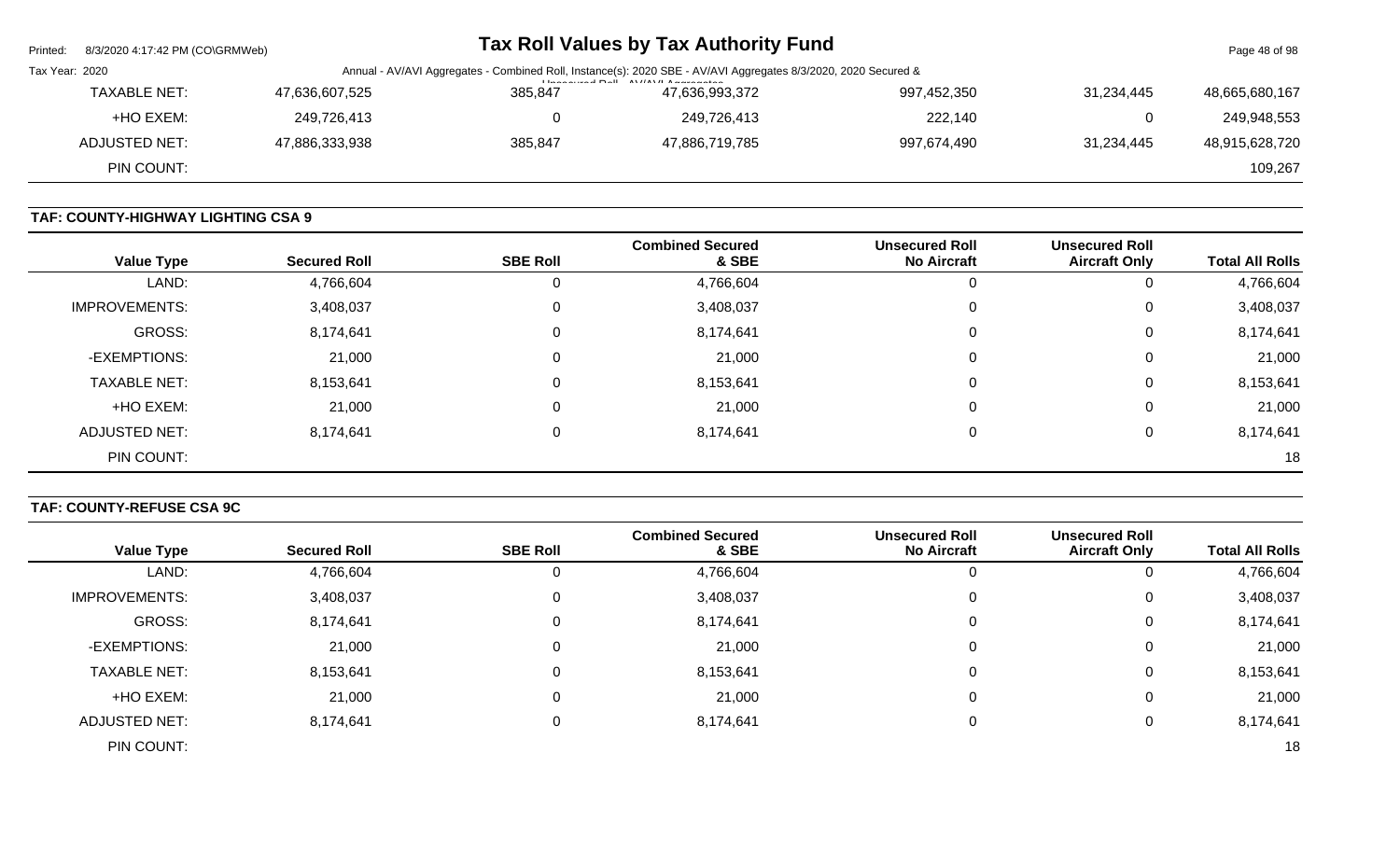Tax Year: 2020 **Annual - AV/AVI Aggregates - Combined Roll**, Instance(s): 2020 SBE - AV/AVI Aggregates 8/3/2020, 2020 Secured & Unsecured Roll - AV/AVI Aggregates

#### **TAF: COUNTY-RESIDENTIAL LIGHTING CSA 9A**

| <b>Value Type</b>    | <b>Secured Roll</b> | <b>SBE Roll</b> | <b>Combined Secured</b><br>& SBE | <b>Unsecured Roll</b><br><b>No Aircraft</b> | <b>Unsecured Roll</b><br><b>Aircraft Only</b> | <b>Total All Rolls</b> |
|----------------------|---------------------|-----------------|----------------------------------|---------------------------------------------|-----------------------------------------------|------------------------|
| LAND:                | 4,766,604           | 0               | 4,766,604                        | U                                           | U                                             | 4,766,604              |
| <b>IMPROVEMENTS:</b> | 3,408,037           | $\mathbf 0$     | 3,408,037                        | 0                                           | U                                             | 3,408,037              |
| GROSS:               | 8,174,641           | 0               | 8,174,641                        | 0                                           | 0                                             | 8,174,641              |
| -EXEMPTIONS:         | 21,000              | 0               | 21,000                           | 0                                           | 0                                             | 21,000                 |
| <b>TAXABLE NET:</b>  | 8,153,641           | 0               | 8,153,641                        | $\Omega$                                    | U                                             | 8,153,641              |
| +HO EXEM:            | 21,000              | $\mathbf 0$     | 21,000                           | 0                                           | 0                                             | 21,000                 |
| <b>ADJUSTED NET:</b> | 8,174,641           | 0               | 8,174,641                        | $\Omega$                                    | 0                                             | 8,174,641              |
| PIN COUNT:           |                     |                 |                                  |                                             |                                               | 18                     |

#### **TAF: DAVENPORT CO SAN DIST**

| <b>Value Type</b>    | <b>Secured Roll</b> | <b>SBE Roll</b> | <b>Combined Secured</b><br>& SBE | <b>Unsecured Roll</b><br><b>No Aircraft</b> | <b>Unsecured Roll</b><br><b>Aircraft Only</b> | <b>Total All Rolls</b> |
|----------------------|---------------------|-----------------|----------------------------------|---------------------------------------------|-----------------------------------------------|------------------------|
| LAND:                | 35,695,467          | 0               | 35,695,467                       | 0                                           | 0                                             | 35,695,467             |
| <b>IMPROVEMENTS:</b> | 19,596,856          | 0               | 19,596,856                       | 211,403                                     | 0                                             | 19,808,259             |
| PERSONAL PROP:       | 2,000               | 0               | 2,000                            | 706,926                                     | 0                                             | 708,926                |
| GROSS:               | 55,294,323          | 0               | 55,294,323                       | 918,329                                     | 0                                             | 56,212,652             |
| -EXEMPTIONS:         | 534,959             | 0               | 534,959                          | $\Omega$                                    | 0                                             | 534,959                |
| <b>TAXABLE NET:</b>  | 54,759,364          | 0               | 54,759,364                       | 918,329                                     | 0                                             | 55,677,693             |
| +HO EXEM:            | 272,206             | 0               | 272,206                          | 0                                           | 0                                             | 272,206                |
| ADJUSTED NET:        | 55,031,570          | 0               | 55,031,570                       | 918,329                                     | 0                                             | 55,949,899             |
| PIN COUNT:           |                     |                 |                                  |                                             |                                               | 146                    |

#### **TAF: EDUCATION REVENUE AUGMENTATION FUND**

| <b>Value Type</b> | Secured Roll                                  | <b>SBE Roll</b> | l Secured<br>Combined<br>& SBE | <b>Unsecured Roll</b><br><b>No Aircraft</b> | <b>Unsecured Roll</b><br><b>Aircraft Only</b> | <b>Total All Rolls</b> |
|-------------------|-----------------------------------------------|-----------------|--------------------------------|---------------------------------------------|-----------------------------------------------|------------------------|
| LAND:             | Q46 787<br>2,07 <sup>4</sup><br>$\cdot \cdot$ | 87,600          | 2,072,034,387                  | 158,295                                     |                                               | 92,682<br>.            |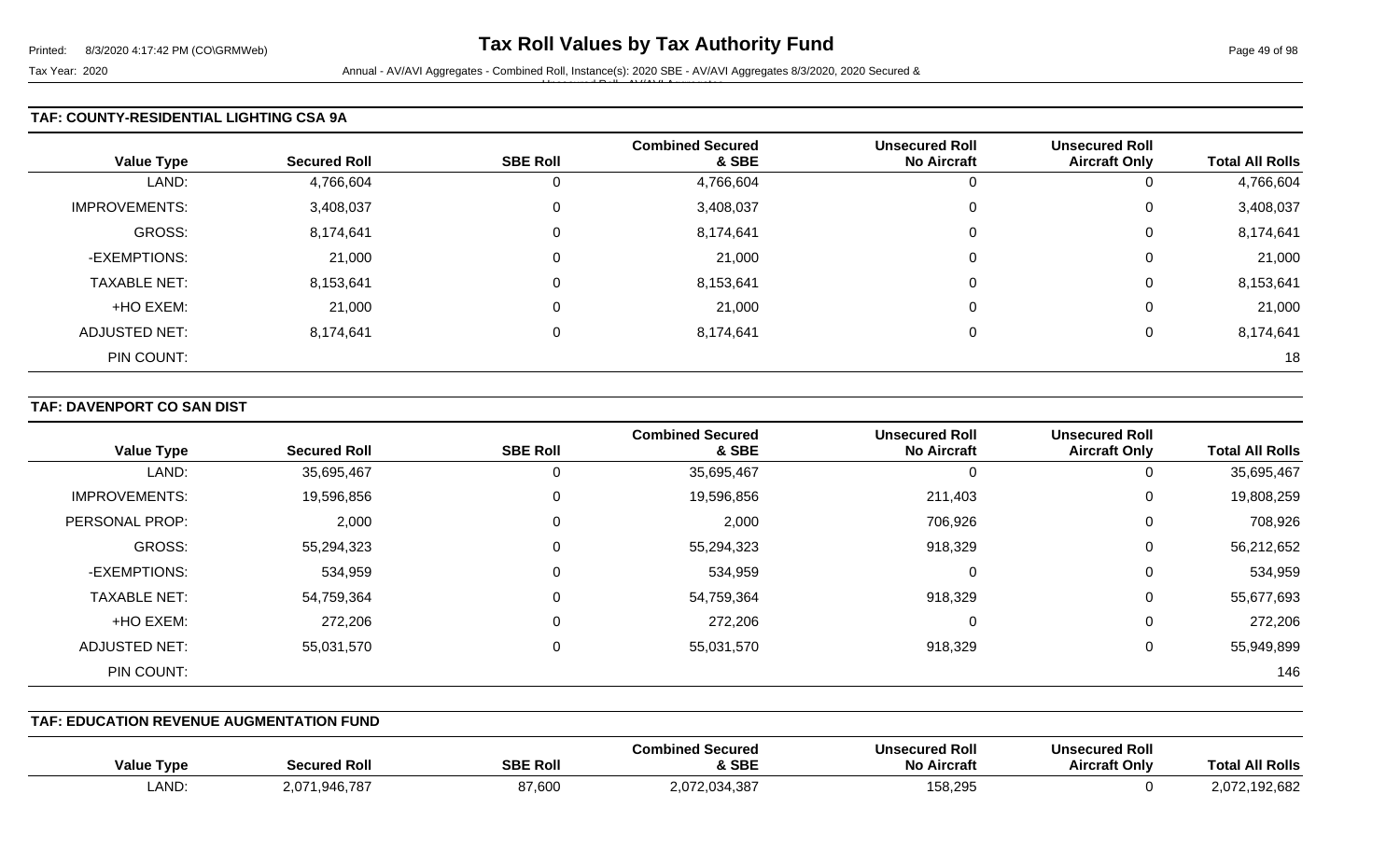| Printed:<br>8/3/2020 4:17:42 PM (CO\GRMWeb) |               |        | <b>Tax Roll Values by Tax Authority Fund</b>                                                                                         |           |                | Page 50 of 98 |
|---------------------------------------------|---------------|--------|--------------------------------------------------------------------------------------------------------------------------------------|-----------|----------------|---------------|
| Tax Year: 2020                              |               |        | Annual - AV/AVI Aggregates - Combined Roll, Instance(s): 2020 SBE - AV/AVI Aggregates 8/3/2020, 2020 Secured &<br>$L_{\text{break}}$ |           |                |               |
| <b>IMPROVEMENTS:</b>                        | 1,601,828,717 |        | 1,601,828,717                                                                                                                        | 1,480,031 | $\mathbf 0$    | 1,603,308,748 |
| PERSONAL PROP:                              | 3,801,143     |        | 3,801,143                                                                                                                            | 6,218,707 | 0              | 10,019,850    |
| <b>GROSS:</b>                               | 3,677,576,647 | 87,600 | 3,677,664,247                                                                                                                        | 7,857,033 | 0              | 3,685,521,280 |
| -EXEMPTIONS:                                | 76,113,365    | 0      | 76,113,365                                                                                                                           | 99,165    | $\overline{0}$ | 76,212,530    |
| <b>TAXABLE NET:</b>                         | 3,601,463,282 | 87,600 | 3,601,550,882                                                                                                                        | 7,757,868 | 0              | 3,609,308,750 |
| +HO EXEM:                                   | 27,518,400    | 0      | 27,518,400                                                                                                                           |           | 0              | 27,518,400    |
| ADJUSTED NET:                               | 3,628,981,682 | 87,600 | 3,629,069,282                                                                                                                        | 7,757,868 | 0              | 3,636,827,150 |
| PIN COUNT:                                  |               |        |                                                                                                                                      |           |                | 13,908        |

# **TAF: EMPIRE ACRES CO SV AREA #17**

| <b>Value Type</b>    | <b>Secured Roll</b> | <b>SBE Roll</b> | <b>Combined Secured</b><br>& SBE | <b>Unsecured Roll</b><br><b>No Aircraft</b> | <b>Unsecured Roll</b><br><b>Aircraft Only</b> | <b>Total All Rolls</b> |
|----------------------|---------------------|-----------------|----------------------------------|---------------------------------------------|-----------------------------------------------|------------------------|
| LAND:                | 15,490,305          | U               | 15,490,305                       |                                             |                                               | 15,490,305             |
| <b>IMPROVEMENTS:</b> | 10,859,179          | 0               | 10,859,179                       |                                             | 0                                             | 10,859,179             |
| PERSONAL PROP:       | 0                   | 0               |                                  | 19,430                                      | 0                                             | 19,430                 |
| <b>GROSS:</b>        | 26,349,484          | 0               | 26,349,484                       | 19,430                                      | 0                                             | 26,368,914             |
| -EXEMPTIONS:         | 216,103             | 0               | 216,103                          |                                             | 0                                             | 216,103                |
| <b>TAXABLE NET:</b>  | 26,133,381          | 0               | 26,133,381                       | 19,430                                      | 0                                             | 26,152,811             |
| +HO EXEM:            | 215,600             | 0               | 215,600                          |                                             | 0                                             | 215,600                |
| ADJUSTED NET:        | 26,348,981          | 0               | 26,348,981                       | 19,430                                      | 0                                             | 26,368,411             |
| PIN COUNT:           |                     |                 |                                  |                                             |                                               | 57                     |

# **TAF: EMPIRE ACRES CSA 17**

| <b>Value Type</b>    | <b>Secured Roll</b> | <b>SBE Roll</b> | <b>Combined Secured</b><br>& SBE | <b>Unsecured Roll</b><br><b>No Aircraft</b> | <b>Unsecured Roll</b><br><b>Aircraft Only</b> | <b>Total All Rolls</b> |
|----------------------|---------------------|-----------------|----------------------------------|---------------------------------------------|-----------------------------------------------|------------------------|
| LAND:                | 4,766,604           |                 | 4,766,604                        |                                             | υ                                             | 4,766,604              |
| <b>IMPROVEMENTS:</b> | 3,408,037           |                 | 3,408,037                        |                                             | 0                                             | 3,408,037              |
| <b>GROSS:</b>        | 8,174,641           |                 | 8,174,641                        |                                             | 0                                             | 8,174,641              |
| -EXEMPTIONS:         | 21,000              |                 | 21,000                           |                                             | 0                                             | 21,000                 |
| <b>TAXABLE NET:</b>  | 8,153,641           |                 | 8,153,641                        |                                             |                                               | 8,153,641              |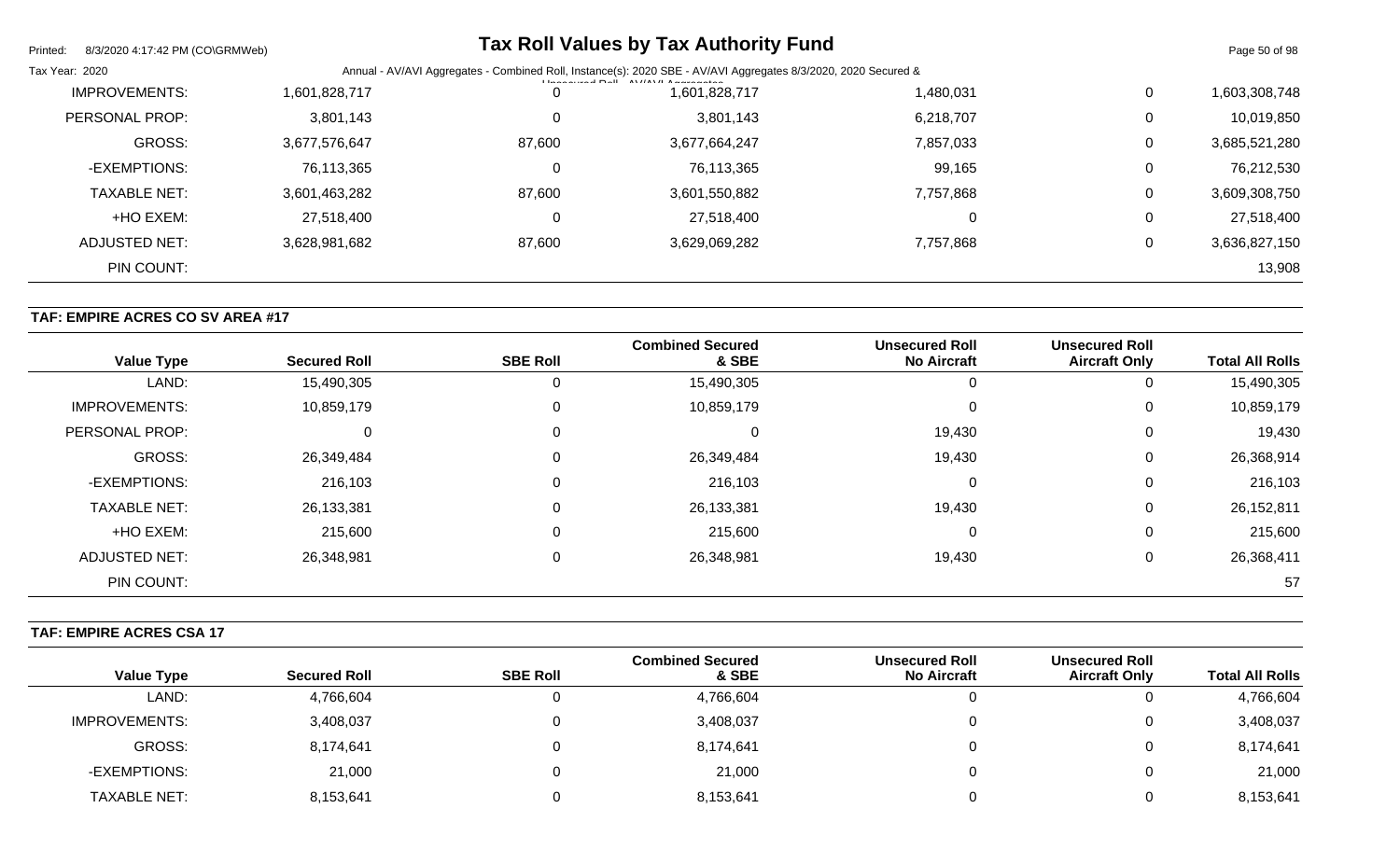| Printed:<br>8/3/2020 4:17:42 PM (CO\GRMWeb) |           | Tax Roll Values by Tax Authority Fund                                                                                                                                   |  | Page 51 of 98 |
|---------------------------------------------|-----------|-------------------------------------------------------------------------------------------------------------------------------------------------------------------------|--|---------------|
| Tax Year: 2020                              |           | Annual - AV/AVI Aggregates - Combined Roll, Instance(s): 2020 SBE - AV/AVI Aggregates 8/3/2020, 2020 Secured &<br><b>Illiana accord Dall AVIIAVII Americana antique</b> |  |               |
| +HO EXEM:                                   | 21,000    | 21,000                                                                                                                                                                  |  | 21,000        |
| ADJUSTED NET:                               | 8,174,641 | 8,174,641                                                                                                                                                               |  | 8,174,641     |
| PIN COUNT:                                  |           |                                                                                                                                                                         |  | 18            |
|                                             |           |                                                                                                                                                                         |  |               |

# **TAF: EXTENDED POLICE PROT CSA #38**

| <b>Value Type</b>    | <b>Secured Roll</b> | <b>SBE Roll</b> | <b>Combined Secured</b><br>& SBE | <b>Unsecured Roll</b><br><b>No Aircraft</b> | <b>Unsecured Roll</b><br><b>Aircraft Only</b> | <b>Total All Rolls</b> |
|----------------------|---------------------|-----------------|----------------------------------|---------------------------------------------|-----------------------------------------------|------------------------|
| LAND:                | 17,195,171,646      | 274,955         | 17,195,446,601                   | 10,785,324                                  | 0                                             | 17,206,231,925         |
| <b>IMPROVEMENTS:</b> | 12,330,898,936      | 0               | 12,330,898,936                   | 110,338,708                                 | 0                                             | 12,441,237,644         |
| PERSONAL PROP:       | 151,960,694         | 0               | 151,960,694                      | 173,544,819                                 | 71,820                                        | 325,577,333            |
| <b>GROSS:</b>        | 29,678,031,276      | 274,955         | 29,678,306,231                   | 294,668,851                                 | 71,820                                        | 29,973,046,902         |
| -EXEMPTIONS:         | 988,002,756         | 0               | 988,002,756                      | 23,962,166                                  | 0                                             | 1,011,964,922          |
| <b>TAXABLE NET:</b>  | 28,690,028,520      | 274,955         | 28,690,303,475                   | 270,706,685                                 | 71,820                                        | 28,961,081,980         |
| +HO EXEM:            | 157,441,075         | 0               | 157,441,075                      | 20,208                                      | 0                                             | 157,461,283            |
| ADJUSTED NET:        | 28,847,469,595      | 274,955         | 28,847,744,550                   | 270,726,893                                 | 71,820                                        | 29,118,543,263         |
| PIN COUNT:           |                     |                 |                                  |                                             |                                               | 66,804                 |

# **TAF: FELTON FIRE PROT DIST**

|                       |                     |                 | <b>Combined Secured</b> | <b>Unsecured Roll</b> | <b>Unsecured Roll</b> |                        |
|-----------------------|---------------------|-----------------|-------------------------|-----------------------|-----------------------|------------------------|
| <b>Value Type</b>     | <b>Secured Roll</b> | <b>SBE Roll</b> | & SBE                   | <b>No Aircraft</b>    | <b>Aircraft Only</b>  | <b>Total All Rolls</b> |
| LAND:                 | 589,853,650         |                 | 589,853,650             | 1,362,983             | 0                     | 591,216,633            |
| <b>IMPROVEMENTS:</b>  | 460,329,664         | 0               | 460,329,664             | 11,184,412            | 0                     | 471,514,076            |
| <b>PERSONAL PROP:</b> | 4,662,729           | 0               | 4,662,729               | 5,138,238             | 0                     | 9,800,967              |
| <b>GROSS:</b>         | 1,054,846,043       | 0               | 1,054,846,043           | 17,685,633            | 0                     | 1,072,531,676          |
| -EXEMPTIONS:          | 69,510,960          | 0               | 69,510,960              | 7,000                 | 0                     | 69,517,960             |
| <b>TAXABLE NET:</b>   | 985,335,083         | 0               | 985,335,083             | 17,678,633            | 0                     | 1,003,013,716          |
| +HO EXEM:             | 7,686,000           | $\Omega$        | 7,686,000               | 7,000                 | 0                     | 7,693,000              |
| ADJUSTED NET:         | 993,021,083         | 0               | 993,021,083             | 17,685,633            | 0                     | 1,010,706,716          |
| PIN COUNT:            |                     |                 |                         |                       |                       | 3,178                  |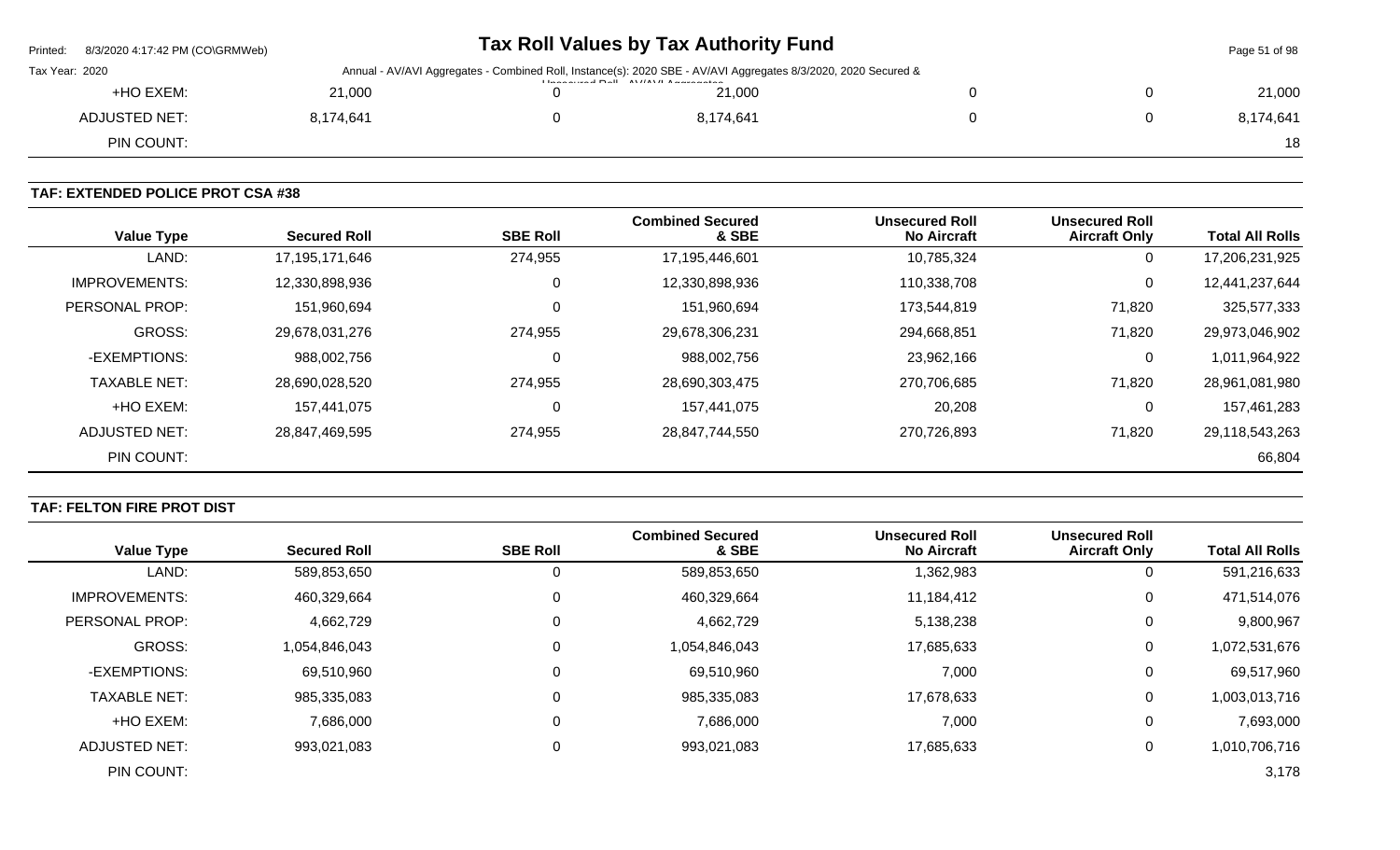Unsecured Roll - AV/AVI Aggregates

#### **TAF: FELTON GROVE CSA 56**

| <b>Value Type</b>    | <b>Secured Roll</b> | <b>SBE Roll</b> | <b>Combined Secured</b><br>& SBE | <b>Unsecured Roll</b><br><b>No Aircraft</b> | <b>Unsecured Roll</b><br><b>Aircraft Only</b> | <b>Total All Rolls</b> |
|----------------------|---------------------|-----------------|----------------------------------|---------------------------------------------|-----------------------------------------------|------------------------|
| LAND:                | 4,766,604           | $\mathbf{0}$    | 4,766,604                        |                                             | O                                             | 4,766,604              |
| <b>IMPROVEMENTS:</b> | 3,408,037           | 0               | 3,408,037                        |                                             | 0                                             | 3,408,037              |
| GROSS:               | 8,174,641           | $\mathbf 0$     | 8,174,641                        |                                             | 0                                             | 8,174,641              |
| -EXEMPTIONS:         | 21,000              | 0               | 21,000                           |                                             | $\mathbf 0$                                   | 21,000                 |
| <b>TAXABLE NET:</b>  | 8,153,641           | 0               | 8,153,641                        |                                             | 0                                             | 8,153,641              |
| +HO EXEM:            | 21,000              | 0               | 21,000                           |                                             | $\mathbf 0$                                   | 21,000                 |
| <b>ADJUSTED NET:</b> | 8,174,641           | 0               | 8,174,641                        |                                             | 0                                             | 8,174,641              |
| PIN COUNT:           |                     |                 |                                  |                                             |                                               | 18                     |

#### **TAF: FOREST GLEN CSA 36**

| <b>Value Type</b>    | <b>Secured Roll</b> | <b>SBE Roll</b> | <b>Combined Secured</b><br>& SBE | <b>Unsecured Roll</b><br><b>No Aircraft</b> | <b>Unsecured Roll</b><br><b>Aircraft Only</b> | <b>Total All Rolls</b> |
|----------------------|---------------------|-----------------|----------------------------------|---------------------------------------------|-----------------------------------------------|------------------------|
| LAND:                | 4,766,604           | 0               | 4,766,604                        | 0                                           |                                               | 4,766,604              |
| <b>IMPROVEMENTS:</b> | 3,408,037           | 0               | 3,408,037                        | 0                                           | 0                                             | 3,408,037              |
| GROSS:               | 8,174,641           | 0               | 8,174,641                        | 0                                           | 0                                             | 8,174,641              |
| -EXEMPTIONS:         | 21,000              | 0               | 21,000                           | 0                                           | 0                                             | 21,000                 |
| <b>TAXABLE NET:</b>  | 8,153,641           | 0               | 8,153,641                        | 0                                           | 0                                             | 8,153,641              |
| +HO EXEM:            | 21,000              | 0               | 21,000                           | 0                                           | 0                                             | 21,000                 |
| <b>ADJUSTED NET:</b> | 8,174,641           | 0               | 8,174,641                        | 0                                           | 0                                             | 8,174,641              |
| PIN COUNT:           |                     |                 |                                  |                                             |                                               | 18                     |

#### **TAF: GLENWOOD ACRES CSA 30**

| <b>Value Type</b>    | <b>Secured Roll</b> | <b>SBE Roll</b> | <b>Combined Secured</b><br>& SBE | <b>Unsecured Roll</b><br><b>No Aircraft</b> | <b>Unsecured Roll</b><br><b>Aircraft Only</b> | <b>Total All Rolls</b> |
|----------------------|---------------------|-----------------|----------------------------------|---------------------------------------------|-----------------------------------------------|------------------------|
| LAND:                | 4,766,604           |                 | 4,766,604                        |                                             |                                               | +,766,604              |
| <b>IMPROVEMENTS:</b> | 3,408,037           |                 | 3,408,037                        |                                             |                                               | 3,408,037              |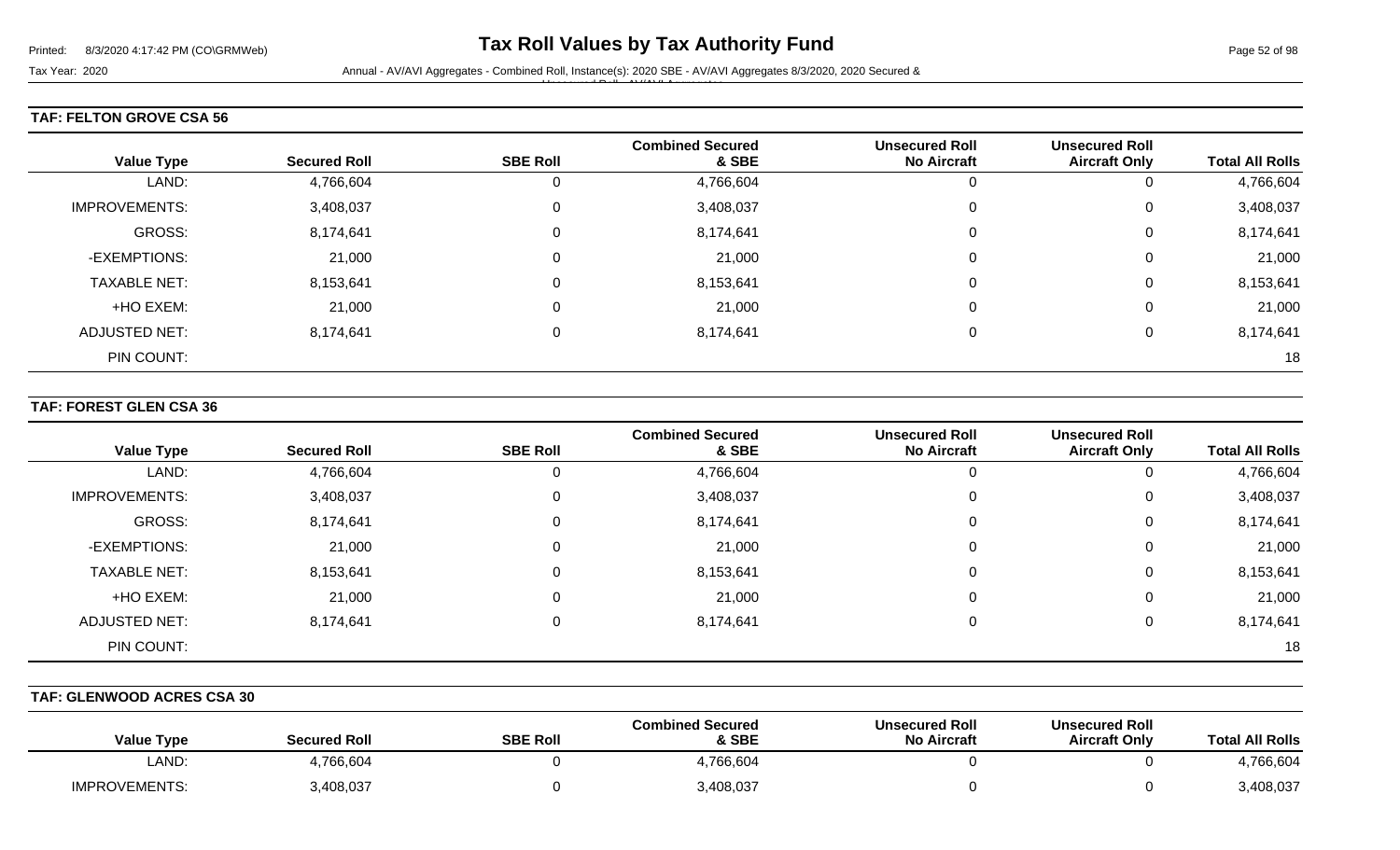| 8/3/2020 4:17:42 PM (CO\GRMWeb)<br>Printed: |           |                                                                                                                                                                                                                                                                                                                                                                                                                                                                                              | <b>Tax Roll Values by Tax Authority Fund</b> |   |   | Page 53 of 98 |  |
|---------------------------------------------|-----------|----------------------------------------------------------------------------------------------------------------------------------------------------------------------------------------------------------------------------------------------------------------------------------------------------------------------------------------------------------------------------------------------------------------------------------------------------------------------------------------------|----------------------------------------------|---|---|---------------|--|
| Tax Year: 2020                              |           | Annual - AV/AVI Aggregates - Combined Roll, Instance(s): 2020 SBE - AV/AVI Aggregates 8/3/2020, 2020 Secured &<br>$\left  \frac{1}{2} \right $ and $\left  \frac{1}{2} \right $ and $\left  \frac{1}{2} \right $ and $\left  \frac{1}{2} \right $ and $\left  \frac{1}{2} \right $ and $\left  \frac{1}{2} \right $ and $\left  \frac{1}{2} \right $ and $\left  \frac{1}{2} \right $ and $\left  \frac{1}{2} \right $ and $\left  \frac{1}{2} \right $ and $\left  \frac{1}{2} \right $ and |                                              |   |   |               |  |
| GROSS:                                      | 8,174,641 | 0                                                                                                                                                                                                                                                                                                                                                                                                                                                                                            | 8,174,641                                    |   | 0 | 8,174,641     |  |
| -EXEMPTIONS:                                | 21,000    | 0                                                                                                                                                                                                                                                                                                                                                                                                                                                                                            | 21,000                                       |   | 0 | 21,000        |  |
| <b>TAXABLE NET:</b>                         | 8,153,641 | 0                                                                                                                                                                                                                                                                                                                                                                                                                                                                                            | 8,153,641                                    | 0 | 0 | 8,153,641     |  |
| +HO EXEM:                                   | 21,000    | 0                                                                                                                                                                                                                                                                                                                                                                                                                                                                                            | 21,000                                       |   | 0 | 21,000        |  |
| ADJUSTED NET:                               | 8,174,641 | 0                                                                                                                                                                                                                                                                                                                                                                                                                                                                                            | 8,174,641                                    |   | 0 | 8,174,641     |  |
| PIN COUNT:                                  |           |                                                                                                                                                                                                                                                                                                                                                                                                                                                                                              |                                              |   |   | 18            |  |

# **TAF: GRAHAM HILL CSA 57 DRAINAGE MAINTENANCE**

| <b>Value Type</b>    | <b>Secured Roll</b> | <b>SBE Roll</b> | <b>Combined Secured</b><br>& SBE | <b>Unsecured Roll</b><br><b>No Aircraft</b> | <b>Unsecured Roll</b><br><b>Aircraft Only</b> | <b>Total All Rolls</b> |
|----------------------|---------------------|-----------------|----------------------------------|---------------------------------------------|-----------------------------------------------|------------------------|
| LAND:                | 4,766,604           | 0               | 4,766,604                        | 0                                           | 0                                             | 4,766,604              |
| <b>IMPROVEMENTS:</b> | 3,408,037           | 0               | 3,408,037                        | 0                                           | 0                                             | 3,408,037              |
| GROSS:               | 8,174,641           | 0               | 8,174,641                        | 0                                           | 0                                             | 8,174,641              |
| -EXEMPTIONS:         | 21,000              | 0               | 21,000                           | 0                                           | 0                                             | 21,000                 |
| <b>TAXABLE NET:</b>  | 8,153,641           | $\mathbf 0$     | 8,153,641                        | 0                                           | 0                                             | 8,153,641              |
| +HO EXEM:            | 21,000              | 0               | 21,000                           | 0                                           | 0                                             | 21,000                 |
| <b>ADJUSTED NET:</b> | 8,174,641           | 0               | 8,174,641                        | 0                                           | 0                                             | 8,174,641              |
| PIN COUNT:           |                     |                 |                                  |                                             |                                               | 18                     |

# **TAF: HAPPY VALLEY SCH DIST GENL**

|                      |                     |                 | <b>Combined Secured</b> | <b>Unsecured Roll</b> | <b>Unsecured Roll</b> |                        |
|----------------------|---------------------|-----------------|-------------------------|-----------------------|-----------------------|------------------------|
| <b>Value Type</b>    | <b>Secured Roll</b> | <b>SBE Roll</b> | & SBE                   | <b>No Aircraft</b>    | <b>Aircraft Only</b>  | <b>Total All Rolls</b> |
| LAND:                | 189,323,826         |                 | 189,323,826             | 0                     |                       | 189,323,826            |
| <b>IMPROVEMENTS:</b> | 160,161,372         |                 | 160, 161, 372           | 118,049               | 0                     | 160,279,421            |
| PERSONAL PROP:       | 645,251             |                 | 645,251                 | 539,687               | 0                     | 1,184,938              |
| GROSS:               | 350,130,449         |                 | 350,130,449             | 657,736               | 0                     | 350,788,185            |
| -EXEMPTIONS:         | 6,237,064           |                 | 6,237,064               | 0                     | 0                     | 6,237,064              |
| <b>TAXABLE NET:</b>  | 343,893,385         |                 | 343,893,385             | 657,736               | 0                     | 344,551,121            |
| +HO EXEM:            | 1,867,600           |                 | 1,867,600               | 0                     | 0                     | 1,867,600              |
| <b>ADJUSTED NET:</b> | 345,760,985         |                 | 345,760,985             | 657,736               | 0                     | 346,418,721            |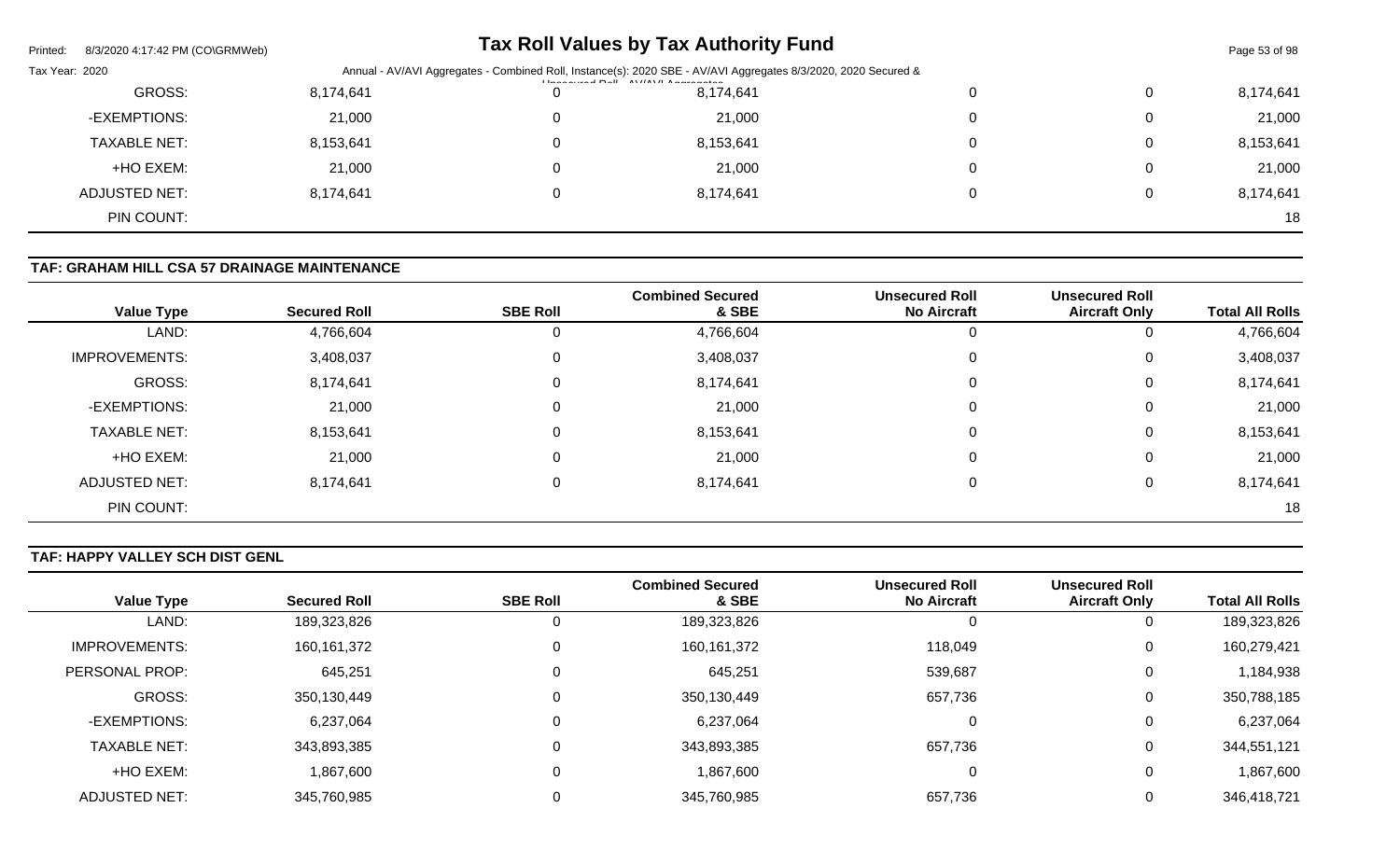# Printed: 8/3/2020 4:17:42 PM (CO\GRMWeb) **Tax Roll Values by Tax Authority Fund** Page 54 of 98

Tax Year: 2020 Annual - AV/AVI Aggregates - Combined Roll, Instance(s): 2020 SBE - AV/AVI Aggregates 8/3/2020, 2020 Secured & Unsecured Roll - AV/AVI Aggregates

PIN COUNT: 619

# **TAF: HIDDEN VALLEY CSA 26**

| <b>Value Type</b>    | <b>Secured Roll</b> | <b>SBE Roll</b> | <b>Combined Secured</b><br>& SBE | <b>Unsecured Roll</b><br><b>No Aircraft</b> | <b>Unsecured Roll</b><br><b>Aircraft Only</b> | <b>Total All Rolls</b> |
|----------------------|---------------------|-----------------|----------------------------------|---------------------------------------------|-----------------------------------------------|------------------------|
| LAND:                | 4,766,604           |                 | 4,766,604                        |                                             | 0                                             | 4,766,604              |
| <b>IMPROVEMENTS:</b> | 3,408,037           | 0               | 3,408,037                        | 0                                           | 0                                             | 3,408,037              |
| GROSS:               | 8,174,641           | 0               | 8,174,641                        | $\Omega$                                    | 0                                             | 8,174,641              |
| -EXEMPTIONS:         | 21,000              | $\Omega$        | 21,000                           | $\Omega$                                    | 0                                             | 21,000                 |
| <b>TAXABLE NET:</b>  | 8,153,641           | $\Omega$        | 8,153,641                        | $\Omega$                                    | 0                                             | 8,153,641              |
| +HO EXEM:            | 21,000              | $\mathbf 0$     | 21,000                           | $\Omega$                                    | 0                                             | 21,000                 |
| ADJUSTED NET:        | 8,174,641           | 0               | 8,174,641                        | $\Omega$                                    | 0                                             | 8,174,641              |
| PIN COUNT:           |                     |                 |                                  |                                             |                                               | 18                     |

#### **TAF: HOPKINS GULCH RD CSA 51**

| <b>Value Type</b>    | <b>Secured Roll</b> | <b>SBE Roll</b> | <b>Combined Secured</b><br>& SBE | <b>Unsecured Roll</b><br><b>No Aircraft</b> | <b>Unsecured Roll</b><br><b>Aircraft Only</b> | <b>Total All Rolls</b> |
|----------------------|---------------------|-----------------|----------------------------------|---------------------------------------------|-----------------------------------------------|------------------------|
| LAND:                | 4,766,604           | 0               | 4,766,604                        |                                             | 0                                             | 4,766,604              |
| <b>IMPROVEMENTS:</b> | 3,408,037           | 0               | 3,408,037                        |                                             | 0                                             | 3,408,037              |
| GROSS:               | 8,174,641           | 0               | 8,174,641                        | 0                                           | 0                                             | 8,174,641              |
| -EXEMPTIONS:         | 21,000              | 0               | 21,000                           | 0                                           | 0                                             | 21,000                 |
| <b>TAXABLE NET:</b>  | 8,153,641           | 0               | 8,153,641                        | $\Omega$                                    | 0                                             | 8,153,641              |
| +HO EXEM:            | 21,000              | $\mathbf 0$     | 21,000                           | 0                                           | 0                                             | 21,000                 |
| <b>ADJUSTED NET:</b> | 8,174,641           | 0               | 8,174,641                        |                                             | 0                                             | 8,174,641              |
| PIN COUNT:           |                     |                 |                                  |                                             |                                               | 18                     |

**TAF: HUCKLEBERRY WDS CO SV AREA #15** 

| Type<br>Value | <b>Secured Ro.</b> | <b>SBE Roll</b> | ' Secured<br>Combined<br>& SBE | <b>Unsecured Roll</b><br><b>No Aircraft</b> | secured Roll<br><b>Uns</b><br><b>Aircraft Only</b> | <b>All Rolls</b><br>l ota |
|---------------|--------------------|-----------------|--------------------------------|---------------------------------------------|----------------------------------------------------|---------------------------|
| <b>LAND</b>   | 16,525,895         |                 | 16.525.895                     |                                             |                                                    | .525,895                  |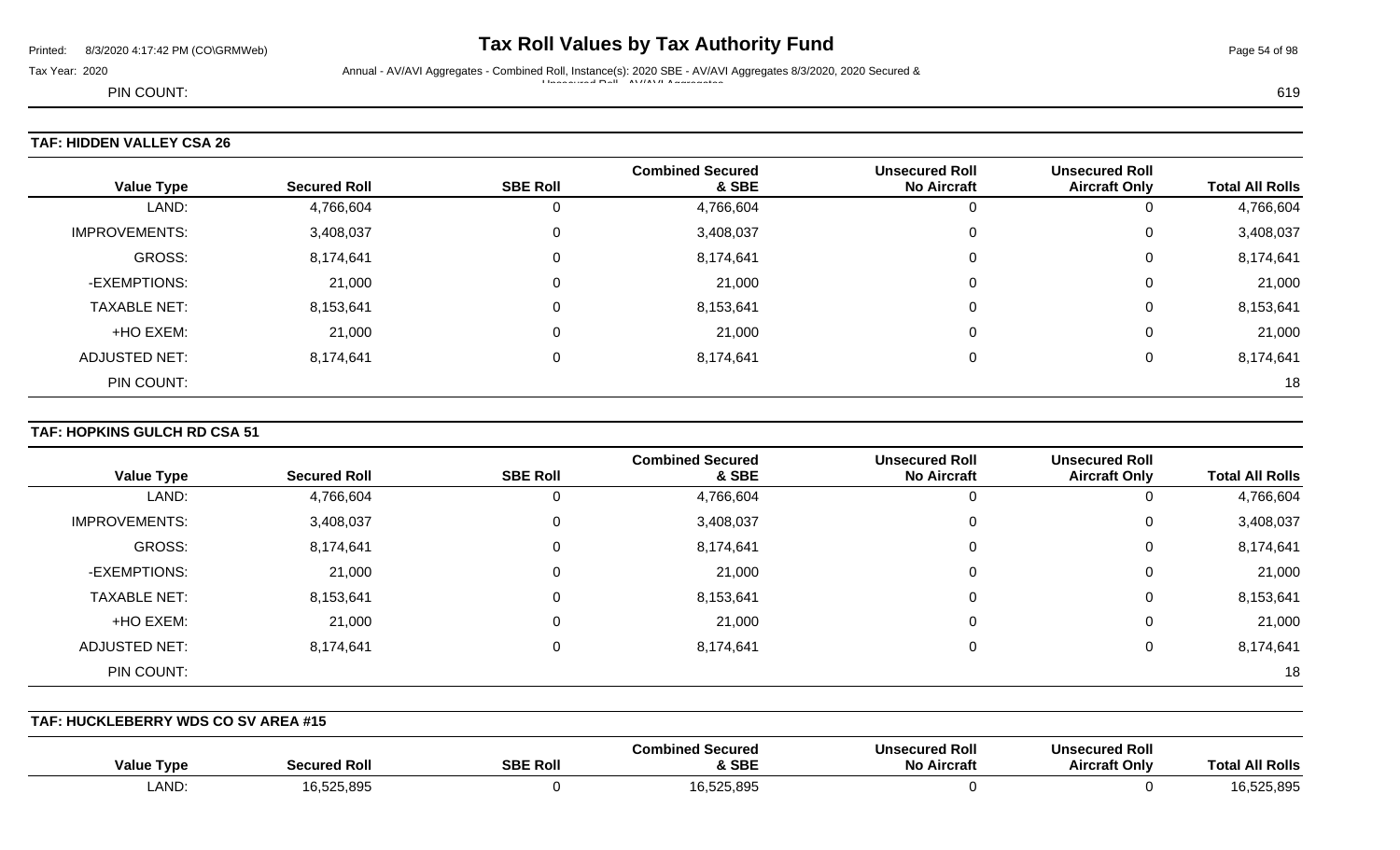| Printed:<br>8/3/2020 4:17:42 PM (CO\GRMWeb) |            |                                                                                                                | <b>Tax Roll Values by Tax Authority Fund</b> |  |          | Page 55 of 98 |  |
|---------------------------------------------|------------|----------------------------------------------------------------------------------------------------------------|----------------------------------------------|--|----------|---------------|--|
| Tax Year: 2020                              |            | Annual - AV/AVI Aggregates - Combined Roll, Instance(s): 2020 SBE - AV/AVI Aggregates 8/3/2020, 2020 Secured & |                                              |  |          |               |  |
| <b>IMPROVEMENTS:</b>                        | 14,500,682 | O                                                                                                              | 14,500,682                                   |  | 0        | 14,500,682    |  |
| GROSS:                                      | 31,026,577 | 0                                                                                                              | 31,026,577                                   |  | 0        | 31,026,577    |  |
| -EXEMPTIONS:                                | 393,270    | 0                                                                                                              | 393,270                                      |  | $\Omega$ | 393,270       |  |
| <b>TAXABLE NET:</b>                         | 30,633,307 | 0                                                                                                              | 30,633,307                                   |  | 0        | 30,633,307    |  |
| +HO EXEM:                                   | 238,000    | 0                                                                                                              | 238,000                                      |  | $\Omega$ | 238,000       |  |
| ADJUSTED NET:                               | 30,871,307 | 0                                                                                                              | 30,871,307                                   |  |          | 30,871,307    |  |
| PIN COUNT:                                  |            |                                                                                                                |                                              |  |          | 84            |  |

# **TAF: HUCKLEBERRY WOODS CSA 15**

| <b>Value Type</b>    | <b>Secured Roll</b> | <b>SBE Roll</b> | <b>Combined Secured</b><br>& SBE | <b>Unsecured Roll</b><br><b>No Aircraft</b> | <b>Unsecured Roll</b><br><b>Aircraft Only</b> | <b>Total All Rolls</b> |
|----------------------|---------------------|-----------------|----------------------------------|---------------------------------------------|-----------------------------------------------|------------------------|
| LAND:                | 4,766,604           | 0               | 4,766,604                        | 0                                           | 0                                             | 4,766,604              |
| <b>IMPROVEMENTS:</b> | 3,408,037           | 0               | 3,408,037                        | 0                                           | 0                                             | 3,408,037              |
| GROSS:               | 8,174,641           | 0               | 8,174,641                        | 0                                           | 0                                             | 8,174,641              |
| -EXEMPTIONS:         | 21,000              | 0               | 21,000                           | 0                                           | 0                                             | 21,000                 |
| <b>TAXABLE NET:</b>  | 8,153,641           | $\Omega$        | 8,153,641                        | 0                                           | 0                                             | 8,153,641              |
| +HO EXEM:            | 21,000              | 0               | 21,000                           | 0                                           | 0                                             | 21,000                 |
| ADJUSTED NET:        | 8,174,641           | 0               | 8,174,641                        | 0                                           | 0                                             | 8,174,641              |
| PIN COUNT:           |                     |                 |                                  |                                             |                                               | 18                     |

#### **TAF: HUTCHINSON RD CO SV AREA NO13**

| <b>Value Type</b>    | <b>Secured Roll</b> | <b>SBE Roll</b> | <b>Combined Secured</b><br>& SBE | <b>Unsecured Roll</b><br><b>No Aircraft</b> | <b>Unsecured Roll</b><br><b>Aircraft Only</b> | <b>Total All Rolls</b> |
|----------------------|---------------------|-----------------|----------------------------------|---------------------------------------------|-----------------------------------------------|------------------------|
| LAND:                | 74,456,536          |                 | 74,456,536                       | 0                                           |                                               | 74,456,536             |
| <b>IMPROVEMENTS:</b> | 63,296,228          |                 | 63,296,228                       | 0                                           |                                               | 63,296,228             |
| GROSS:               | 137,752,764         |                 | 137,752,764                      | 0                                           | 0                                             | 137,752,764            |
| -EXEMPTIONS:         | 737,245             |                 | 737,245                          | 0                                           |                                               | 737,245                |
| <b>TAXABLE NET:</b>  | 137,015,519         |                 | 137,015,519                      | 0                                           | 0                                             | 137,015,519            |
| +HO EXEM:            | 735,000             |                 | 735,000                          | 0                                           |                                               | 735,000                |
| ADJUSTED NET:        | 137,750,519         |                 | 137,750,519                      |                                             |                                               | 137,750,519            |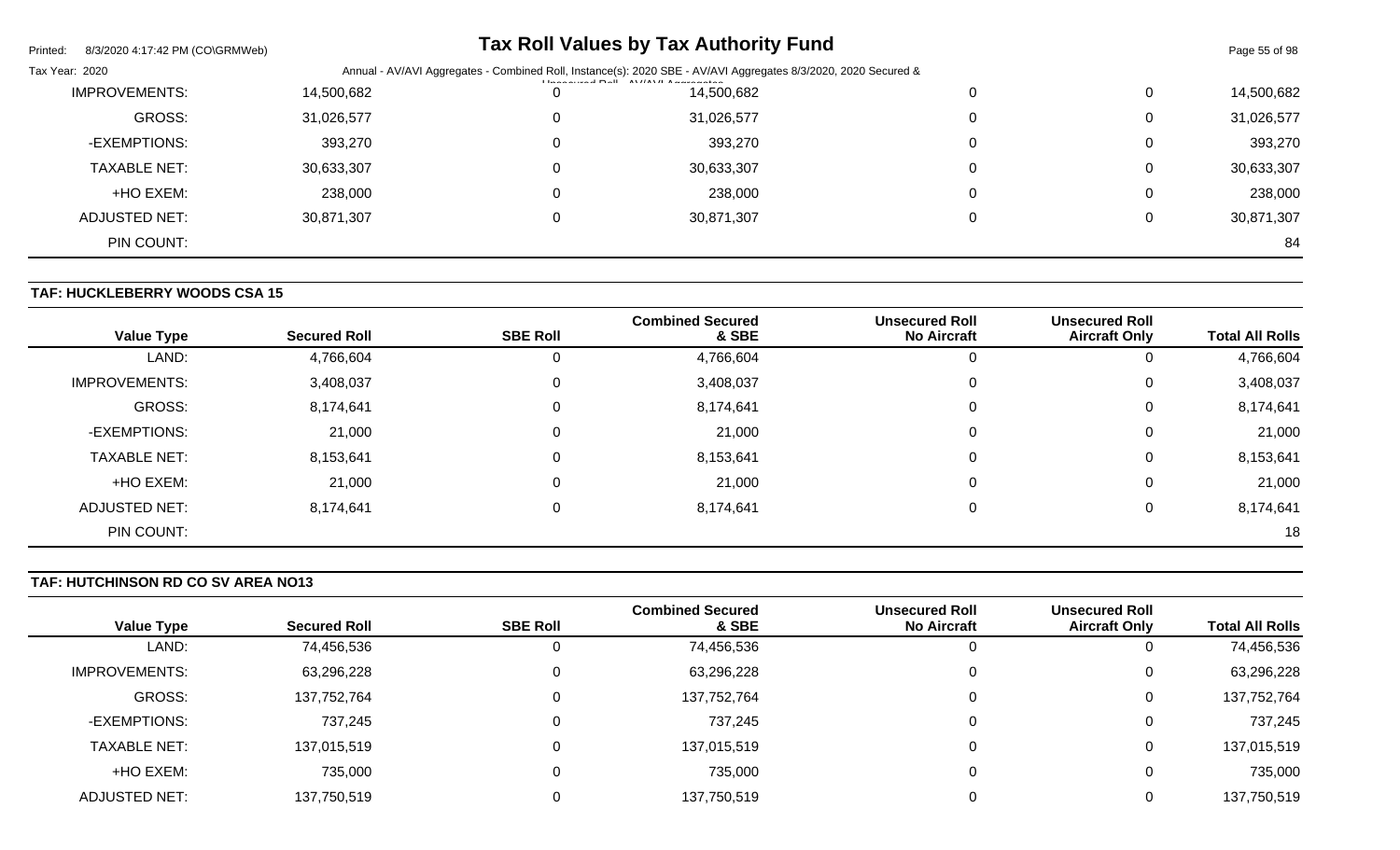# Printed: 8/3/2020 4:17:42 PM (CO\GRMWeb) **Tax Roll Values by Tax Authority Fund** Page 56 of 98

Tax Year: 2020 Annual - AV/AVI Aggregates - Combined Roll, Instance(s): 2020 SBE - AV/AVI Aggregates 8/3/2020, 2020 Secured & Unsecured Roll - AV/AVI Aggregates

PIN COUNT: 195

| <b>Value Type</b>    | <b>Secured Roll</b> | <b>SBE Roll</b> | <b>Combined Secured</b><br>& SBE | <b>Unsecured Roll</b><br><b>No Aircraft</b> | <b>Unsecured Roll</b><br><b>Aircraft Only</b> | <b>Total All Rolls</b> |
|----------------------|---------------------|-----------------|----------------------------------|---------------------------------------------|-----------------------------------------------|------------------------|
| LAND:                | 4,766,604           | O               | 4,766,604                        |                                             | 0                                             | 4,766,604              |
| <b>IMPROVEMENTS:</b> | 3,408,037           | 0               | 3,408,037                        | 0                                           | 0                                             | 3,408,037              |
| GROSS:               | 8,174,641           | $\Omega$        | 8,174,641                        |                                             | 0                                             | 8,174,641              |
| -EXEMPTIONS:         | 21,000              | 0               | 21,000                           |                                             | 0                                             | 21,000                 |
| <b>TAXABLE NET:</b>  | 8,153,641           | 0               | 8,153,641                        | 0                                           | 0                                             | 8,153,641              |
| +HO EXEM:            | 21,000              | $\mathbf 0$     | 21,000                           |                                             | 0                                             | 21,000                 |
| <b>ADJUSTED NET:</b> | 8,174,641           | 0               | 8,174,641                        |                                             | 0                                             | 8,174,641              |
| PIN COUNT:           |                     |                 |                                  |                                             |                                               | 18                     |

# **TAF: JUVENILE HALL SCH SANTA CLARA**

| <b>Value Type</b>     | <b>Secured Roll</b> | <b>SBE Roll</b> | <b>Combined Secured</b><br>& SBE | <b>Unsecured Roll</b><br><b>No Aircraft</b> | <b>Unsecured Roll</b><br><b>Aircraft Only</b> | <b>Total All Rolls</b> |
|-----------------------|---------------------|-----------------|----------------------------------|---------------------------------------------|-----------------------------------------------|------------------------|
| LAND:                 | 861,718,639         | 0               | 861,718,639                      | 48,704                                      | 0                                             | 861,767,343            |
| <b>IMPROVEMENTS:</b>  | 666,553,775         | 0               | 666,553,775                      | 1,430,158                                   | 0                                             | 667,983,933            |
| <b>PERSONAL PROP:</b> | 831,503             | 0               | 831,503                          | 2,446,317                                   | 0                                             | 3,277,820              |
| <b>GROSS:</b>         | 1,529,103,917       | 0               | 1,529,103,917                    | 3,925,179                                   | 0                                             | 1,533,029,096          |
| -EXEMPTIONS:          | 11,909,248          | 0               | 11,909,248                       |                                             | 0                                             | 11,909,248             |
| <b>TAXABLE NET:</b>   | 1,517,194,669       | 0               | 1,517,194,669                    | 3,925,179                                   | 0                                             | 1,521,119,848          |
| +HO EXEM:             | 7,515,200           | 0               | 7,515,200                        |                                             | 0                                             | 7,515,200              |
| <b>ADJUSTED NET:</b>  | 1,524,709,869       | $\Omega$        | 1,524,709,869                    | 3,925,179                                   | 0                                             | 1,528,635,048          |
| PIN COUNT:            |                     |                 |                                  |                                             |                                               | 2,553                  |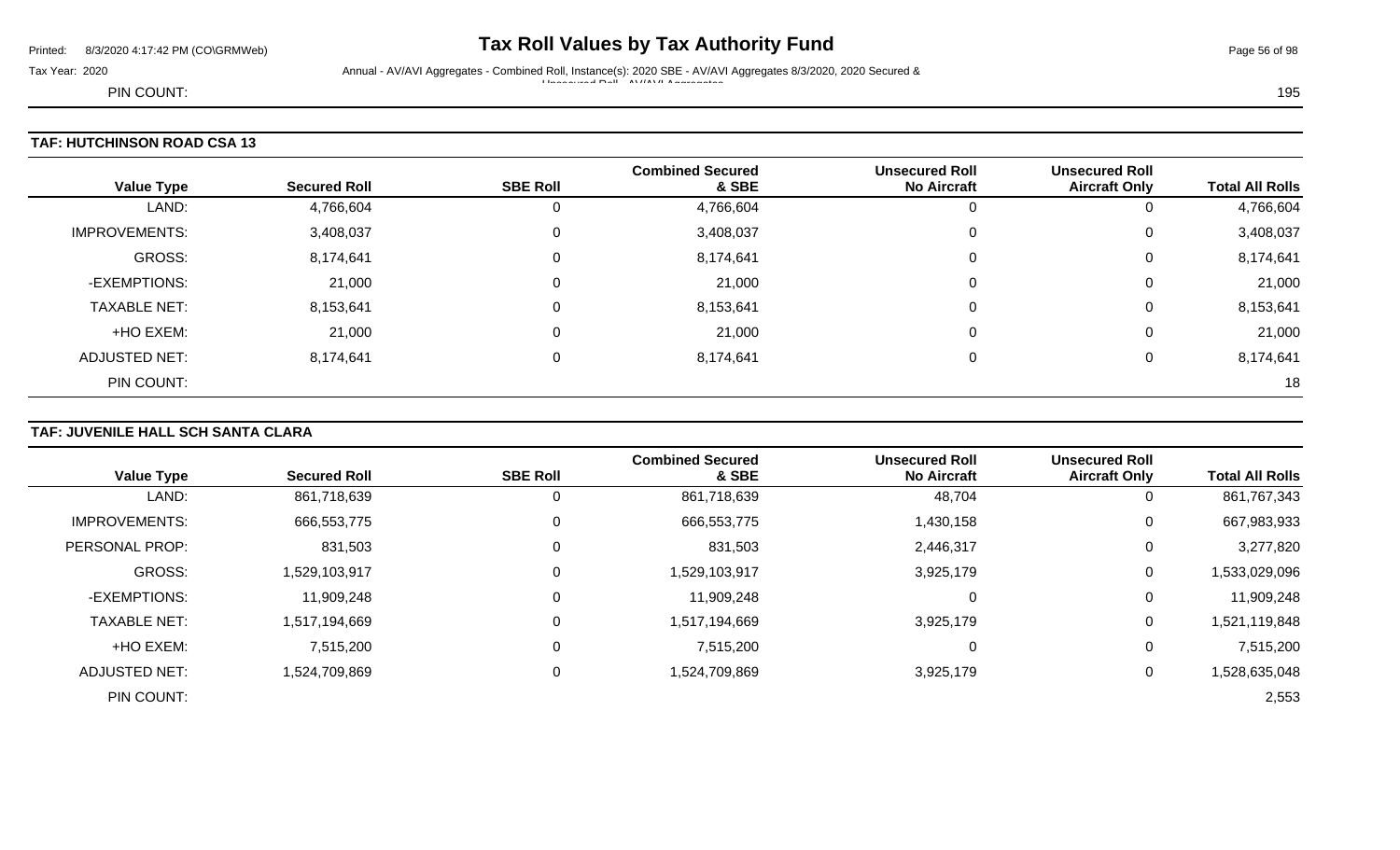# **TAF: KELLY HILL CSA 22**

|                      |                     |                 | <b>Combined Secured</b> | <b>Unsecured Roll</b> | <b>Unsecured Roll</b> |                        |
|----------------------|---------------------|-----------------|-------------------------|-----------------------|-----------------------|------------------------|
| <b>Value Type</b>    | <b>Secured Roll</b> | <b>SBE Roll</b> | & SBE                   | <b>No Aircraft</b>    | <b>Aircraft Only</b>  | <b>Total All Rolls</b> |
| LAND:                | 4,766,604           | 0               | 4,766,604               |                       | 0                     | 4,766,604              |
| <b>IMPROVEMENTS:</b> | 3,408,037           | 0               | 3,408,037               | υ                     | 0                     | 3,408,037              |
| GROSS:               | 8,174,641           | 0               | 8,174,641               |                       | 0                     | 8,174,641              |
| -EXEMPTIONS:         | 21,000              | 0               | 21,000                  |                       | 0                     | 21,000                 |
| <b>TAXABLE NET:</b>  | 8,153,641           | 0               | 8,153,641               |                       | 0                     | 8,153,641              |
| +HO EXEM:            | 21,000              | 0               | 21,000                  |                       | 0                     | 21,000                 |
| <b>ADJUSTED NET:</b> | 8,174,641           | 0               | 8,174,641               |                       | $\Omega$              | 8,174,641              |
| PIN COUNT:           |                     |                 |                         |                       |                       | 18                     |

#### **TAF: LA SELVA REC & PARK DIST**

| <b>Value Type</b>    | <b>Secured Roll</b> | <b>SBE Roll</b> | <b>Combined Secured</b><br>& SBE | <b>Unsecured Roll</b><br><b>No Aircraft</b> | <b>Unsecured Roll</b><br><b>Aircraft Only</b> | <b>Total All Rolls</b> |
|----------------------|---------------------|-----------------|----------------------------------|---------------------------------------------|-----------------------------------------------|------------------------|
| LAND:                | 280,572,581         | 0               | 280,572,581                      | 0                                           | 0                                             | 280,572,581            |
| <b>IMPROVEMENTS:</b> | 185,592,728         | 0               | 185,592,728                      | 3,000                                       | 0                                             | 185,595,728            |
| PERSONAL PROP:       | 4,000               | 0               | 4,000                            | 333,190                                     | 0                                             | 337,190                |
| <b>GROSS:</b>        | 466,169,309         | 0               | 466,169,309                      | 336,190                                     | 0                                             | 466,505,499            |
| -EXEMPTIONS:         | 4,800,144           | 0               | 4,800,144                        | 0                                           | 0                                             | 4,800,144              |
| <b>TAXABLE NET:</b>  | 461,369,165         | 0               | 461,369,165                      | 336,190                                     | 0                                             | 461,705,355            |
| +HO EXEM:            | 2,597,000           | 0               | 2,597,000                        | 0                                           | 0                                             | 2,597,000              |
| ADJUSTED NET:        | 463,966,165         | 0               | 463,966,165                      | 336,190                                     | 0                                             | 464,302,355            |
| PIN COUNT:           |                     |                 |                                  |                                             |                                               | 865                    |

**TAF: LAKESIDE AREAWIDE** 

| <b>Value Type</b> | Secured Roll | <b>SBE Roll</b> | <b>Combined Secured</b><br>& SBE | <b>Unsecured Roll</b><br><b>No Aircraft</b> | <b>Unsecured Roll</b><br><b>Aircraft Only</b> | <b>All Rolls</b><br>otal |
|-------------------|--------------|-----------------|----------------------------------|---------------------------------------------|-----------------------------------------------|--------------------------|
| <b>LAND</b>       | 229,621,331  |                 | 229,621,331                      | 48,704                                      |                                               | 229,670,035              |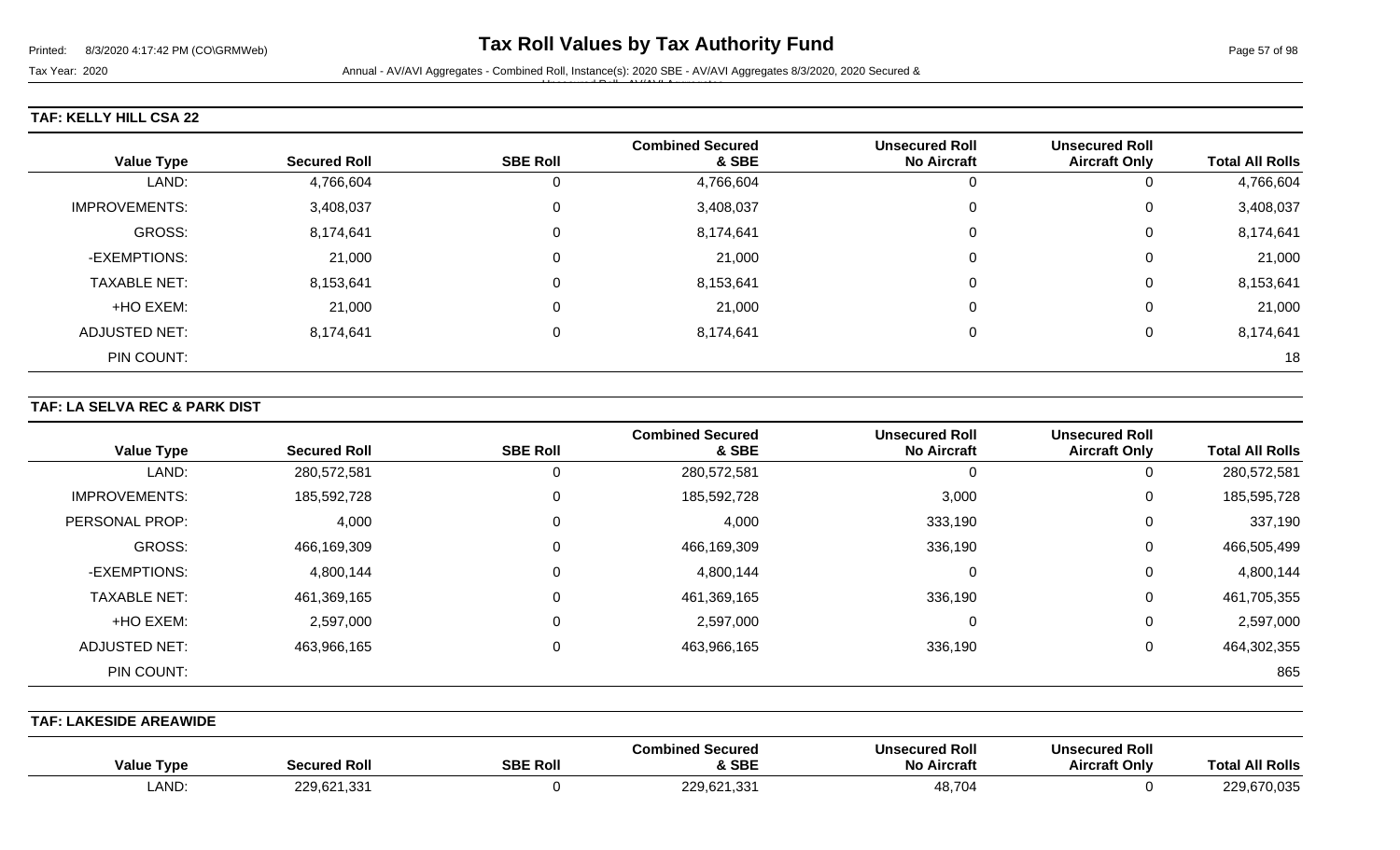| Printed:<br>8/3/2020 4:17:42 PM (CO\GRMWeb) |             |                                                                                                                                                                               | <b>Tax Roll Values by Tax Authority Fund</b> |           |             | Page 58 of 98 |
|---------------------------------------------|-------------|-------------------------------------------------------------------------------------------------------------------------------------------------------------------------------|----------------------------------------------|-----------|-------------|---------------|
| Tax Year: 2020                              |             | Annual - AV/AVI Aggregates - Combined Roll, Instance(s): 2020 SBE - AV/AVI Aggregates 8/3/2020, 2020 Secured &<br><b>I la a a constant D all AN //AN/LA a a a a a a a a a</b> |                                              |           |             |               |
| <b>IMPROVEMENTS:</b>                        | 174,087,618 | 0                                                                                                                                                                             | 174,087,618                                  | 503,870   | $\mathbf 0$ | 174,591,488   |
| PERSONAL PROP:                              | 800,003     | 0                                                                                                                                                                             | 800,003                                      | 1,494,543 | 0           | 2,294,546     |
| GROSS:                                      | 404,508,952 | 0                                                                                                                                                                             | 404,508,952                                  | 2,047,117 | 0           | 406,556,069   |
| -EXEMPTIONS:                                | 4,559,751   | $\Omega$                                                                                                                                                                      | 4,559,751                                    |           | 0           | 4,559,751     |
| <b>TAXABLE NET:</b>                         | 399,949,201 |                                                                                                                                                                               | 399,949,201                                  | 2,047,117 | 0           | 401,996,318   |
| +HO EXEM:                                   | 1,852,200   |                                                                                                                                                                               | 1,852,200                                    |           | 0           | 1,852,200     |
| <b>ADJUSTED NET:</b>                        | 401,801,401 | 0                                                                                                                                                                             | 401,801,401                                  | 2,047,117 | 0           | 403,848,518   |
| PIN COUNT:                                  |             |                                                                                                                                                                               |                                              |           |             | 810           |

# **TAF: LAKESIDE SCH DIST TR-GEN**

| <b>Value Type</b>    | <b>Secured Roll</b> | <b>SBE Roll</b> | <b>Combined Secured</b><br>& SBE | <b>Unsecured Roll</b><br><b>No Aircraft</b> | <b>Unsecured Roll</b><br><b>Aircraft Only</b> | <b>Total All Rolls</b> |
|----------------------|---------------------|-----------------|----------------------------------|---------------------------------------------|-----------------------------------------------|------------------------|
| LAND:                | 229,621,331         | 0               | 229,621,331                      | 48,704                                      | 0                                             | 229,670,035            |
| <b>IMPROVEMENTS:</b> | 174,087,618         | 0               | 174,087,618                      | 503,870                                     | 0                                             | 174,591,488            |
| PERSONAL PROP:       | 800,003             | 0               | 800,003                          | 1,494,543                                   | 0                                             | 2,294,546              |
| <b>GROSS:</b>        | 404,508,952         | $\overline{0}$  | 404,508,952                      | 2,047,117                                   | 0                                             | 406,556,069            |
| -EXEMPTIONS:         | 4,559,751           | 0               | 4,559,751                        |                                             | 0                                             | 4,559,751              |
| <b>TAXABLE NET:</b>  | 399,949,201         | $\overline{0}$  | 399,949,201                      | 2,047,117                                   | 0                                             | 401,996,318            |
| +HO EXEM:            | 1,852,200           | 0               | 1,852,200                        |                                             | 0                                             | 1,852,200              |
| <b>ADJUSTED NET:</b> | 401,801,401         | 0               | 401,801,401                      | 2,047,117                                   | 0                                             | 403,848,518            |
| PIN COUNT:           |                     |                 |                                  |                                             |                                               | 810                    |

# **TAF: LARSEN ROAD CSA 34**

| <b>Value Type</b>    | <b>Secured Roll</b> | <b>SBE Roll</b> | <b>Combined Secured</b><br>& SBE | <b>Unsecured Roll</b><br><b>No Aircraft</b> | <b>Unsecured Roll</b><br><b>Aircraft Only</b> | <b>Total All Rolls</b> |
|----------------------|---------------------|-----------------|----------------------------------|---------------------------------------------|-----------------------------------------------|------------------------|
| LAND:                | 4,766,604           |                 | 4,766,604                        |                                             | ν                                             | 4,766,604              |
| <b>IMPROVEMENTS:</b> | 3,408,037           |                 | 3,408,037                        |                                             | ν                                             | 3,408,037              |
| <b>GROSS:</b>        | 8,174,641           |                 | 8,174,641                        |                                             | υ                                             | 8,174,641              |
| -EXEMPTIONS:         | 21,000              |                 | 21,000                           |                                             | υ                                             | 21,000                 |
| <b>TAXABLE NET:</b>  | 8,153,641           |                 | 8,153,641                        |                                             | ν                                             | 8,153,641              |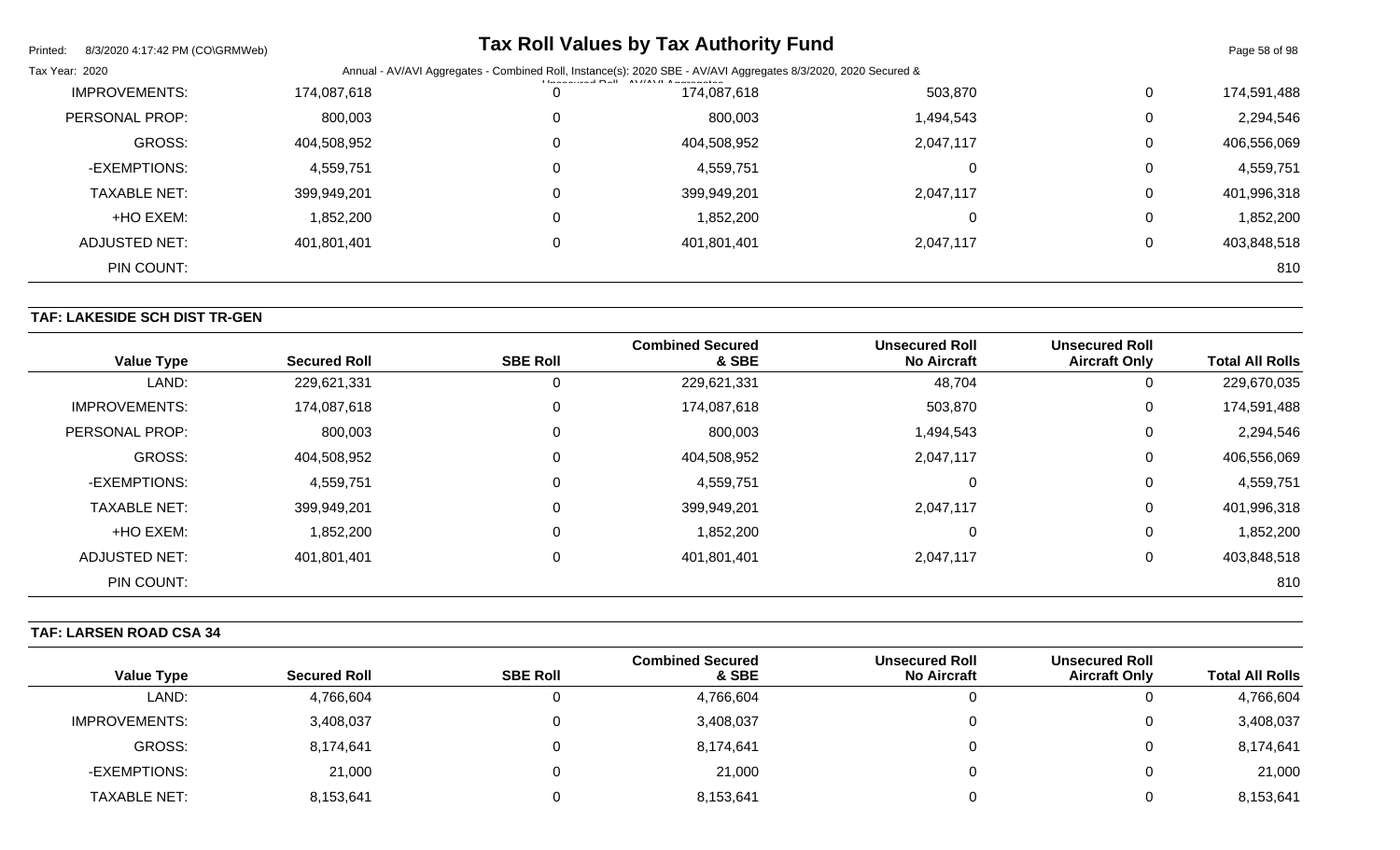| Printed:       |                                                                                                                                  |  | Tax Roll Values by Tax Authority Fund |  |  | Page 59 of 98 |
|----------------|----------------------------------------------------------------------------------------------------------------------------------|--|---------------------------------------|--|--|---------------|
| Tax Year: 2020 | Annual - AV/AVI Aggregates - Combined Roll, Instance(s): 2020 SBE - AV/AVI Aggregates 8/3/2020, 2020 Secured &<br>$\blacksquare$ |  |                                       |  |  |               |
| +HO EXEM:      | 21.000                                                                                                                           |  | 21,000                                |  |  | 21,000        |
| ADJUSTED NET:  | 8,174,641                                                                                                                        |  | 8,174,641                             |  |  | 8,174,641     |
| PIN COUNT:     |                                                                                                                                  |  |                                       |  |  | 18            |

# **TAF: LIVE OAK SCH DIST GENL**

| <b>Value Type</b>    | <b>Secured Roll</b> | <b>SBE Roll</b> | <b>Combined Secured</b><br>& SBE | <b>Unsecured Roll</b><br><b>No Aircraft</b> | <b>Unsecured Roll</b><br><b>Aircraft Only</b> | <b>Total All Rolls</b> |
|----------------------|---------------------|-----------------|----------------------------------|---------------------------------------------|-----------------------------------------------|------------------------|
| LAND:                | 2,618,180,664       | 110,892         | 2,618,291,556                    | 4,633,270                                   | 0                                             | 2,622,924,826          |
| <b>IMPROVEMENTS:</b> | 1,702,615,291       | 0               | 1,702,615,291                    | 29,568,788                                  | 0                                             | 1,732,184,079          |
| PERSONAL PROP:       | 2,927,854           | 0               | 2,927,854                        | 44,859,855                                  | 0                                             | 47,787,709             |
| <b>GROSS:</b>        | 4,323,723,809       | 110,892         | 4,323,834,701                    | 79,061,913                                  | 0                                             | 4,402,896,614          |
| -EXEMPTIONS:         | 84,295,786          | 0               | 84,295,786                       | 3,132,686                                   | 0                                             | 87,428,472             |
| <b>TAXABLE NET:</b>  | 4,239,428,023       | 110,892         | 4,239,538,915                    | 75,929,227                                  | 0                                             | 4,315,468,142          |
| +HO EXEM:            | 21,472,113          | 0               | 21,472,113                       | 146,208                                     | 0                                             | 21,618,321             |
| ADJUSTED NET:        | 4,260,900,136       | 110,892         | 4,261,011,028                    | 76,075,435                                  | 0                                             | 4,337,086,463          |
| PIN COUNT:           |                     |                 |                                  |                                             |                                               | 9,167                  |

# **TAF: LOMA PRIETA DRIVE CSA 41**

|                      |                     |                 | <b>Combined Secured</b> | <b>Unsecured Roll</b> | <b>Unsecured Roll</b> |                        |
|----------------------|---------------------|-----------------|-------------------------|-----------------------|-----------------------|------------------------|
| <b>Value Type</b>    | <b>Secured Roll</b> | <b>SBE Roll</b> | & SBE                   | <b>No Aircraft</b>    | <b>Aircraft Only</b>  | <b>Total All Rolls</b> |
| LAND:                | 4,766,604           |                 | 4,766,604               | 0                     | 0                     | 4,766,604              |
| <b>IMPROVEMENTS:</b> | 3,408,037           |                 | 3,408,037               | 0                     | 0                     | 3,408,037              |
| GROSS:               | 8,174,641           |                 | 8,174,641               | $\Omega$              | 0                     | 8,174,641              |
| -EXEMPTIONS:         | 21,000              |                 | 21,000                  | 0                     | 0                     | 21,000                 |
| <b>TAXABLE NET:</b>  | 8,153,641           |                 | 8,153,641               | 0                     | 0                     | 8,153,641              |
| +HO EXEM:            | 21,000              |                 | 21,000                  | 0                     | 0                     | 21,000                 |
| <b>ADJUSTED NET:</b> | 8,174,641           |                 | 8,174,641               | 0                     | 0                     | 8,174,641              |
| PIN COUNT:           |                     |                 |                         |                       |                       | 18                     |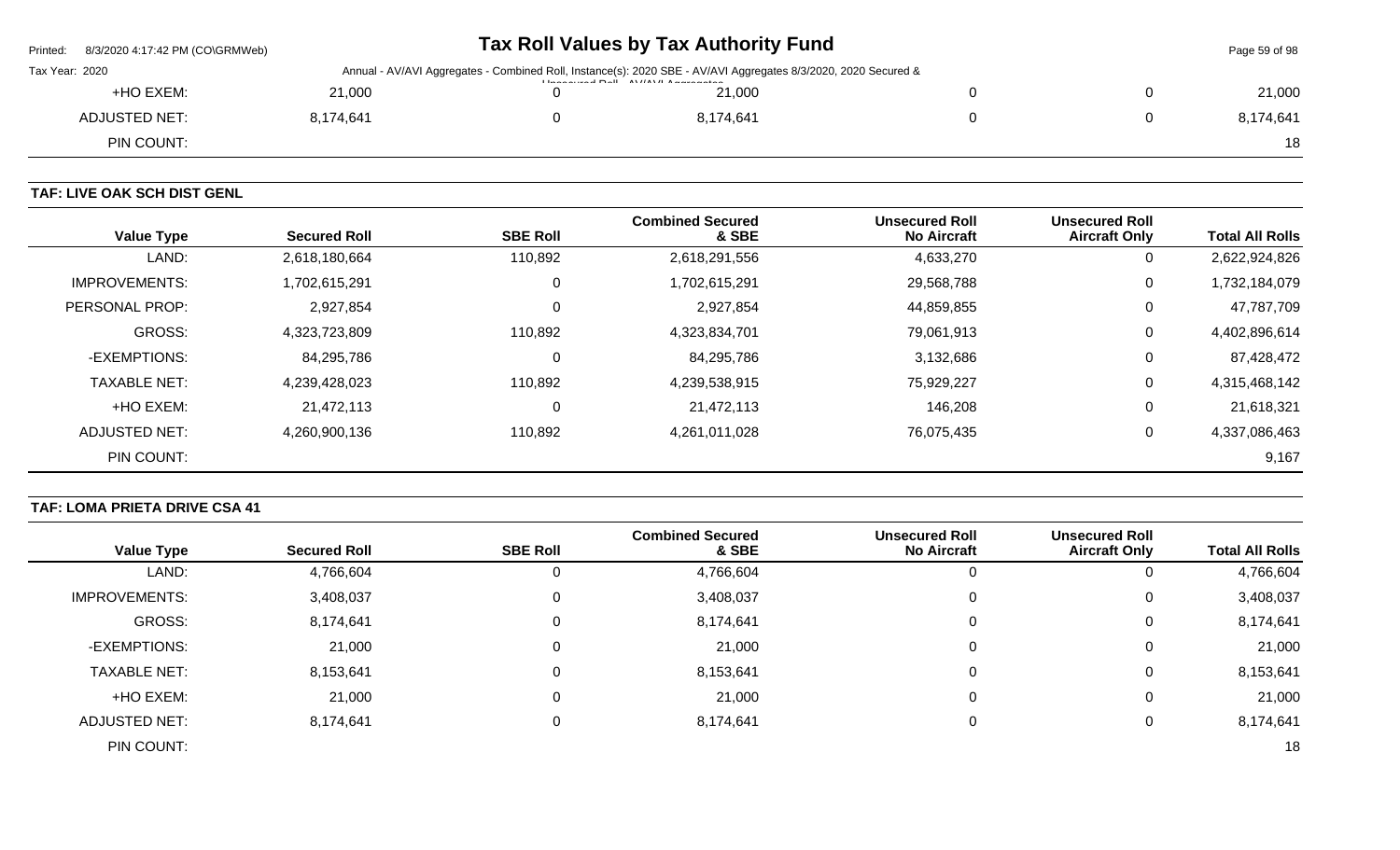#### **TAF: LOMA PRIETA SCH AREAWIDE**

| <b>Value Type</b>    | <b>Secured Roll</b> | <b>SBE Roll</b> | <b>Combined Secured</b><br>& SBE | <b>Unsecured Roll</b><br><b>No Aircraft</b> | <b>Unsecured Roll</b><br><b>Aircraft Only</b> | <b>Total All Rolls</b> |
|----------------------|---------------------|-----------------|----------------------------------|---------------------------------------------|-----------------------------------------------|------------------------|
| LAND:                | 632,097,308         | 0               | 632,097,308                      |                                             | 0                                             | 632,097,308            |
| <b>IMPROVEMENTS:</b> | 492,466,157         | $\mathbf 0$     | 492,466,157                      | 926,288                                     | 0                                             | 493,392,445            |
| PERSONAL PROP:       | 31,500              | $\overline{0}$  | 31,500                           | 951,774                                     | 0                                             | 983,274                |
| <b>GROSS:</b>        | 1,124,594,965       | $\overline{0}$  | 1,124,594,965                    | 1,878,062                                   | 0                                             | 1,126,473,027          |
| -EXEMPTIONS:         | 7,349,497           | $\overline{0}$  | 7,349,497                        | 0                                           | 0                                             | 7,349,497              |
| <b>TAXABLE NET:</b>  | 1,117,245,468       | $\overline{0}$  | 1,117,245,468                    | 1,878,062                                   | 0                                             | 1,119,123,530          |
| +HO EXEM:            | 5,663,000           | $\overline{0}$  | 5,663,000                        | 0                                           | 0                                             | 5,663,000              |
| ADJUSTED NET:        | 1,122,908,468       | 0               | 1,122,908,468                    | 1,878,062                                   | 0                                             | 1,124,786,530          |
| PIN COUNT:           |                     |                 |                                  |                                             |                                               | 1,743                  |

# **TAF: LOMA PRIETA SCH DIST TR GENL**

|                       |                     |                 | <b>Combined Secured</b> | <b>Unsecured Roll</b> | <b>Unsecured Roll</b> |                        |
|-----------------------|---------------------|-----------------|-------------------------|-----------------------|-----------------------|------------------------|
| <b>Value Type</b>     | <b>Secured Roll</b> | <b>SBE Roll</b> | & SBE                   | <b>No Aircraft</b>    | <b>Aircraft Only</b>  | <b>Total All Rolls</b> |
| LAND:                 | 632,097,308         |                 | 632,097,308             | O                     | O                     | 632,097,308            |
| <b>IMPROVEMENTS:</b>  | 492,466,157         |                 | 492,466,157             | 926,288               | 0                     | 493,392,445            |
| <b>PERSONAL PROP:</b> | 31,500              |                 | 31,500                  | 951,774               | 0                     | 983,274                |
| <b>GROSS:</b>         | 1,124,594,965       |                 | 1,124,594,965           | 1,878,062             | 0                     | 1,126,473,027          |
| -EXEMPTIONS:          | 7,349,497           |                 | 7,349,497               | 0                     | 0                     | 7,349,497              |
| <b>TAXABLE NET:</b>   | 1,117,245,468       |                 | 1,117,245,468           | 1,878,062             | 0                     | 1,119,123,530          |
| +HO EXEM:             | 5,663,000           |                 | 5,663,000               | 0                     | 0                     | 5,663,000              |
| ADJUSTED NET:         | 1,122,908,468       |                 | 1,122,908,468           | 1,878,062             | 0                     | 1,124,786,530          |
| PIN COUNT:            |                     |                 |                         |                       |                       | 1,743                  |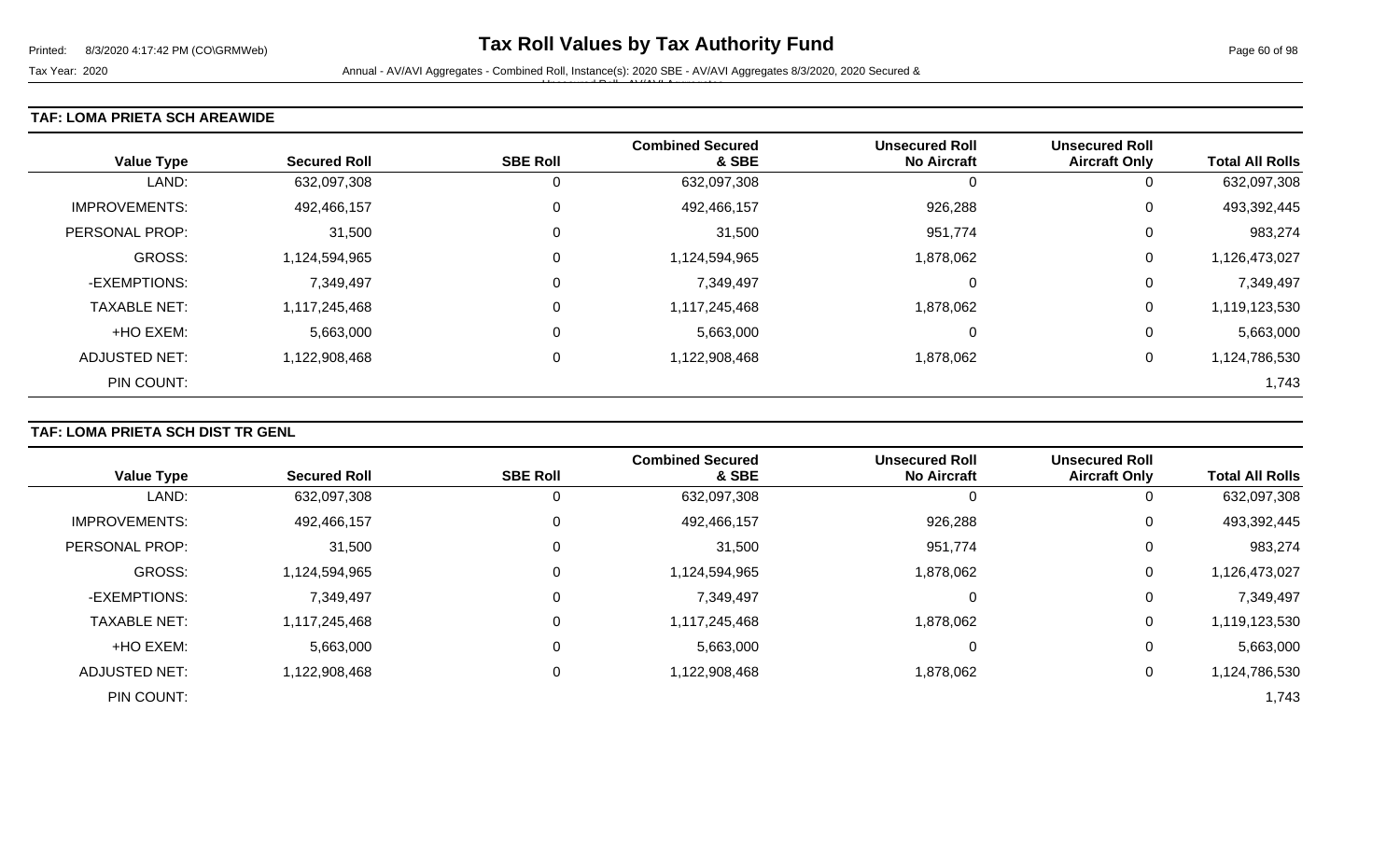#### **TAF: LOMOND TERRACE CSA 28**

| <b>Value Type</b>    | <b>Secured Roll</b> | <b>SBE Roll</b> | <b>Combined Secured</b><br>& SBE | <b>Unsecured Roll</b><br><b>No Aircraft</b> | <b>Unsecured Roll</b><br><b>Aircraft Only</b> | <b>Total All Rolls</b> |
|----------------------|---------------------|-----------------|----------------------------------|---------------------------------------------|-----------------------------------------------|------------------------|
| LAND:                | 4,766,604           | 0               | 4,766,604                        |                                             | 0                                             | 4,766,604              |
| <b>IMPROVEMENTS:</b> | 3,408,037           | 0               | 3,408,037                        |                                             | 0                                             | 3,408,037              |
| GROSS:               | 8,174,641           | $\mathbf 0$     | 8,174,641                        |                                             | 0                                             | 8,174,641              |
| -EXEMPTIONS:         | 21,000              | 0               | 21,000                           |                                             | $\mathbf 0$                                   | 21,000                 |
| <b>TAXABLE NET:</b>  | 8,153,641           | 0               | 8,153,641                        |                                             | 0                                             | 8,153,641              |
| +HO EXEM:            | 21,000              | 0               | 21,000                           |                                             | $\mathbf 0$                                   | 21,000                 |
| <b>ADJUSTED NET:</b> | 8,174,641           | 0               | 8,174,641                        |                                             | 0                                             | 8,174,641              |
| PIN COUNT:           |                     |                 |                                  |                                             |                                               | 18                     |

#### **TAF: LOS GATOS HIGH DIST TR GENL**

| <b>Value Type</b>    | <b>Secured Roll</b> | <b>SBE Roll</b> | <b>Combined Secured</b><br>& SBE | <b>Unsecured Roll</b><br><b>No Aircraft</b> | <b>Unsecured Roll</b><br><b>Aircraft Only</b> | <b>Total All Rolls</b> |
|----------------------|---------------------|-----------------|----------------------------------|---------------------------------------------|-----------------------------------------------|------------------------|
| LAND:                | 861,718,639         | 0               | 861,718,639                      | 48,704                                      | 0                                             | 861,767,343            |
| <b>IMPROVEMENTS:</b> | 666,553,775         | 0               | 666,553,775                      | 1,430,158                                   | 0                                             | 667,983,933            |
| PERSONAL PROP:       | 831,503             | 0               | 831,503                          | 2,446,317                                   | 0                                             | 3,277,820              |
| GROSS:               | 1,529,103,917       | 0               | 1,529,103,917                    | 3,925,179                                   | 0                                             | 1,533,029,096          |
| -EXEMPTIONS:         | 11,909,248          | 0               | 11,909,248                       | 0                                           | 0                                             | 11,909,248             |
| <b>TAXABLE NET:</b>  | 1,517,194,669       | 0               | 1,517,194,669                    | 3,925,179                                   | 0                                             | 1,521,119,848          |
| +HO EXEM:            | 7,515,200           | 0               | 7,515,200                        | 0                                           | 0                                             | 7,515,200              |
| ADJUSTED NET:        | 1,524,709,869       | 0               | 1,524,709,869                    | 3,925,179                                   | 0                                             | 1,528,635,048          |
| PIN COUNT:           |                     |                 |                                  |                                             |                                               | 2,553                  |

**TAF: MCGAFFIGAN MILL ROAD CSA 59** 

| <b>Value Type</b> | Secured Roll | <b>SBE Roll</b> | Combined Secured<br>& SBE | <b>Unsecured Roll</b><br>No Aircraft | <b>Unsecured Roll</b><br><b>Aircraft Only</b> | al All Rolls<br>⊺otr |
|-------------------|--------------|-----------------|---------------------------|--------------------------------------|-----------------------------------------------|----------------------|
| LAND              | ,766,604     |                 | 766,604                   |                                      |                                               | ,766,604             |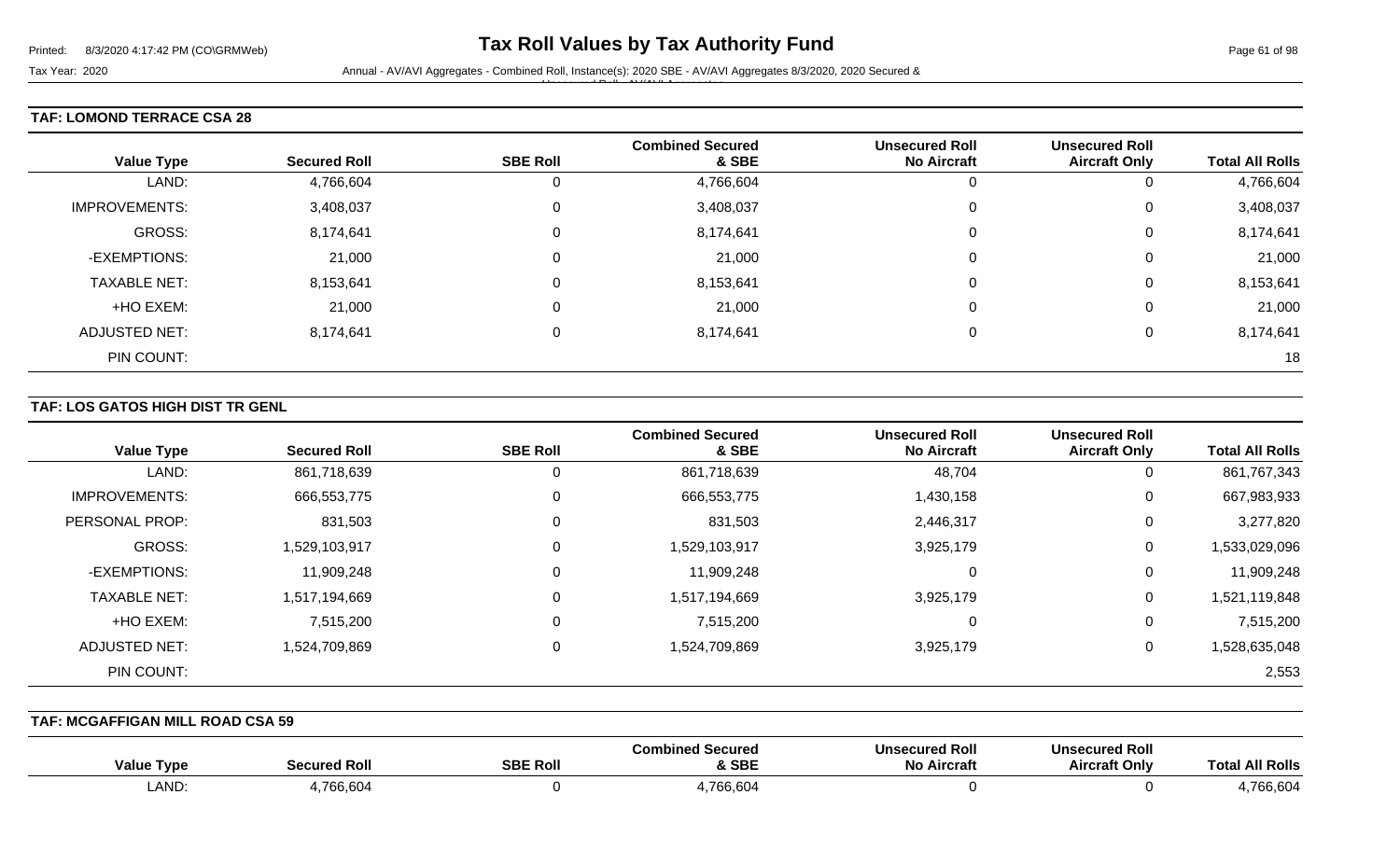| 8/3/2020 4:17:42 PM (CO\GRMWeb)<br>Printed: |           |                                                                                                                                                                                    | <b>Tax Roll Values by Tax Authority Fund</b> |  |   | Page 62 of 98 |
|---------------------------------------------|-----------|------------------------------------------------------------------------------------------------------------------------------------------------------------------------------------|----------------------------------------------|--|---|---------------|
| Tax Year: 2020                              |           | Annual - AV/AVI Aggregates - Combined Roll, Instance(s): 2020 SBE - AV/AVI Aggregates 8/3/2020, 2020 Secured &<br><b>I have accepted <math>D = 0</math></b> AV//AV/LA accepted and |                                              |  |   |               |
| <b>IMPROVEMENTS:</b>                        | 3,408,037 |                                                                                                                                                                                    | 3,408,037                                    |  | 0 | 3,408,037     |
| GROSS:                                      | 8,174,641 |                                                                                                                                                                                    | 8,174,641                                    |  | 0 | 8,174,641     |
| -EXEMPTIONS:                                | 21,000    |                                                                                                                                                                                    | 21,000                                       |  | 0 | 21,000        |
| <b>TAXABLE NET:</b>                         | 8,153,641 |                                                                                                                                                                                    | 8,153,641                                    |  | 0 | 8,153,641     |
| +HO EXEM:                                   | 21,000    |                                                                                                                                                                                    | 21,000                                       |  | 0 | 21,000        |
| ADJUSTED NET:                               | 8,174,641 |                                                                                                                                                                                    | 8,174,641                                    |  | 0 | 8,174,641     |
| PIN COUNT:                                  |           |                                                                                                                                                                                    |                                              |  |   | 18            |

# **TAF: MIDPENINSULA REGIONAL OS GO BONDS**

| <b>Value Type</b>    | <b>Secured Roll</b> | <b>SBE Roll</b> | <b>Combined Secured</b><br>& SBE | <b>Unsecured Roll</b><br><b>No Aircraft</b> | <b>Unsecured Roll</b><br><b>Aircraft Only</b> | <b>Total All Rolls</b> |
|----------------------|---------------------|-----------------|----------------------------------|---------------------------------------------|-----------------------------------------------|------------------------|
| LAND:                | 324,645             |                 | 324,645                          |                                             | U                                             | 324,645                |
| <b>IMPROVEMENTS:</b> | 347,834             |                 | 347,834                          |                                             | 0                                             | 347,834                |
| GROSS:               | 672,479             |                 | 672,479                          |                                             | 0                                             | 672,479                |
| -EXEMPTIONS:         | 672,479             |                 | 672,479                          |                                             | 0                                             | 672,479                |
| PIN COUNT:           |                     |                 |                                  |                                             |                                               | 12                     |

# **TAF: MOUNTAIN SCH DIST GENL**

|                      |                     |                 | <b>Combined Secured</b> | <b>Unsecured Roll</b> | <b>Unsecured Roll</b> |                        |
|----------------------|---------------------|-----------------|-------------------------|-----------------------|-----------------------|------------------------|
| <b>Value Type</b>    | <b>Secured Roll</b> | <b>SBE Roll</b> | & SBE                   | <b>No Aircraft</b>    | <b>Aircraft Only</b>  | <b>Total All Rolls</b> |
| LAND:                | 171,991,110         |                 | 171,991,110             | ŧ.                    | 0                     | 171,991,110            |
| <b>IMPROVEMENTS:</b> | 136,099,551         |                 | 136,099,551             | 4,461,430             | 0                     | 140,560,981            |
| PERSONAL PROP:       | 124,919             |                 | 124,919                 | 1,600,836             | 0                     | 1,725,755              |
| <b>GROSS:</b>        | 308,215,580         |                 | 308,215,580             | 6,062,266             | 0                     | 314,277,846            |
| -EXEMPTIONS:         | 4,301,158           |                 | 4,301,158               | 13,876                | 0                     | 4,315,034              |
| <b>TAXABLE NET:</b>  | 303,914,422         |                 | 303,914,422             | 6,048,390             | 0                     | 309,962,812            |
| +HO EXEM:            | 1,813,000           |                 | 1,813,000               | $\Omega$              | 0                     | 1,813,000              |
| <b>ADJUSTED NET:</b> | 305,727,422         |                 | 305,727,422             | 6,048,390             | 0                     | 311,775,812            |
| PIN COUNT:           |                     |                 |                         |                       |                       | 715                    |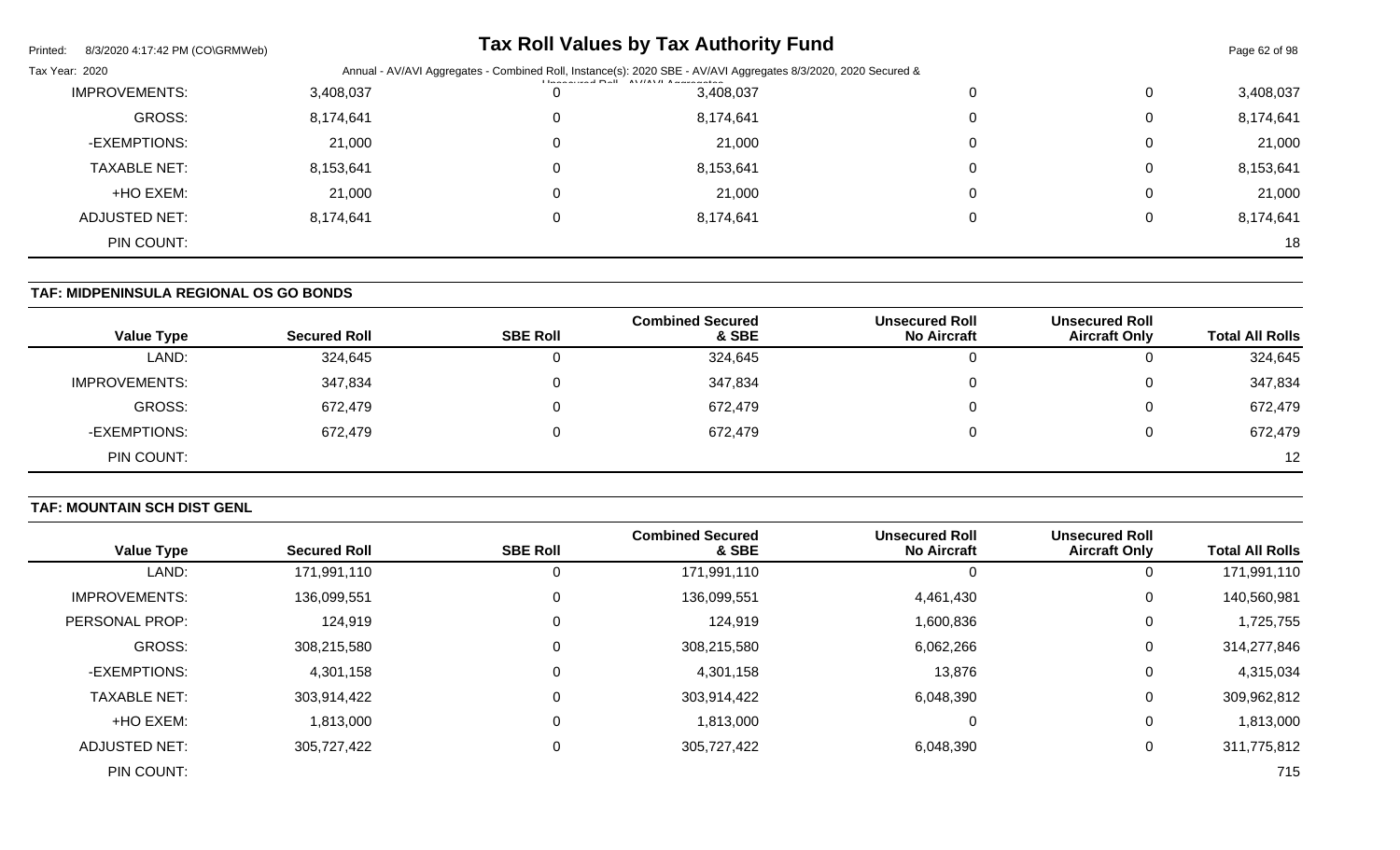Tax Year: 2020 **Annual - AV/AVI Aggregates - Combined Roll**, Instance(s): 2020 SBE - AV/AVI Aggregates 8/3/2020, 2020 Secured & Unsecured Roll - AV/AVI Aggregates

# **TAF: OAK FLAT ROAD CSA 13A**

|                      |                     |                 | <b>Combined Secured</b> | <b>Unsecured Roll</b> | <b>Unsecured Roll</b> |                        |
|----------------------|---------------------|-----------------|-------------------------|-----------------------|-----------------------|------------------------|
| <b>Value Type</b>    | <b>Secured Roll</b> | <b>SBE Roll</b> | & SBE                   | <b>No Aircraft</b>    | <b>Aircraft Only</b>  | <b>Total All Rolls</b> |
| LAND:                | 4,766,604           | 0               | 4,766,604               |                       | U                     | 4,766,604              |
| <b>IMPROVEMENTS:</b> | 3,408,037           | 0               | 3,408,037               |                       | 0                     | 3,408,037              |
| GROSS:               | 8,174,641           | 0               | 8,174,641               |                       | 0                     | 8,174,641              |
| -EXEMPTIONS:         | 21,000              | 0               | 21,000                  |                       | 0                     | 21,000                 |
| <b>TAXABLE NET:</b>  | 8,153,641           | 0               | 8,153,641               |                       | 0                     | 8,153,641              |
| +HO EXEM:            | 21,000              | 0               | 21,000                  |                       | 0                     | 21,000                 |
| <b>ADJUSTED NET:</b> | 8,174,641           | 0               | 8,174,641               |                       | 0                     | 8,174,641              |
| PIN COUNT:           |                     |                 |                         |                       |                       | 18                     |

#### **TAF: OLD RANCH ROAD CSA 23**

| <b>Value Type</b>    | <b>Secured Roll</b> | <b>SBE Roll</b> | <b>Combined Secured</b><br>& SBE | <b>Unsecured Roll</b><br><b>No Aircraft</b> | <b>Unsecured Roll</b><br><b>Aircraft Only</b> | <b>Total All Rolls</b> |
|----------------------|---------------------|-----------------|----------------------------------|---------------------------------------------|-----------------------------------------------|------------------------|
| LAND:                | 4,766,604           | 0               | 4,766,604                        | 0                                           | 0                                             | 4,766,604              |
| <b>IMPROVEMENTS:</b> | 3,408,037           | 0               | 3,408,037                        | 0                                           | 0                                             | 3,408,037              |
| GROSS:               | 8,174,641           | 0               | 8,174,641                        | 0                                           | 0                                             | 8,174,641              |
| -EXEMPTIONS:         | 21,000              | $\mathbf 0$     | 21,000                           | 0                                           | 0                                             | 21,000                 |
| <b>TAXABLE NET:</b>  | 8,153,641           | $\Omega$        | 8,153,641                        | 0                                           | 0                                             | 8,153,641              |
| +HO EXEM:            | 21,000              | 0               | 21,000                           | 0                                           | 0                                             | 21,000                 |
| <b>ADJUSTED NET:</b> | 8,174,641           | $\mathbf 0$     | 8,174,641                        | 0                                           | 0                                             | 8,174,641              |
| PIN COUNT:           |                     |                 |                                  |                                             |                                               | 18                     |

#### **TAF: OPAL CLIFFS REC & PARK DIST**

| <b>Value Type</b>    | <b>Secured Roll</b> | <b>SBE Roll</b> | <b>Combined Secured</b><br>& SBE | <b>Unsecured Roll</b><br>No Aircraft | <b>Unsecured Roll</b><br><b>Aircraft Only</b> | <b>Total All Rolls</b> |
|----------------------|---------------------|-----------------|----------------------------------|--------------------------------------|-----------------------------------------------|------------------------|
| _AND:                | 249,967,404         |                 | 249,967,404                      |                                      |                                               | 249,967,404            |
| <b>IMPROVEMENTS:</b> | 117,853,216         |                 | 117,853,216                      | ,479,546                             |                                               | 119,332,762            |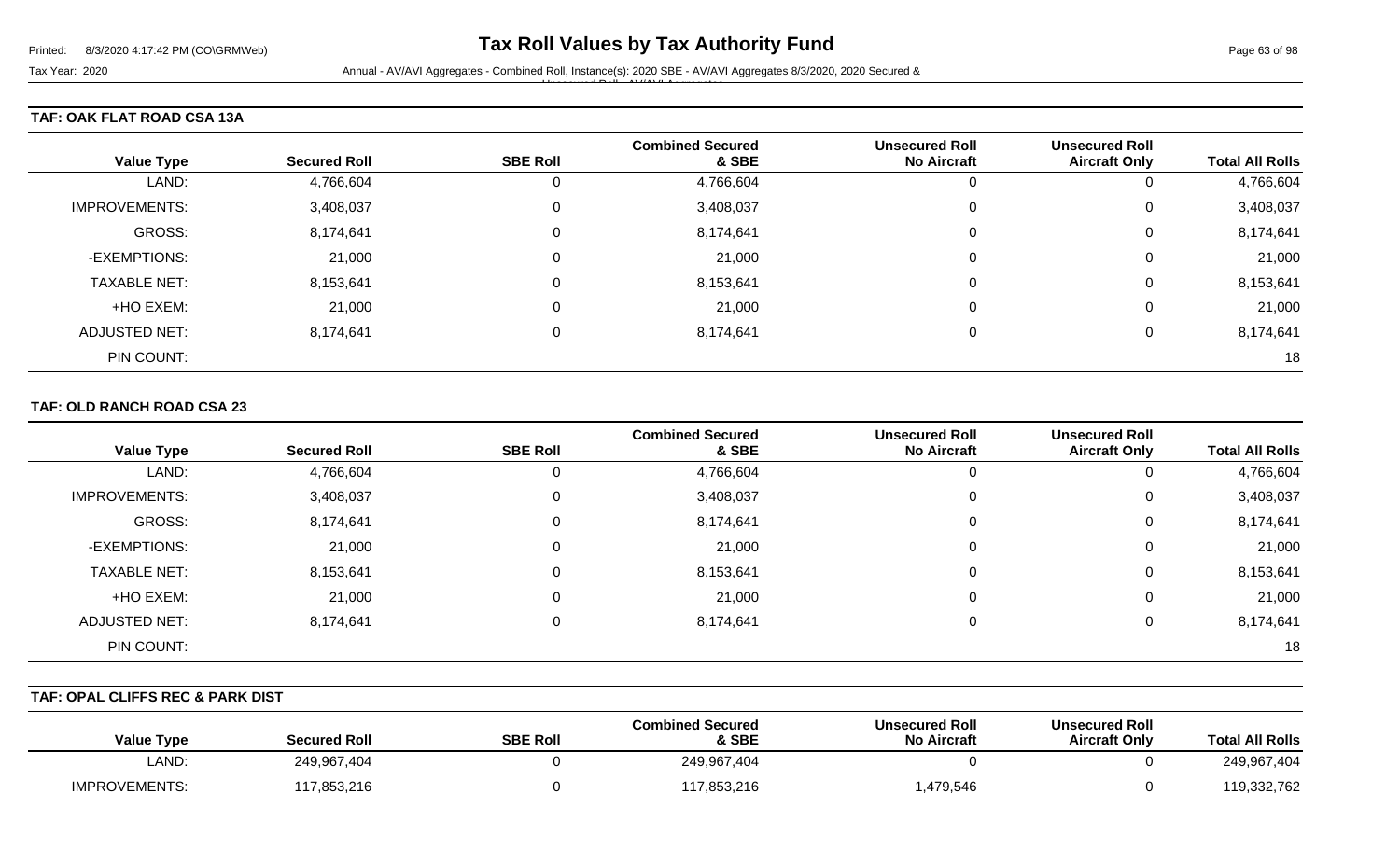| Printed:<br>8/3/2020 4:17:42 PM (CO\GRMWeb) |             | <b>Tax Roll Values by Tax Authority Fund</b>                                                                                            |           |   | Page 64 of 98 |
|---------------------------------------------|-------------|-----------------------------------------------------------------------------------------------------------------------------------------|-----------|---|---------------|
| Tax Year: 2020                              |             | Annual - AV/AVI Aggregates - Combined Roll, Instance(s): 2020 SBE - AV/AVI Aggregates 8/3/2020, 2020 Secured &<br>$\overrightarrow{AB}$ |           |   |               |
| PERSONAL PROP:                              | 25,000      | 25,000                                                                                                                                  | 1,175,642 | 0 | 1,200,642     |
| <b>GROSS:</b>                               | 367,845,620 | 367,845,620                                                                                                                             | 2,655,188 | 0 | 370,500,808   |
| -EXEMPTIONS:                                | 1,202,426   | 1,202,426                                                                                                                               |           | 0 | 1,202,426     |
| <b>TAXABLE NET:</b>                         | 366,643,194 | 366,643,194                                                                                                                             | 2,655,188 | 0 | 369,298,382   |
| +HO EXEM:                                   | 1,125,600   | 1,125,600                                                                                                                               |           | 0 | 1,125,600     |
| ADJUSTED NET:                               | 367,768,794 | 367,768,794                                                                                                                             | 2,655,188 | 0 | 370,423,982   |
| PIN COUNT:                                  |             |                                                                                                                                         |           |   | 480           |

# **TAF: PACIFIC SCH DIST GENL**

| <b>Value Type</b>    | <b>Secured Roll</b> | <b>SBE Roll</b> | <b>Combined Secured</b><br>& SBE | <b>Unsecured Roll</b><br><b>No Aircraft</b> | <b>Unsecured Roll</b><br><b>Aircraft Only</b> | <b>Total All Rolls</b> |
|----------------------|---------------------|-----------------|----------------------------------|---------------------------------------------|-----------------------------------------------|------------------------|
| LAND:                | 98,647,135          | 177,623         | 98,824,758                       | 88,187                                      | 0                                             | 98,912,945             |
| <b>IMPROVEMENTS:</b> | 66,629,571          | 0               | 66,629,571                       | 406,315                                     | 0                                             | 67,035,886             |
| PERSONAL PROP:       | 286,399             | 0               | 286,399                          | 2,410,487                                   | 0                                             | 2,696,886              |
| <b>GROSS:</b>        | 165,563,105         | 177,623         | 165,740,728                      | 2,904,989                                   | $\mathbf 0$                                   | 168,645,717            |
| -EXEMPTIONS:         | 4,685,181           | 0               | 4,685,181                        |                                             | 0                                             | 4,685,181              |
| <b>TAXABLE NET:</b>  | 160,877,924         | 177,623         | 161,055,547                      | 2,904,989                                   | $\mathbf 0$                                   | 163,960,536            |
| +HO EXEM:            | 643,206             | 0               | 643,206                          |                                             | $\mathbf 0$                                   | 643,206                |
| ADJUSTED NET:        | 161,521,130         | 177,623         | 161,698,753                      | 2,904,989                                   | $\mathbf 0$                                   | 164,603,742            |
| PIN COUNT:           |                     |                 |                                  |                                             |                                               | 655                    |

# **TAF: PAJ VAL UNIF SCH DIST GENL**

|                     |                     |                 | <b>Combined Secured</b> | <b>Unsecured Roll</b> | <b>Unsecured Roll</b> |                        |
|---------------------|---------------------|-----------------|-------------------------|-----------------------|-----------------------|------------------------|
| Value Type          | <b>Secured Roll</b> | <b>SBE Roll</b> | & SBE                   | <b>No Aircraft</b>    | <b>Aircraft Only</b>  | <b>Total All Rolls</b> |
| LAND:               | 9,252,620,087       | 9,732           | 9,252,629,819           | 8,064,414             | 0                     | 9,260,694,233          |
| IMPROVEMENTS:       | 7,120,228,627       |                 | 7,120,228,627           | 131,244,337           | 0                     | 7,251,472,964          |
| PERSONAL PROP:      | 94,022,825          |                 | 94,022,825              | 229,982,536           | 31,827,686            | 355,833,047            |
| <b>GROSS:</b>       | 16,466,871,539      | 9,732           | 16,466,881,271          | 369,291,287           | 31,827,686            | 16,868,000,244         |
| -EXEMPTIONS:        | 610,155,647         |                 | 610,155,647             | 11,843,913            | 665,061               | 622,664,621            |
| <b>TAXABLE NET:</b> | 15,856,715,892      | 9,732           | 15,856,725,624          | 357,447,374           | 31,162,625            | 16,245,335,623         |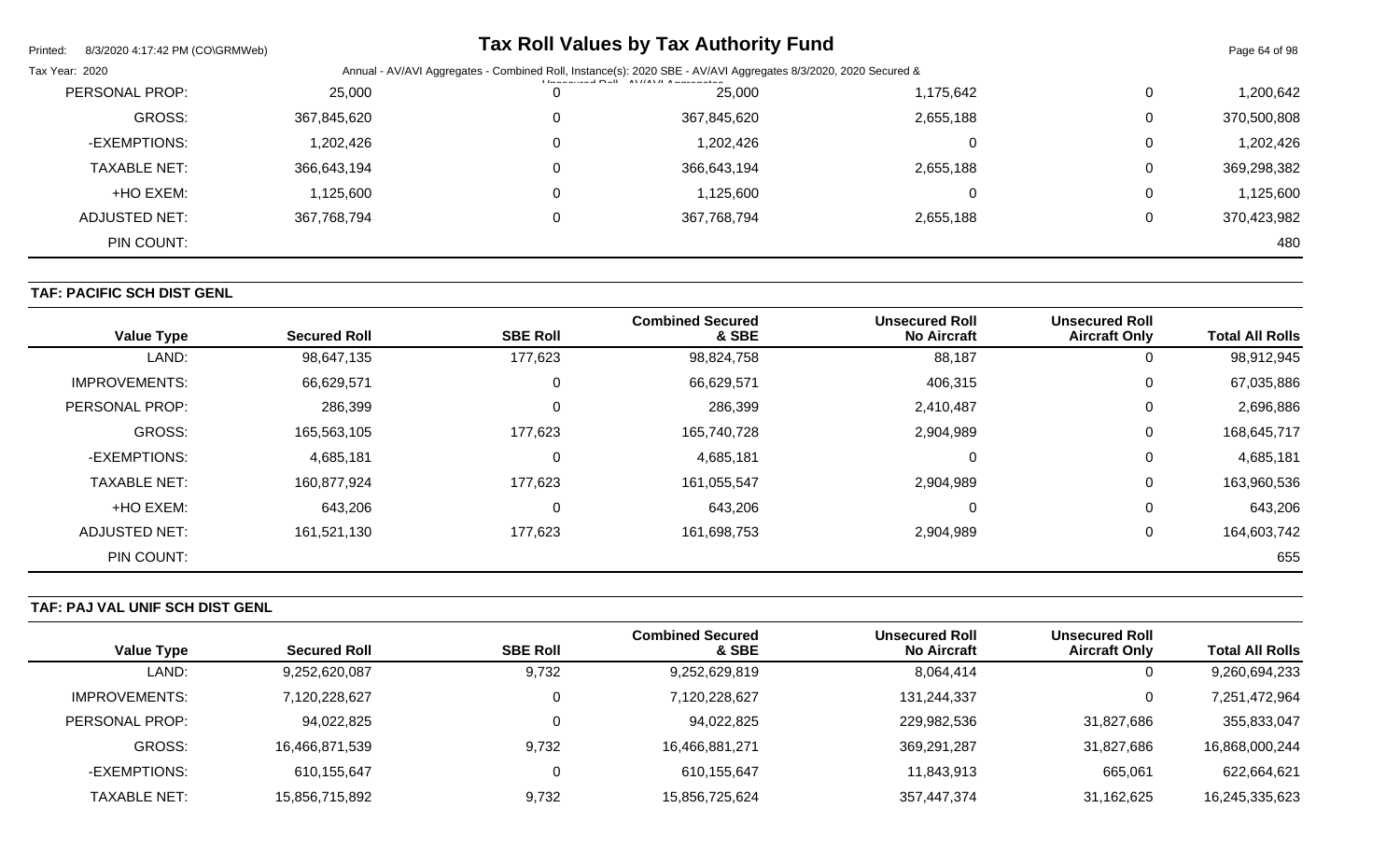| Printed:       | 8/3/2020 4:17:42 PM (CO\GRMWeb) |                |       | Tax Roll Values by Tax Authority Fund                                                                                                                                                                                                                                                                                                                                                                                                                           |             |            | Page 65 of 98  |
|----------------|---------------------------------|----------------|-------|-----------------------------------------------------------------------------------------------------------------------------------------------------------------------------------------------------------------------------------------------------------------------------------------------------------------------------------------------------------------------------------------------------------------------------------------------------------------|-------------|------------|----------------|
| Tax Year: 2020 |                                 |                |       | Annual - AV/AVI Aggregates - Combined Roll, Instance(s): 2020 SBE - AV/AVI Aggregates 8/3/2020, 2020 Secured &<br>$L_{\text{meas}}$ and $R_{\text{e}}$ $L_{\text{e}}$ $R_{\text{e}}$ $R_{\text{e}}$ $R_{\text{e}}$ $R_{\text{e}}$ $R_{\text{e}}$ $R_{\text{e}}$ $R_{\text{e}}$ $R_{\text{e}}$ $R_{\text{e}}$ $R_{\text{e}}$ $R_{\text{e}}$ $R_{\text{e}}$ $R_{\text{e}}$ $R_{\text{e}}$ $R_{\text{e}}$ $R_{\text{e}}$ $R_{\text{e}}$ $R_{\text{e}}$ $R_{\text{$ |             |            |                |
|                | +HO EXEM:                       | 80,379,322     |       | 80.379.322                                                                                                                                                                                                                                                                                                                                                                                                                                                      | 7,000       |            | 80,386,322     |
|                | <b>ADJUSTED NET:</b>            | 15,937,095,214 | 9,732 | 15,937,104,946                                                                                                                                                                                                                                                                                                                                                                                                                                                  | 357,454,374 | 31,162,625 | 16,325,721,945 |
|                | PIN COUNT:                      |                |       |                                                                                                                                                                                                                                                                                                                                                                                                                                                                 |             |            | 34,708         |
|                |                                 |                |       |                                                                                                                                                                                                                                                                                                                                                                                                                                                                 |             |            |                |

#### **TAF: PAJARO DUNES CO SVC AREA #4**

| <b>Value Type</b>    | <b>Secured Roll</b> | <b>SBE Roll</b> | <b>Combined Secured</b><br>& SBE | <b>Unsecured Roll</b><br><b>No Aircraft</b> | <b>Unsecured Roll</b><br><b>Aircraft Only</b> | <b>Total All Rolls</b> |
|----------------------|---------------------|-----------------|----------------------------------|---------------------------------------------|-----------------------------------------------|------------------------|
| LAND:                | 279,813,278         | Ü               | 279,813,278                      | 0                                           | 0                                             | 279,813,278            |
| <b>IMPROVEMENTS:</b> | 152,947,265         | 0               | 152,947,265                      | 583,443                                     | 0                                             | 153,530,708            |
| PERSONAL PROP:       | 61,913              | 0               | 61,913                           | 108,009                                     | 0                                             | 169,922                |
| <b>GROSS:</b>        | 432,822,456         | 0               | 432,822,456                      | 691,452                                     | 0                                             | 433,513,908            |
| -EXEMPTIONS:         | 175,667             | 0               | 175,667                          | 0                                           | 0                                             | 175,667                |
| <b>TAXABLE NET:</b>  | 432,646,789         | 0               | 432,646,789                      | 691,452                                     | 0                                             | 433,338,241            |
| +HO EXEM:            | 173,600             | 0               | 173,600                          | 0                                           | 0                                             | 173,600                |
| <b>ADJUSTED NET:</b> | 432,820,389         | 0               | 432,820,389                      | 691,452                                     | 0                                             | 433,511,841            |
| PIN COUNT:           |                     |                 |                                  |                                             |                                               | 636                    |

#### **TAF: PAJARO STORM DRAIN MAINT DIST**

|                      |                     |                 | <b>Combined Secured</b> | <b>Unsecured Roll</b> | <b>Unsecured Roll</b> |                        |
|----------------------|---------------------|-----------------|-------------------------|-----------------------|-----------------------|------------------------|
| <b>Value Type</b>    | <b>Secured Roll</b> | <b>SBE Roll</b> | & SBE                   | <b>No Aircraft</b>    | <b>Aircraft Only</b>  | <b>Total All Rolls</b> |
| LAND:                | 3,966,056,686       |                 | 3,966,056,686           | 5,645,566             | 0                     | 3,971,702,252          |
| <b>IMPROVEMENTS:</b> | 3,662,976,502       |                 | 3,662,976,502           | 115,669,152           | 0                     | 3,778,645,654          |
| PERSONAL PROP:       | 86,899,563          |                 | 86,899,563              | 204,475,532           | 31,827,686            | 323,202,781            |
| <b>GROSS:</b>        | 7,715,932,751       | $\Omega$        | 7,715,932,751           | 325,790,250           | 31,827,686            | 8,073,550,687          |
| -EXEMPTIONS:         | 445,740,707         |                 | 445,740,707             | 11,052,316            | 665,061               | 457,458,084            |
| <b>TAXABLE NET:</b>  | 7,270,192,044       | $\Omega$        | 7,270,192,044           | 314,737,934           | 31,162,625            | 7,616,092,603          |
| +HO EXEM:            | 42,808,581          |                 | 42,808,581              | 7,000                 | 0                     | 42,815,581             |
| ADJUSTED NET:        | 7,313,000,625       | 0               | 7,313,000,625           | 314,744,934           | 31,162,625            | 7,658,908,184          |
| PIN COUNT:           |                     |                 |                         |                       |                       | 19,696                 |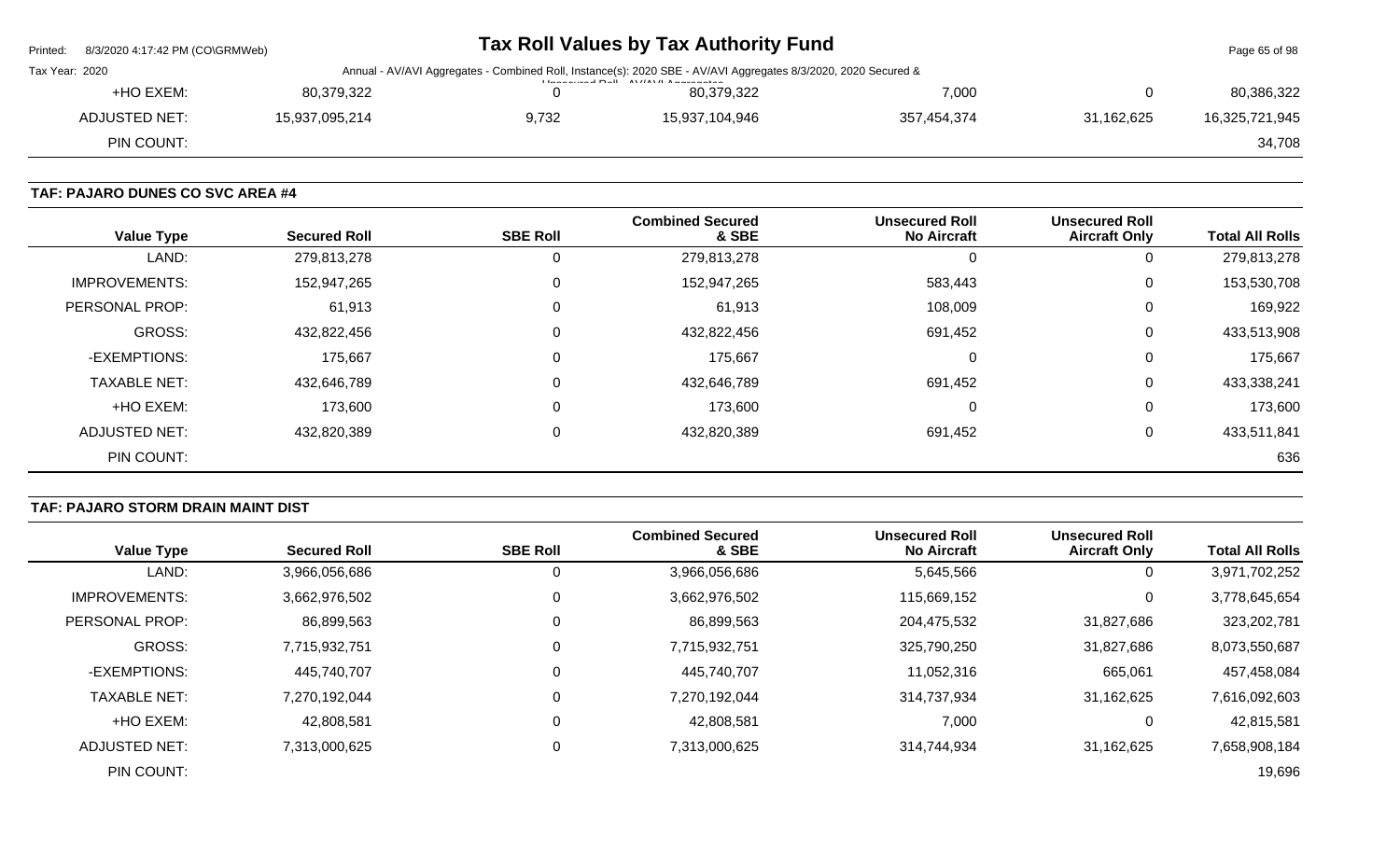Tax Year: 2020 **Annual - AV/AVI Aggregates - Combined Roll**, Instance(s): 2020 SBE - AV/AVI Aggregates 8/3/2020, 2020 Secured & Unsecured Roll - AV/AVI Aggregates

#### **TAF: PAJARO VALLEY FIRE PROTECTION DIST G**

| <b>Value Type</b>    | <b>Secured Roll</b> | <b>SBE Roll</b> | <b>Combined Secured</b><br>& SBE | <b>Unsecured Roll</b><br><b>No Aircraft</b> | <b>Unsecured Roll</b><br><b>Aircraft Only</b> | <b>Total All Rolls</b> |
|----------------------|---------------------|-----------------|----------------------------------|---------------------------------------------|-----------------------------------------------|------------------------|
| LAND:                | 1,012,324,154       | 0               | 1,012,324,154                    | 983,391                                     | 0                                             | 1,013,307,545          |
| <b>IMPROVEMENTS:</b> | 849,403,858         | 0               | 849,403,858                      | 9,854,970                                   | 0                                             | 859,258,828            |
| PERSONAL PROP:       | 21,399,408          | 0               | 21,399,408                       | 42,938,832                                  | 0                                             | 64,338,240             |
| <b>GROSS:</b>        | 1,883,127,420       | 0               | 1,883,127,420                    | 53,777,193                                  | 0                                             | 1,936,904,613          |
| -EXEMPTIONS:         | 165,368,456         |                 | 165,368,456                      | 960,191                                     | 0                                             | 166,328,647            |
| <b>TAXABLE NET:</b>  | 1,717,758,964       | 0               | 1,717,758,964                    | 52,817,002                                  | 0                                             | 1,770,575,966          |
| +HO EXEM:            | 12,782,000          | 0               | 12,782,000                       | 0                                           | 0                                             | 12,782,000             |
| ADJUSTED NET:        | 1,730,540,964       | 0               | 1,730,540,964                    | 52,817,002                                  | 0                                             | 1,783,357,966          |
| PIN COUNT:           |                     |                 |                                  |                                             |                                               | 4,561                  |

# **TAF: PAJARO VALLEY PUB CEM DIST**

| <b>Value Type</b>     | <b>Secured Roll</b> | <b>SBE Roll</b> | <b>Combined Secured</b><br>& SBE | <b>Unsecured Roll</b><br><b>No Aircraft</b> | <b>Unsecured Roll</b><br><b>Aircraft Only</b> | <b>Total All Rolls</b> |
|-----------------------|---------------------|-----------------|----------------------------------|---------------------------------------------|-----------------------------------------------|------------------------|
|                       |                     |                 |                                  |                                             |                                               |                        |
| LAND:                 | 4,562,694,782       |                 | 4,562,694,782                    | 5,673,548                                   | 0                                             | 4,568,368,330          |
| <b>IMPROVEMENTS:</b>  | 4,158,602,739       |                 | 4,158,602,739                    | 115,368,842                                 | 0                                             | 4,273,971,581          |
| <b>PERSONAL PROP:</b> | 86,748,725          |                 | 86,748,725                       | 211,260,092                                 | 31,827,686                                    | 329,836,503            |
| <b>GROSS:</b>         | 8,808,046,246       |                 | 8,808,046,246                    | 332,302,482                                 | 31,827,686                                    | 9,172,176,414          |
| -EXEMPTIONS:          | 446,888,480         |                 | 446,888,480                      | 10,116,748                                  | 665,061                                       | 457,670,289            |
| <b>TAXABLE NET:</b>   | 8,361,157,766       |                 | 8,361,157,766                    | 322,185,734                                 | 31,162,625                                    | 8,714,506,125          |
| +HO EXEM:             | 49,052,581          |                 | 49,052,581                       | 7,000                                       | 0                                             | 49,059,581             |
| ADJUSTED NET:         | 8,410,210,347       |                 | 8,410,210,347                    | 322,192,734                                 | 31,162,625                                    | 8,763,565,706          |
| PIN COUNT:            |                     |                 |                                  |                                             |                                               | 21,790                 |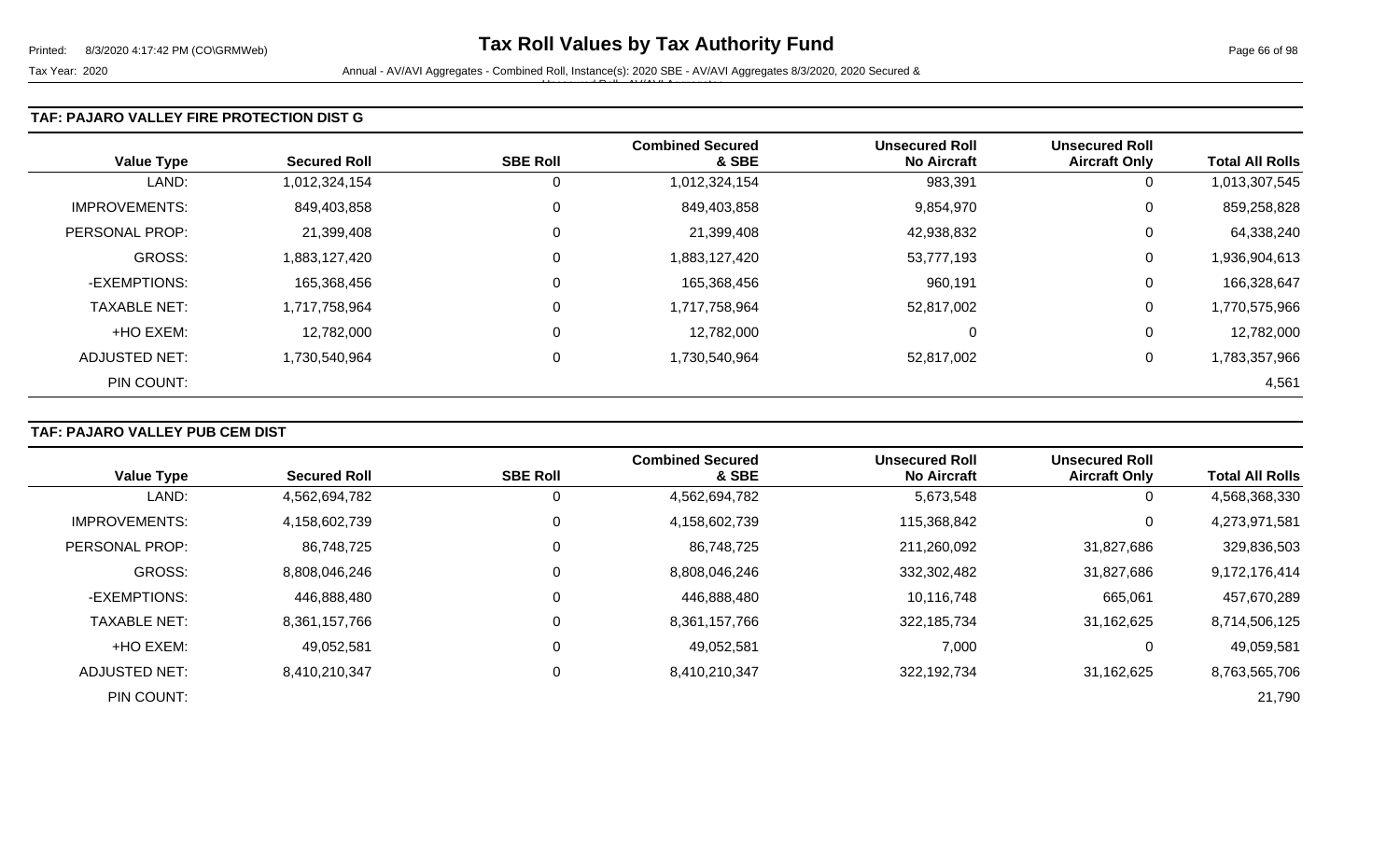#### **TAF: PINE RIDGE CSA 24**

| <b>Value Type</b>    | <b>Secured Roll</b> | <b>SBE Roll</b> | <b>Combined Secured</b><br>& SBE | <b>Unsecured Roll</b><br><b>No Aircraft</b> | <b>Unsecured Roll</b><br><b>Aircraft Only</b> | <b>Total All Rolls</b> |
|----------------------|---------------------|-----------------|----------------------------------|---------------------------------------------|-----------------------------------------------|------------------------|
| LAND:                | 4,766,604           | 0               | 4,766,604                        |                                             | 0                                             | 4,766,604              |
| <b>IMPROVEMENTS:</b> | 3,408,037           | 0               | 3,408,037                        |                                             | 0                                             | 3,408,037              |
| GROSS:               | 8,174,641           | $\mathbf 0$     | 8,174,641                        |                                             | $\mathbf 0$                                   | 8,174,641              |
| -EXEMPTIONS:         | 21,000              | 0               | 21,000                           |                                             | 0                                             | 21,000                 |
| <b>TAXABLE NET:</b>  | 8,153,641           | $\mathbf 0$     | 8,153,641                        |                                             | $\mathbf 0$                                   | 8,153,641              |
| +HO EXEM:            | 21,000              | 0               | 21,000                           |                                             | 0                                             | 21,000                 |
| <b>ADJUSTED NET:</b> | 8,174,641           | $\mathbf 0$     | 8,174,641                        |                                             | $\Omega$                                      | 8,174,641              |
| PIN COUNT:           |                     |                 |                                  |                                             |                                               | 18                     |

#### **TAF: PINECREST DRIVE CSA #46**

| <b>Value Type</b>    | <b>Secured Roll</b> | <b>SBE Roll</b> | <b>Combined Secured</b><br>& SBE | <b>Unsecured Roll</b><br><b>No Aircraft</b> | <b>Unsecured Roll</b><br><b>Aircraft Only</b> | <b>Total All Rolls</b> |
|----------------------|---------------------|-----------------|----------------------------------|---------------------------------------------|-----------------------------------------------|------------------------|
| LAND:                | 4,766,604           | 0               | 4,766,604                        |                                             | 0                                             | 4,766,604              |
| <b>IMPROVEMENTS:</b> | 3,408,037           | 0               | 3,408,037                        | 0                                           | 0                                             | 3,408,037              |
| GROSS:               | 8,174,641           | 0               | 8,174,641                        | $\Omega$                                    | 0                                             | 8,174,641              |
| -EXEMPTIONS:         | 21,000              | 0               | 21,000                           | $\Omega$                                    | 0                                             | 21,000                 |
| <b>TAXABLE NET:</b>  | 8,153,641           | $\Omega$        | 8,153,641                        | 0                                           | 0                                             | 8,153,641              |
| +HO EXEM:            | 21,000              | $\mathbf{0}$    | 21,000                           | $\Omega$                                    | 0                                             | 21,000                 |
| <b>ADJUSTED NET:</b> | 8,174,641           | $\mathbf 0$     | 8,174,641                        | $\Omega$                                    | 0                                             | 8,174,641              |
| PIN COUNT:           |                     |                 |                                  |                                             |                                               | 18                     |

#### **TAF: PLACE DE MER CO SERV AREA #2**

| <b>Total All Rolls</b> | <b>Unsecured Roll</b><br><b>Aircraft Only</b> | <b>Unsecured Roll</b><br><b>No Aircraft</b> | <b>Combined Secured</b><br>& SBE | <b>SBE Roll</b> | <b>Secured Roll</b> | <b>Value Type</b>    |
|------------------------|-----------------------------------------------|---------------------------------------------|----------------------------------|-----------------|---------------------|----------------------|
| 57,523,252             |                                               |                                             | 57,523,252                       |                 | 523,252             | LAND:                |
| 26,897,683             |                                               |                                             | 26,897,683                       |                 | 26,897,683          | <b>IMPROVEMENTS:</b> |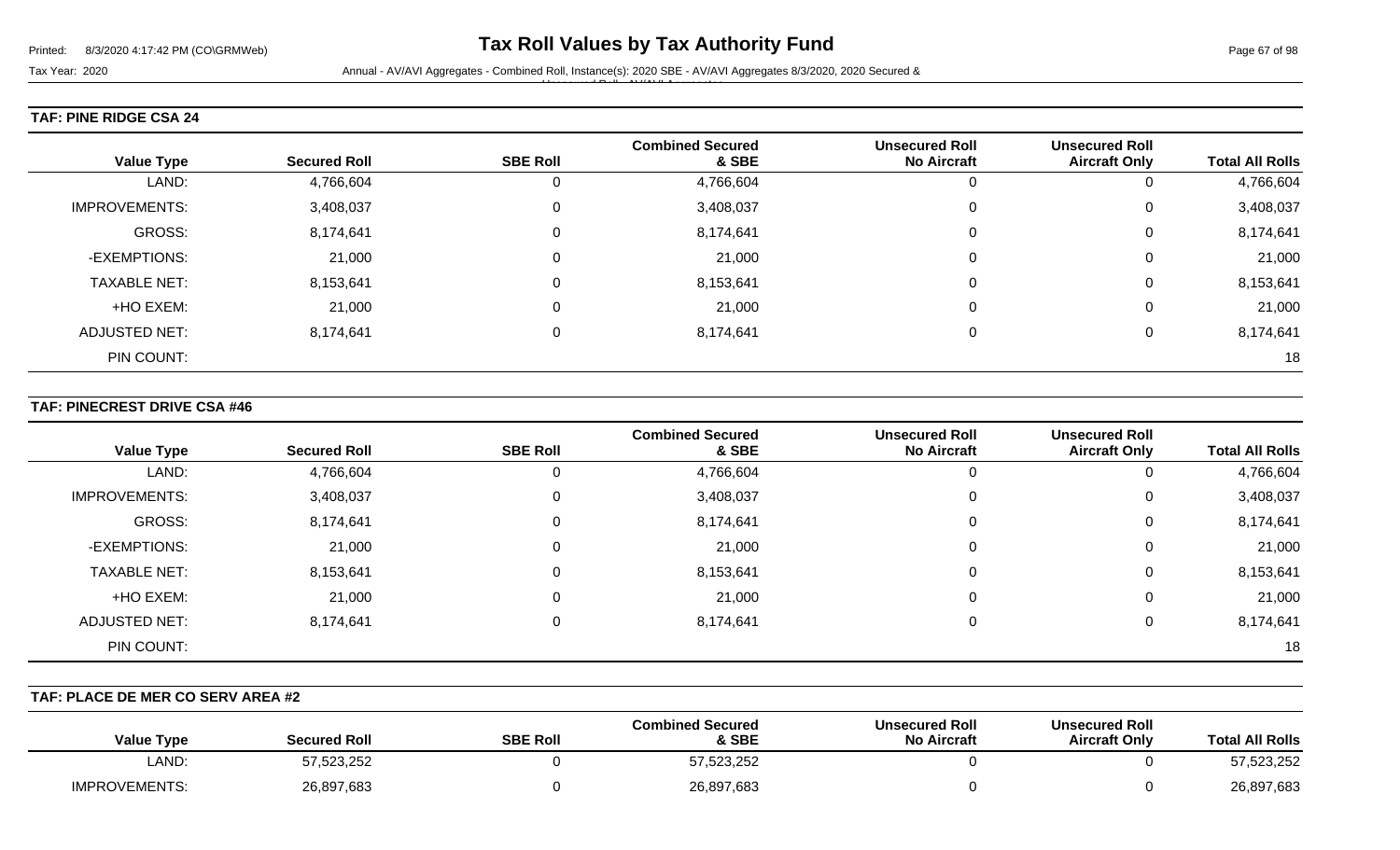| Printed:<br>8/3/2020 4:17:42 PM (CO\GRMWeb) |            |                                                                                                                                                                                                                                                                                                                                                                                                                                                                                              | <b>Tax Roll Values by Tax Authority Fund</b> |       |   | Page 68 of 98 |  |
|---------------------------------------------|------------|----------------------------------------------------------------------------------------------------------------------------------------------------------------------------------------------------------------------------------------------------------------------------------------------------------------------------------------------------------------------------------------------------------------------------------------------------------------------------------------------|----------------------------------------------|-------|---|---------------|--|
| Tax Year: 2020                              |            | Annual - AV/AVI Aggregates - Combined Roll, Instance(s): 2020 SBE - AV/AVI Aggregates 8/3/2020, 2020 Secured &<br>$\left  \frac{1}{2} \right $ and $\left  \frac{1}{2} \right $ and $\left  \frac{1}{2} \right $ and $\left  \frac{1}{2} \right $ and $\left  \frac{1}{2} \right $ and $\left  \frac{1}{2} \right $ and $\left  \frac{1}{2} \right $ and $\left  \frac{1}{2} \right $ and $\left  \frac{1}{2} \right $ and $\left  \frac{1}{2} \right $ and $\left  \frac{1}{2} \right $ and |                                              |       |   |               |  |
| PERSONAL PROP:                              |            |                                                                                                                                                                                                                                                                                                                                                                                                                                                                                              |                                              | 9,702 | 0 | 9,702         |  |
| GROSS:                                      | 84,420,935 |                                                                                                                                                                                                                                                                                                                                                                                                                                                                                              | 84,420,935                                   | 9,702 | 0 | 84,430,637    |  |
| -EXEMPTIONS:                                | 111,140    |                                                                                                                                                                                                                                                                                                                                                                                                                                                                                              | 111,140                                      |       | 0 | 111,140       |  |
| <b>TAXABLE NET:</b>                         | 84,309,795 |                                                                                                                                                                                                                                                                                                                                                                                                                                                                                              | 84,309,795                                   | 9,702 | 0 | 84,319,497    |  |
| +HO EXEM:                                   | 105,000    |                                                                                                                                                                                                                                                                                                                                                                                                                                                                                              | 105,000                                      |       | 0 | 105,000       |  |
| ADJUSTED NET:                               | 84,414,795 |                                                                                                                                                                                                                                                                                                                                                                                                                                                                                              | 84,414,795                                   | 9,702 | 0 | 84,424,497    |  |
| PIN COUNT:                                  |            |                                                                                                                                                                                                                                                                                                                                                                                                                                                                                              |                                              |       |   | 112           |  |

# **TAF: RAILROAD UNITARY REV & TAX 100.95**

|                      |                     |                 | <b>Combined Secured</b> | <b>Unsecured Roll</b> | <b>Unsecured Roll</b> |                        |
|----------------------|---------------------|-----------------|-------------------------|-----------------------|-----------------------|------------------------|
| <b>Value Type</b>    | <b>Secured Roll</b> | <b>SBE Roll</b> | & SBE                   | <b>No Aircraft</b>    | <b>Aircraft Only</b>  | <b>Total All Rolls</b> |
| LAND:                |                     | 935,481         | 935,481                 |                       |                       | 935,481                |
| <b>IMPROVEMENTS:</b> | 0                   | 618,612         | 618,612                 | 0                     | 0                     | 618,612                |
| PERSONAL PROP:       | 0                   | 458,277         | 458,277                 | 0                     |                       | 458,277                |
| GROSS:               | 0                   | 2,012,370       | 2,012,370               | 0                     |                       | 2,012,370              |
| <b>TAXABLE NET:</b>  | 0                   | 2,012,370       | 2,012,370               | $\Omega$              |                       | 2,012,370              |
| ADJUSTED NET:        |                     | 2,012,370       | 2,012,370               |                       |                       | 2,012,370              |
| PIN COUNT:           |                     |                 |                         |                       |                       | 5                      |

# **TAF: RALSTON WAY CSA 40**

|                      |                     |                 | <b>Combined Secured</b> | <b>Unsecured Roll</b> | <b>Unsecured Roll</b> |                        |
|----------------------|---------------------|-----------------|-------------------------|-----------------------|-----------------------|------------------------|
| <b>Value Type</b>    | <b>Secured Roll</b> | <b>SBE Roll</b> | & SBE                   | <b>No Aircraft</b>    | <b>Aircraft Only</b>  | <b>Total All Rolls</b> |
| LAND:                | 4,766,604           | 0               | 4,766,604               |                       |                       | 4,766,604              |
| <b>IMPROVEMENTS:</b> | 3,408,037           | 0               | 3,408,037               |                       |                       | 3,408,037              |
| GROSS:               | 8,174,641           | 0               | 8,174,641               |                       |                       | 8,174,641              |
| -EXEMPTIONS:         | 21,000              | 0               | 21,000                  |                       |                       | 21,000                 |
| <b>TAXABLE NET:</b>  | 8,153,641           | 0               | 8,153,641               |                       | 0                     | 8,153,641              |
| +HO EXEM:            | 21,000              | 0               | 21,000                  |                       | 0                     | 21,000                 |
| <b>ADJUSTED NET:</b> | 8,174,641           | 0               | 8,174,641               |                       |                       | 8,174,641              |
| PIN COUNT:           |                     |                 |                         |                       |                       | 18                     |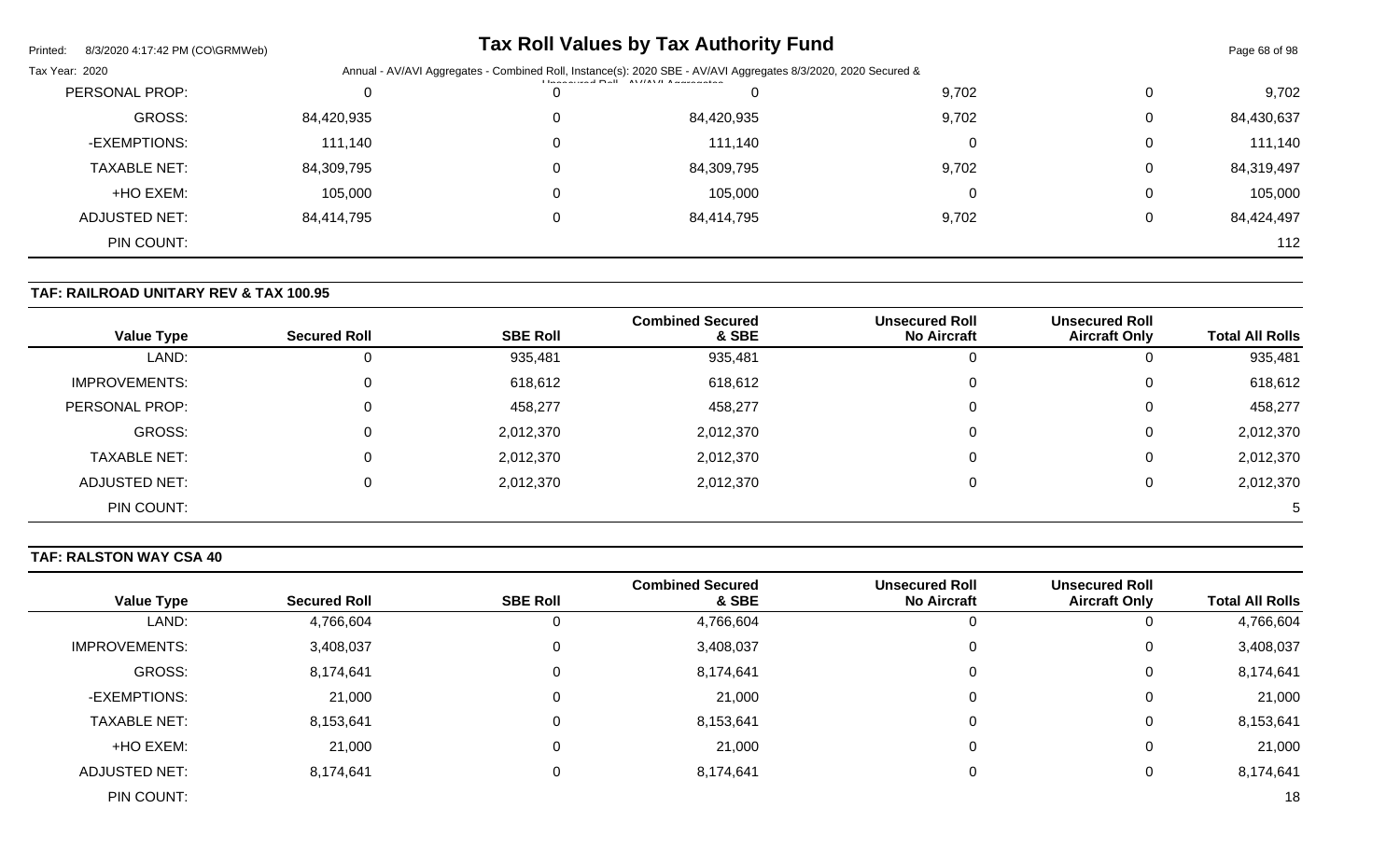#### **TAF: RDA PASS THRU TO SCHOOLS IMPOUND**

| <b>Value Type</b>    | <b>Secured Roll</b> | <b>SBE Roll</b> | <b>Combined Secured</b><br>& SBE | <b>Unsecured Roll</b><br><b>No Aircraft</b> | <b>Unsecured Roll</b><br><b>Aircraft Only</b> | <b>Total All Rolls</b> |
|----------------------|---------------------|-----------------|----------------------------------|---------------------------------------------|-----------------------------------------------|------------------------|
| LAND:                | 2,070,222,536       | 87,600          | 2,070,310,136                    | 158,295                                     | 0                                             | 2,070,468,431          |
| <b>IMPROVEMENTS:</b> | 1,600,411,731       | 0               | 1,600,411,731                    | 1,480,031                                   | 0                                             | 1,601,891,762          |
| PERSONAL PROP:       | 3,801,143           | 0               | 3,801,143                        | 6,218,707                                   | 0                                             | 10,019,850             |
| GROSS:               | 3,674,435,410       | 87,600          | 3,674,523,010                    | 7,857,033                                   | 0                                             | 3,682,380,043          |
| -EXEMPTIONS:         | 72,972,128          | 0               | 72,972,128                       | 99,165                                      | 0                                             | 73,071,293             |
| <b>TAXABLE NET:</b>  | 3,601,463,282       | 87,600          | 3,601,550,882                    | 7,757,868                                   | 0                                             | 3,609,308,750          |
| +HO EXEM:            | 27,518,400          | 0               | 27,518,400                       | 0                                           | 0                                             | 27,518,400             |
| ADJUSTED NET:        | 3,628,981,682       | 87,600          | 3,629,069,282                    | 7,757,868                                   | 0                                             | 3,636,827,150          |
| PIN COUNT:           |                     |                 |                                  |                                             |                                               | 13,907                 |

#### **TAF: REC & PARKS - CO SERV AREA #11**

| <b>Value Type</b>     | <b>Secured Roll</b> | <b>SBE Roll</b> | <b>Combined Secured</b><br>& SBE | <b>Unsecured Roll</b><br><b>No Aircraft</b> | <b>Unsecured Roll</b><br><b>Aircraft Only</b> | <b>Total All Rolls</b> |
|-----------------------|---------------------|-----------------|----------------------------------|---------------------------------------------|-----------------------------------------------|------------------------|
| LAND:                 | 15,722,650,397      | 274,955         | 15,722,925,352                   | 10,770,698                                  | U                                             | 15,733,696,050         |
| <b>IMPROVEMENTS:</b>  | 11,334,326,737      |                 | 11,334,326,737                   | 108,198,054                                 | 0                                             | 11,442,524,791         |
| <b>PERSONAL PROP:</b> | 151,461,280         |                 | 151,461,280                      | 169,284,171                                 | 71,820                                        | 320,817,271            |
| <b>GROSS:</b>         | 27,208,438,414      | 274,955         | 27,208,713,369                   | 288,252,923                                 | 71,820                                        | 27,497,038,112         |
| -EXEMPTIONS:          | 947,003,744         |                 | 947,003,744                      | 23,941,206                                  |                                               | 970,944,950            |
| <b>TAXABLE NET:</b>   | 26,261,434,670      | 274,955         | 26,261,709,625                   | 264,311,717                                 | 71,820                                        | 26,526,093,162         |
| +HO EXEM:             | 141.205.275         |                 | 141,205,275                      | 20,208                                      |                                               | 141,225,483            |
| ADJUSTED NET:         | 26,402,639,945      | 274,955         | 26,402,914,900                   | 264,331,925                                 | 71,820                                        | 26,667,318,645         |
| PIN COUNT:            |                     |                 |                                  |                                             |                                               | 58,710                 |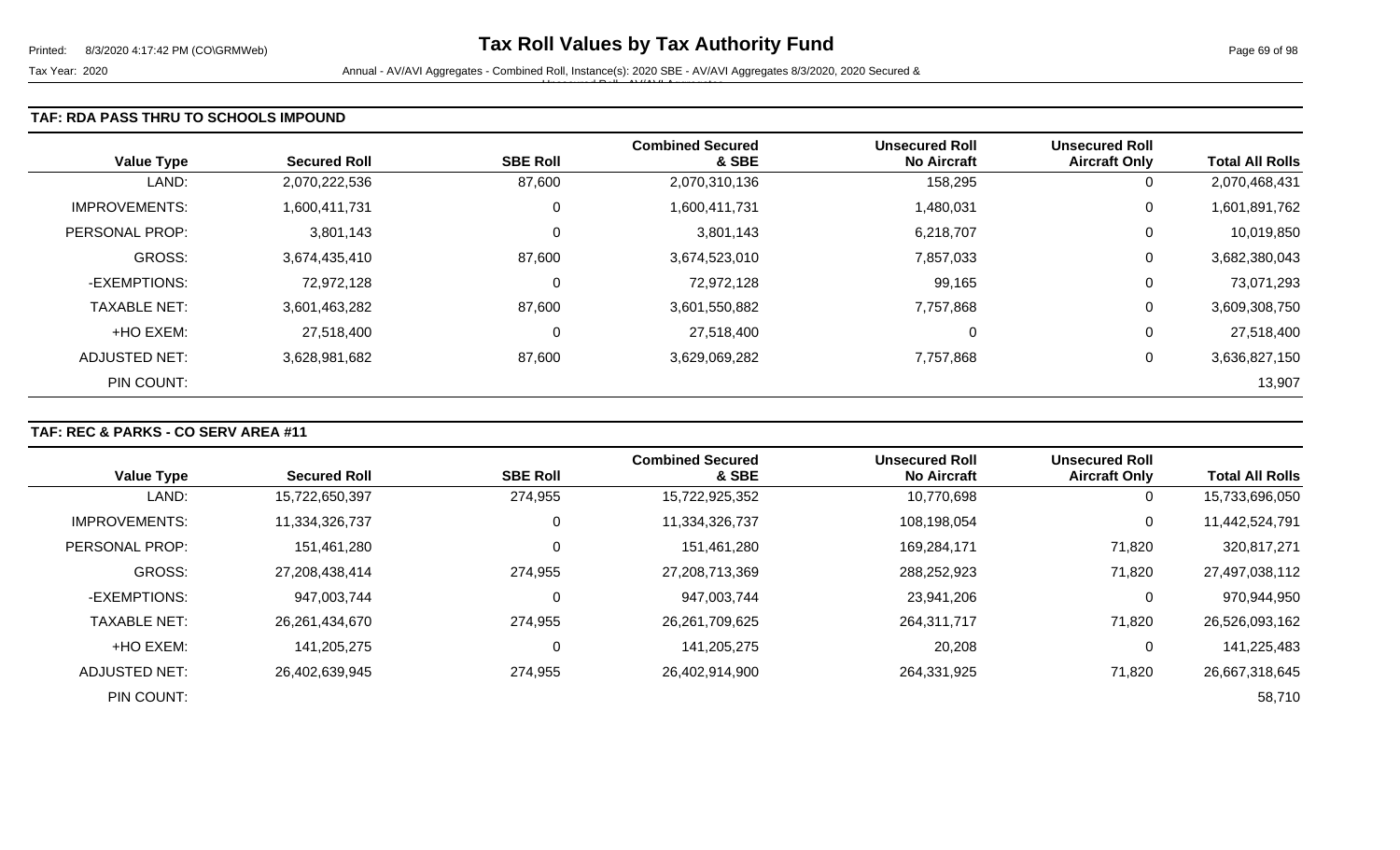Unsecured Roll - AV/AVI Aggregates

#### **TAF: REDWOOD DRIVE CSA 33**

| <b>Value Type</b>    | <b>Secured Roll</b> | <b>SBE Roll</b> | <b>Combined Secured</b><br>& SBE | <b>Unsecured Roll</b><br><b>No Aircraft</b> | <b>Unsecured Roll</b><br><b>Aircraft Only</b> | <b>Total All Rolls</b> |
|----------------------|---------------------|-----------------|----------------------------------|---------------------------------------------|-----------------------------------------------|------------------------|
| LAND:                | 4,766,604           | 0               | 4,766,604                        |                                             | O                                             | 4,766,604              |
| <b>IMPROVEMENTS:</b> | 3,408,037           | 0               | 3,408,037                        |                                             | 0                                             | 3,408,037              |
| GROSS:               | 8,174,641           | 0               | 8,174,641                        |                                             | 0                                             | 8,174,641              |
| -EXEMPTIONS:         | 21,000              | 0               | 21,000                           |                                             | 0                                             | 21,000                 |
| <b>TAXABLE NET:</b>  | 8,153,641           | 0               | 8,153,641                        |                                             | 0                                             | 8,153,641              |
| +HO EXEM:            | 21,000              | 0               | 21,000                           |                                             | 0                                             | 21,000                 |
| <b>ADJUSTED NET:</b> | 8,174,641           | 0               | 8,174,641                        |                                             | 0                                             | 8,174,641              |
| PIN COUNT:           |                     |                 |                                  |                                             |                                               | 18                     |

#### **TAF: RIDGE DRIVE CSA 58**

| <b>Value Type</b>    | <b>Secured Roll</b> | <b>SBE Roll</b> | <b>Combined Secured</b><br>& SBE | <b>Unsecured Roll</b><br><b>No Aircraft</b> | <b>Unsecured Roll</b><br><b>Aircraft Only</b> | <b>Total All Rolls</b> |
|----------------------|---------------------|-----------------|----------------------------------|---------------------------------------------|-----------------------------------------------|------------------------|
| LAND:                | 4,766,604           | 0               | 4,766,604                        | ν                                           | 0                                             | 4,766,604              |
| <b>IMPROVEMENTS:</b> | 3,408,037           | 0               | 3,408,037                        | 0                                           | 0                                             | 3,408,037              |
| GROSS:               | 8,174,641           | $\mathbf 0$     | 8,174,641                        | 0                                           | 0                                             | 8,174,641              |
| -EXEMPTIONS:         | 21,000              | $\Omega$        | 21,000                           | 0                                           | 0                                             | 21,000                 |
| <b>TAXABLE NET:</b>  | 8,153,641           | $\Omega$        | 8,153,641                        | 0                                           | 0                                             | 8,153,641              |
| +HO EXEM:            | 21,000              | $\mathbf 0$     | 21,000                           | 0                                           | 0                                             | 21,000                 |
| <b>ADJUSTED NET:</b> | 8,174,641           | 0               | 8,174,641                        | 0                                           | 0                                             | 8,174,641              |
| PIN COUNT:           |                     |                 |                                  |                                             |                                               | 18                     |

#### **TAF: RIVERDALE PARK CSA # 55**

| <b>Value Type</b>    | <b>Secured Roll</b> | <b>SBE Roll</b> | <b>Combined Secured</b><br>& SBE | <b>Unsecured Roll</b><br><b>No Aircraft</b> | <b>Unsecured Roll</b><br><b>Aircraft Only</b> | <b>Total All Rolls</b> |
|----------------------|---------------------|-----------------|----------------------------------|---------------------------------------------|-----------------------------------------------|------------------------|
| LAND:                | 4,766,604           |                 | 4,766,604                        |                                             |                                               | 4,766,604              |
| <b>IMPROVEMENTS:</b> | 3,408,037           |                 | 3,408,037                        |                                             |                                               | 3,408,037              |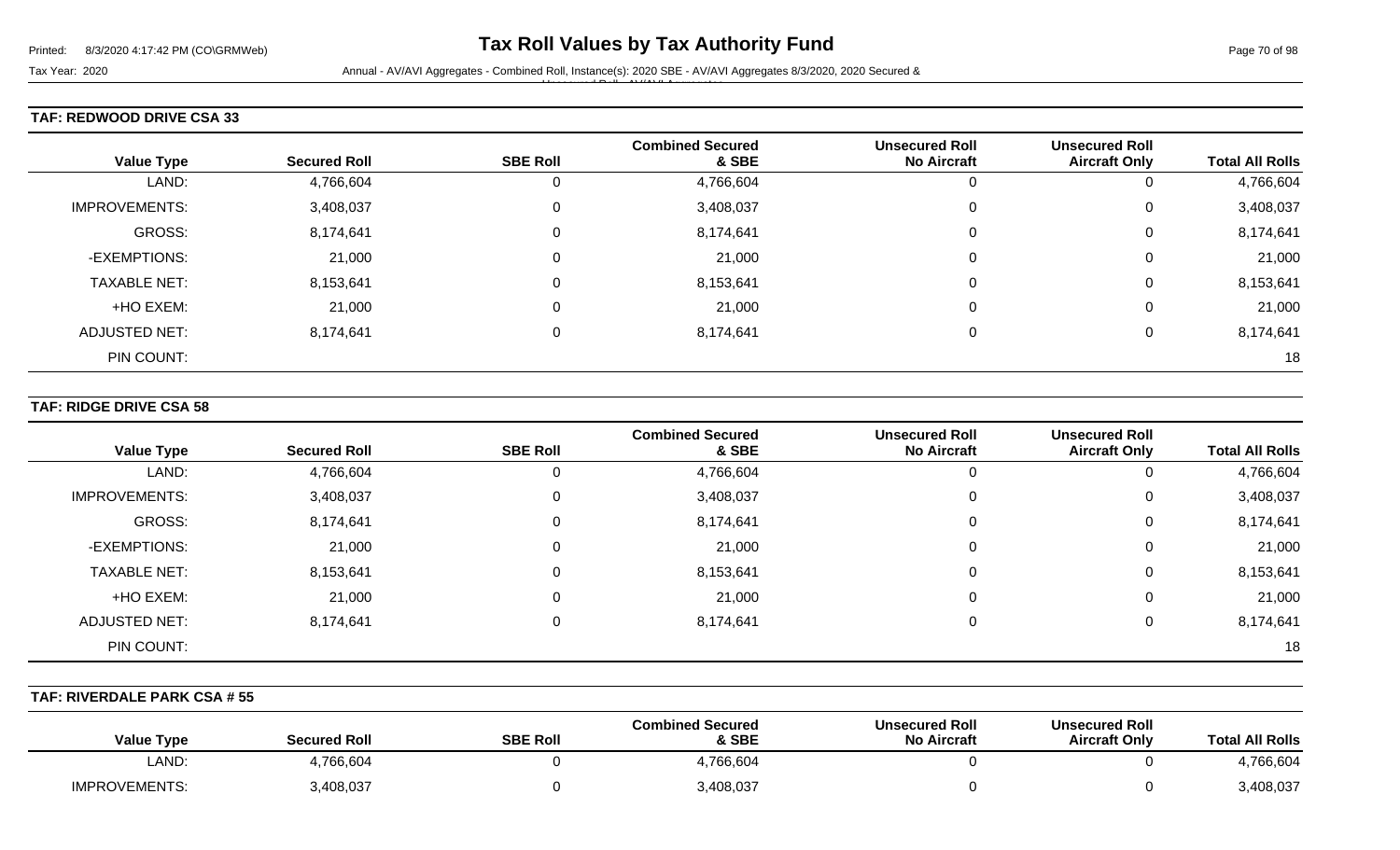| Printed:<br>8/3/2020 4:17:42 PM (CO\GRMWeb) |                                                                                                                |   | Tax Roll Values by Tax Authority Fund |   |   | Page 71 of 98 |
|---------------------------------------------|----------------------------------------------------------------------------------------------------------------|---|---------------------------------------|---|---|---------------|
| Tax Year: 2020                              | Annual - AV/AVI Aggregates - Combined Roll, Instance(s): 2020 SBE - AV/AVI Aggregates 8/3/2020, 2020 Secured & |   |                                       |   |   |               |
| GROSS:                                      | 8,174,641                                                                                                      | 0 | 8,174,641                             | U | 0 | 8,174,641     |
| -EXEMPTIONS:                                | 21,000                                                                                                         | 0 | 21,000                                |   | 0 | 21,000        |
| <b>TAXABLE NET:</b>                         | 8,153,641                                                                                                      | 0 | 8,153,641                             | 0 | 0 | 8,153,641     |
| +HO EXEM:                                   | 21,000                                                                                                         | 0 | 21,000                                |   | 0 | 21,000        |
| ADJUSTED NET:                               | 8,174,641                                                                                                      | 0 | 8,174,641                             |   | 0 | 8,174,641     |
| PIN COUNT:                                  |                                                                                                                |   |                                       |   |   | 18            |

# **TAF: ROBAK DR CO SV AREA #16**

| <b>Value Type</b>    | <b>Secured Roll</b> | <b>SBE Roll</b> | <b>Combined Secured</b><br>& SBE | <b>Unsecured Roll</b><br><b>No Aircraft</b> | <b>Unsecured Roll</b><br><b>Aircraft Only</b> | <b>Total All Rolls</b> |
|----------------------|---------------------|-----------------|----------------------------------|---------------------------------------------|-----------------------------------------------|------------------------|
| LAND:                | 22,250,940          | 0               | 22,250,940                       | 0                                           | O                                             | 22,250,940             |
| <b>IMPROVEMENTS:</b> | 16,727,524          | 0               | 16,727,524                       | 0                                           | 0                                             | 16,727,524             |
| PERSONAL PROP:       |                     | 0               | 0                                | 159,242                                     | 0                                             | 159,242                |
| GROSS:               | 38,978,464          | 0               | 38,978,464                       | 159,242                                     | 0                                             | 39,137,706             |
| -EXEMPTIONS:         | 295,336             | 0               | 295,336                          | 0                                           | 0                                             | 295,336                |
| <b>TAXABLE NET:</b>  | 38,683,128          | $\Omega$        | 38,683,128                       | 159,242                                     | 0                                             | 38,842,370             |
| +HO EXEM:            | 294,000             | $\mathbf 0$     | 294,000                          | 0                                           | 0                                             | 294,000                |
| <b>ADJUSTED NET:</b> | 38,977,128          | 0               | 38,977,128                       | 159,242                                     | 0                                             | 39,136,370             |
| PIN COUNT:           |                     |                 |                                  |                                             |                                               | 79                     |

# **TAF: ROBAK DRIVE CSA 16**

| <b>Value Type</b>    | <b>Secured Roll</b> | <b>SBE Roll</b> | <b>Combined Secured</b><br>& SBE | <b>Unsecured Roll</b><br><b>No Aircraft</b> | <b>Unsecured Roll</b><br><b>Aircraft Only</b> | <b>Total All Rolls</b> |
|----------------------|---------------------|-----------------|----------------------------------|---------------------------------------------|-----------------------------------------------|------------------------|
| LAND:                | 4,766,604           | 0               | 4,766,604                        |                                             |                                               | 4,766,604              |
| <b>IMPROVEMENTS:</b> | 3,408,037           | 0               | 3,408,037                        |                                             | $\Omega$                                      | 3,408,037              |
| <b>GROSS:</b>        | 8,174,641           | 0               | 8,174,641                        |                                             | 0                                             | 8,174,641              |
| -EXEMPTIONS:         | 21,000              | 0               | 21,000                           |                                             | $\Omega$                                      | 21,000                 |
| <b>TAXABLE NET:</b>  | 8,153,641           | 0               | 8,153,641                        |                                             | 0                                             | 8,153,641              |
| +HO EXEM:            | 21,000              | 0               | 21,000                           |                                             | $\mathbf{0}$                                  | 21,000                 |
| ADJUSTED NET:        | 8,174,641           |                 | 8,174,641                        |                                             |                                               | 8,174,641              |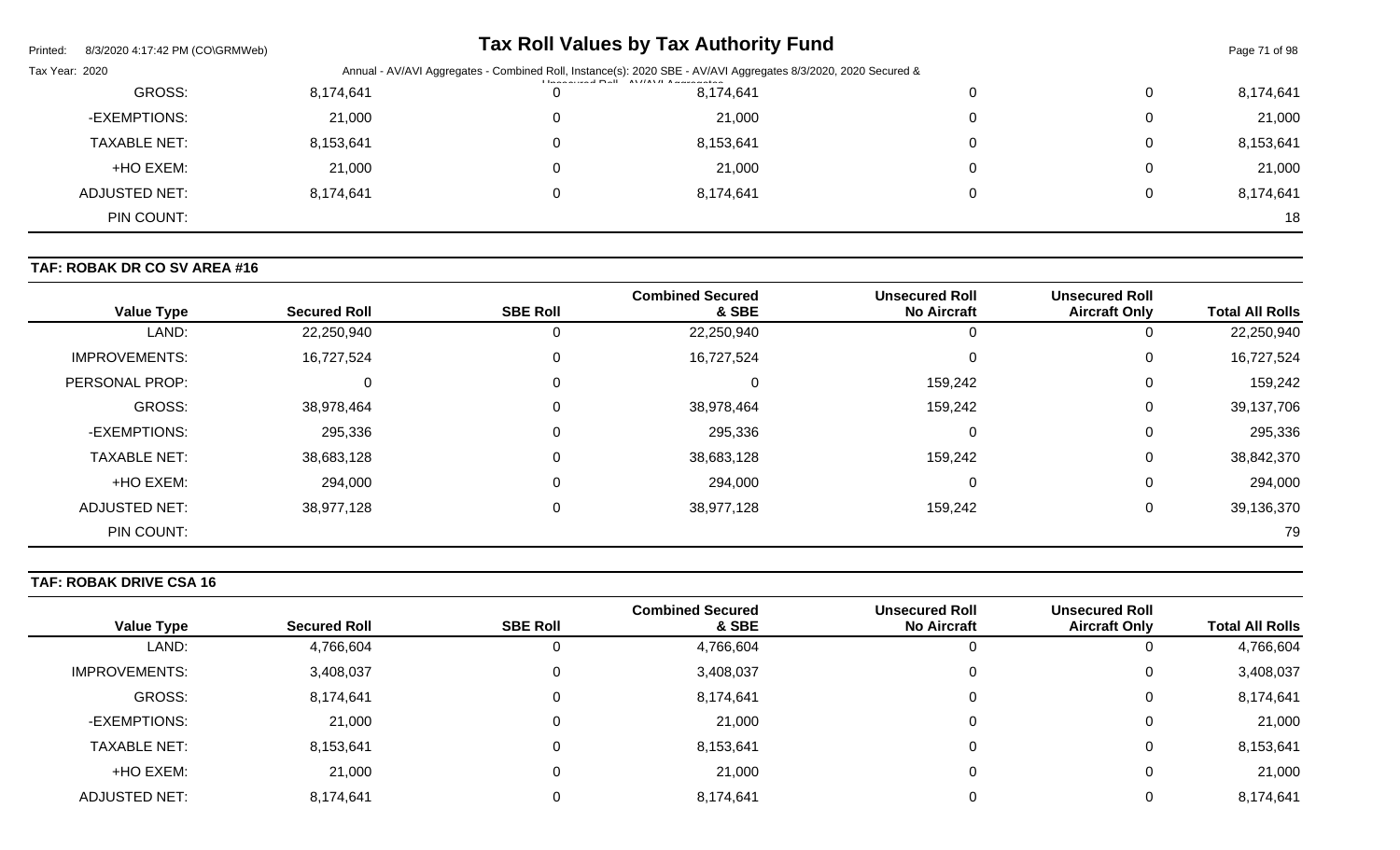# Printed: 8/3/2020 4:17:42 PM (CO\GRMWeb) **Tax Roll Values by Tax Authority Fund** Page 72 of 98

Tax Year: 2020 Annual - AV/AVI Aggregates - Combined Roll, Instance(s): 2020 SBE - AV/AVI Aggregates 8/3/2020, 2020 Secured & Unsecured Roll - AV/AVI Aggregates

PIN COUNT: 18

# **TAF: ROBERTS ROAD CSA 37**

| <b>Value Type</b>    | <b>Secured Roll</b> | <b>SBE Roll</b> | <b>Combined Secured</b><br>& SBE | <b>Unsecured Roll</b><br><b>No Aircraft</b> | <b>Unsecured Roll</b><br><b>Aircraft Only</b> | <b>Total All Rolls</b> |
|----------------------|---------------------|-----------------|----------------------------------|---------------------------------------------|-----------------------------------------------|------------------------|
| LAND:                | 4,766,604           | 0               | 4,766,604                        |                                             | U                                             | 4,766,604              |
| <b>IMPROVEMENTS:</b> | 3,408,037           | 0               | 3,408,037                        |                                             | 0                                             | 3,408,037              |
| GROSS:               | 8,174,641           | $\mathbf 0$     | 8,174,641                        |                                             | 0                                             | 8,174,641              |
| -EXEMPTIONS:         | 21,000              | 0               | 21,000                           |                                             | 0                                             | 21,000                 |
| <b>TAXABLE NET:</b>  | 8,153,641           | $\mathbf 0$     | 8,153,641                        | 0                                           | $\mathbf 0$                                   | 8,153,641              |
| +HO EXEM:            | 21,000              | 0               | 21,000                           |                                             | 0                                             | 21,000                 |
| ADJUSTED NET:        | 8,174,641           | 0               | 8,174,641                        |                                             | 0                                             | 8,174,641              |
| PIN COUNT:           |                     |                 |                                  |                                             |                                               | 18                     |

# **TAF: S C CO RESOURCE CONS DIST**

| <b>Value Type</b>    | <b>Secured Roll</b> | <b>SBE Roll</b> | <b>Combined Secured</b><br>& SBE | <b>Unsecured Roll</b><br><b>No Aircraft</b> | <b>Unsecured Roll</b><br><b>Aircraft Only</b> | <b>Total All Rolls</b> |
|----------------------|---------------------|-----------------|----------------------------------|---------------------------------------------|-----------------------------------------------|------------------------|
| LAND:                | 18,788,023,530      | 385,847         | 18,788,409,377                   | 11,439,967                                  | 0                                             | 18,799,849,344         |
| <b>IMPROVEMENTS:</b> | 13,436,875,597      | 0               | 13,436,875,597                   | 158,593,669                                 | 0                                             | 13,595,469,266         |
| PERSONAL PROP:       | 156,339,471         | 0               | 156,339,471                      | 208,373,938                                 | 71,820                                        | 364,785,229            |
| GROSS:               | 32,381,238,598      | 385,847         | 32,381,624,445                   | 378,407,574                                 | 71,820                                        | 32,760,103,839         |
| -EXEMPTIONS:         | 1,035,235,835       | $\Omega$        | 1,035,235,835                    | 29,859,223                                  | 0                                             | 1,065,095,058          |
| <b>TAXABLE NET:</b>  | 31,346,002,763      | 385,847         | 31,346,388,610                   | 348,548,351                                 | 71,820                                        | 31,695,008,781         |
| +HO EXEM:            | 167,200,475         | 0               | 167,200,475                      | 33,140                                      | 0                                             | 167,233,615            |
| ADJUSTED NET:        | 31,513,203,238      | 385,847         | 31,513,589,085                   | 348,581,491                                 | 71,820                                        | 31,862,242,396         |
| PIN COUNT:           |                     |                 |                                  |                                             |                                               | 72,178                 |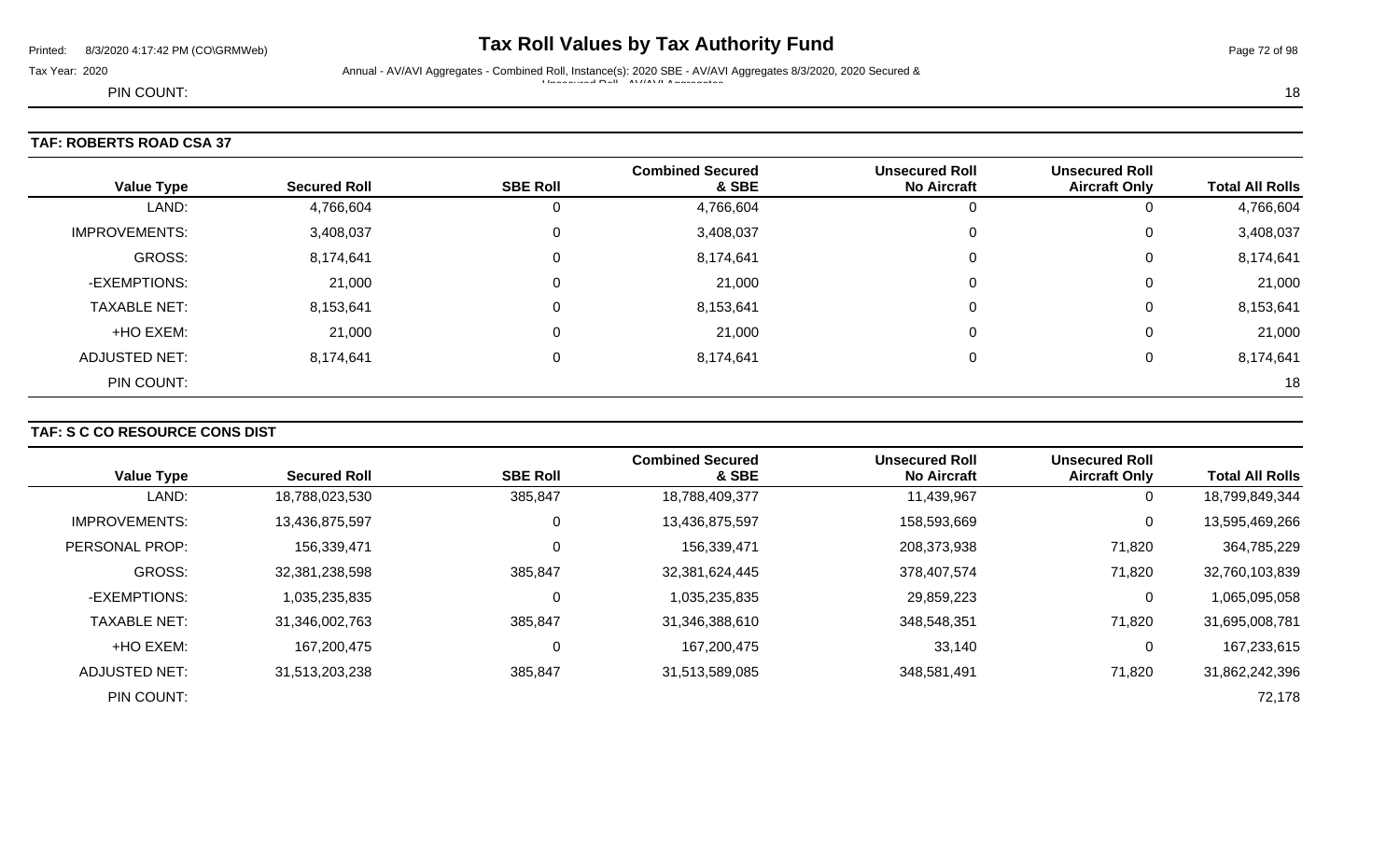Unsecured Roll - AV/AVI Aggregates

## **TAF: S C COUNTY GENERAL**

|                      |                     |                 | <b>Combined Secured</b> | <b>Unsecured Roll</b> | <b>Unsecured Roll</b> |                        |
|----------------------|---------------------|-----------------|-------------------------|-----------------------|-----------------------|------------------------|
| <b>Value Type</b>    | <b>Secured Roll</b> | <b>SBE Roll</b> | & SBE                   | <b>No Aircraft</b>    | <b>Aircraft Only</b>  | <b>Total All Rolls</b> |
| LAND:                | 28,615,795,452      | 385,847         | 28,616,181,299          | 36,397,702            | 0                     | 28,652,579,001         |
| <b>IMPROVEMENTS:</b> | 21,967,257,707      |                 | 21,967,257,707          | 441,238,219           | 0                     | 22,408,495,926         |
| PERSONAL PROP:       | 276,599,627         |                 | 276,599,627             | 605,208,579           | 31,899,506            | 913,707,712            |
| GROSS:               | 50,859,652,786      | 385,847         | 50,860,038,633          | 1,082,844,500         | 31,899,506            | 51,974,782,639         |
| -EXEMPTIONS:         | 1,705,850,592       |                 | 1,705,850,592           | 81,466,971            | 665,061               | 1,787,982,624          |
| <b>TAXABLE NET:</b>  | 49,153,802,194      | 385,847         | 49,154,188,041          | 1,001,377,529         | 31,234,445            | 50,186,800,015         |
| +HO EXEM:            | 257,241,613         |                 | 257,241,613             | 222,140               | 0                     | 257,463,753            |
| ADJUSTED NET:        | 49,411,043,807      | 385,847         | 49,411,429,654          | 1,001,599,669         | 31,234,445            | 50,444,263,768         |
| PIN COUNT:           |                     |                 |                         |                       |                       | 111,820                |

### **TAF: S C HI SCH DIST GENL**

| <b>Value Type</b>    | <b>Secured Roll</b> | <b>SBE Roll</b> | <b>Combined Secured</b><br>& SBE | <b>Unsecured Roll</b><br><b>No Aircraft</b> | <b>Unsecured Roll</b><br><b>Aircraft Only</b> | <b>Total All Rolls</b> |
|----------------------|---------------------|-----------------|----------------------------------|---------------------------------------------|-----------------------------------------------|------------------------|
|                      |                     |                 |                                  |                                             |                                               |                        |
| LAND:                | 13,538,628,417      | 288,515         | 13,538,916,932                   | 24,974,999                                  | 0                                             | 13,563,891,931         |
| <b>IMPROVEMENTS:</b> | 10,084,894,599      | 0               | 10,084,894,599                   | 248,044,747                                 | 0                                             | 10,332,939,346         |
| PERSONAL PROP:       | 150,187,898         |                 | 150,187,898                      | 293,982,413                                 | 71,820                                        | 444,242,131            |
| GROSS:               | 23,773,710,914      | 288,515         | 23,773,999,429                   | 567,002,159                                 | 71,820                                        | 24,341,073,408         |
| -EXEMPTIONS:         | 822,873,805         |                 | 822,873,805                      | 66,988,659                                  | 0                                             | 889,862,465            |
| <b>TAXABLE NET:</b>  | 22,950,837,109      | 288,515         | 22,951,125,624                   | 500,013,500                                 | 71,820                                        | 23,451,210,943         |
| +HO EXEM:            | 112,483,934         | C               | 112,483,934                      | 208,140                                     | 0                                             | 112,692,074            |
| ADJUSTED NET:        | 23,063,321,043      | 288,515         | 23,063,609,558                   | 500,221,640                                 | 71,820                                        | 23,563,903,017         |
| PIN COUNT:           |                     |                 |                                  |                                             |                                               | 47,666                 |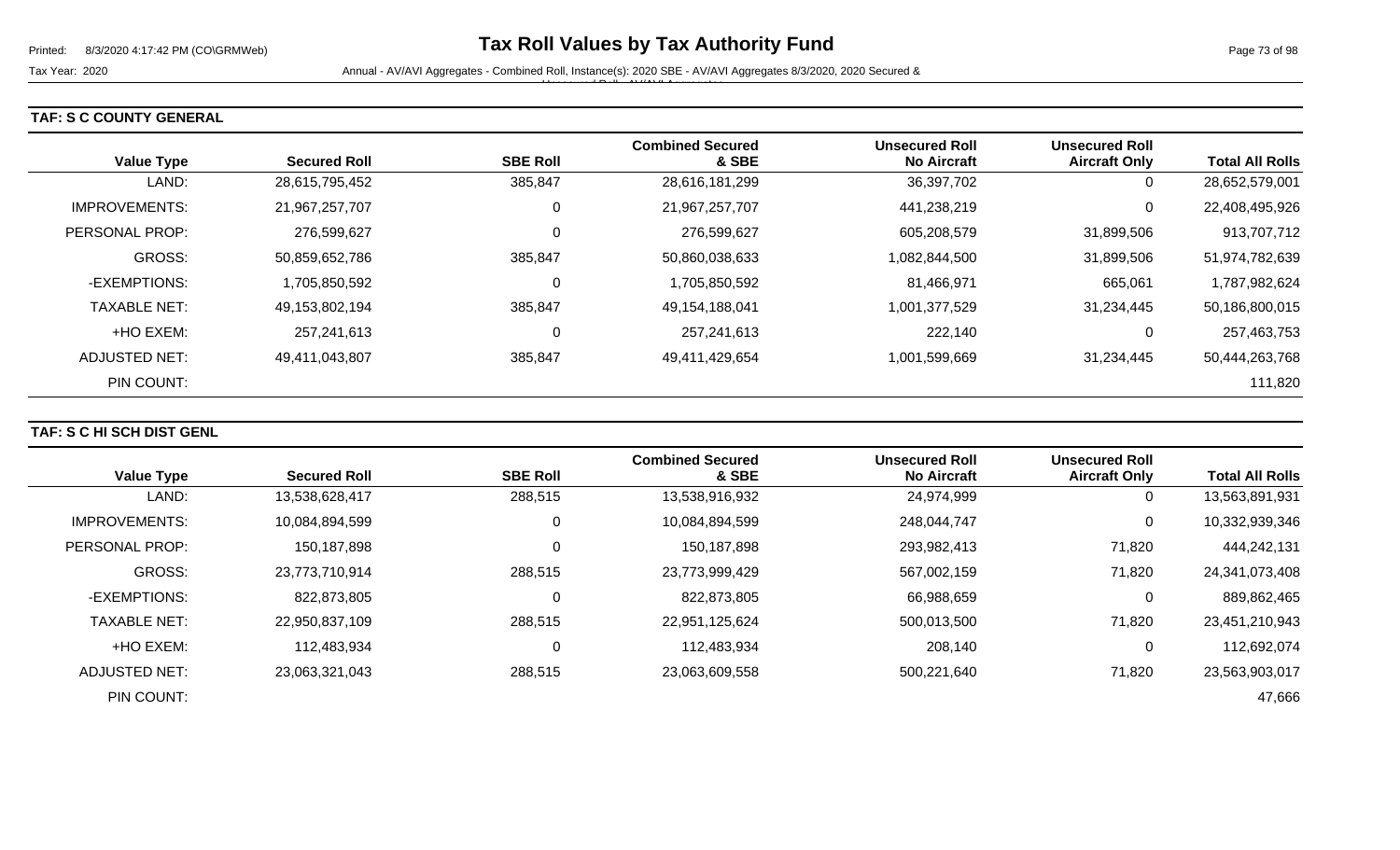#### **TAF: S C PORT DIST TR GENL**

| <b>Value Type</b>     | <b>Secured Roll</b> | <b>SBE Roll</b> | <b>Combined Secured</b><br>& SBE | <b>Unsecured Roll</b><br><b>No Aircraft</b> | <b>Unsecured Roll</b><br><b>Aircraft Only</b> | <b>Total All Rolls</b> |
|-----------------------|---------------------|-----------------|----------------------------------|---------------------------------------------|-----------------------------------------------|------------------------|
| LAND:                 | 10,897,460,561      | 0               | 10,897,460,561                   | 19,400,886                                  | 0                                             | 10,916,861,447         |
| <b>IMPROVEMENTS:</b>  | 8,117,443,038       | 0               | 8,117,443,038                    | 176,551,251                                 | 0                                             | 8,293,994,289          |
| <b>PERSONAL PROP:</b> | 143,677,918         | 0               | 143,677,918                      | 247,405,875                                 | 0                                             | 391,083,793            |
| <b>GROSS:</b>         | 19,158,581,517      | 0               | 19,158,581,517                   | 443,358,012                                 | 0                                             | 19,601,939,529         |
| -EXEMPTIONS:          | 740,013,566         | 0               | 740,013,566                      | 60,733,519                                  | 0                                             | 800,747,085            |
| <b>TAXABLE NET:</b>   | 18,418,567,951      | 0               | 18,418,567,951                   | 382,624,493                                 | 0                                             | 18,801,192,444         |
| +HO EXEM:             | 91,985,928          | 0               | 91,985,928                       | 195,208                                     | 0                                             | 92,181,136             |
| ADJUSTED NET:         | 18,510,553,879      | $\pmb{0}$       | 18,510,553,879                   | 382,819,701                                 | 0                                             | 18,893,373,580         |
| PIN COUNT:            |                     |                 |                                  |                                             |                                               | 38,068                 |

### **TAF: S C SCH DIST GENL**

|                      |                     |                 | <b>Combined Secured</b> | <b>Unsecured Roll</b> | <b>Unsecured Roll</b> |                        |
|----------------------|---------------------|-----------------|-------------------------|-----------------------|-----------------------|------------------------|
| <b>Value Type</b>    | <b>Secured Roll</b> | <b>SBE Roll</b> | & SBE                   | <b>No Aircraft</b>    | <b>Aircraft Only</b>  | <b>Total All Rolls</b> |
| LAND:                | 6,407,595,541       | 0               | 6,407,595,541           | 17,791,486            | 0                     | 6,425,387,027          |
| <b>IMPROVEMENTS:</b> | 4,931,157,032       | 0               | 4,931,157,032           | 135,648,613           | 0                     | 5,066,805,645          |
| PERSONAL PROP:       | 50,062,864          | 0               | 50,062,864              | 165,872,661           | 0                     | 215,935,525            |
| <b>GROSS:</b>        | 11,388,815,437      | 0               | 11,388,815,437          | 319,312,760           | $\mathbf 0$           | 11,708,128,197         |
| -EXEMPTIONS:         | 336,654,492         | 0               | 336,654,492             | 37,959,447            | $\mathbf 0$           | 374,613,940            |
| <b>TAXABLE NET:</b>  | 11,052,160,945      | 0               | 11,052,160,945          | 281,353,313           | $\mathbf 0$           | 11,333,514,257         |
| +HO EXEM:            | 52,089,815          | 0               | 52,089,815              | 49,000                | $\Omega$              | 52,138,815             |
| <b>ADJUSTED NET:</b> | 11,104,250,760      | 0               | 11,104,250,760          | 281,402,313           | $\mathbf 0$           | 11,385,653,072         |
| PIN COUNT:           |                     |                 |                         |                       |                       | 22,308                 |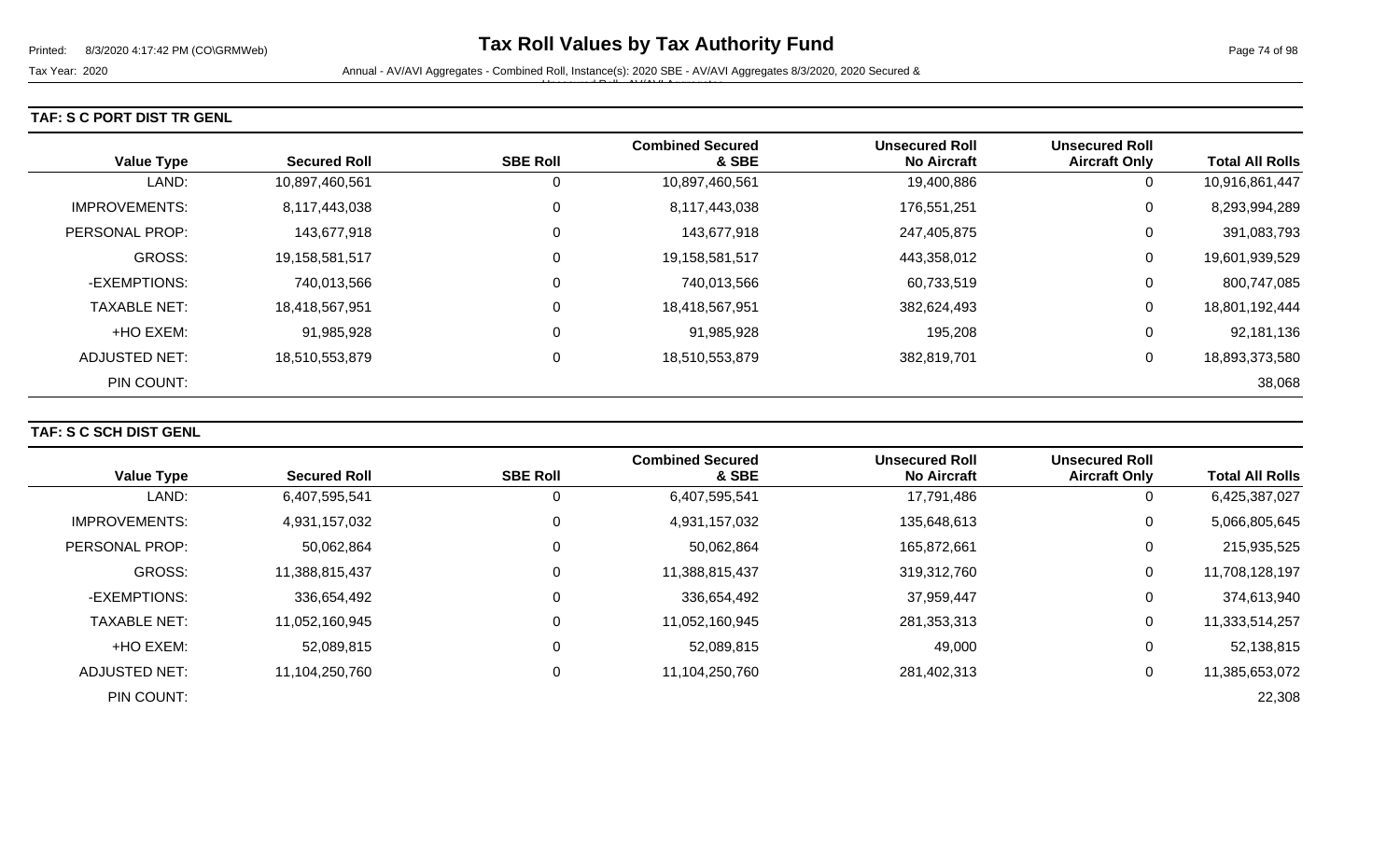#### **TAF: SALSIPUEDES SANITARY DIST GEN**

| <b>Value Type</b>    | <b>Secured Roll</b> | <b>SBE Roll</b> | <b>Combined Secured</b><br>& SBE | <b>Unsecured Roll</b><br><b>No Aircraft</b> | <b>Unsecured Roll</b><br><b>Aircraft Only</b> | <b>Total All Rolls</b> |
|----------------------|---------------------|-----------------|----------------------------------|---------------------------------------------|-----------------------------------------------|------------------------|
| LAND:                | 99,431,996          | 0               | 99,431,996                       | 341,828                                     | 0                                             | 99,773,824             |
| <b>IMPROVEMENTS:</b> | 93,219,572          | $\mathbf 0$     | 93,219,572                       | 493,302                                     | 0                                             | 93,712,874             |
| PERSONAL PROP:       | 336,749             | 0               | 336,749                          | 560,081                                     | 0                                             | 896,830                |
| <b>GROSS:</b>        | 192,988,317         | 0               | 192,988,317                      | 1,395,211                                   | 0                                             | 194,383,528            |
| -EXEMPTIONS:         | 17,803,632          | 0               | 17,803,632                       | 0                                           | 0                                             | 17,803,632             |
| <b>TAXABLE NET:</b>  | 175,184,685         | 0               | 175,184,685                      | 1,395,211                                   | 0                                             | 176,579,896            |
| +HO EXEM:            | 1,635,200           | 0               | 1,635,200                        | 0                                           | 0                                             | 1,635,200              |
| ADJUSTED NET:        | 176,819,885         | 0               | 176,819,885                      | 1,395,211                                   | 0                                             | 178,215,096            |
| PIN COUNT:           |                     |                 |                                  |                                             |                                               | 527                    |

## **TAF: SAN LOR VAL CO WAT DIST TR GEN**

| <b>Value Type</b>    | <b>Secured Roll</b> | <b>SBE Roll</b> | <b>Combined Secured</b><br>& SBE | <b>Unsecured Roll</b><br><b>No Aircraft</b> | <b>Unsecured Roll</b><br><b>Aircraft Only</b> | <b>Total All Rolls</b> |
|----------------------|---------------------|-----------------|----------------------------------|---------------------------------------------|-----------------------------------------------|------------------------|
| LAND:                | 1,987,964,346       | U               | 1,987,964,346                    | 135,622                                     | 0                                             | 1,988,099,968          |
| <b>IMPROVEMENTS:</b> | 1,515,228,524       | 0               | 1,515,228,524                    | 1,452,358                                   | 0                                             | 1,516,680,882          |
| PERSONAL PROP:       | 1,721,220           | 0               | 1,721,220                        | 6,104,650                                   | 0                                             | 7,825,870              |
| <b>GROSS:</b>        | 3,504,914,090       | 0               | 3,504,914,090                    | 7,692,630                                   | 0                                             | 3,512,606,720          |
| -EXEMPTIONS:         | 73,162,644          | 0               | 73,162,644                       | 99,165                                      | 0                                             | 73,261,809             |
| <b>TAXABLE NET:</b>  | 3,431,751,446       | $\Omega$        | 3,431,751,446                    | 7,593,465                                   | $\mathbf 0$                                   | 3,439,344,911          |
| +HO EXEM:            | 27,798,400          | $\mathbf 0$     | 27,798,400                       | 0                                           | 0                                             | 27,798,400             |
| ADJUSTED NET:        | 3,459,549,846       | 0               | 3,459,549,846                    | 7,593,465                                   | 0                                             | 3,467,143,311          |
| PIN COUNT:           |                     |                 |                                  |                                             |                                               | 13,937                 |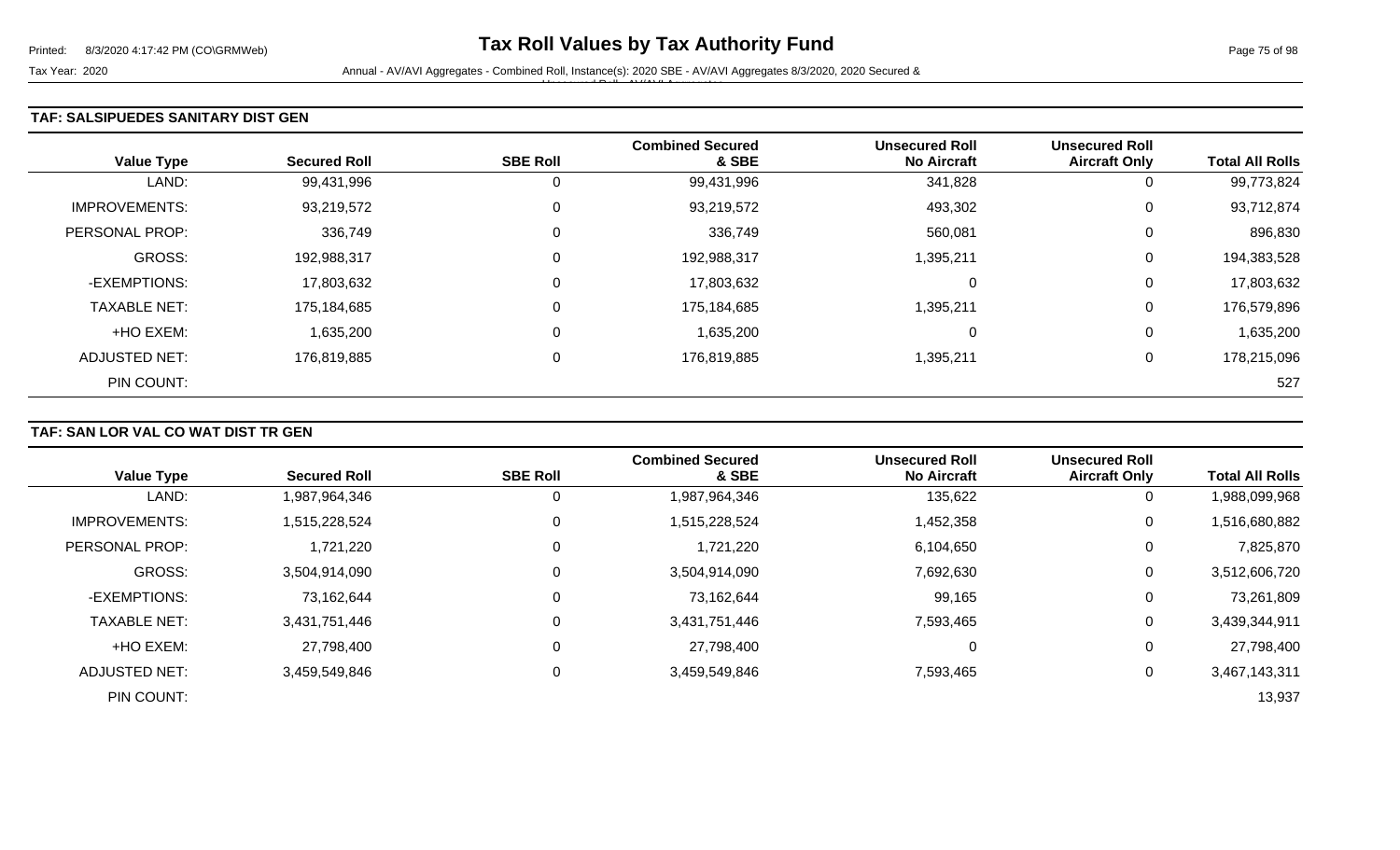#### **TAF: SAND DOLLAR BCH CO SERV AREA 5**

|                      |                     |                 | <b>Combined Secured</b> | <b>Unsecured Roll</b> | <b>Unsecured Roll</b> |                        |
|----------------------|---------------------|-----------------|-------------------------|-----------------------|-----------------------|------------------------|
| <b>Value Type</b>    | <b>Secured Roll</b> | <b>SBE Roll</b> | & SBE                   | <b>No Aircraft</b>    | <b>Aircraft Only</b>  | <b>Total All Rolls</b> |
| LAND:                | 89,338,420          | 0               | 89,338,420              | 27,982                | υ                     | 89,366,402             |
| <b>IMPROVEMENTS:</b> | 53,565,464          | 0               | 53,565,464              | 27,982                | U                     | 53,593,446             |
| GROSS:               | 142,903,884         | 0               | 142,903,884             | 55,964                | ⌒<br>U                | 142,959,848            |
| -EXEMPTIONS:         | 287,000             | 0               | 287,000                 | $\Omega$              | U                     | 287,000                |
| <b>TAXABLE NET:</b>  | 142,616,884         | 0               | 142,616,884             | 55,964                | U                     | 142,672,848            |
| +HO EXEM:            | 287,000             | 0               | 287,000                 | $\Omega$              | ⌒<br>U                | 287,000                |
| <b>ADJUSTED NET:</b> | 142,903,884         | 0               | 142,903,884             | 55,964                | U                     | 142,959,848            |
| PIN COUNT:           |                     |                 |                         |                       |                       | 196                    |

### **TAF: SANTA CLARA - ALL CAPITAL OUTL**

| <b>Value Type</b>    | <b>Secured Roll</b> | <b>SBE Roll</b> | <b>Combined Secured</b><br>& SBE | <b>Unsecured Roll</b><br><b>No Aircraft</b> | <b>Unsecured Roll</b><br><b>Aircraft Only</b> | <b>Total All Rolls</b> |
|----------------------|---------------------|-----------------|----------------------------------|---------------------------------------------|-----------------------------------------------|------------------------|
| LAND:                | 861,718,639         | 0               | 861,718,639                      | 48,704                                      | 0                                             | 861,767,343            |
| <b>IMPROVEMENTS:</b> | 666,553,775         | 0               | 666,553,775                      | 1,430,158                                   | 0                                             | 667,983,933            |
| PERSONAL PROP:       | 831,503             | 0               | 831,503                          | 2,446,317                                   | 0                                             | 3,277,820              |
| <b>GROSS:</b>        | 1,529,103,917       | 0               | 1,529,103,917                    | 3,925,179                                   | 0                                             | 1,533,029,096          |
| -EXEMPTIONS:         | 11,909,248          | 0               | 11,909,248                       | 0                                           | 0                                             | 11,909,248             |
| <b>TAXABLE NET:</b>  | 1,517,194,669       | $\mathbf 0$     | 1,517,194,669                    | 3,925,179                                   | 0                                             | 1,521,119,848          |
| +HO EXEM:            | 7,515,200           | $\Omega$        | 7,515,200                        | 0                                           | 0                                             | 7,515,200              |
| ADJUSTED NET:        | 1,524,709,869       | 0               | 1,524,709,869                    | 3,925,179                                   | 0                                             | 1,528,635,048          |
| PIN COUNT:           |                     |                 |                                  |                                             |                                               | 2,553                  |

**TAF: SANTA CLARA DEV CTR-HNDCPD MIN** 

| <b>Type</b><br>Value | Secured Rol     | <b>SBE Roll</b> | <b>Combined Secured</b><br>& SBE | Unsecured Roll<br><b>No Aircraft</b> | <b>Unsecured Roll</b><br><b>Aircraft Only</b> | <b>All Rolls</b><br>Tota   |
|----------------------|-----------------|-----------------|----------------------------------|--------------------------------------|-----------------------------------------------|----------------------------|
| LAND                 | ,718,639<br>861 |                 | 861,718,639                      | 48,704                               |                                               | 861<br>707 O 10<br>767,343 |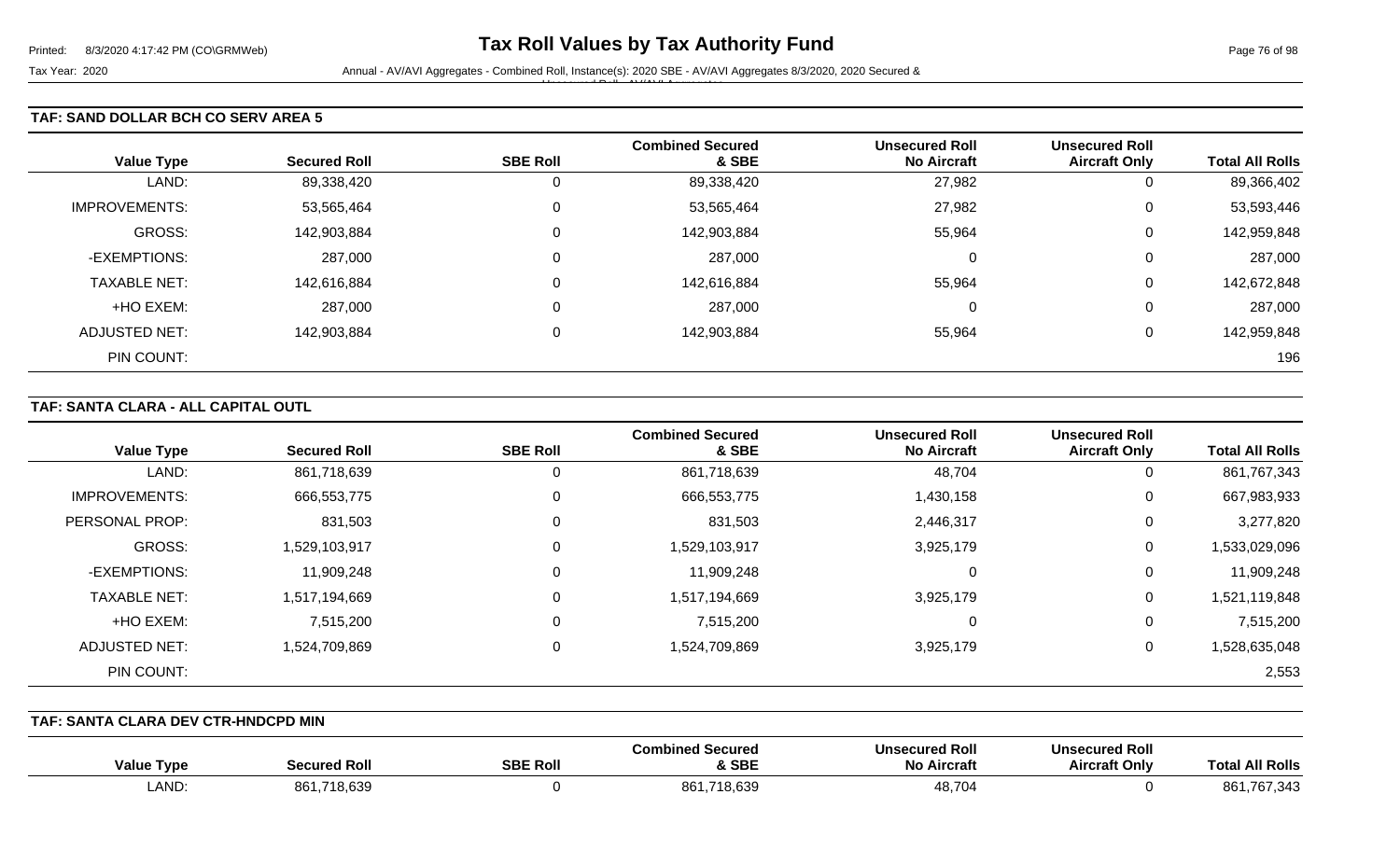| Printed:<br>8/3/2020 4:17:42 PM (CO\GRMWeb) |               |                                                                                                                                                               | <b>Tax Roll Values by Tax Authority Fund</b> |           |             | Page 77 of 98 |
|---------------------------------------------|---------------|---------------------------------------------------------------------------------------------------------------------------------------------------------------|----------------------------------------------|-----------|-------------|---------------|
| Tax Year: 2020                              |               | Annual - AV/AVI Aggregates - Combined Roll, Instance(s): 2020 SBE - AV/AVI Aggregates 8/3/2020, 2020 Secured &<br>$11.22211.224$ Dell AVIIAVII A sense serves |                                              |           |             |               |
| <b>IMPROVEMENTS:</b>                        | 666,553,775   |                                                                                                                                                               | 666,553,775                                  | 1,430,158 | 0           | 667,983,933   |
| PERSONAL PROP:                              | 831,503       |                                                                                                                                                               | 831,503                                      | 2,446,317 | $\Omega$    | 3,277,820     |
| GROSS:                                      | 1,529,103,917 |                                                                                                                                                               | 1,529,103,917                                | 3,925,179 | 0           | 1,533,029,096 |
| -EXEMPTIONS:                                | 11,909,248    |                                                                                                                                                               | 11,909,248                                   |           | $\Omega$    | 11,909,248    |
| <b>TAXABLE NET:</b>                         | 1,517,194,669 |                                                                                                                                                               | 1,517,194,669                                | 3,925,179 | $\mathbf 0$ | 1,521,119,848 |
| +HO EXEM:                                   | 7,515,200     |                                                                                                                                                               | 7,515,200                                    |           | 0           | 7,515,200     |
| ADJUSTED NET:                               | 1,524,709,869 |                                                                                                                                                               | 1,524,709,869                                | 3,925,179 | 0           | 1,528,635,048 |
| PIN COUNT:                                  |               |                                                                                                                                                               |                                              |           |             | 2,553         |

# **TAF: SANTA CLARA INST TUITION TAX**

| <b>Value Type</b>    | <b>Secured Roll</b> | <b>SBE Roll</b> | <b>Combined Secured</b><br>& SBE | <b>Unsecured Roll</b><br><b>No Aircraft</b> | <b>Unsecured Roll</b><br><b>Aircraft Only</b> | <b>Total All Rolls</b> |
|----------------------|---------------------|-----------------|----------------------------------|---------------------------------------------|-----------------------------------------------|------------------------|
| LAND:                | 861,718,639         | 0               | 861,718,639                      | 48,704                                      | 0                                             | 861,767,343            |
| <b>IMPROVEMENTS:</b> | 666,553,775         | 0               | 666,553,775                      | 1,430,158                                   | 0                                             | 667,983,933            |
| PERSONAL PROP:       | 831,503             | $\mathbf 0$     | 831,503                          | 2,446,317                                   | 0                                             | 3,277,820              |
| <b>GROSS:</b>        | 1,529,103,917       | $\overline{0}$  | 1,529,103,917                    | 3,925,179                                   | $\pmb{0}$                                     | 1,533,029,096          |
| -EXEMPTIONS:         | 11,909,248          | 0               | 11,909,248                       |                                             | 0                                             | 11,909,248             |
| <b>TAXABLE NET:</b>  | 1,517,194,669       | $\mathbf 0$     | 1,517,194,669                    | 3,925,179                                   | $\pmb{0}$                                     | 1,521,119,848          |
| +HO EXEM:            | 7,515,200           | 0               | 7,515,200                        |                                             | 0                                             | 7,515,200              |
| <b>ADJUSTED NET:</b> | 1,524,709,869       | $\mathbf 0$     | 1,524,709,869                    | 3,925,179                                   | $\pmb{0}$                                     | 1,528,635,048          |
| PIN COUNT:           |                     |                 |                                  |                                             |                                               | 2,553                  |

### **TAF: SANTA CLARA PHYSICALLY HANDCPP**

|                   |                     |                 | <b>Combined Secured</b> | <b>Unsecured Roll</b> | <b>Unsecured Roll</b> |                        |
|-------------------|---------------------|-----------------|-------------------------|-----------------------|-----------------------|------------------------|
| <b>Value Type</b> | <b>Secured Roll</b> | <b>SBE Roll</b> | & SBE                   | <b>No Aircraft</b>    | <b>Aircraft Only</b>  | <b>Total All Rolls</b> |
| LAND:             | 861,718,639         |                 | 861,718,639             | 48,704                | ັ                     | 861,767,343            |
| IMPROVEMENTS:     | 666,553,775         |                 | 666,553,775             | 1,430,158             | ັ                     | 667,983,933            |
| PERSONAL PROP:    | 831,503             |                 | 831,503                 | 2,446,317             |                       | 3,277,820              |
| <b>GROSS:</b>     | 1,529,103,917       |                 | 1,529,103,917           | 3,925,179             |                       | 1,533,029,096          |
| -EXEMPTIONS:      | 11,909,248          |                 | 11,909,248              |                       |                       | 11,909,248             |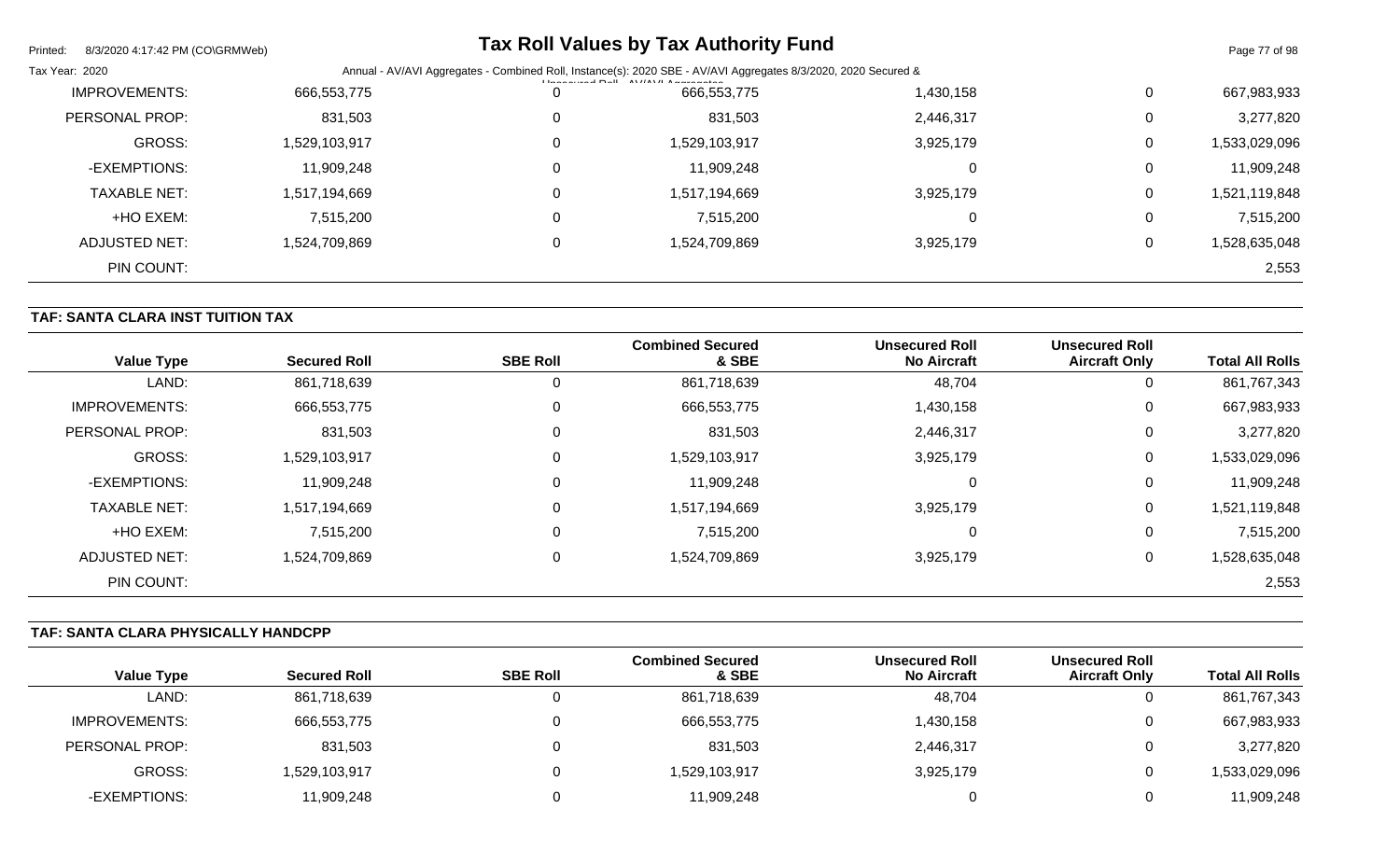| Printed:                                                                                                                                                                              | 8/3/2020   4:17:42 PM (CO\GRMWeb) |               |  | Tax Roll Values by Tax Authority Fund |           |   | Page 78 of 98 |  |
|---------------------------------------------------------------------------------------------------------------------------------------------------------------------------------------|-----------------------------------|---------------|--|---------------------------------------|-----------|---|---------------|--|
| Tax Year: 2020<br>Annual - AV/AVI Aggregates - Combined Roll, Instance(s): 2020 SBE - AV/AVI Aggregates 8/3/2020, 2020 Secured &<br><b>I lease control Dall AVIIAVII Among patent</b> |                                   |               |  |                                       |           |   |               |  |
|                                                                                                                                                                                       | <b>TAXABLE NET:</b>               | 1,517,194,669 |  | 1,517,194,669                         | 3,925,179 | 0 | 1,521,119,848 |  |
|                                                                                                                                                                                       | +HO EXEM:                         | 7,515,200     |  | 7,515,200                             |           | 0 | 7,515,200     |  |
|                                                                                                                                                                                       | ADJUSTED NET:                     | 1,524,709,869 |  | 1,524,709,869                         | 3,925,179 | 0 | 1,528,635,048 |  |
|                                                                                                                                                                                       | PIN COUNT:                        |               |  |                                       |           |   | 2,553         |  |

# **TAF: SANTA CLARA SPEC SCHOOL TRAINI**

| <b>Value Type</b>    | <b>Secured Roll</b> | <b>SBE Roll</b> | <b>Combined Secured</b><br>& SBE | <b>Unsecured Roll</b><br><b>No Aircraft</b> | <b>Unsecured Roll</b><br><b>Aircraft Only</b> | <b>Total All Rolls</b> |
|----------------------|---------------------|-----------------|----------------------------------|---------------------------------------------|-----------------------------------------------|------------------------|
| LAND:                | 861,718,639         | 0               | 861,718,639                      | 48,704                                      | U                                             | 861,767,343            |
| <b>IMPROVEMENTS:</b> | 666,553,775         | $\overline{0}$  | 666,553,775                      | 1,430,158                                   | 0                                             | 667,983,933            |
| PERSONAL PROP:       | 831,503             | 0               | 831,503                          | 2,446,317                                   | 0                                             | 3,277,820              |
| <b>GROSS:</b>        | 1,529,103,917       | $\overline{0}$  | 1,529,103,917                    | 3,925,179                                   | 0                                             | 1,533,029,096          |
| -EXEMPTIONS:         | 11,909,248          | 0               | 11,909,248                       | $\Omega$                                    | 0                                             | 11,909,248             |
| <b>TAXABLE NET:</b>  | 1,517,194,669       | $\mathbf 0$     | 1,517,194,669                    | 3,925,179                                   | 0                                             | 1,521,119,848          |
| +HO EXEM:            | 7,515,200           | 0               | 7,515,200                        | $\Omega$                                    | 0                                             | 7,515,200              |
| ADJUSTED NET:        | 1,524,709,869       | 0               | 1,524,709,869                    | 3,925,179                                   | 0                                             | 1,528,635,048          |
| PIN COUNT:           |                     |                 |                                  |                                             |                                               | 2,553                  |

# **TAF: SANTA CRUZ CITY TR**

|                      |                     |                 | <b>Combined Secured</b> | <b>Unsecured Roll</b> | <b>Unsecured Roll</b> |                        |
|----------------------|---------------------|-----------------|-------------------------|-----------------------|-----------------------|------------------------|
| <b>Value Type</b>    | <b>Secured Roll</b> | <b>SBE Roll</b> | & SBE                   | <b>No Aircraft</b>    | <b>Aircraft Only</b>  | <b>Total All Rolls</b> |
| LAND:                | 6,113,107,132       |                 | 6,113,107,132           | 19,567,466            | 0                     | 6,132,674,598          |
| <b>IMPROVEMENTS:</b> | 4,686,159,635       |                 | 4,686,159,635           | 138,750,299           | 0                     | 4,824,909,934          |
| PERSONAL PROP:       | 49,659,408          |                 | 49,659,408              | 184,928,294           | 0                     | 234,587,702            |
| GROSS:               | 10,848,926,175      |                 | 10,848,926,175          | 343,246,059           | 0                     | 11,192,172,234         |
| -EXEMPTIONS:         | 327,728,788         |                 | 327,728,788             | 39,883,571            | 0                     | 367,612,360            |
| <b>TAXABLE NET:</b>  | 10,521,197,387      |                 | 10,521,197,387          | 303,362,488           | 0                     | 10,824,559,874         |
| +HO EXEM:            | 49,060,200          |                 | 49,060,200              | 182,000               | 0                     | 49,242,200             |
| ADJUSTED NET:        | 10,570,257,587      |                 | 10,570,257,587          | 303,544,488           | 0                     | 10,873,802,074         |
| PIN COUNT:           |                     |                 |                         |                       |                       | 21,760                 |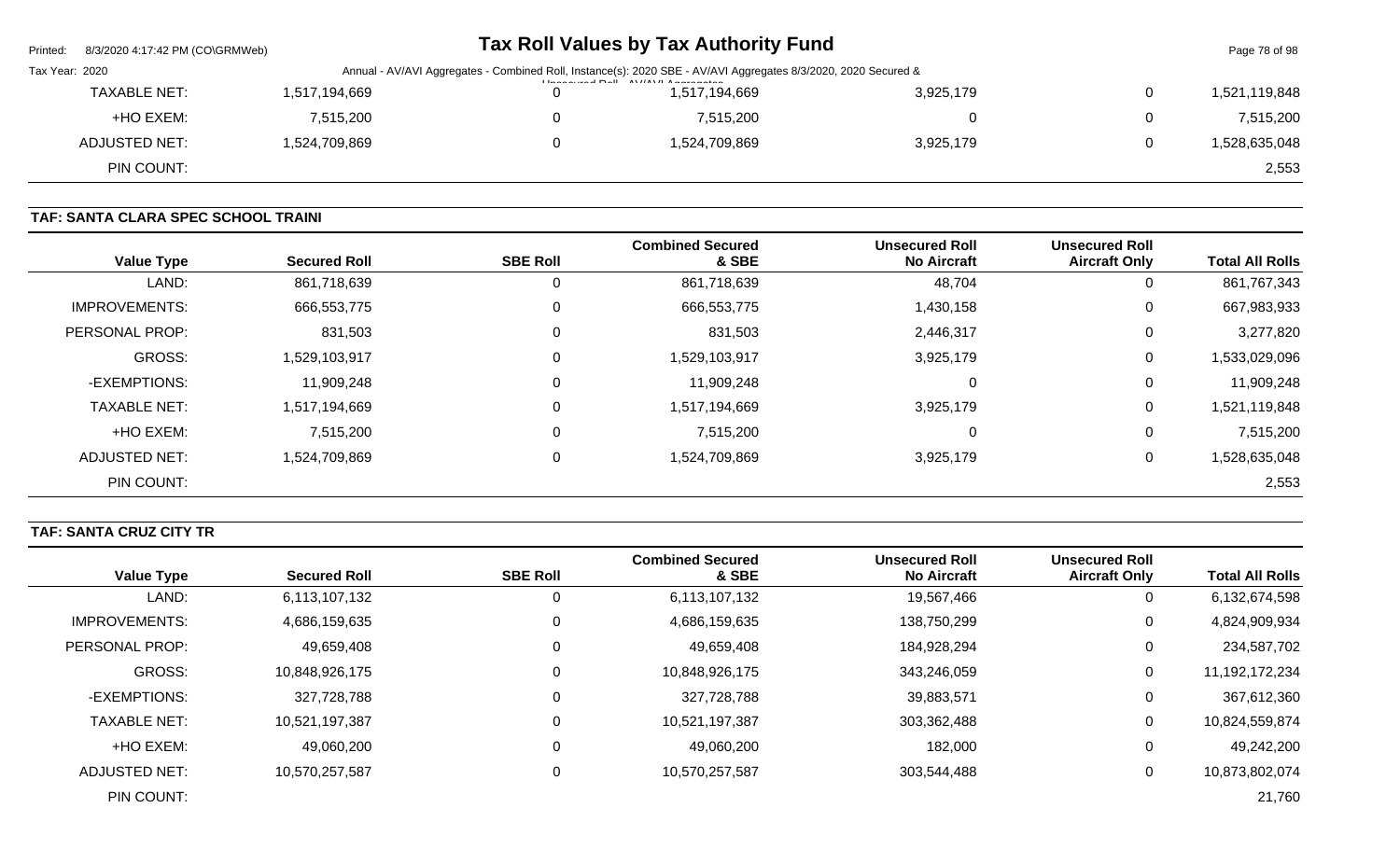Tax Year: 2020 **Annual - AV/AVI Aggregates - Combined Roll**, Instance(s): 2020 SBE - AV/AVI Aggregates 8/3/2020, 2020 Secured &

Unsecured Roll - AV/AVI Aggregates

### **TAF: SANTA CRUZ PARKING #1**

| <b>Value Type</b>    | <b>Secured Roll</b> | <b>SBE Roll</b> | <b>Combined Secured</b><br>& SBE | <b>Unsecured Roll</b><br><b>No Aircraft</b> | <b>Unsecured Roll</b><br><b>Aircraft Only</b> | <b>Total All Rolls</b> |
|----------------------|---------------------|-----------------|----------------------------------|---------------------------------------------|-----------------------------------------------|------------------------|
| LAND:                | 149,943,555         | 0               | 149,943,555                      | 654,635                                     | U                                             | 150,598,190            |
| <b>IMPROVEMENTS:</b> | 270,009,865         | 0               | 270,009,865                      | 36,029,460                                  | U                                             | 306,039,325            |
| PERSONAL PROP:       | 1,317,010           | 0               | 1,317,010                        | 21,103,100                                  | U                                             | 22,420,110             |
| <b>GROSS:</b>        | 421,270,430         | 0               | 421,270,430                      | 57,787,195                                  | 0                                             | 479,057,625            |
| -EXEMPTIONS:         | 33,654,833          | 0               | 33,654,833                       | 2,540,613                                   | U                                             | 36,195,446             |
| <b>TAXABLE NET:</b>  | 387,615,597         | 0               | 387,615,597                      | 55,246,582                                  | 0                                             | 442,862,179            |
| +HO EXEM:            | 89,600              | 0               | 89,600                           | 0                                           | 0                                             | 89,600                 |
| <b>ADJUSTED NET:</b> | 387,705,197         | 0               | 387,705,197                      | 55,246,582                                  | U                                             | 442,951,779            |
| PIN COUNT:           |                     |                 |                                  |                                             |                                               | 841                    |

### **TAF: SC CO FLOOD CNTRL & WATER CONS DIST ZN 7**

|                      |                     |                 | <b>Combined Secured</b> | <b>Unsecured Roll</b> | <b>Unsecured Roll</b> |                        |
|----------------------|---------------------|-----------------|-------------------------|-----------------------|-----------------------|------------------------|
| <b>Value Type</b>    | <b>Secured Roll</b> | <b>SBE Roll</b> | & SBE                   | <b>No Aircraft</b>    | <b>Aircraft Only</b>  | <b>Total All Rolls</b> |
| LAND:                | 4,766,604           | U               | 4,766,604               | υ                     | 0                     | 4,766,604              |
| <b>IMPROVEMENTS:</b> | 3,408,037           | 0               | 3,408,037               | 0                     | 0                     | 3,408,037              |
| GROSS:               | 8,174,641           | 0               | 8,174,641               | 0                     | 0                     | 8,174,641              |
| -EXEMPTIONS:         | 21,000              | 0               | 21,000                  | 0                     | 0                     | 21,000                 |
| <b>TAXABLE NET:</b>  | 8,153,641           | 0               | 8,153,641               | 0                     | 0                     | 8,153,641              |
| +HO EXEM:            | 21,000              | 0               | 21,000                  | 0                     | 0                     | 21,000                 |
| <b>ADJUSTED NET:</b> | 8,174,641           | 0               | 8,174,641               | 0                     | 0                     | 8,174,641              |
| PIN COUNT:           |                     |                 |                         |                       |                       | 18                     |

#### **TAF: SC FLOOD CONT & WAT CONS DISTGEN**

| <b>Value Type</b> | <b>Secured Roll</b>                 | <b>SBE Roll</b> | Combined Secured<br>& SBE | <b>Unsecured Roll</b><br>No Aircraft | <b>Unsecured Roll</b><br><b>Aircraft Only</b> | <b>Total All Rolls</b> |
|-------------------|-------------------------------------|-----------------|---------------------------|--------------------------------------|-----------------------------------------------|------------------------|
| LAND:             | 795,452<br>28,61<br>,,,,<br>1 J . I | 385,847         | 28,616,181,299            | 36,397,702                           |                                               | 28,652,579,001         |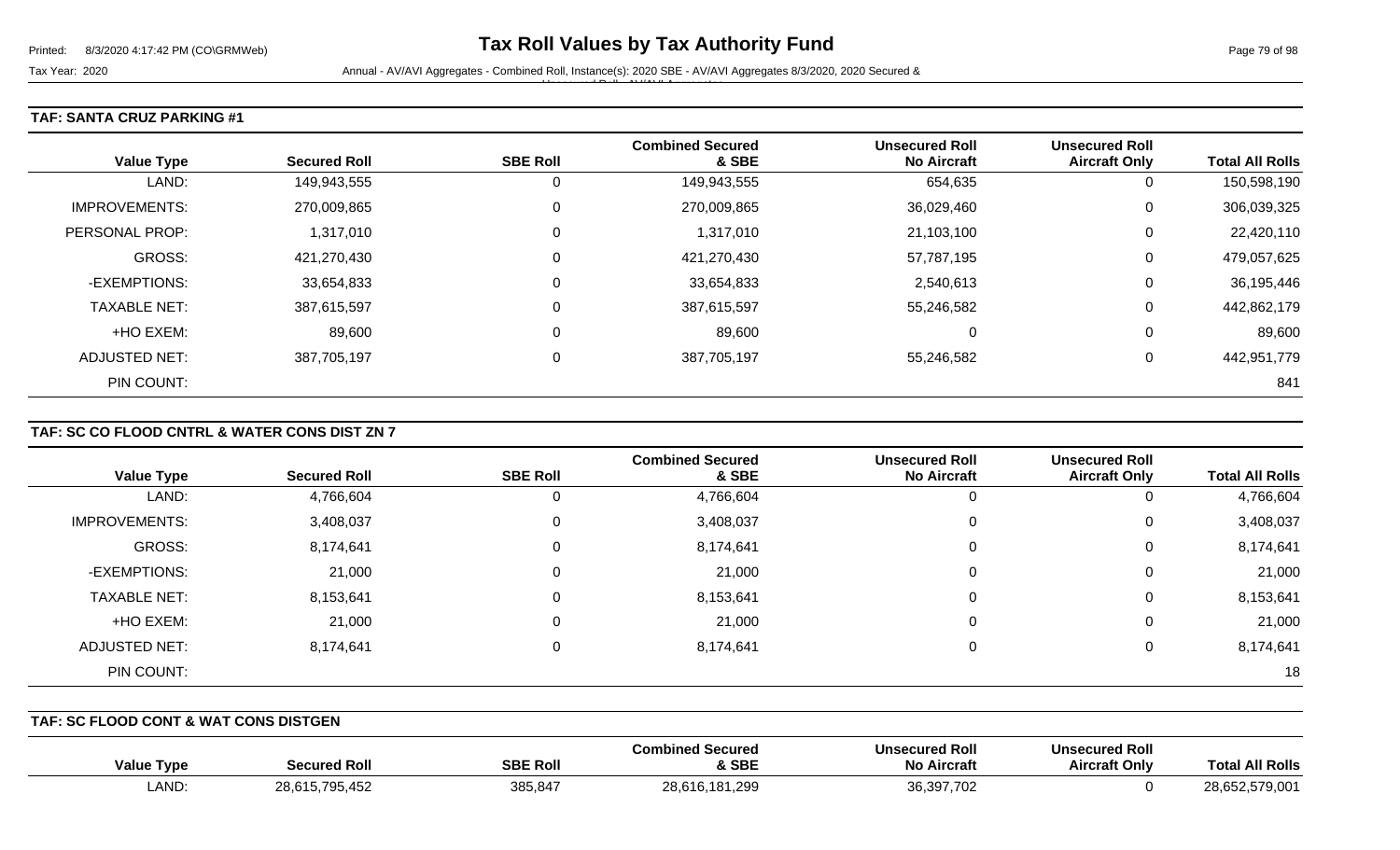| Printed:<br>8/3/2020 4:17:42 PM (CO\GRMWeb) |                |                                                                                                                                                                                  | <b>Tax Roll Values by Tax Authority Fund</b> |               |            | Page 80 of 98  |
|---------------------------------------------|----------------|----------------------------------------------------------------------------------------------------------------------------------------------------------------------------------|----------------------------------------------|---------------|------------|----------------|
| Tax Year: 2020                              |                | Annual - AV/AVI Aggregates - Combined Roll, Instance(s): 2020 SBE - AV/AVI Aggregates 8/3/2020, 2020 Secured &<br>$H = 2$ and $H = 11$ $\Delta V / (4M)$ $\Delta$ and $\Delta t$ |                                              |               |            |                |
| <b>IMPROVEMENTS:</b>                        | 21,967,257,707 | 0                                                                                                                                                                                | 21,967,257,707                               | 441,238,219   | 0          | 22,408,495,926 |
| PERSONAL PROP:                              | 276,599,627    | 0                                                                                                                                                                                | 276,599,627                                  | 605,208,579   | 31,899,506 | 913,707,712    |
| GROSS:                                      | 50,859,652,786 | 385.847                                                                                                                                                                          | 50,860,038,633                               | 1,082,844,500 | 31,899,506 | 51,974,782,639 |
| -EXEMPTIONS:                                | 1,705,850,592  | 0                                                                                                                                                                                | 1,705,850,592                                | 81,466,971    | 665,061    | 1,787,982,624  |
| <b>TAXABLE NET:</b>                         | 49,153,802,194 | 385,847                                                                                                                                                                          | 49,154,188,041                               | 1,001,377,529 | 31,234,445 | 50,186,800,015 |
| +HO EXEM:                                   | 257.241.613    | 0                                                                                                                                                                                | 257,241,613                                  | 222,140       | 0          | 257,463,753    |
| ADJUSTED NET:                               | 49,411,043,807 | 385,847                                                                                                                                                                          | 49,411,429,654                               | 1,001,599,669 | 31,234,445 | 50,444,263,768 |
| PIN COUNT:                                  |                |                                                                                                                                                                                  |                                              |               |            | 111,820        |

### **TAF: SC FLOOD CONT & WTR CONS ZONE 4**

| <b>Value Type</b>     | <b>Secured Roll</b> | <b>SBE Roll</b> | <b>Combined Secured</b><br>& SBE | <b>Unsecured Roll</b><br><b>No Aircraft</b> | <b>Unsecured Roll</b><br><b>Aircraft Only</b> | <b>Total All Rolls</b> |
|-----------------------|---------------------|-----------------|----------------------------------|---------------------------------------------|-----------------------------------------------|------------------------|
| LAND:                 | 28,614,691,124      | 385,847         | 28,615,076,971                   | 36,397,702                                  | U                                             | 28,651,474,673         |
| <b>IMPROVEMENTS:</b>  | 21,966,218,586      | 0               | 21,966,218,586                   | 441,238,219                                 | 0                                             | 22,407,456,805         |
| <b>PERSONAL PROP:</b> | 276,599,627         | 0               | 276,599,627                      | 605,208,579                                 | 31,899,506                                    | 913,707,712            |
| <b>GROSS:</b>         | 50,857,509,337      | 385,847         | 50,857,895,184                   | 1,082,844,500                               | 31,899,506                                    | 51,972,639,190         |
| -EXEMPTIONS:          | 1,705,836,592       | 0               | 1,705,836,592                    | 81,466,971                                  | 665,061                                       | 1,787,968,624          |
| <b>TAXABLE NET:</b>   | 49,151,672,745      | 385,847         | 49,152,058,592                   | 1,001,377,529                               | 31,234,445                                    | 50,184,670,566         |
| +HO EXEM:             | 257,227,613         | 0               | 257,227,613                      | 222,140                                     | 0                                             | 257,449,753            |
| ADJUSTED NET:         | 49,408,900,358      | 385,847         | 49,409,286,205                   | 1,001,599,669                               | 31,234,445                                    | 50,442,120,319         |
| PIN COUNT:            |                     |                 |                                  |                                             |                                               | 111,810                |

### **TAF: SC FLOOD CONT & WTR CONS ZONE 5**

|                      |                     |                 | <b>Combined Secured</b> | <b>Unsecured Roll</b> | <b>Unsecured Roll</b> |                        |
|----------------------|---------------------|-----------------|-------------------------|-----------------------|-----------------------|------------------------|
| <b>Value Type</b>    | <b>Secured Roll</b> | <b>SBE Roll</b> | & SBE                   | <b>No Aircraft</b>    | <b>Aircraft Only</b>  | <b>Total All Rolls</b> |
| LAND:                | 5,837,289,445       | 110,892         | 5,837,400,337           | 4,124,901             |                       | 5,841,525,238          |
| <b>IMPROVEMENTS:</b> | 4,135,601,523       |                 | 4,135,601,523           | 92,279,111            | ັ                     | 4,227,880,634          |
| PERSONAL PROP:       | 98,757,522          |                 | 98,757,522              | 100,114,620           | 51,523                | 198,923,665            |
| <b>GROSS:</b>        | 10,071,648,490      | 110,892         | 10,071,759,382          | 196,518,632           | 51,523                | 10,268,329,537         |
| -EXEMPTIONS:         | 450,205,336         |                 | 450,205,336             | 28,077,680            |                       | 478,283,016            |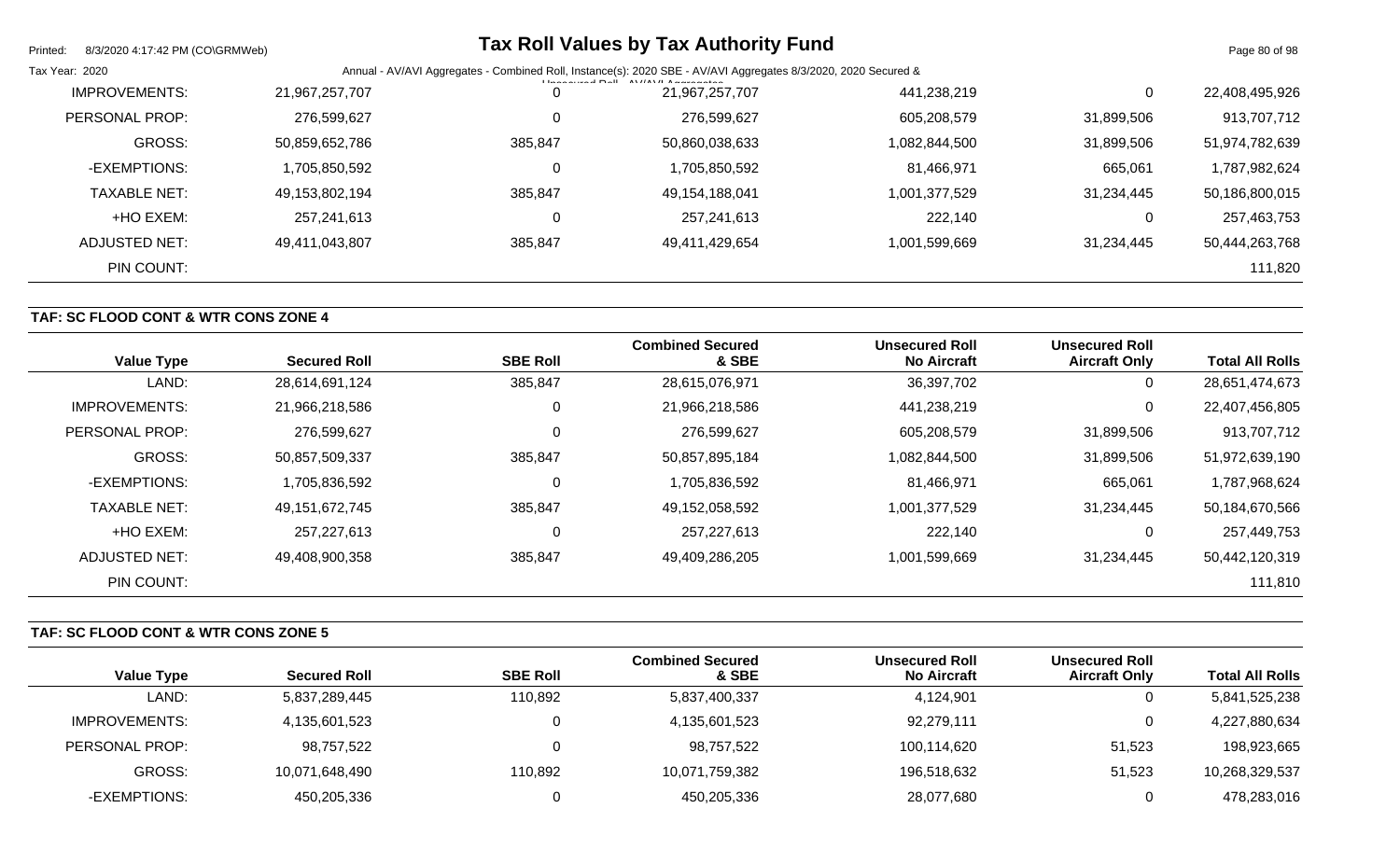| Printed:       | 8/3/2020 4:17:42 PM (CO\GRMWeb) |                                                                                                                |         | Tax Roll Values by Tax Authority Fund                                  |             |        | Page 81 of 98 |
|----------------|---------------------------------|----------------------------------------------------------------------------------------------------------------|---------|------------------------------------------------------------------------|-------------|--------|---------------|
| Tax Year: 2020 |                                 | Annual - AV/AVI Aggregates - Combined Roll, Instance(s): 2020 SBE - AV/AVI Aggregates 8/3/2020, 2020 Secured & |         |                                                                        |             |        |               |
|                | <b>TAXABLE NET:</b>             | 9,621,443,154                                                                                                  | 110,892 | <b>Illiana accord Dall AVIIAVII Americana ambasis</b><br>9,621,554,046 | 168,440,952 | 51,523 | 9,790,046,521 |
|                | +HO EXEM:                       | 48,065,113                                                                                                     |         | 48,065,113                                                             | 26,140      |        | 48,091,253    |
|                | ADJUSTED NET:                   | 9,669,508,267                                                                                                  | 110,892 | 9,669,619,159                                                          | 168,467,092 | 51.523 | 9,838,137,774 |
|                | PIN COUNT:                      |                                                                                                                |         |                                                                        |             |        | 20,068        |
|                |                                 |                                                                                                                |         |                                                                        |             |        |               |

# **TAF: SCOTTS VAL SCH DIST GENL**

| <b>Value Type</b>    | <b>Secured Roll</b> | <b>SBE Roll</b> | <b>Combined Secured</b><br>& SBE | <b>Unsecured Roll</b><br><b>No Aircraft</b> | <b>Unsecured Roll</b><br><b>Aircraft Only</b> | <b>Total All Rolls</b> |
|----------------------|---------------------|-----------------|----------------------------------|---------------------------------------------|-----------------------------------------------|------------------------|
| LAND:                | 2,475,768,016       | 0               | 2,475,768,016                    | 765,906                                     | U                                             | 2,476,533,922          |
| <b>IMPROVEMENTS:</b> | 2,252,833,766       | 0               | 2,252,833,766                    | 41,679,245                                  | 0                                             | 2,294,513,011          |
| PERSONAL PROP:       | 8,746,869           | 0               | 8,746,869                        | 66,993,512                                  | 0                                             | 75,740,381             |
| <b>GROSS:</b>        | 4,737,348,651       | 0               | 4,737,348,651                    | 109,438,663                                 | 0                                             | 4,846,787,314          |
| -EXEMPTIONS:         | 122,057,553         | $\mathbf 0$     | 122,057,553                      | 2,528,234                                   | 0                                             | 124,585,787            |
| <b>TAXABLE NET:</b>  | 4,615,291,098       | $\mathbf 0$     | 4,615,291,098                    | 106,910,429                                 | 0                                             | 4,722,201,527          |
| +HO EXEM:            | 24,286,557          | $\mathbf 0$     | 24,286,557                       | 0                                           | U                                             | 24,286,557             |
| ADJUSTED NET:        | 4,639,577,655       | $\Omega$        | 4,639,577,655                    | 106,910,429                                 | 0                                             | 4,746,488,084          |
| PIN COUNT:           |                     |                 |                                  |                                             |                                               | 8,646                  |

# **TAF: SCOTTS VAL WATER DIST TR GEN**

| <b>Value Type</b>    | <b>Secured Roll</b> | <b>SBE Roll</b> | <b>Combined Secured</b><br>& SBE | <b>Unsecured Roll</b><br><b>No Aircraft</b> | <b>Unsecured Roll</b><br><b>Aircraft Only</b> | <b>Total All Rolls</b> |
|----------------------|---------------------|-----------------|----------------------------------|---------------------------------------------|-----------------------------------------------|------------------------|
| LAND:                | 1,379,466,720       |                 | 1,379,466,720                    | 765,906                                     | 0                                             | 1,380,232,626          |
| <b>IMPROVEMENTS:</b> | 1,270,155,171       |                 | 1,270,155,171                    | 39,682,488                                  | 0                                             | 1,309,837,659          |
| PERSONAL PROP:       | 2,375,849           |                 | 2,375,849                        | 63,894,981                                  | 0                                             | 66,270,830             |
| GROSS:               | 2,651,997,740       |                 | 2,651,997,740                    | 104,343,375                                 | 0                                             | 2,756,341,115          |
| -EXEMPTIONS:         | 85,213,438          |                 | 85,213,438                       | 1,076,110                                   | 0                                             | 86,289,548             |
| <b>TAXABLE NET:</b>  | 2,566,784,302       |                 | 2,566,784,302                    | 103,267,265                                 | 0                                             | 2,670,051,567          |
| +HO EXEM:            | 12,435,557          |                 | 12,435,557                       |                                             | 0                                             | 12,435,557             |
| ADJUSTED NET:        | 2,579,219,859       |                 | 2,579,219,859                    | 103,267,265                                 | 0                                             | 2,682,487,124          |
| PIN COUNT:           |                     |                 |                                  |                                             |                                               | 4,785                  |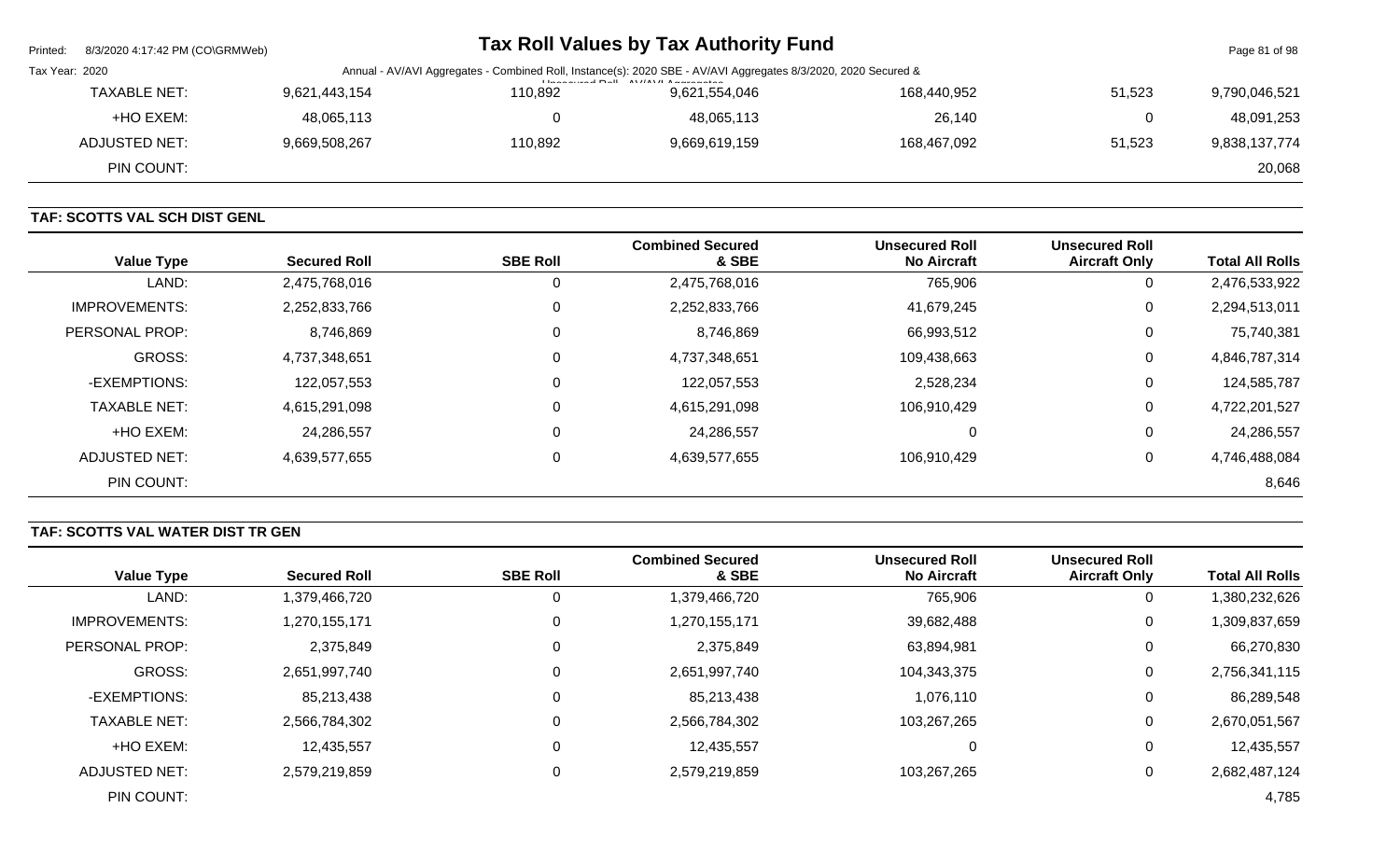Tax Year: 2020 **Annual - AV/AVI Aggregates - Combined Roll**, Instance(s): 2020 SBE - AV/AVI Aggregates 8/3/2020, 2020 Secured & Unsecured Roll - AV/AVI Aggregates

### **TAF: SCOTTS VALLEY CITY TR**

| <b>Value Type</b>     | <b>Secured Roll</b> | <b>SBE Roll</b> | <b>Combined Secured</b><br>& SBE | <b>Unsecured Roll</b><br><b>No Aircraft</b> | <b>Unsecured Roll</b><br><b>Aircraft Only</b> | <b>Total All Rolls</b> |
|-----------------------|---------------------|-----------------|----------------------------------|---------------------------------------------|-----------------------------------------------|------------------------|
|                       |                     |                 |                                  |                                             |                                               |                        |
| LAND:                 | 1,565,963,501       | 0               | 1,565,963,501                    | 765,906                                     | 0                                             | 1,566,729,407          |
| <b>IMPROVEMENTS:</b>  | 1,496,795,692       | 0               | 1,496,795,692                    | 40,867,911                                  | 0                                             | 1,537,663,603          |
| <b>PERSONAL PROP:</b> | 6,264,067           | 0               | 6,264,067                        | 64,940,225                                  | 0                                             | 71,204,292             |
| <b>GROSS:</b>         | 3,069,023,260       | 0               | 3,069,023,260                    | 106,574,042                                 | 0                                             | 3,175,597,302          |
| -EXEMPTIONS:          | 89,670,258          | 0               | 89,670,258                       | 2,528,234                                   | 0                                             | 92,198,492             |
| <b>TAXABLE NET:</b>   | 2,979,353,002       | 0               | 2,979,353,002                    | 104,045,808                                 | 0                                             | 3,083,398,810          |
| +HO EXEM:             | 15,662,557          | 0               | 15,662,557                       | $\Omega$                                    | 0                                             | 15,662,557             |
| ADJUSTED NET:         | 2,995,015,559       | $\pmb{0}$       | 2,995,015,559                    | 104,045,808                                 | 0                                             | 3,099,061,367          |
| PIN COUNT:            |                     |                 |                                  |                                             |                                               | 5,406                  |

## **TAF: SCOTTS VALLEY FIRE PROT DIST**

|                      |                     |                 | <b>Combined Secured</b> | <b>Unsecured Roll</b> | <b>Unsecured Roll</b> |                        |
|----------------------|---------------------|-----------------|-------------------------|-----------------------|-----------------------|------------------------|
| <b>Value Type</b>    | <b>Secured Roll</b> | <b>SBE Roll</b> | & SBE                   | <b>No Aircraft</b>    | <b>Aircraft Only</b>  | <b>Total All Rolls</b> |
| LAND:                | 2,585,606,053       |                 | 2,585,606,053           | 881,841               | 0                     | 2,586,487,894          |
| <b>IMPROVEMENTS:</b> | 2,365,172,780       |                 | 2,365,172,780           | 42,061,690            | 0                     | 2,407,234,470          |
| PERSONAL PROP:       | 8,805,110           |                 | 8,805,110               | 67,087,250            | 0                     | 75,892,360             |
| <b>GROSS:</b>        | 4,959,583,943       |                 | 4,959,583,943           | 110,030,781           | 0                     | 5,069,614,724          |
| -EXEMPTIONS:         | 127,190,440         |                 | 127,190,440             | 2,533,234             | 0                     | 129,723,674            |
| <b>TAXABLE NET:</b>  | 4,832,393,503       |                 | 4,832,393,503           | 107,497,547           | 0                     | 4,939,891,050          |
| +HO EXEM:            | 25,207,757          |                 | 25,207,757              | 0                     | 0                     | 25,207,757             |
| ADJUSTED NET:        | 4,857,601,260       |                 | 4,857,601,260           | 107,497,547           | 0                     | 4,965,098,807          |
| PIN COUNT:           |                     |                 |                         |                       |                       | 8,860                  |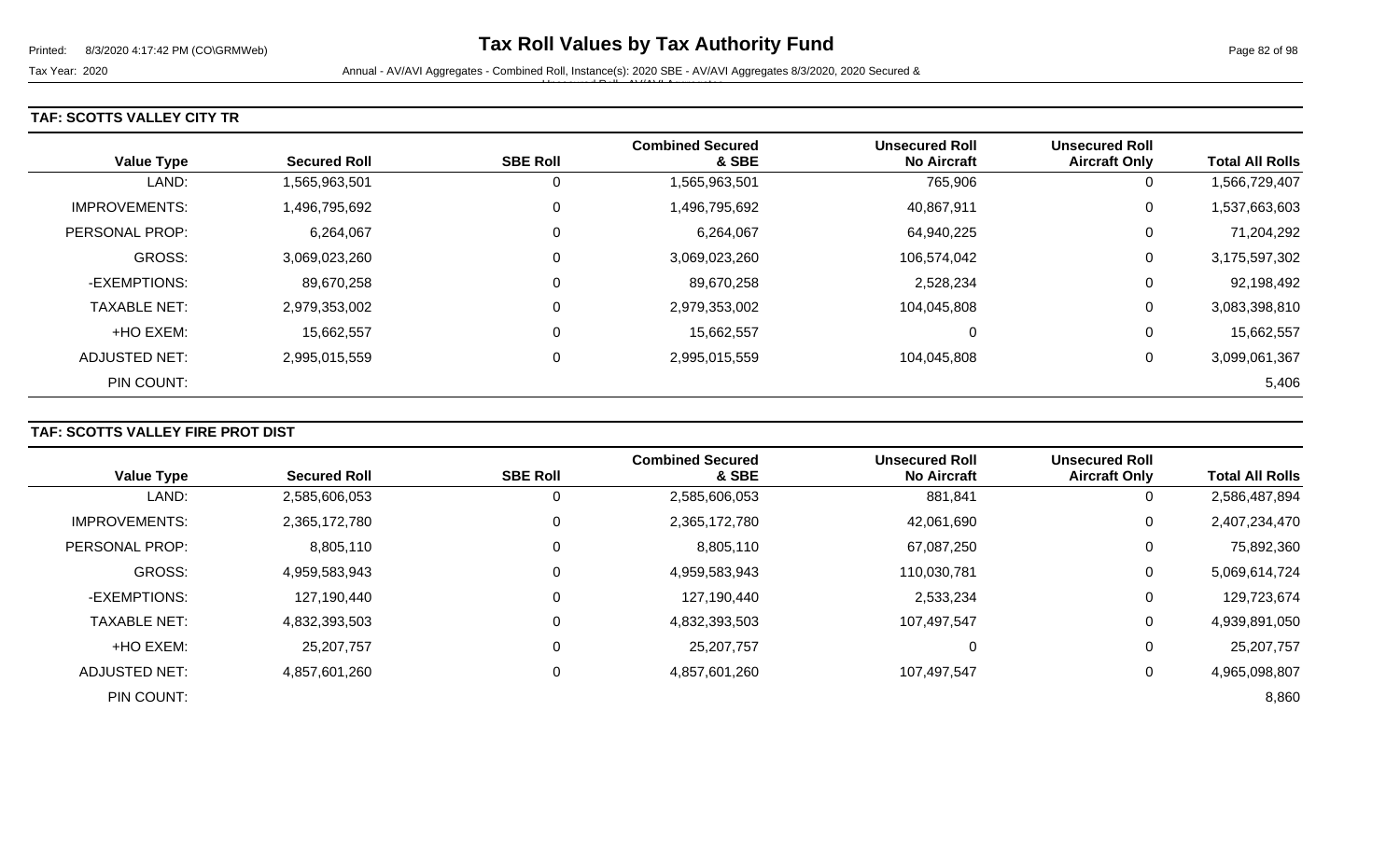#### **TAF: SCOTTS VALLEY FIRE ZONE A**

| <b>Value Type</b>    | <b>Secured Roll</b> | <b>SBE Roll</b> | <b>Combined Secured</b><br>& SBE | <b>Unsecured Roll</b><br><b>No Aircraft</b> | <b>Unsecured Roll</b><br><b>Aircraft Only</b> | <b>Total All Rolls</b> |
|----------------------|---------------------|-----------------|----------------------------------|---------------------------------------------|-----------------------------------------------|------------------------|
| LAND:                | 409,837,203         | 0               | 409,837,203                      |                                             | 0                                             | 409,837,203            |
| <b>IMPROVEMENTS:</b> | 340,391,219         | $\mathbf 0$     | 340,391,219                      | 643,429                                     | 0                                             | 341,034,648            |
| PERSONAL PROP:       | 2,116,466           | 0               | 2,116,466                        | 323,846                                     | 0                                             | 2,440,312              |
| GROSS:               | 752,344,888         | 0               | 752,344,888                      | 967,275                                     | 0                                             | 753,312,163            |
| -EXEMPTIONS:         | 4,815,372           | 0               | 4,815,372                        | 0                                           | 0                                             | 4,815,372              |
| <b>TAXABLE NET:</b>  | 747,529,516         | $\mathbf 0$     | 747,529,516                      | 967,275                                     | 0                                             | 748,496,791            |
| +HO EXEM:            | 3,256,400           | 0               | 3,256,400                        | C                                           | 0                                             | 3,256,400              |
| ADJUSTED NET:        | 750,785,916         | $\mathbf 0$     | 750,785,916                      | 967,275                                     | 0                                             | 751,753,191            |
| PIN COUNT:           |                     |                 |                                  |                                             |                                               | 972                    |

## **TAF: SCOTTS VALLEY USD MEAS A**

| <b>Value Type</b>     | <b>Secured Roll</b> | <b>SBE Roll</b> | <b>Combined Secured</b><br>& SBE | <b>Unsecured Roll</b><br><b>No Aircraft</b> | <b>Unsecured Roll</b><br><b>Aircraft Only</b> | <b>Total All Rolls</b> |
|-----------------------|---------------------|-----------------|----------------------------------|---------------------------------------------|-----------------------------------------------|------------------------|
|                       |                     |                 |                                  |                                             |                                               |                        |
| LAND:                 | 2,475,768,016       |                 | 2,475,768,016                    | 765,906                                     | 0                                             | 2,476,533,922          |
| <b>IMPROVEMENTS:</b>  | 2,252,833,766       |                 | 2,252,833,766                    | 41,679,245                                  | 0                                             | 2,294,513,011          |
| <b>PERSONAL PROP:</b> | 8,746,869           |                 | 8,746,869                        | 66,993,512                                  | 0                                             | 75,740,381             |
| <b>GROSS:</b>         | 4,737,348,651       |                 | 4,737,348,651                    | 109,438,663                                 | $\mathbf 0$                                   | 4,846,787,314          |
| -EXEMPTIONS:          | 122,057,553         |                 | 122,057,553                      | 2,528,234                                   | 0                                             | 124,585,787            |
| <b>TAXABLE NET:</b>   | 4,615,291,098       |                 | 4,615,291,098                    | 106,910,429                                 | 0                                             | 4,722,201,527          |
| +HO EXEM:             | 24,286,557          |                 | 24,286,557                       | 0                                           | 0                                             | 24,286,557             |
| ADJUSTED NET:         | 4,639,577,655       |                 | 4,639,577,655                    | 106.910.429                                 | $\mathbf 0$                                   | 4,746,488,084          |
| PIN COUNT:            |                     |                 |                                  |                                             |                                               | 8,646                  |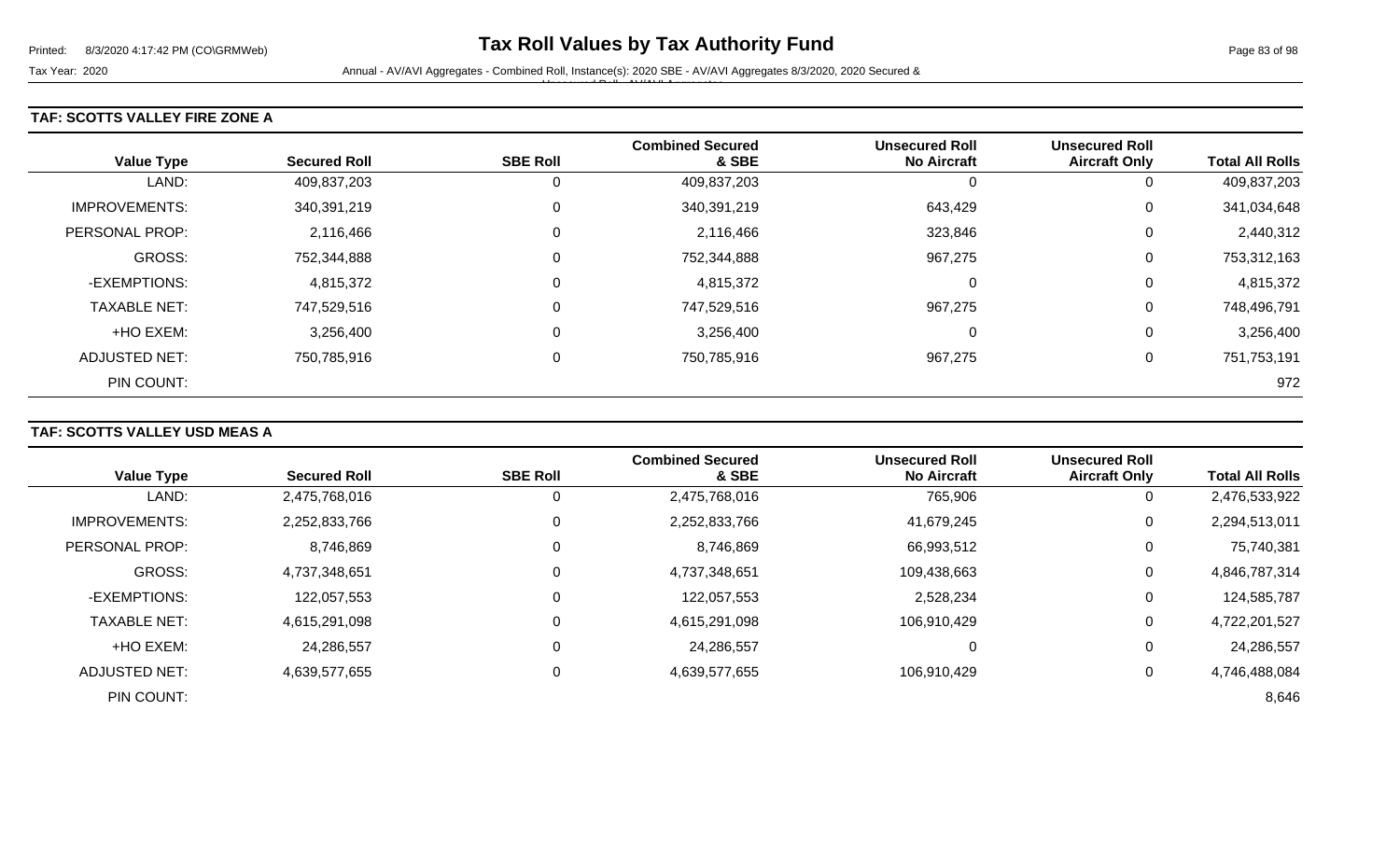Unsecured Roll - AV/AVI Aggregates

#### **TAF: SCOTTS VALLEY USD MEAS A 400825**

| <b>Value Type</b>    | <b>Secured Roll</b> | <b>SBE Roll</b> | <b>Combined Secured</b><br>& SBE | <b>Unsecured Roll</b><br><b>No Aircraft</b> | <b>Unsecured Roll</b><br><b>Aircraft Only</b> | <b>Total All Rolls</b> |
|----------------------|---------------------|-----------------|----------------------------------|---------------------------------------------|-----------------------------------------------|------------------------|
| LAND:                | 2,475,768,016       | 0               | 2,475,768,016                    | 765,906                                     | 0                                             | 2,476,533,922          |
| <b>IMPROVEMENTS:</b> | 2,252,833,766       | 0               | 2,252,833,766                    | 41,679,245                                  | 0                                             | 2,294,513,011          |
| PERSONAL PROP:       | 8,746,869           | 0               | 8,746,869                        | 66,993,512                                  | 0                                             | 75,740,381             |
| <b>GROSS:</b>        | 4,737,348,651       | $\mathbf 0$     | 4,737,348,651                    | 109,438,663                                 | 0                                             | 4,846,787,314          |
| -EXEMPTIONS:         | 122,057,553         | 0               | 122,057,553                      | 2,528,234                                   | 0                                             | 124,585,787            |
| <b>TAXABLE NET:</b>  | 4,615,291,098       | 0               | 4,615,291,098                    | 106,910,429                                 | 0                                             | 4,722,201,527          |
| +HO EXEM:            | 24,286,557          | 0               | 24,286,557                       | 0                                           | 0                                             | 24,286,557             |
| ADJUSTED NET:        | 4,639,577,655       | 0               | 4,639,577,655                    | 106,910,429                                 | 0                                             | 4,746,488,084          |
| PIN COUNT:           |                     |                 |                                  |                                             |                                               | 8,646                  |

## **TAF: SCOTTS VALLEY USD MEASURE A**

| <b>Value Type</b>    | <b>Secured Roll</b> | <b>SBE Roll</b> | <b>Combined Secured</b><br>& SBE | <b>Unsecured Roll</b><br><b>No Aircraft</b> | <b>Unsecured Roll</b><br><b>Aircraft Only</b> | <b>Total All Rolls</b> |
|----------------------|---------------------|-----------------|----------------------------------|---------------------------------------------|-----------------------------------------------|------------------------|
|                      |                     |                 |                                  |                                             |                                               |                        |
| LAND:                | 2,475,768,016       | U               | 2,475,768,016                    | 765,906                                     | 0                                             | 2,476,533,922          |
| <b>IMPROVEMENTS:</b> | 2,252,833,766       | 0               | 2,252,833,766                    | 41,679,245                                  | $\mathbf 0$                                   | 2,294,513,011          |
| PERSONAL PROP:       | 8,746,869           | 0               | 8,746,869                        | 66,993,512                                  | 0                                             | 75,740,381             |
| <b>GROSS:</b>        | 4,737,348,651       | $\Omega$        | 4,737,348,651                    | 109,438,663                                 | 0                                             | 4,846,787,314          |
| -EXEMPTIONS:         | 122,057,553         | 0               | 122,057,553                      | 2,528,234                                   | 0                                             | 124,585,787            |
| <b>TAXABLE NET:</b>  | 4,615,291,098       | $\mathbf 0$     | 4,615,291,098                    | 106,910,429                                 | 0                                             | 4,722,201,527          |
| +HO EXEM:            | 24,286,557          | $\Omega$        | 24,286,557                       | 0                                           | 0                                             | 24,286,557             |
| ADJUSTED NET:        | 4,639,577,655       | 0               | 4,639,577,655                    | 106,910,429                                 | 0                                             | 4,746,488,084          |
| PIN COUNT:           |                     |                 |                                  |                                             |                                               | 8,646                  |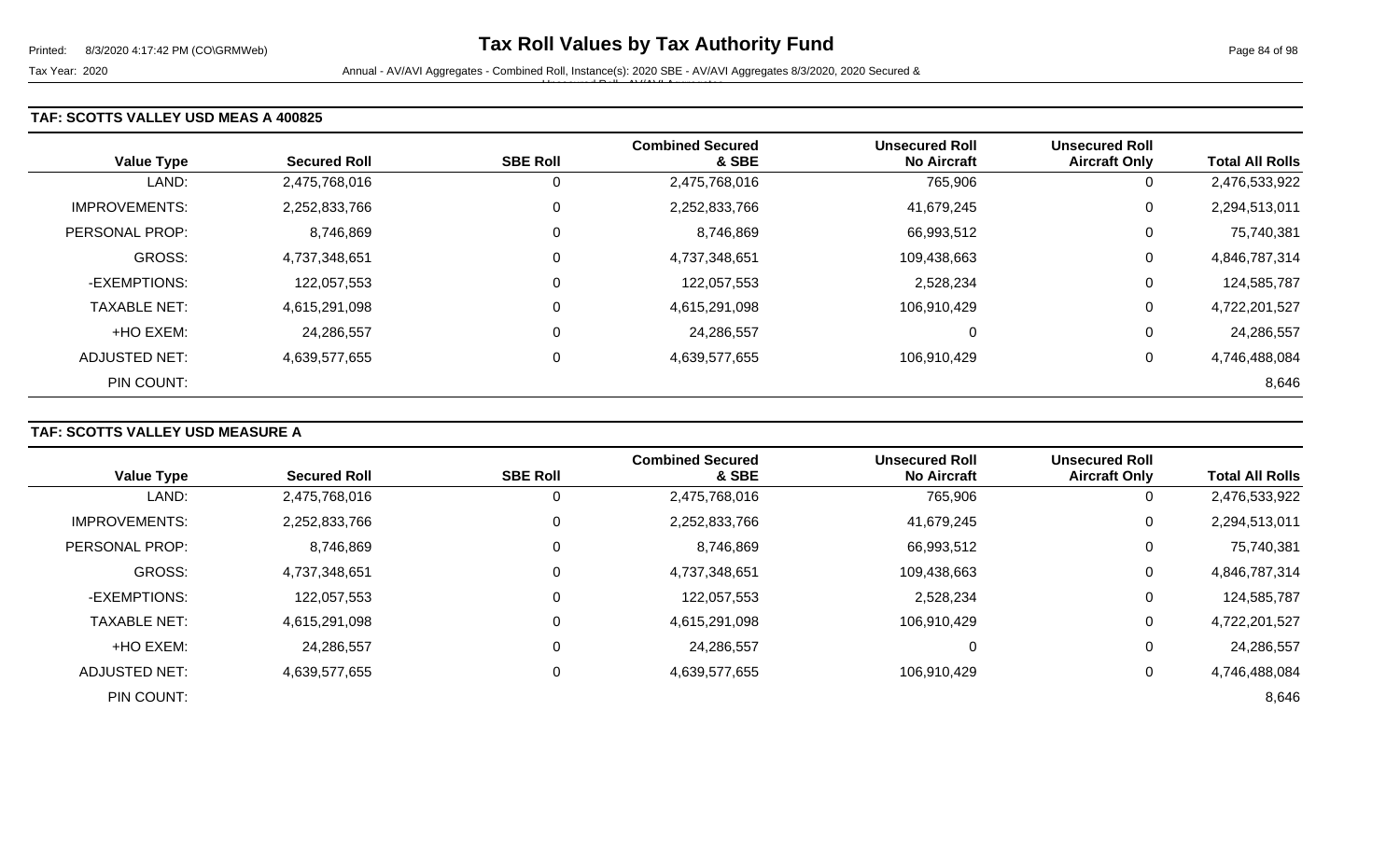Tax Year: 2020 **Annual - AV/AVI Aggregates - Combined Roll**, Instance(s): 2020 SBE - AV/AVI Aggregates 8/3/2020, 2020 Secured & Unsecured Roll - AV/AVI Aggregates

#### **TAF: SEPTIC TANK MAINTENANCE CSA 12**

|                      |                     |                 | <b>Combined Secured</b> | <b>Unsecured Roll</b> | <b>Unsecured Roll</b> |                        |
|----------------------|---------------------|-----------------|-------------------------|-----------------------|-----------------------|------------------------|
| <b>Value Type</b>    | <b>Secured Roll</b> | <b>SBE Roll</b> | & SBE                   | <b>No Aircraft</b>    | <b>Aircraft Only</b>  | <b>Total All Rolls</b> |
| LAND:                | 419,213,165         |                 | 419,213,165             | 37,812                | 0                     | 419,250,977            |
| <b>IMPROVEMENTS:</b> | 258,483,306         | 0               | 258,483,306             | 1,436,221             | 0                     | 259,919,527            |
| PERSONAL PROP:       | 557,697             | C               | 557,697                 | 12,990,266            | 0                     | 13,547,963             |
| GROSS:               | 678,254,168         | 0               | 678,254,168             | 14,464,299            | 0                     | 692,718,467            |
| -EXEMPTIONS:         | 20,430,040          | 0               | 20,430,040              | 0                     | 0                     | 20,430,040             |
| <b>TAXABLE NET:</b>  | 657,824,128         | 0               | 657,824,128             | 14,464,299            | 0                     | 672,288,427            |
| +HO EXEM:            | 3,795,400           | 0               | 3,795,400               | 0                     | 0                     | 3,795,400              |
| <b>ADJUSTED NET:</b> | 661,619,528         | 0               | 661,619,528             | 14,464,299            | 0                     | 676,083,827            |
| PIN COUNT:           |                     |                 |                         |                       |                       | 1,403                  |

### **TAF: SLV UNIF SCH DIST GENL**

| <b>Value Type</b>     | <b>Secured Roll</b> | <b>SBE Roll</b> | <b>Combined Secured</b><br>& SBE | <b>Unsecured Roll</b><br><b>No Aircraft</b> | <b>Unsecured Roll</b><br><b>Aircraft Only</b> | <b>Total All Rolls</b> |
|-----------------------|---------------------|-----------------|----------------------------------|---------------------------------------------|-----------------------------------------------|------------------------|
| LAND:                 | 2,470,009,203       | 87,600          | 2,470,096,803                    | 2,543,679                                   | $\overline{0}$                                | 2,472,640,482          |
| <b>IMPROVEMENTS:</b>  | 1,837,165,373       | 0               | 1,837,165,373                    | 18,786,113                                  | 0                                             | 1,855,951,486          |
| <b>PERSONAL PROP:</b> | 22,671,811          |                 | 22,671,811                       | 10,814,484                                  | 0                                             | 33,486,295             |
| <b>GROSS:</b>         | 4,329,846,387       | 87,600          | 4,329,933,987                    | 32,144,276                                  | 0                                             | 4,362,078,263          |
| -EXEMPTIONS:          | 138,286,081         |                 | 138,286,081                      | 106,165                                     | 0                                             | 138,392,246            |
| <b>TAXABLE NET:</b>   | 4,191,560,306       | 87,600          | 4,191,647,906                    | 32,038,111                                  | 0                                             | 4,223,686,017          |
| +HO EXEM:             | 32,520,600          | 0               | 32,520,600                       | 7,000                                       | 0                                             | 32,527,600             |
| ADJUSTED NET:         | 4,224,080,906       | 87,600          | 4,224,168,506                    | 32,045,111                                  | 0                                             | 4,256,213,617          |
| PIN COUNT:            |                     |                 |                                  |                                             |                                               | 18,160                 |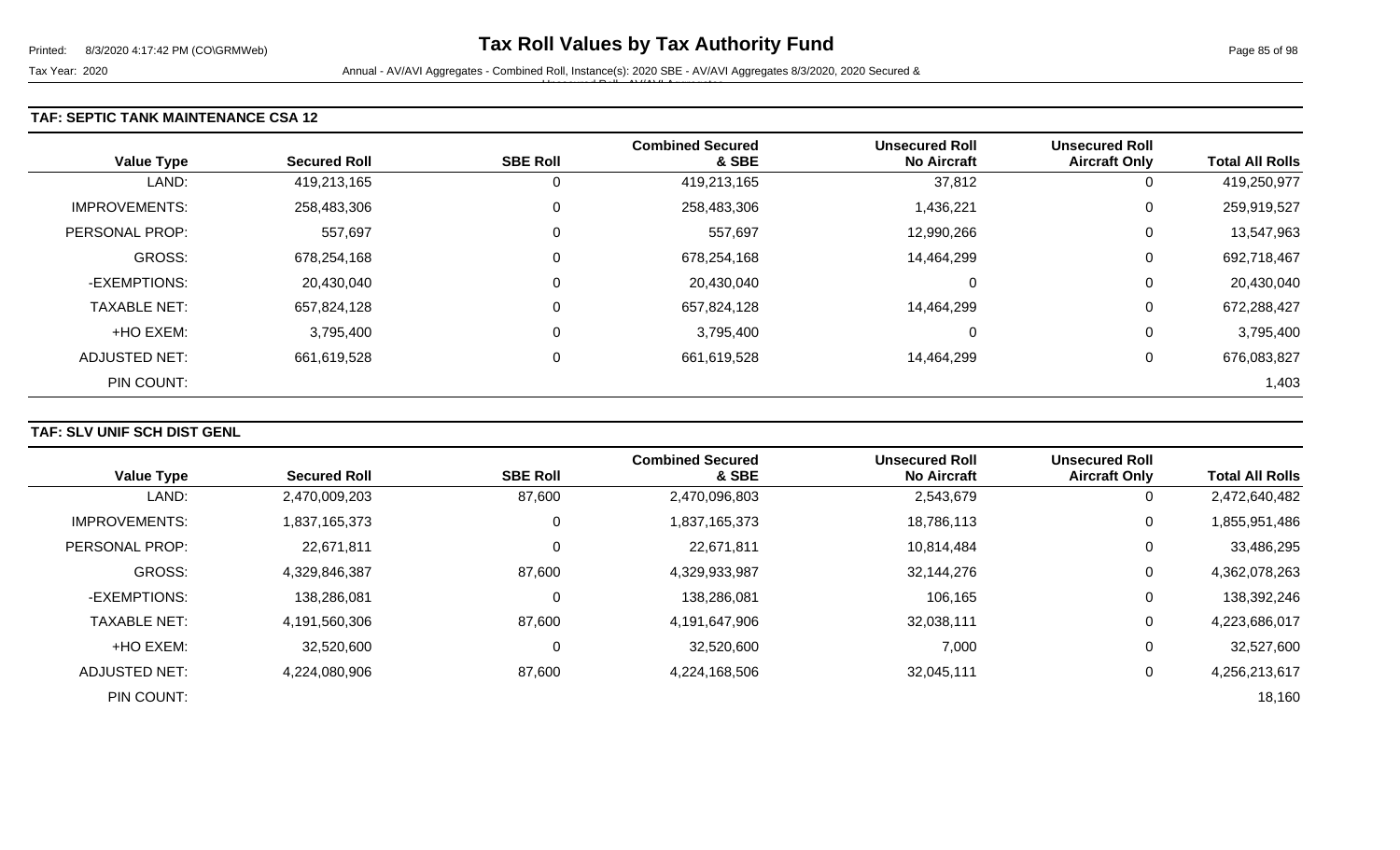Tax Year: 2020 **Annual - AV/AVI Aggregates - Combined Roll**, Instance(s): 2020 SBE - AV/AVI Aggregates 8/3/2020, 2020 Secured & Unsecured Roll - AV/AVI Aggregates

### **TAF: SOQUEL SCH DIST GENL**

| <b>Value Type</b>    | <b>Secured Roll</b> | <b>SBE Roll</b> | <b>Combined Secured</b><br>& SBE | <b>Unsecured Roll</b><br><b>No Aircraft</b> | <b>Unsecured Roll</b><br><b>Aircraft Only</b> | <b>Total All Rolls</b> |
|----------------------|---------------------|-----------------|----------------------------------|---------------------------------------------|-----------------------------------------------|------------------------|
| LAND:                | 3,659,995,157       |                 | 3,659,995,157                    | 2,338,456                                   | 0                                             | 3,662,333,613          |
| <b>IMPROVEMENTS:</b> | 2,773,032,926       |                 | 2,773,032,926                    | 66,080,705                                  | 0                                             | 2,839,113,631          |
| PERSONAL PROP:       | 95,953,123          |                 | 95,953,123                       | 74,497,237                                  | 51,523                                        | 170,501,883            |
| GROSS:               | 6,528,981,206       |                 | 6,528,981,206                    | 142,916,398                                 | 51,523                                        | 6,671,949,127          |
| -EXEMPTIONS:         | 377,535,240         |                 | 377,535,240                      | 25,882,650                                  | 0                                             | 403,417,890            |
| <b>TAXABLE NET:</b>  | 6,151,445,966       |                 | 6,151,445,966                    | 117,033,748                                 | 51,523                                        | 6,268,531,237          |
| +HO EXEM:            | 30,364,600          |                 | 30,364,600                       | 12,932                                      | 0                                             | 30,377,532             |
| ADJUSTED NET:        | 6,181,810,566       |                 | 6,181,810,566                    | 117,046,680                                 | 51,523                                        | 6,298,908,769          |
| PIN COUNT:           |                     |                 |                                  |                                             |                                               | 12,813                 |

### **TAF: SUNBEAM WOODS CSA #44**

|                      |                     |                 | <b>Combined Secured</b> | <b>Unsecured Roll</b> | <b>Unsecured Roll</b> |                        |
|----------------------|---------------------|-----------------|-------------------------|-----------------------|-----------------------|------------------------|
| <b>Value Type</b>    | <b>Secured Roll</b> | <b>SBE Roll</b> | & SBE                   | <b>No Aircraft</b>    | <b>Aircraft Only</b>  | <b>Total All Rolls</b> |
| LAND:                | 4,766,604           | U               | 4,766,604               |                       | 0                     | 4,766,604              |
| <b>IMPROVEMENTS:</b> | 3,408,037           | 0               | 3,408,037               | 0                     | 0                     | 3,408,037              |
| GROSS:               | 8,174,641           | 0               | 8,174,641               | 0                     | 0                     | 8,174,641              |
| -EXEMPTIONS:         | 21,000              | $\mathbf 0$     | 21,000                  |                       | 0                     | 21,000                 |
| <b>TAXABLE NET:</b>  | 8,153,641           | 0               | 8,153,641               | 0                     | 0                     | 8,153,641              |
| +HO EXEM:            | 21,000              | 0               | 21,000                  |                       | 0                     | 21,000                 |
| <b>ADJUSTED NET:</b> | 8,174,641           | $\Omega$        | 8,174,641               |                       | 0                     | 8,174,641              |
| PIN COUNT:           |                     |                 |                         |                       |                       | 18                     |

**TAF: SUNLIT LANE CSA 42** 

| Value<br>Tvpe | Secured Roll | <b>SBE Roll</b> | l Secured<br>Comb<br>шси<br><b>SBE</b> | <b>Unsecured Roll</b><br><b>No Aircraft</b> | <b>Unsecured Roll</b><br><b>Aircraft Only</b> | <b>Total All Rolls</b> |
|---------------|--------------|-----------------|----------------------------------------|---------------------------------------------|-----------------------------------------------|------------------------|
| <b>LAND</b>   | .766,604     |                 | 766.604                                |                                             |                                               | 766,604                |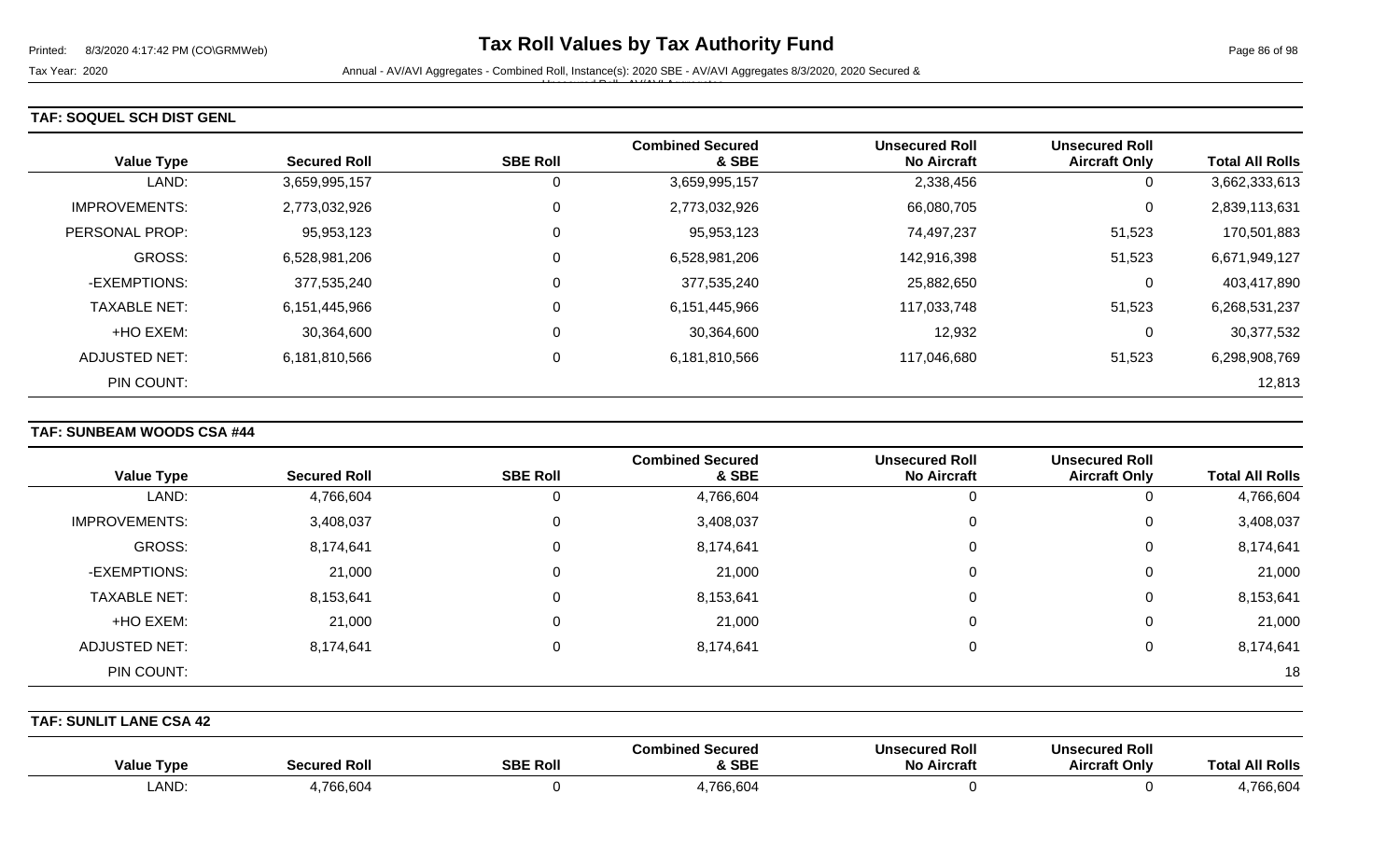| Printed:<br>8/3/2020 4:17:42 PM (CO\GRMWeb) |                                                                                                                |  | <b>Tax Roll Values by Tax Authority Fund</b> |  |          | Page 87 of 98 |
|---------------------------------------------|----------------------------------------------------------------------------------------------------------------|--|----------------------------------------------|--|----------|---------------|
| Tax Year: 2020                              | Annual - AV/AVI Aggregates - Combined Roll, Instance(s): 2020 SBE - AV/AVI Aggregates 8/3/2020, 2020 Secured & |  |                                              |  |          |               |
| <b>IMPROVEMENTS:</b>                        | 3,408,037                                                                                                      |  | 3,408,037                                    |  |          | 3,408,037     |
| GROSS:                                      | 8,174,641                                                                                                      |  | 8,174,641                                    |  | 0        | 8,174,641     |
| -EXEMPTIONS:                                | 21,000                                                                                                         |  | 21,000                                       |  | $\Omega$ | 21,000        |
| <b>TAXABLE NET:</b>                         | 8,153,641                                                                                                      |  | 8,153,641                                    |  | 0        | 8,153,641     |
| +HO EXEM:                                   | 21,000                                                                                                         |  | 21,000                                       |  | $\Omega$ | 21,000        |
| ADJUSTED NET:                               | 8,174,641                                                                                                      |  | 8,174,641                                    |  |          | 8,174,641     |
| PIN COUNT:                                  |                                                                                                                |  |                                              |  |          | 18            |

### **TAF: THE VINEYARD CSA 50**

| <b>Value Type</b>    | <b>Secured Roll</b> | <b>SBE Roll</b> | <b>Combined Secured</b><br>& SBE | <b>Unsecured Roll</b><br><b>No Aircraft</b> | <b>Unsecured Roll</b><br><b>Aircraft Only</b> | <b>Total All Rolls</b> |
|----------------------|---------------------|-----------------|----------------------------------|---------------------------------------------|-----------------------------------------------|------------------------|
| LAND:                | 4,766,604           | 0               | 4,766,604                        |                                             | 0                                             | 4,766,604              |
| <b>IMPROVEMENTS:</b> | 3,408,037           | 0               | 3,408,037                        | 0                                           | 0                                             | 3,408,037              |
| GROSS:               | 8,174,641           | 0               | 8,174,641                        |                                             | 0                                             | 8,174,641              |
| -EXEMPTIONS:         | 21,000              | 0               | 21,000                           | 0                                           | 0                                             | 21,000                 |
| <b>TAXABLE NET:</b>  | 8,153,641           | 0               | 8,153,641                        |                                             | 0                                             | 8,153,641              |
| +HO EXEM:            | 21,000              | $\Omega$        | 21,000                           |                                             | 0                                             | 21,000                 |
| ADJUSTED NET:        | 8,174,641           | 0               | 8,174,641                        |                                             | 0                                             | 8,174,641              |
| PIN COUNT:           |                     |                 |                                  |                                             |                                               | 18                     |

### **TAF: UNITARY DEBT SERVICE**

|                        | <b>Unsecured Roll</b> | <b>Unsecured Roll</b> | <b>Combined Secured</b> |                 |                     |                      |
|------------------------|-----------------------|-----------------------|-------------------------|-----------------|---------------------|----------------------|
| <b>Total All Rolls</b> | <b>Aircraft Only</b>  | <b>No Aircraft</b>    | & SBE                   | <b>SBE Roll</b> | <b>Secured Roll</b> | <b>Value Type</b>    |
| 26,728,149             |                       |                       | 26,728,149              | 26,728,149      | υ                   | LAND:                |
| 347,940,435            | 0                     | 0                     | 347,940,435             | 347,940,435     | 0                   | <b>IMPROVEMENTS:</b> |
| 67,672,769             | 0                     | 0                     | 67,672,769              | 67,672,769      | 0                   | PERSONAL PROP:       |
| 442,341,353            | 0                     | 0                     | 442,341,353             | 442,341,353     | 0                   | GROSS:               |
| 442,341,353            | 0                     | 0                     | 442,341,353             | 442,341,353     | 0                   | <b>TAXABLE NET:</b>  |
| 442,341,353            | 0                     | 0                     | 442,341,353             | 442,341,353     | 0                   | ADJUSTED NET:        |
| 40                     |                       |                       |                         |                 |                     | PIN COUNT:           |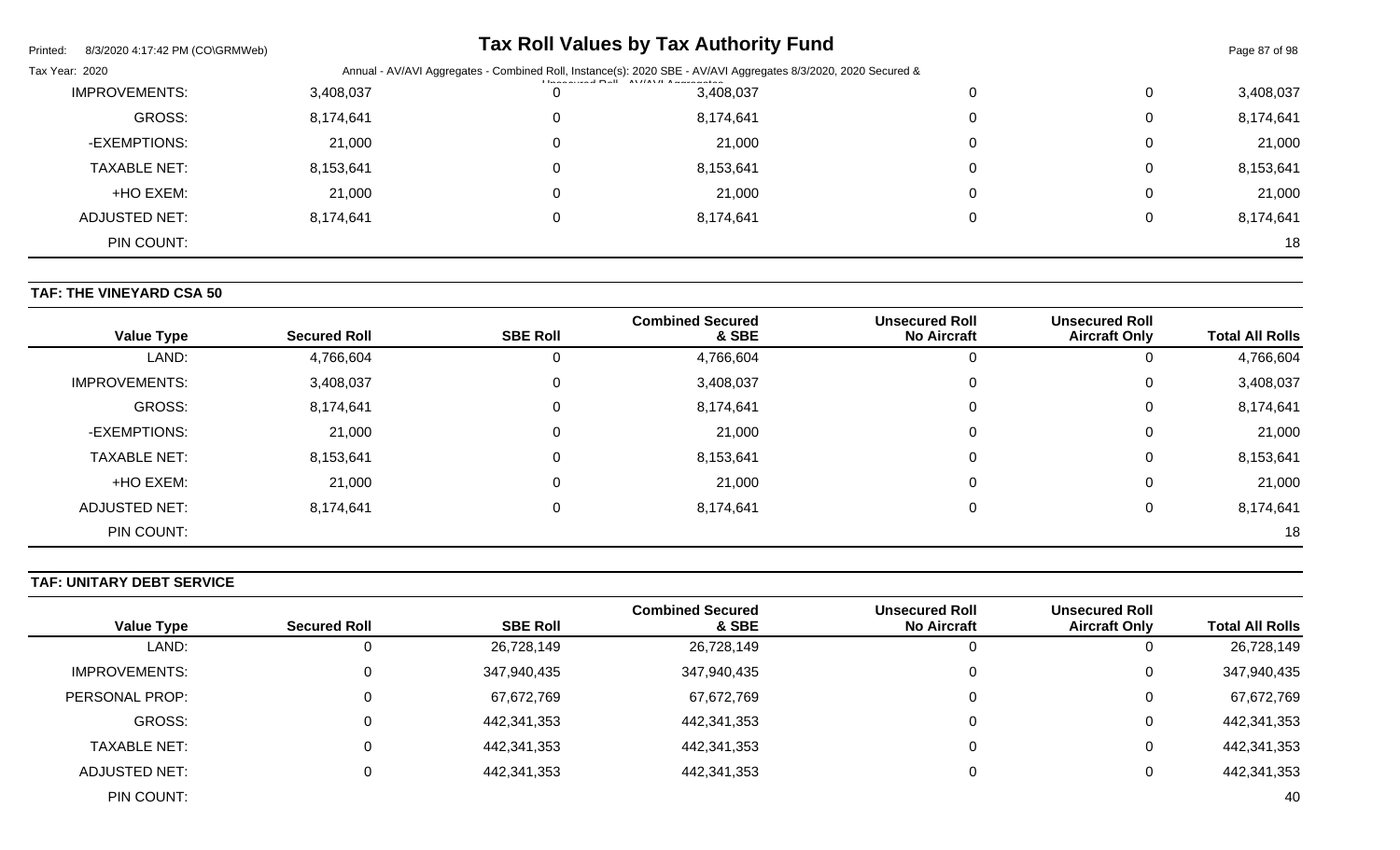Tax Year: 2020 **Annual - AV/AVI Aggregates - Combined Roll**, Instance(s): 2020 SBE - AV/AVI Aggregates 8/3/2020, 2020 Secured & Unsecured Roll - AV/AVI Aggregates

### **TAF: UNITARY TAX RATE**

| <b>Value Type</b>   | <b>Secured Roll</b> | <b>SBE Roll</b> | <b>Combined Secured</b><br>& SBE | <b>Unsecured Roll</b><br><b>No Aircraft</b> | <b>Unsecured Roll</b><br><b>Aircraft Only</b> | <b>Total All Rolls</b> |
|---------------------|---------------------|-----------------|----------------------------------|---------------------------------------------|-----------------------------------------------|------------------------|
|                     |                     |                 |                                  |                                             |                                               |                        |
| LAND:               | U                   | 25,792,668      | 25,792,668                       |                                             |                                               | 25,792,668             |
| IMPROVEMENTS:       | $\Omega$            | 347,321,823     | 347,321,823                      |                                             | 0                                             | 347,321,823            |
| PERSONAL PROP:      | $\Omega$            | 67,214,492      | 67,214,492                       |                                             | 0                                             | 67,214,492             |
| GROSS:              | 0                   | 440,328,983     | 440,328,983                      |                                             | 0                                             | 440,328,983            |
| <b>TAXABLE NET:</b> | 0                   | 440,328,983     | 440,328,983                      |                                             | 0                                             | 440,328,983            |
| ADJUSTED NET:       | 0                   | 440,328,983     | 440,328,983                      |                                             | 0                                             | 440,328,983            |
| PIN COUNT:          |                     |                 |                                  |                                             |                                               | 35                     |

### **TAF: UPPER PLEASANT VALLEY ROAD CSA #52**

|                      |                     |                 | <b>Combined Secured</b> | <b>Unsecured Roll</b> | <b>Unsecured Roll</b> |                        |
|----------------------|---------------------|-----------------|-------------------------|-----------------------|-----------------------|------------------------|
| <b>Value Type</b>    | <b>Secured Roll</b> | <b>SBE Roll</b> | & SBE                   | <b>No Aircraft</b>    | <b>Aircraft Only</b>  | <b>Total All Rolls</b> |
| LAND:                | 4,766,604           |                 | 4,766,604               | U                     | U                     | 4,766,604              |
| <b>IMPROVEMENTS:</b> | 3,408,037           | $\Omega$        | 3,408,037               | 0                     | 0                     | 3,408,037              |
| GROSS:               | 8,174,641           | 0               | 8,174,641               | 0                     | 0                     | 8,174,641              |
| -EXEMPTIONS:         | 21,000              | 0               | 21,000                  | 0                     | 0                     | 21,000                 |
| <b>TAXABLE NET:</b>  | 8,153,641           |                 | 8,153,641               | $\Omega$              | 0                     | 8,153,641              |
| +HO EXEM:            | 21,000              | 0               | 21,000                  | $\Omega$              | 0                     | 21,000                 |
| <b>ADJUSTED NET:</b> | 8,174,641           |                 | 8,174,641               | $\Omega$              | 0                     | 8,174,641              |
| PIN COUNT:           |                     |                 |                         |                       |                       | 18                     |

#### **TAF: VIEW CIRCLE CSA 32**

| <b>Value Type</b>    | <b>Secured Roll</b> | <b>SBE Roll</b> | <b>Combined Secured</b><br>& SBE | <b>Unsecured Roll</b><br><b>No Aircraft</b> | <b>Unsecured Roll</b><br><b>Aircraft Only</b> | <b>Total All Rolls</b> |
|----------------------|---------------------|-----------------|----------------------------------|---------------------------------------------|-----------------------------------------------|------------------------|
| LAND:                | 4,766,604           |                 | 4,766,604                        |                                             |                                               | 4,766,604              |
| <b>IMPROVEMENTS:</b> | 3,408,037           |                 | 3,408,037                        |                                             |                                               | 3,408,037              |
| GROSS:               | 8,174,641           |                 | 8,174,641                        |                                             |                                               | 8,174,641              |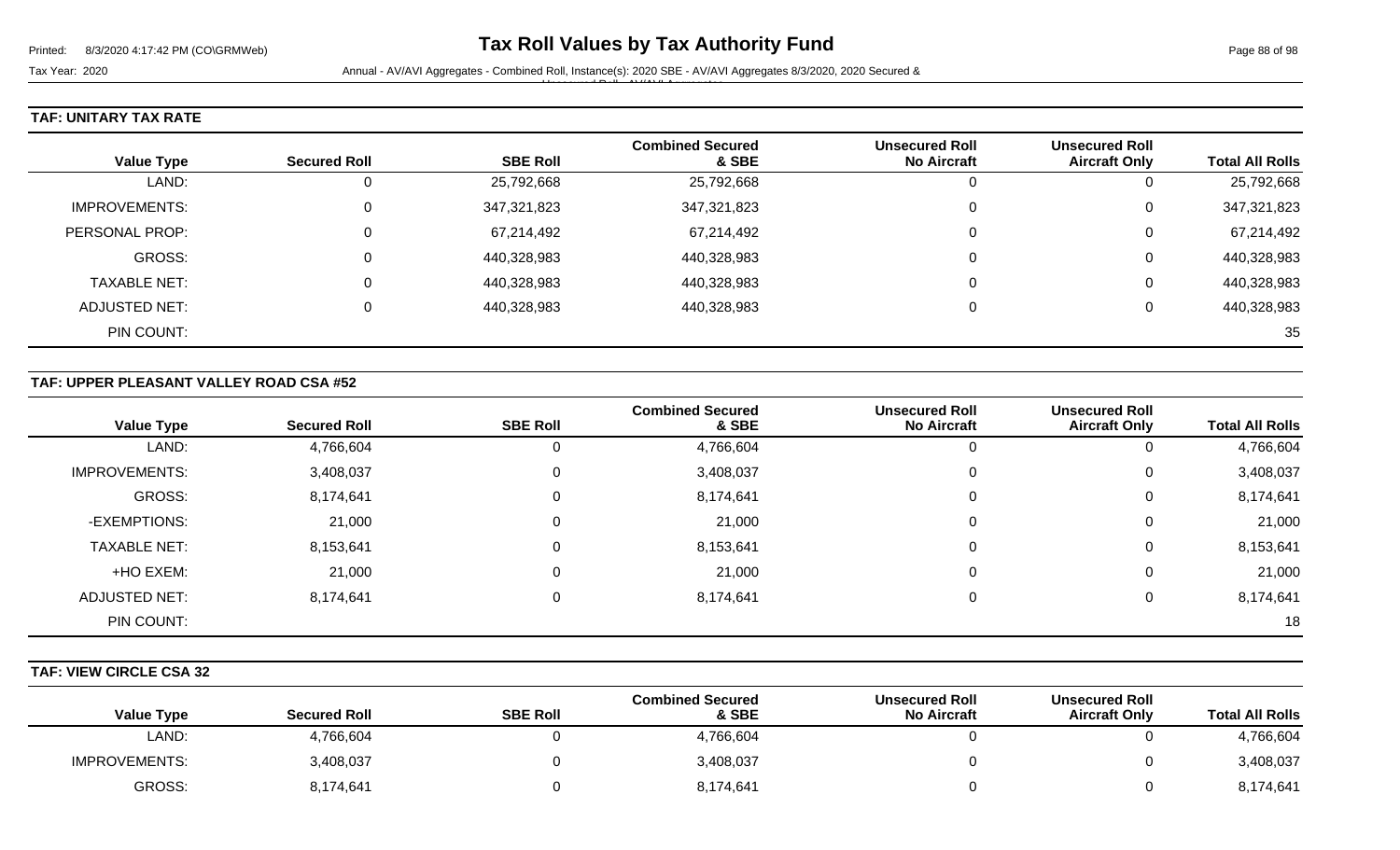| Printed:       | 8/3/2020 4:17:42 PM (CO\GRMWeb) |           |                                               | Tax Roll Values by Tax Authority Fund                                                                          |  | Page 89 of 98 |
|----------------|---------------------------------|-----------|-----------------------------------------------|----------------------------------------------------------------------------------------------------------------|--|---------------|
| Tax Year: 2020 |                                 |           | <b>The extended Dall AM/AM/LA advanced as</b> | Annual - AV/AVI Aggregates - Combined Roll, Instance(s): 2020 SBE - AV/AVI Aggregates 8/3/2020, 2020 Secured & |  |               |
|                | -EXEMPTIONS:                    | 21,000    |                                               | 21,000                                                                                                         |  | 21,000        |
|                | <b>TAXABLE NET:</b>             | 8,153,641 |                                               | 8,153,641                                                                                                      |  | 8,153,641     |
|                | +HO EXEM:                       | 21,000    |                                               | 21.000                                                                                                         |  | 21,000        |
|                | ADJUSTED NET:                   | 8,174,641 |                                               | 8,174,641                                                                                                      |  | 8,174,641     |
|                | PIN COUNT:                      |           |                                               |                                                                                                                |  | 18            |

## **TAF: VIEW POINT RD CSA 25**

| <b>Value Type</b>    | <b>Secured Roll</b> | <b>SBE Roll</b> | <b>Combined Secured</b><br>& SBE | <b>Unsecured Roll</b><br><b>No Aircraft</b> | <b>Unsecured Roll</b><br><b>Aircraft Only</b> | <b>Total All Rolls</b> |
|----------------------|---------------------|-----------------|----------------------------------|---------------------------------------------|-----------------------------------------------|------------------------|
| LAND:                | 4,766,604           | U               | 4,766,604                        | U                                           | υ                                             | 4,766,604              |
| <b>IMPROVEMENTS:</b> | 3,408,037           | 0               | 3,408,037                        | 0                                           | 0                                             | 3,408,037              |
| GROSS:               | 8,174,641           | 0               | 8,174,641                        | 0                                           | 0                                             | 8,174,641              |
| -EXEMPTIONS:         | 21,000              | 0               | 21,000                           | $\mathbf 0$                                 | 0                                             | 21,000                 |
| <b>TAXABLE NET:</b>  | 8,153,641           |                 | 8,153,641                        | $\Omega$                                    | 0                                             | 8,153,641              |
| +HO EXEM:            | 21,000              | 0               | 21,000                           | 0                                           | 0                                             | 21,000                 |
| <b>ADJUSTED NET:</b> | 8,174,641           | 0               | 8,174,641                        | 0                                           | 0                                             | 8,174,641              |
| PIN COUNT:           |                     |                 |                                  |                                             |                                               | 18                     |

# **TAF: WATSONVILLE CITY - RETIREMENT**

| <b>Value Type</b>     | <b>Secured Roll</b> | <b>SBE Roll</b> | <b>Combined Secured</b><br>& SBE | <b>Unsecured Roll</b><br><b>No Aircraft</b> | <b>Unsecured Roll</b><br><b>Aircraft Only</b> | <b>Total All Rolls</b> |
|-----------------------|---------------------|-----------------|----------------------------------|---------------------------------------------|-----------------------------------------------|------------------------|
| LAND:                 | 2,148,780,364       |                 | 2,148,780,364                    | 4,624,363                                   | 0                                             | 2,153,404,727          |
| <b>IMPROVEMENTS:</b>  | 2,348,301,481       | $\Omega$        | 2,348,301,481                    | 103,740,899                                 | 0                                             | 2,452,042,380          |
| <b>PERSONAL PROP:</b> | 64,336,681          |                 | 64,336,681                       | 147,370,346                                 | 31,827,686                                    | 243,534,713            |
| <b>GROSS:</b>         | 4,561,418,526       |                 | 4,561,418,526                    | 255,735,608                                 | 31,827,686                                    | 4,848,981,820          |
| -EXEMPTIONS:          | 253,215,710         |                 | 253,215,710                      | 10,092,125                                  | 665,061                                       | 263,972,896            |
| <b>TAXABLE NET:</b>   | 4,308,202,816       |                 | 4,308,202,816                    | 245,643,483                                 | 31,162,625                                    | 4,585,008,924          |
| +HO EXEM:             | 25,318,381          |                 | 25,318,381                       | 7,000                                       | 0                                             | 25,325,381             |
| ADJUSTED NET:         | 4,333,521,197       |                 | 4,333,521,197                    | 245,650,483                                 | 31,162,625                                    | 4,610,334,305          |
| PIN COUNT:            |                     |                 |                                  |                                             |                                               | 12,481                 |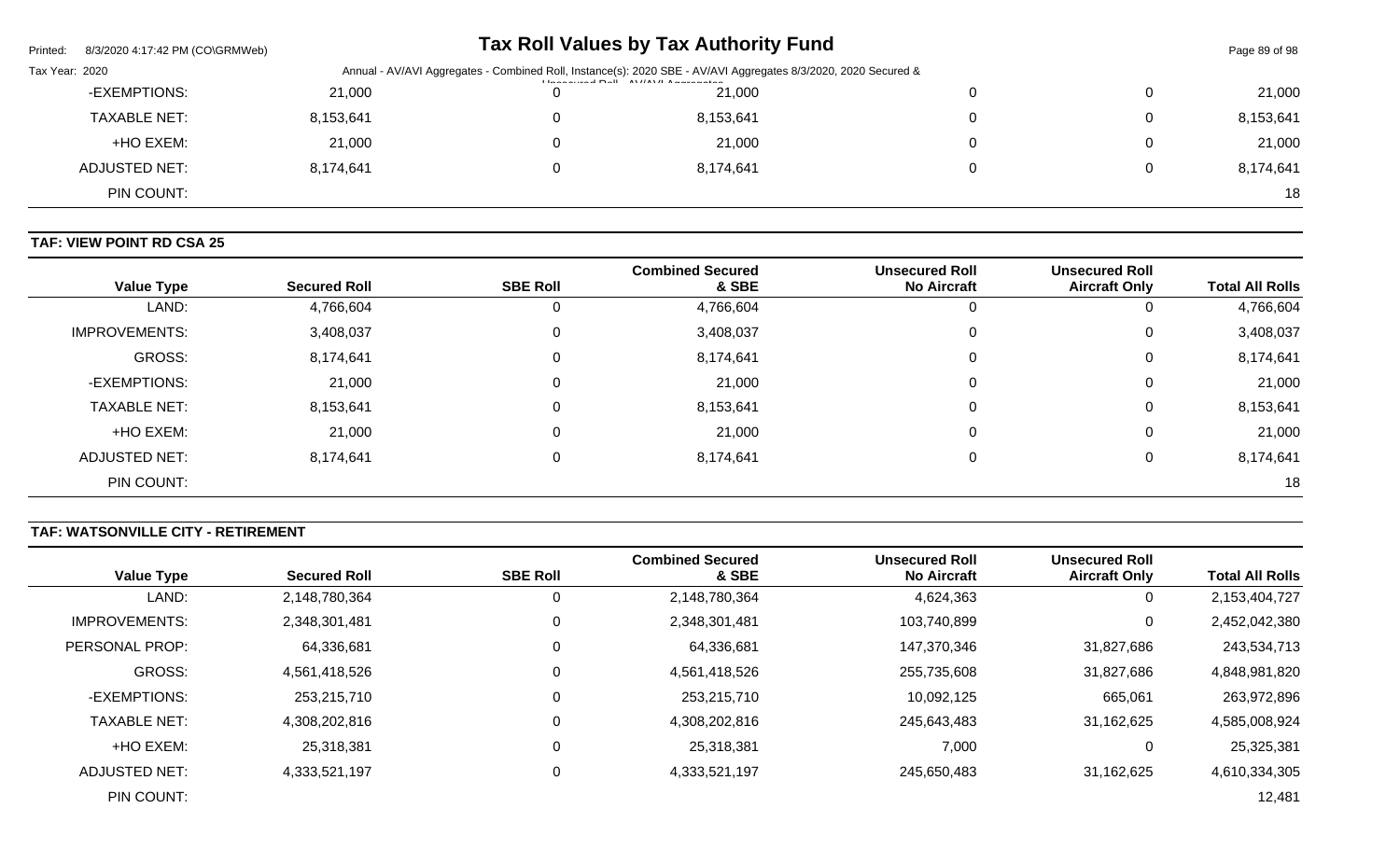Tax Year: 2020 **Annual - AV/AVI Aggregates - Combined Roll**, Instance(s): 2020 SBE - AV/AVI Aggregates 8/3/2020, 2020 Secured &

Unsecured Roll - AV/AVI Aggregates

#### **TAF: WATSONVILLE CITY - TRUST**

| <b>Value Type</b>    | <b>Secured Roll</b> | <b>SBE Roll</b> | <b>Combined Secured</b><br>& SBE | <b>Unsecured Roll</b><br><b>No Aircraft</b> | <b>Unsecured Roll</b><br><b>Aircraft Only</b> | <b>Total All Rolls</b> |
|----------------------|---------------------|-----------------|----------------------------------|---------------------------------------------|-----------------------------------------------|------------------------|
| LAND:                | 2,148,780,364       | 0               | 2,148,780,364                    | 4,624,363                                   | 0                                             | 2,153,404,727          |
| <b>IMPROVEMENTS:</b> | 2,348,301,481       | 0               | 2,348,301,481                    | 103,740,899                                 | 0                                             | 2,452,042,380          |
| PERSONAL PROP:       | 64,336,681          | 0               | 64,336,681                       | 147,370,346                                 | 31,827,686                                    | 243,534,713            |
| <b>GROSS:</b>        | 4,561,418,526       | 0               | 4,561,418,526                    | 255,735,608                                 | 31,827,686                                    | 4,848,981,820          |
| -EXEMPTIONS:         | 253,215,710         | 0               | 253,215,710                      | 10,092,125                                  | 665,061                                       | 263,972,896            |
| <b>TAXABLE NET:</b>  | 4,308,202,816       | 0               | 4,308,202,816                    | 245,643,483                                 | 31,162,625                                    | 4,585,008,924          |
| +HO EXEM:            | 25,318,381          | 0               | 25,318,381                       | 7,000                                       | 0                                             | 25,325,381             |
| ADJUSTED NET:        | 4,333,521,197       | 0               | 4,333,521,197                    | 245.650.483                                 | 31,162,625                                    | 4,610,334,305          |
| PIN COUNT:           |                     |                 |                                  |                                             |                                               | 12,481                 |

### **TAF: WEST VALLEY COM COLL TR GENL**

| <b>Value Type</b>     | <b>Secured Roll</b> | <b>SBE Roll</b> | <b>Combined Secured</b><br>& SBE | <b>Unsecured Roll</b><br><b>No Aircraft</b> | <b>Unsecured Roll</b><br><b>Aircraft Only</b> | <b>Total All Rolls</b> |
|-----------------------|---------------------|-----------------|----------------------------------|---------------------------------------------|-----------------------------------------------|------------------------|
| LAND:                 | 834,298,243         | U               | 834,298,243                      | 48,704                                      | 0                                             | 834,346,947            |
| <b>IMPROVEMENTS:</b>  | 646,423,481         | 0               | 646,423,481                      | 1,430,158                                   | 0                                             | 647,853,639            |
| <b>PERSONAL PROP:</b> | 831,503             | 0               | 831,503                          | 2,433,591                                   | 0                                             | 3,265,094              |
| <b>GROSS:</b>         | 1,481,553,227       |                 | 1,481,553,227                    | 3,912,453                                   | 0                                             | 1,485,465,680          |
| -EXEMPTIONS:          | 11,634,906          | 0               | 11,634,906                       |                                             | 0                                             | 11,634,906             |
| <b>TAXABLE NET:</b>   | 1,469,918,321       | 0               | 1,469,918,321                    | 3,912,453                                   | 0                                             | 1,473,830,774          |
| +HO EXEM:             | 7,243,600           | 0               | 7,243,600                        |                                             | 0                                             | 7,243,600              |
| ADJUSTED NET:         | 1,477,161,921       | 0               | 1,477,161,921                    | 3,912,453                                   | 0                                             | 1,481,074,374          |
| PIN COUNT:            |                     |                 |                                  |                                             |                                               | 2,463                  |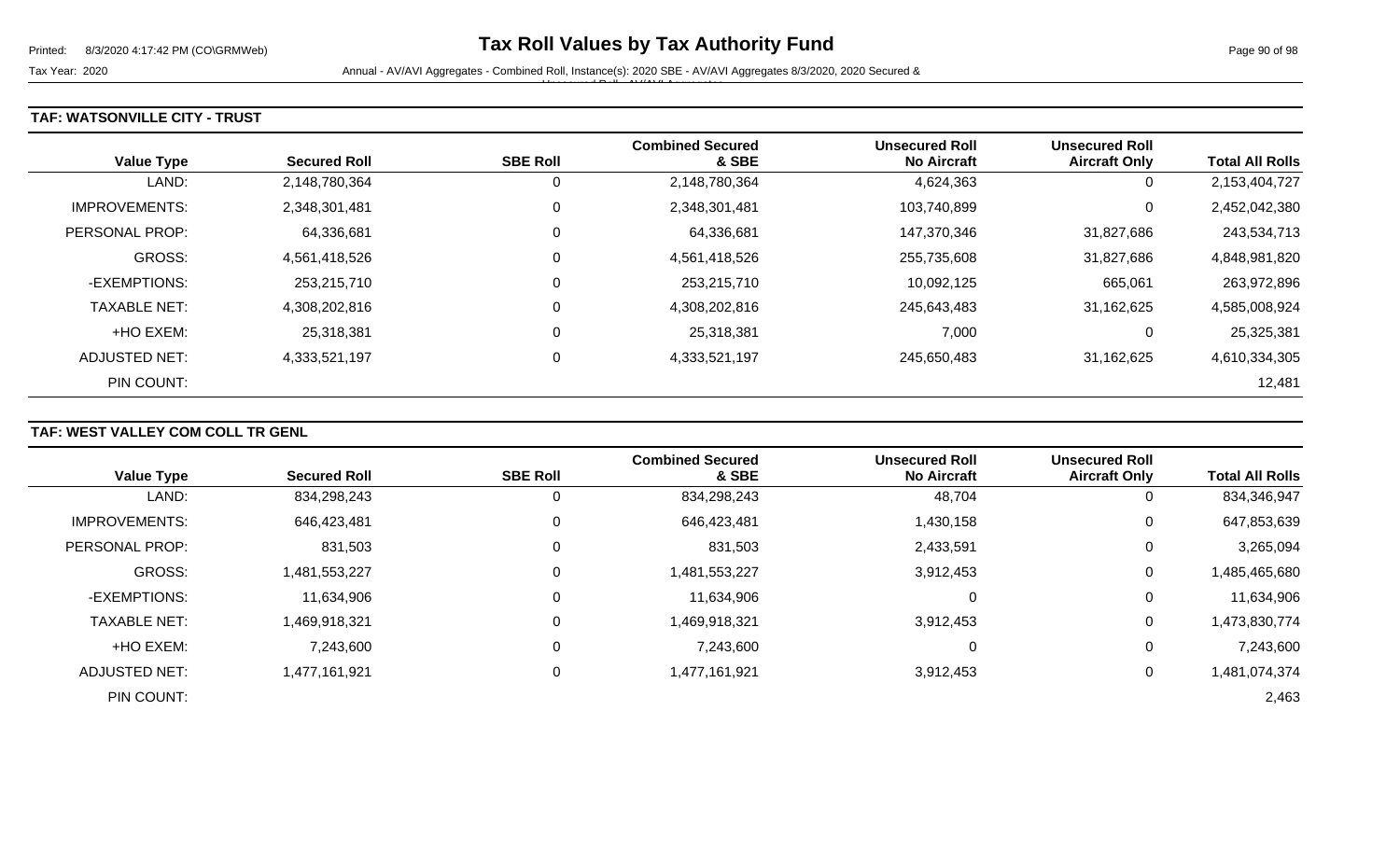Unsecured Roll - AV/AVI Aggregates

#### **TAF: WESTDALE DRIVE CSA 21**

| <b>Value Type</b>    | <b>Secured Roll</b> | <b>SBE Roll</b> | <b>Combined Secured</b><br>& SBE | <b>Unsecured Roll</b><br><b>No Aircraft</b> | <b>Unsecured Roll</b><br><b>Aircraft Only</b> | <b>Total All Rolls</b> |
|----------------------|---------------------|-----------------|----------------------------------|---------------------------------------------|-----------------------------------------------|------------------------|
| LAND:                | 4,766,604           | $\mathbf{0}$    | 4,766,604                        |                                             | 0                                             | 4,766,604              |
| <b>IMPROVEMENTS:</b> | 3,408,037           | 0               | 3,408,037                        |                                             | 0                                             | 3,408,037              |
| GROSS:               | 8,174,641           | 0               | 8,174,641                        |                                             | 0                                             | 8,174,641              |
| -EXEMPTIONS:         | 21,000              | 0               | 21,000                           |                                             | $\mathbf 0$                                   | 21,000                 |
| <b>TAXABLE NET:</b>  | 8,153,641           | 0               | 8,153,641                        |                                             | 0                                             | 8,153,641              |
| +HO EXEM:            | 21,000              | 0               | 21,000                           |                                             | 0                                             | 21,000                 |
| <b>ADJUSTED NET:</b> | 8,174,641           | 0               | 8,174,641                        |                                             | 0                                             | 8,174,641              |
| PIN COUNT:           |                     |                 |                                  |                                             |                                               | 18                     |

#### **TAF: WHITEHOUSE CANYON CSA 18**

| <b>Value Type</b>    | <b>Secured Roll</b> | <b>SBE Roll</b> | <b>Combined Secured</b><br>& SBE | <b>Unsecured Roll</b><br><b>No Aircraft</b> | <b>Unsecured Roll</b><br><b>Aircraft Only</b> | <b>Total All Rolls</b> |
|----------------------|---------------------|-----------------|----------------------------------|---------------------------------------------|-----------------------------------------------|------------------------|
| LAND:                | 4,766,604           |                 | 4,766,604                        |                                             | 0                                             | 4,766,604              |
| <b>IMPROVEMENTS:</b> | 3,408,037           | 0               | 3,408,037                        |                                             | 0                                             | 3,408,037              |
| GROSS:               | 8,174,641           | 0               | 8,174,641                        |                                             | 0                                             | 8,174,641              |
| -EXEMPTIONS:         | 21,000              | 0               | 21,000                           |                                             | 0                                             | 21,000                 |
| <b>TAXABLE NET:</b>  | 8,153,641           | 0               | 8,153,641                        |                                             | 0                                             | 8,153,641              |
| +HO EXEM:            | 21,000              | 0               | 21,000                           | 0                                           | 0                                             | 21,000                 |
| <b>ADJUSTED NET:</b> | 8,174,641           | 0               | 8,174,641                        |                                             | 0                                             | 8,174,641              |
| PIN COUNT:           |                     |                 |                                  |                                             |                                               | 18                     |

### **TAF: WHITEHOUSE CYN RD CSA #18**

| <b>Value Type</b>    | <b>Secured Roll</b> | <b>SBE Roll</b> | <b>Combined Secured</b><br>& SBE | <b>Unsecured Roll</b><br>No Aircraft | <b>Unsecured Roll</b><br><b>Aircraft Only</b> | <b>Total All Rolls</b> |
|----------------------|---------------------|-----------------|----------------------------------|--------------------------------------|-----------------------------------------------|------------------------|
| LAND:                | 6,936,584           |                 | 6,936,584                        |                                      |                                               | 6,936,584              |
| <b>IMPROVEMENTS:</b> | l,190,769           |                 | 4,190,769                        |                                      |                                               | 4,190,769              |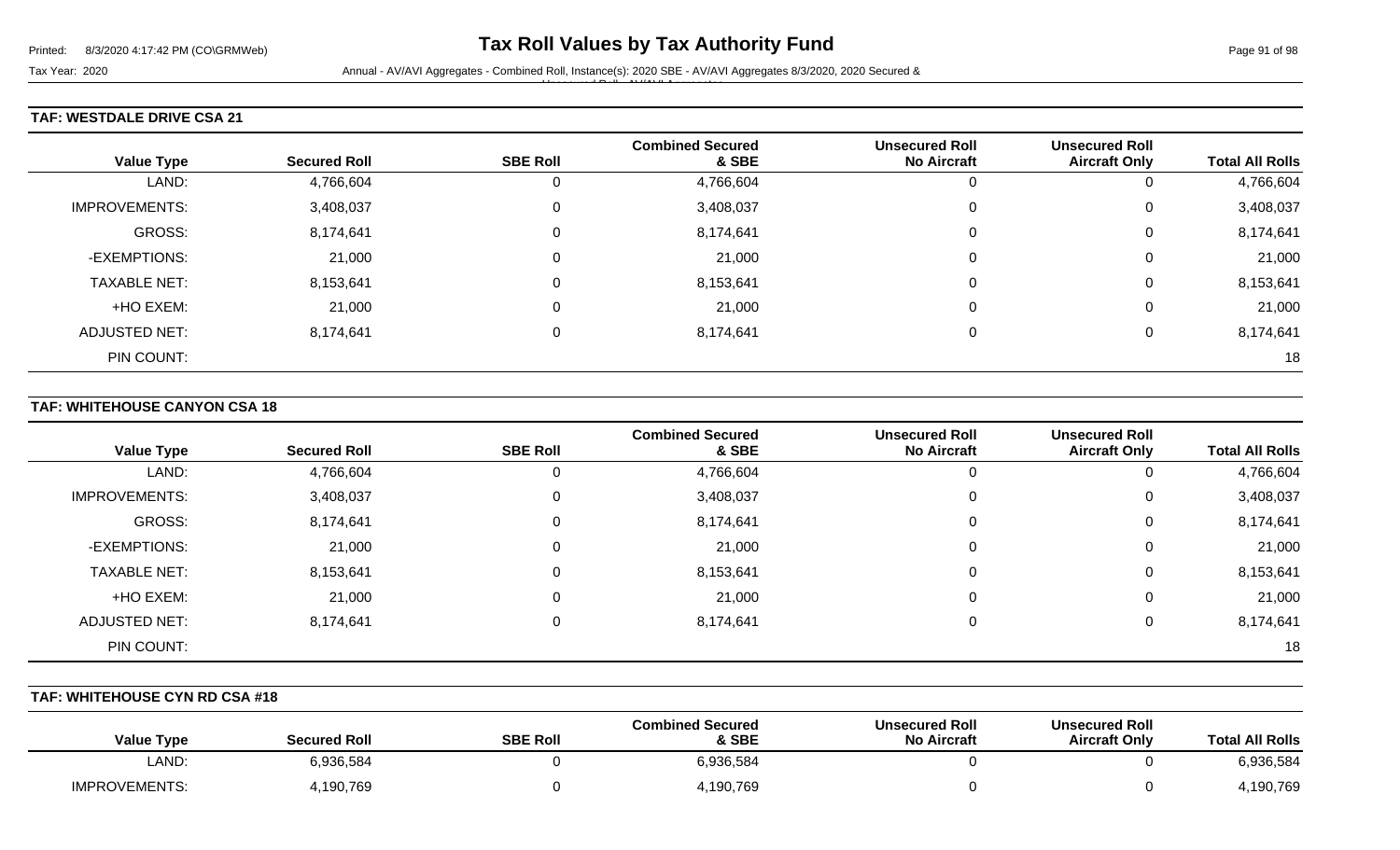| Printed:<br>8/3/2020 4:17:42 PM (CO\GRMWeb) |            |                                                                                                                | <b>Tax Roll Values by Tax Authority Fund</b> |   |   | Page 92 of 98 |  |
|---------------------------------------------|------------|----------------------------------------------------------------------------------------------------------------|----------------------------------------------|---|---|---------------|--|
| Tax Year: 2020                              |            | Annual - AV/AVI Aggregates - Combined Roll, Instance(s): 2020 SBE - AV/AVI Aggregates 8/3/2020, 2020 Secured & |                                              |   |   |               |  |
| PERSONAL PROP:                              | 65,458     |                                                                                                                | 65,458                                       |   | 0 | 65,458        |  |
| GROSS:                                      | 11,192,811 | 0                                                                                                              | 11,192,811                                   | 0 | 0 | 11,192,811    |  |
| -EXEMPTIONS:                                | 1,693,825  | 0                                                                                                              | 1,693,825                                    |   | 0 | 1,693,825     |  |
| <b>TAXABLE NET:</b>                         | 9,498,986  | 0                                                                                                              | 9,498,986                                    | 0 | 0 | 9,498,986     |  |
| +HO EXEM:                                   | 63,000     | 0                                                                                                              | 63,000                                       |   | 0 | 63,000        |  |
| ADJUSTED NET:                               | 9,561,986  | 0                                                                                                              | 9,561,986                                    |   | 0 | 9,561,986     |  |
| PIN COUNT:                                  |            |                                                                                                                |                                              |   |   | 69            |  |

### **TAF: ZAYANTE FIRE PROT DIST**

| <b>Value Type</b>    | <b>Secured Roll</b> | <b>SBE Roll</b> | <b>Combined Secured</b><br>& SBE | <b>Unsecured Roll</b><br><b>No Aircraft</b> | <b>Unsecured Roll</b><br><b>Aircraft Only</b> | <b>Total All Rolls</b> |
|----------------------|---------------------|-----------------|----------------------------------|---------------------------------------------|-----------------------------------------------|------------------------|
| LAND:                | 352,484,243         | 87,600          | 352,571,843                      | 22,673                                      | 0                                             | 352,594,516            |
| <b>IMPROVEMENTS:</b> | 251,018,326         | 0               | 251,018,326                      | 25,334                                      | 0                                             | 251,043,660            |
| PERSONAL PROP:       | 2,129,642           | $\mathbf 0$     | 2,129,642                        | 425,955                                     | 0                                             | 2,555,597              |
| <b>GROSS:</b>        | 605,632,211         | 87,600          | 605,719,811                      | 473,962                                     | 0                                             | 606,193,773            |
| -EXEMPTIONS:         | 10,919,596          | $\Omega$        | 10,919,596                       |                                             | 0                                             | 10,919,596             |
| <b>TAXABLE NET:</b>  | 594,712,615         | 87,600          | 594,800,215                      | 473,962                                     | 0                                             | 595,274,177            |
| +HO EXEM:            | 4,853,800           | $\mathbf 0$     | 4,853,800                        |                                             | 0                                             | 4,853,800              |
| ADJUSTED NET:        | 599,566,415         | 87,600          | 599,654,015                      | 473,962                                     | 0                                             | 600,127,977            |
| PIN COUNT:           |                     |                 |                                  |                                             |                                               | 4,152                  |

# **TAF: ZAYANTE FIRE PROTECTION BOND**

| Value Type           | <b>Secured Roll</b> | <b>SBE Roll</b> | <b>Combined Secured</b><br>& SBE | <b>Unsecured Roll</b><br><b>No Aircraft</b> | <b>Unsecured Roll</b><br><b>Aircraft Only</b> | <b>Total All Rolls</b> |
|----------------------|---------------------|-----------------|----------------------------------|---------------------------------------------|-----------------------------------------------|------------------------|
| LAND:                | 352,484,243         | 87,600          | 352,571,843                      | 22,673                                      | 0                                             | 352,594,516            |
| <b>IMPROVEMENTS:</b> | 251,018,326         |                 | 251,018,326                      | 25,334                                      | 0                                             | 251,043,660            |
| PERSONAL PROP:       | 2,129,642           |                 | 2,129,642                        | 425,955                                     | 0                                             | 2,555,597              |
| GROSS:               | 605,632,211         | 87,600          | 605,719,811                      | 473,962                                     | 0                                             | 606,193,773            |
| -EXEMPTIONS:         | 10,919,596          |                 | 10,919,596                       |                                             | 0                                             | 10,919,596             |
| TAXABLE NET:         | 594,712,615         | 87,600          | 594,800,215                      | 473,962                                     | 0                                             | 595,274,177            |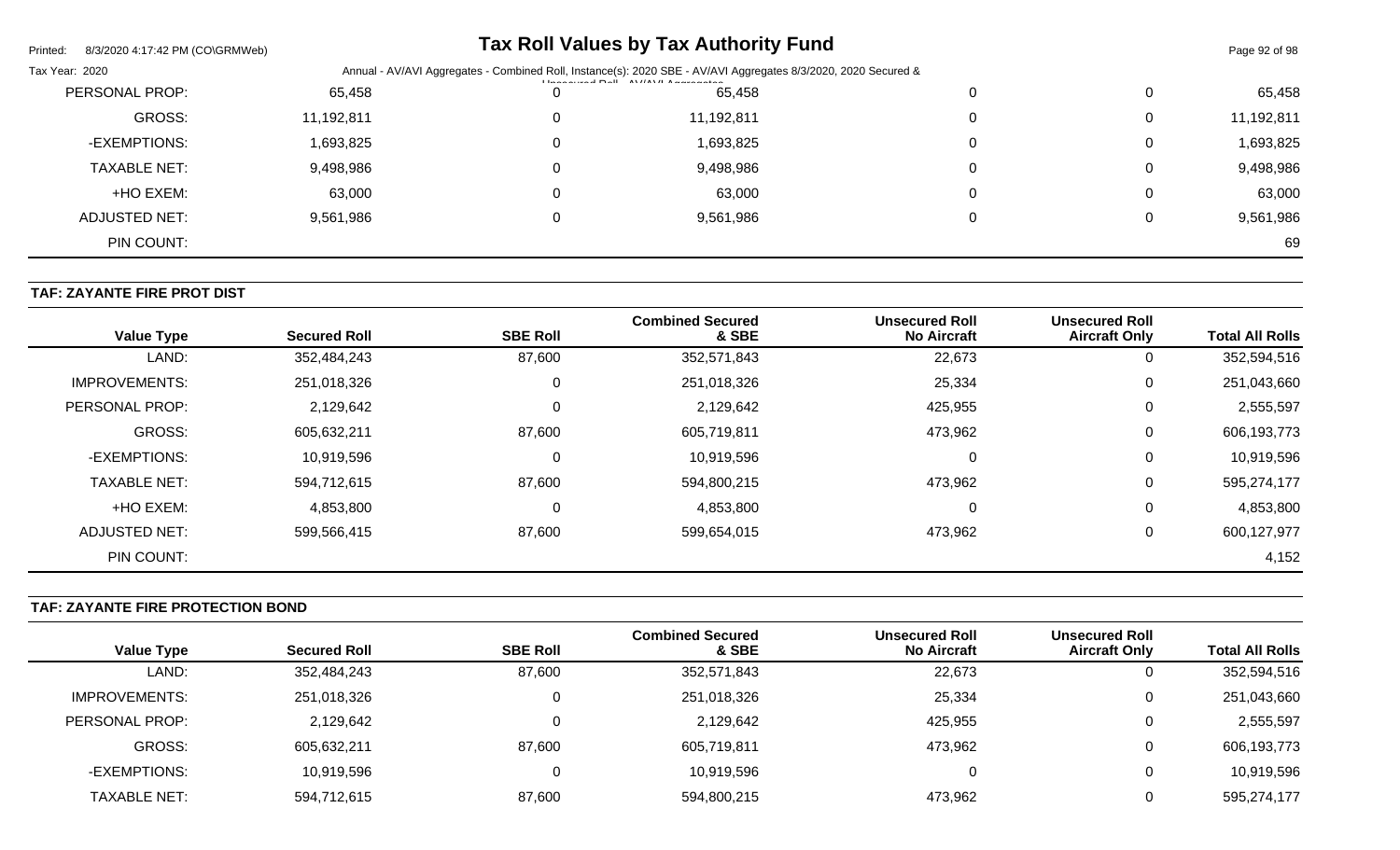| 8/3/2020 4:17:42 PM (CO\GRMWeb)<br>Printed: |                                                                                                                           |        | Tax Roll Values by Tax Authority Fund |         |  | Page 93 of 98 |
|---------------------------------------------|---------------------------------------------------------------------------------------------------------------------------|--------|---------------------------------------|---------|--|---------------|
| Tax Year: 2020                              | Annual - AV/AVI Aggregates - Combined Roll, Instance(s): 2020 SBE - AV/AVI Aggregates 8/3/2020, 2020 Secured &<br>$L = 2$ |        |                                       |         |  |               |
| +HO EXEM:                                   | 4,853,800                                                                                                                 |        | 4,853,800                             |         |  | 4,853,800     |
| <b>ADJUSTED NET:</b>                        | 599,566,415                                                                                                               | 87,600 | 599,654,015                           | 473,962 |  | 600,127,977   |
| PIN COUNT:                                  |                                                                                                                           |        |                                       |         |  | 4,152         |
|                                             |                                                                                                                           |        |                                       |         |  |               |

## **TIF: CAPITOLA RDA**

| <b>Value Type</b>     | <b>Secured Roll</b> | <b>SBE Roll</b> | <b>Combined Secured</b><br>& SBE | <b>Unsecured Roll</b><br><b>No Aircraft</b> | <b>Unsecured Roll</b><br><b>Aircraft Only</b> | <b>Total All Rolls</b> |
|-----------------------|---------------------|-----------------|----------------------------------|---------------------------------------------|-----------------------------------------------|------------------------|
| LAND:                 | 178,401,847         | 110,892         | 178,512,739                      |                                             | 0                                             | 178,512,739            |
| IMPROVEMENTS:         | 174,633,923         | 0               | 174,633,923                      | 20,674,039                                  | $\overline{0}$                                | 195,307,962            |
| <b>PERSONAL PROP:</b> | 1,942,406           | 0               | 1,942,406                        | 15,550,488                                  | 0                                             | 17,492,894             |
| <b>GROSS:</b>         | 354,978,176         | 110,892         | 355,089,068                      | 36,224,527                                  | 0                                             | 391,313,595            |
| -EXEMPTIONS:          | 4,756,477           | 0               | 4,756,477                        | 1,225,553                                   | 0                                             | 5,982,030              |
| <b>TAXABLE NET:</b>   | 350,221,699         | 110,892         | 350,332,591                      | 34,998,974                                  | 0                                             | 385,331,565            |
| +HO EXEM:             | 420,000             | 0               | 420,000                          | 5,932                                       | 0                                             | 425,932                |
| ADJUSTED NET:         | 350,641,699         | 110,892         | 350,752,591                      | 35,004,906                                  | 0                                             | 385,757,497            |
| PIN COUNT:            |                     |                 |                                  |                                             |                                               | 418                    |

# **TIF: LIVE OAK RDA**

|                      |                     |                 | <b>Combined Secured</b> | <b>Unsecured Roll</b> | <b>Unsecured Roll</b> |                        |
|----------------------|---------------------|-----------------|-------------------------|-----------------------|-----------------------|------------------------|
| <b>Value Type</b>    | <b>Secured Roll</b> | <b>SBE Roll</b> | & SBE                   | <b>No Aircraft</b>    | <b>Aircraft Only</b>  | <b>Total All Rolls</b> |
| LAND:                | 4,057,534,404       | 0               | 4,057,534,404           | 3,614,247             | 0                     | 4,061,148,651          |
| <b>IMPROVEMENTS:</b> | 2,858,232,510       | 0               | 2,858,232,510           | 42,657,486            | 0                     | 2,900,889,996          |
| PERSONAL PROP:       | 91,262,069          | $\mathbf 0$     | 91,262,069              | 62,215,429            | 0                     | 153,477,498            |
| <b>GROSS:</b>        | 7,007,028,983       | $\Omega$        | 7,007,028,983           | 108,487,162           | 0                     | 7,115,516,145          |
| -EXEMPTIONS:         | 390,775,991         | 0               | 390,775,991             | 20,844,948            | 0                     | 411,620,939            |
| <b>TAXABLE NET:</b>  | 6,616,252,992       | 0               | 6,616,252,992           | 87,642,214            | 0                     | 6,703,895,206          |
| +HO EXEM:            | 36,877,713          | $\Omega$        | 36,877,713              | 13,208                | 0                     | 36,890,921             |
| ADJUSTED NET:        | 6,653,130,705       | 0               | 6,653,130,705           | 87,655,422            | 0                     | 6,740,786,127          |
| PIN COUNT:           |                     |                 |                         |                       |                       | 14,205                 |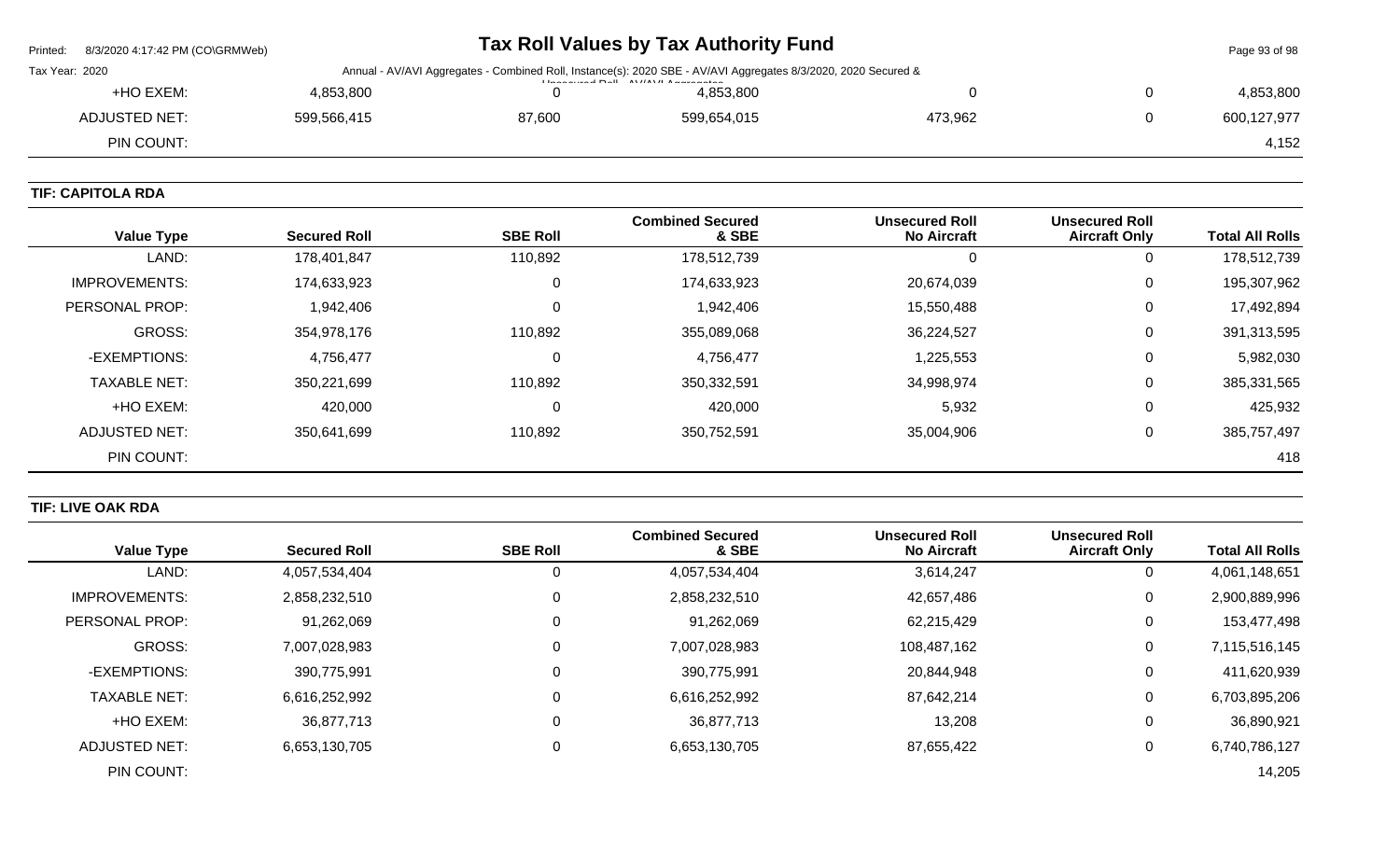Tax Year: 2020 **Annual - AV/AVI Aggregates - Combined Roll**, Instance(s): 2020 SBE - AV/AVI Aggregates 8/3/2020, 2020 Secured &

Unsecured Roll - AV/AVI Aggregates

### **TIF: Santa Cruz North Mall 1991 RDA**

| <b>Value Type</b>    | <b>Secured Roll</b> | <b>SBE Roll</b> | <b>Combined Secured</b><br>& SBE | <b>Unsecured Roll</b><br><b>No Aircraft</b> | <b>Unsecured Roll</b><br><b>Aircraft Only</b> | <b>Total All Rolls</b> |
|----------------------|---------------------|-----------------|----------------------------------|---------------------------------------------|-----------------------------------------------|------------------------|
| LAND:                | 3,692,429           | 0               | 3,692,429                        |                                             | 0                                             | 3,692,429              |
| <b>IMPROVEMENTS:</b> | 10,117,024          | 0               | 10,117,024                       | 797,155                                     | 0                                             | 10,914,179             |
| PERSONAL PROP:       | 50,000              | 0               | 50,000                           | 579,686                                     | 0                                             | 629,686                |
| GROSS:               | 13,859,453          | 0               | 13,859,453                       | 1,376,841                                   | 0                                             | 15,236,294             |
| TAXABLE NET:         | 13,859,453          | 0               | 13,859,453                       | 1,376,841                                   | 0                                             | 15,236,294             |
| ADJUSTED NET:        | 13,859,453          | 0               | 13,859,453                       | 1,376,841                                   | 0                                             | 15,236,294             |
| PIN COUNT:           |                     |                 |                                  |                                             |                                               | 28                     |

#### **TIF: Santa Cruz North Mall RDA**

|                      |                     |                 | <b>Combined Secured</b> | <b>Unsecured Roll</b> | <b>Unsecured Roll</b> |                        |
|----------------------|---------------------|-----------------|-------------------------|-----------------------|-----------------------|------------------------|
| <b>Value Type</b>    | <b>Secured Roll</b> | <b>SBE Roll</b> | & SBE                   | <b>No Aircraft</b>    | <b>Aircraft Only</b>  | <b>Total All Rolls</b> |
| LAND:                | 52,796,344          |                 | 52,796,344              | 187,394               | U                     | 52,983,738             |
| <b>IMPROVEMENTS:</b> | 131,154,093         | 0               | 131,154,093             | 26,133,932            | 0                     | 157,288,025            |
| PERSONAL PROP:       | 224,963             | 0               | 224,963                 | 14,335,294            | 0                     | 14,560,257             |
| GROSS:               | 184,175,400         |                 | 184,175,400             | 40,656,620            | 0                     | 224,832,020            |
| -EXEMPTIONS:         | 5,110,060           |                 | 5,110,060               | 178,284               | 0                     | 5,288,344              |
| <b>TAXABLE NET:</b>  | 179,065,340         | 0               | 179,065,340             | 40,478,336            | 0                     | 219,543,676            |
| ADJUSTED NET:        | 179,065,340         | 0               | 179,065,340             | 40,478,336            | 0                     | 219,543,676            |
| PIN COUNT:           |                     |                 |                         |                       |                       | 333                    |

### **TIF: Santa Cruz SL River 1991 RDA**

| <b>Value Type</b>    | <b>Secured Roll</b> | <b>SBE Roll</b> | <b>Combined Secured</b><br>& SBE | <b>Unsecured Roll</b><br><b>No Aircraft</b> | <b>Unsecured Roll</b><br><b>Aircraft Only</b> | <b>Total All Rolls</b> |
|----------------------|---------------------|-----------------|----------------------------------|---------------------------------------------|-----------------------------------------------|------------------------|
| ∟AND:                | 612,398,401         |                 | 612,398,401                      | 4,884,768                                   |                                               | 617,283,169            |
| <b>IMPROVEMENTS:</b> | 674,840,035         |                 | 674,840,035                      | 52,335,117                                  |                                               | 727,175,152            |
| PERSONAL PROP:       | 37,531,677          |                 | 37,531,677                       | 91,877,487                                  |                                               | 129,409,164            |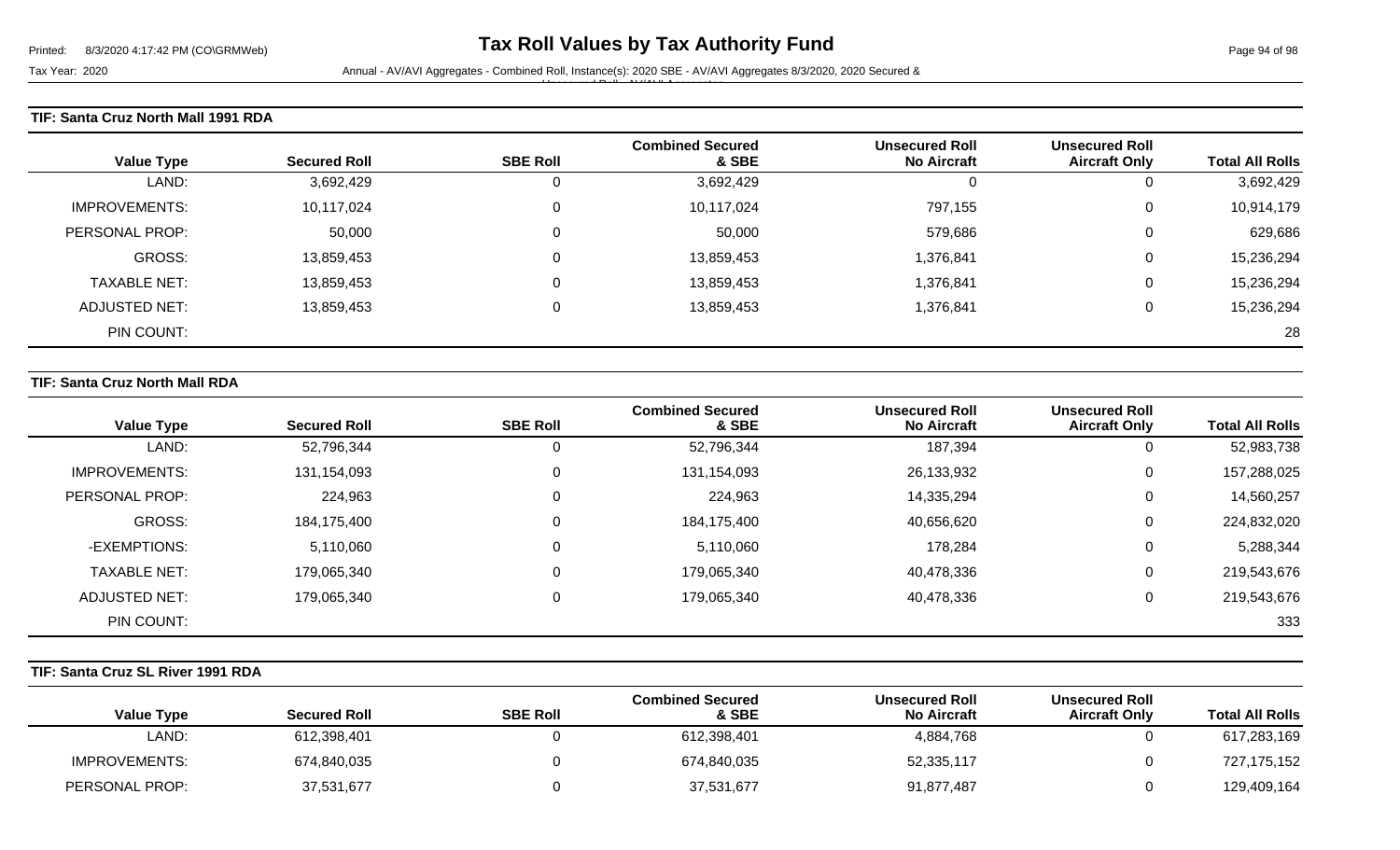| Printed:       | 8/3/2020 4:17:42 PM (CO\GRMWeb) |                                                                                                                |   | Tax Roll Values by Tax Authority Fund                                                                                                                                                                                                                                                                                                                                                       |             |   | Page 95 of 98 |
|----------------|---------------------------------|----------------------------------------------------------------------------------------------------------------|---|---------------------------------------------------------------------------------------------------------------------------------------------------------------------------------------------------------------------------------------------------------------------------------------------------------------------------------------------------------------------------------------------|-------------|---|---------------|
| Tax Year: 2020 |                                 | Annual - AV/AVI Aggregates - Combined Roll, Instance(s): 2020 SBE - AV/AVI Aggregates 8/3/2020, 2020 Secured & |   |                                                                                                                                                                                                                                                                                                                                                                                             |             |   |               |
|                | GROSS:                          | 1,324,770,113                                                                                                  | 0 | $\left  \frac{1}{2} \right $ and $\left  \frac{1}{2} \right $ and $\left  \frac{1}{2} \right $ and $\left  \frac{1}{2} \right $ and $\left  \frac{1}{2} \right $ and $\left  \frac{1}{2} \right $ and $\left  \frac{1}{2} \right $ and $\left  \frac{1}{2} \right $ and $\left  \frac{1}{2} \right $ and $\left  \frac{1}{2} \right $ and $\left  \frac{1}{2} \right $ and<br>1,324,770,113 | 149,097,372 | 0 | 1,473,867,485 |
|                | -EXEMPTIONS:                    | 54,327,279                                                                                                     | 0 | 54,327,279                                                                                                                                                                                                                                                                                                                                                                                  | 13,107,877  | 0 | 67,435,156    |
|                | <b>TAXABLE NET:</b>             | 1,270,442,834                                                                                                  | 0 | 1,270,442,834                                                                                                                                                                                                                                                                                                                                                                               | 135,989,495 | 0 | 1,406,432,329 |
|                | +HO EXEM:                       | 592,200                                                                                                        | 0 | 592,200                                                                                                                                                                                                                                                                                                                                                                                     |             | 0 | 592,200       |
|                | ADJUSTED NET:                   | 1,271,035,034                                                                                                  | 0 | 1,271,035,034                                                                                                                                                                                                                                                                                                                                                                               | 135,989,495 | 0 | 1,407,024,529 |
|                | PIN COUNT:                      |                                                                                                                |   |                                                                                                                                                                                                                                                                                                                                                                                             |             |   | 2,171         |

# **TIF: Santa Cruz SL River Amendment RDA**

| <b>Value Type</b>    | <b>Secured Roll</b> | <b>SBE Roll</b> | <b>Combined Secured</b><br>& SBE | <b>Unsecured Roll</b><br><b>No Aircraft</b> | <b>Unsecured Roll</b><br><b>Aircraft Only</b> | <b>Total All Rolls</b> |
|----------------------|---------------------|-----------------|----------------------------------|---------------------------------------------|-----------------------------------------------|------------------------|
| LAND:                | 112,418,667         | 0               | 112,418,667                      | υ                                           | U                                             | 112,418,667            |
| <b>IMPROVEMENTS:</b> | 113,222,534         | 0               | 113,222,534                      | 54,189                                      | 0                                             | 113,276,723            |
| PERSONAL PROP:       | 355,312             | 0               | 355,312                          | 195,807                                     | 0                                             | 551,119                |
| <b>GROSS:</b>        | 225,996,513         | 0               | 225,996,513                      | 249,996                                     | 0                                             | 226,246,509            |
| -EXEMPTIONS:         | 11,061,094          | 0               | 11,061,094                       | 0                                           | $\mathbf 0$                                   | 11,061,094             |
| <b>TAXABLE NET:</b>  | 214,935,419         | 0               | 214,935,419                      | 249,996                                     | $\mathbf 0$                                   | 215,185,415            |
| +HO EXEM:            | 669,200             | 0               | 669,200                          | 0                                           | $\mathbf 0$                                   | 669,200                |
| <b>ADJUSTED NET:</b> | 215,604,619         | 0               | 215,604,619                      | 249,996                                     | 0                                             | 215,854,615            |
| PIN COUNT:           |                     |                 |                                  |                                             |                                               | 352                    |

# **TIF: Santa Cruz SL River RDA**

|                        | <b>Unsecured Roll</b> | <b>Unsecured Roll</b> | <b>Combined Secured</b> |                 |                     |                      |
|------------------------|-----------------------|-----------------------|-------------------------|-----------------|---------------------|----------------------|
| <b>Total All Rolls</b> | <b>Aircraft Only</b>  | <b>No Aircraft</b>    | & SBE                   | <b>SBE Roll</b> | <b>Secured Roll</b> | <b>Value Type</b>    |
| 425,661,419            |                       | 6,170,415             | 419,491,004             | 0               | 419,491,004         | LAND:                |
| 442,045,381            |                       | 27,845,763            | 414,199,618             | 0               | 414,199,618         | <b>IMPROVEMENTS:</b> |
| 13,407,669             |                       | 11,321,092            | 2,086,577               | 0               | 2,086,577           | PERSONAL PROP:       |
| 881,114,469            |                       | 45,337,270            | 835,777,199             | 0               | 835,777,199         | GROSS:               |
| 74,984,690             |                       | 20,116,977            | 54,867,713              | 0               | 54,867,713          | -EXEMPTIONS:         |
| 806,129,779            |                       | 25,220,293            | 780,909,486             | 0               | 780,909,486         | <b>TAXABLE NET:</b>  |
| 2,167,200              |                       |                       | 2,167,200               |                 | 2,167,200           | +HO EXEM:            |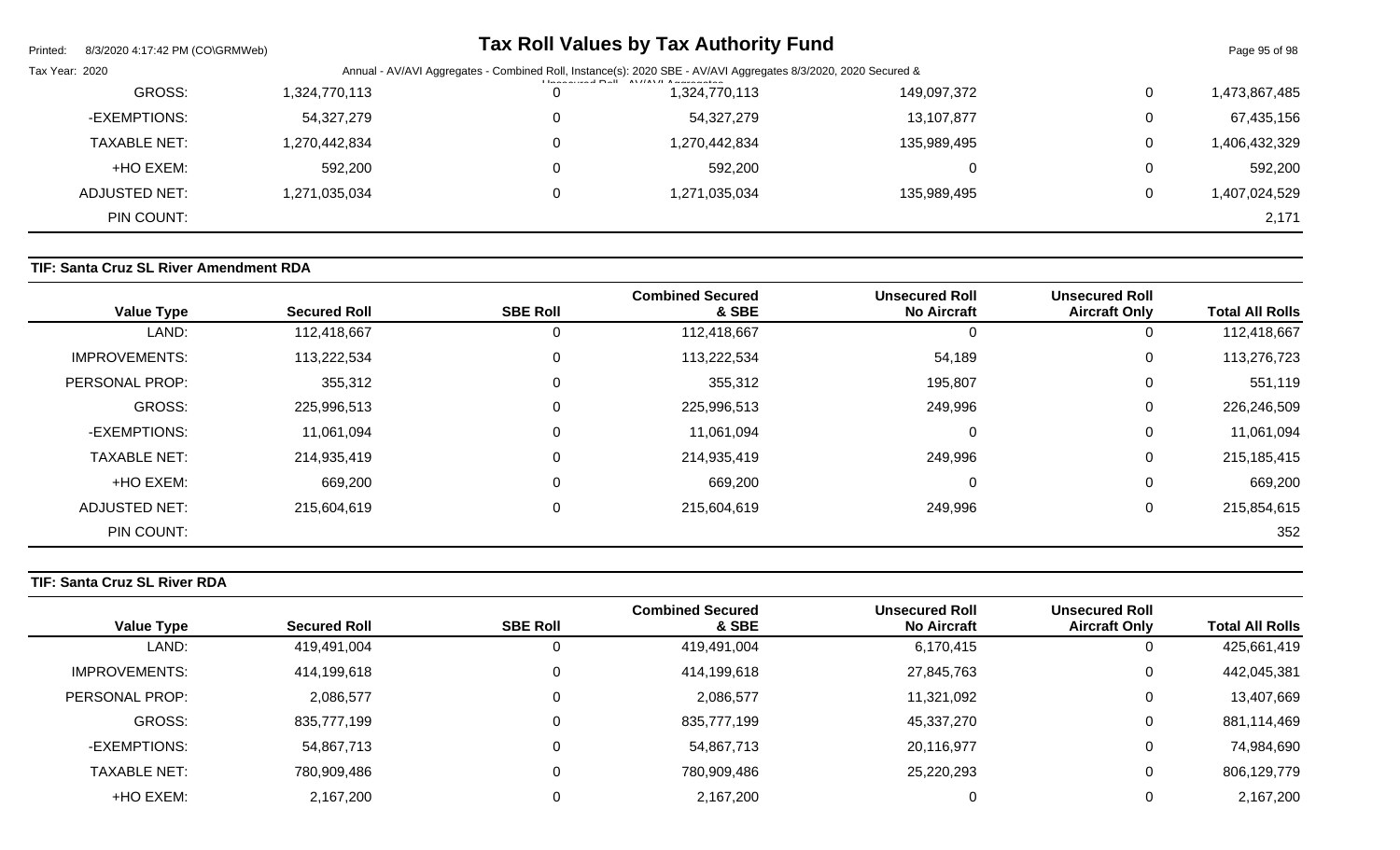|                | Printed: 8/3/2020 4:17:42 PM (CO\GRMWeb) |             |                                                                                                                                                                         | Page 96 of 98 |            |  |             |  |
|----------------|------------------------------------------|-------------|-------------------------------------------------------------------------------------------------------------------------------------------------------------------------|---------------|------------|--|-------------|--|
| Tax Year: 2020 |                                          |             | Annual - AV/AVI Aggregates - Combined Roll, Instance(s): 2020 SBE - AV/AVI Aggregates 8/3/2020, 2020 Secured &<br><b>I la a a consul Dall AV/AV/LA</b> a a segurithment |               |            |  |             |  |
|                | ADJUSTED NET:                            | 783.076.686 |                                                                                                                                                                         | 783.076.686   | 25,220,293 |  | 808,296,979 |  |
|                | PIN COUNT:                               |             |                                                                                                                                                                         |               |            |  | .716        |  |
|                |                                          |             |                                                                                                                                                                         |               |            |  |             |  |

### **TIF: SCOTTS VALLEY RDA**

 $\overline{\phantom{0}}$ 

| <b>Value Type</b>    | <b>Secured Roll</b> | <b>SBE Roll</b> | <b>Combined Secured</b><br>& SBE | <b>Unsecured Roll</b><br><b>No Aircraft</b> | <b>Unsecured Roll</b><br><b>Aircraft Only</b> | <b>Total All Rolls</b> |
|----------------------|---------------------|-----------------|----------------------------------|---------------------------------------------|-----------------------------------------------|------------------------|
| LAND:                | 642,341,950         |                 | 642,341,950                      | 336,423                                     | 0                                             | 642,678,373            |
| <b>IMPROVEMENTS:</b> | 595,490,650         | 0               | 595,490,650                      | 35,955,992                                  | 0                                             | 631,446,642            |
| PERSONAL PROP:       | 2,362,349           |                 | 2,362,349                        | 59,191,907                                  | 0                                             | 61,554,256             |
| <b>GROSS:</b>        | 1,240,194,949       | $\Omega$        | 1,240,194,949                    | 95,484,322                                  | 0                                             | 1,335,679,271          |
| -EXEMPTIONS:         | 22,295,123          |                 | 22,295,123                       | 2,166,882                                   | 0                                             | 24,462,005             |
| <b>TAXABLE NET:</b>  | 1,217,899,826       |                 | 1,217,899,826                    | 93,317,440                                  | 0                                             | 1,311,217,266          |
| +HO EXEM:            | 4,524,157           |                 | 4,524,157                        | $\Omega$                                    | 0                                             | 4,524,157              |
| <b>ADJUSTED NET:</b> | 1,222,423,983       |                 | 1,222,423,983                    | 93,317,440                                  | 0                                             | 1,315,741,423          |
| PIN COUNT:           |                     |                 |                                  |                                             |                                               | 2,319                  |

# **TIF: WATSONVILLE RDA 2000 AMENDMENT**

|                      |                     |                 | <b>Combined Secured</b> | <b>Unsecured Roll</b> | <b>Unsecured Roll</b> |                        |
|----------------------|---------------------|-----------------|-------------------------|-----------------------|-----------------------|------------------------|
| <b>Value Type</b>    | <b>Secured Roll</b> | <b>SBE Roll</b> | & SBE                   | <b>No Aircraft</b>    | <b>Aircraft Only</b>  | <b>Total All Rolls</b> |
| LAND:                | 475,848,522         | 0               | 475,848,522             | 3,668,293             | υ                     | 479,516,815            |
| <b>IMPROVEMENTS:</b> | 574,997,970         | 0               | 574,997,970             | 43,660,699            |                       | 618,658,669            |
| PERSONAL PROP:       | 7,967,782           | 0               | 7,967,782               | 48,026,058            | 31,827,686            | 87,821,526             |
| <b>GROSS:</b>        | 1,058,814,274       | 0               | 1,058,814,274           | 95,355,050            | 31,827,686            | 1,185,997,010          |
| -EXEMPTIONS:         | 52,497,832          | 0               | 52,497,832              | 2,455,773             | 665,061               | 55,618,666             |
| <b>TAXABLE NET:</b>  | 1,006,316,442       | 0               | 1,006,316,442           | 92,899,277            | 31,162,625            | 1,130,378,344          |
| +HO EXEM:            | 3,035,200           | 0               | 3,035,200               |                       |                       | 3,035,200              |
| <b>ADJUSTED NET:</b> | 1,009,351,642       | 0               | 1,009,351,642           | 92,899,277            | 31,162,625            | 1,133,413,544          |
| PIN COUNT:           |                     |                 |                         |                       |                       | 3,211                  |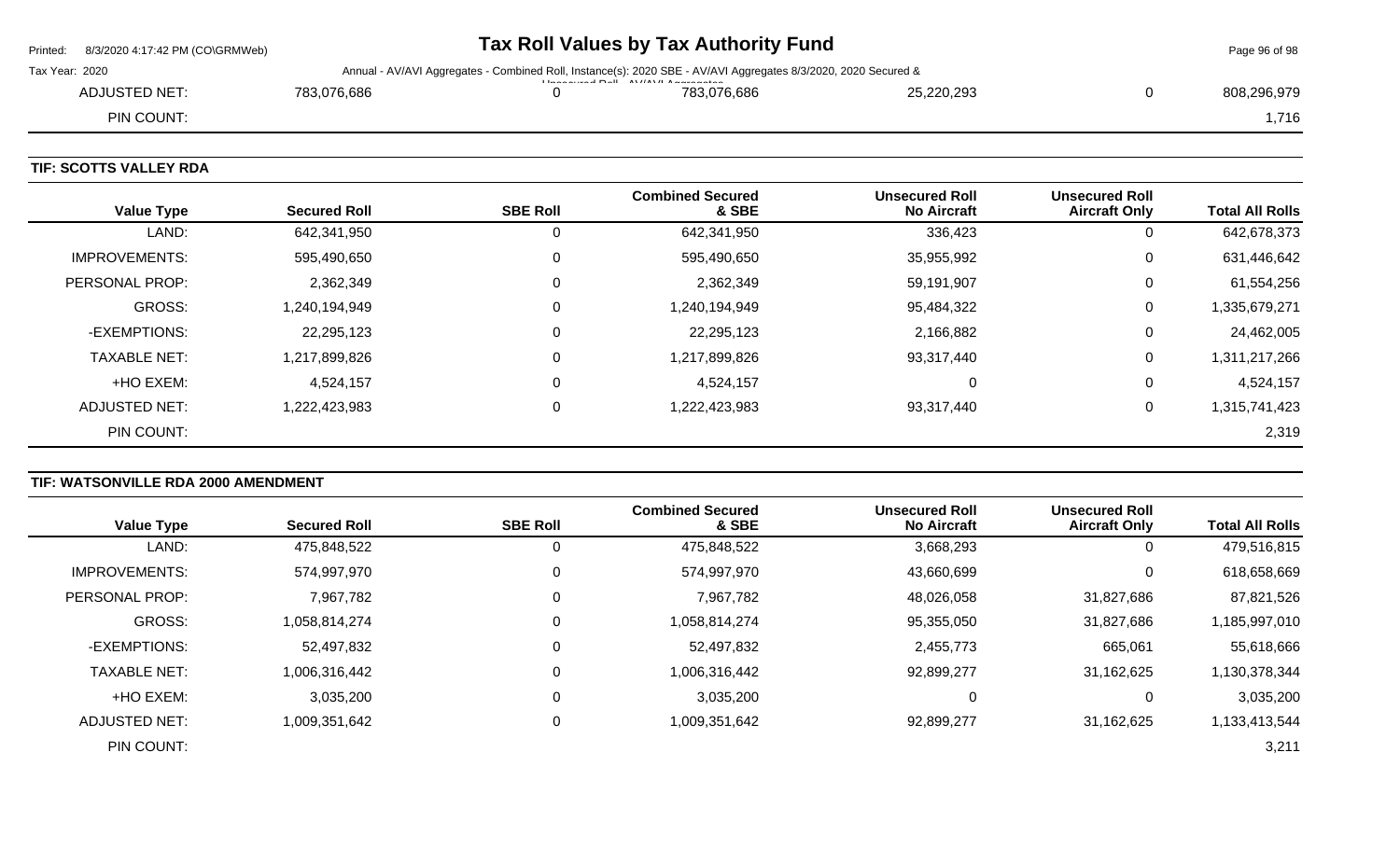Tax Year: 2020 **Annual - AV/AVI Aggregates - Combined Roll**, Instance(s): 2020 SBE - AV/AVI Aggregates 8/3/2020, 2020 Secured & Unsecured Roll - AV/AVI Aggregates

### **TIF: WATSONVILLE RDA CENTRAL 1998 ANNEXATION**

| <b>Value Type</b>    | <b>Secured Roll</b> | <b>SBE Roll</b> | <b>Combined Secured</b><br>& SBE | <b>Unsecured Roll</b><br><b>No Aircraft</b> | <b>Unsecured Roll</b><br><b>Aircraft Only</b> | <b>Total All Rolls</b> |
|----------------------|---------------------|-----------------|----------------------------------|---------------------------------------------|-----------------------------------------------|------------------------|
| LAND:                | 6,676,693           | υ               | 6,676,693                        | 0                                           | 0                                             | 6,676,693              |
| <b>IMPROVEMENTS:</b> | 15,848,654          | U               | 15,848,654                       | 33,763                                      | 0                                             | 15,882,417             |
| PERSONAL PROP:       | 2,063,204           | 0               | 2,063,204                        | 180,688                                     | 0                                             | 2,243,892              |
| <b>GROSS:</b>        | 24,588,551          | U               | 24,588,551                       | 214,451                                     | 0                                             | 24,803,002             |
| -EXEMPTIONS:         | 5,120,620           | υ               | 5,120,620                        | 0                                           | 0                                             | 5,120,620              |
| <b>TAXABLE NET:</b>  | 19,467,931          | 0               | 19,467,931                       | 214,451                                     | 0                                             | 19,682,382             |
| <b>ADJUSTED NET:</b> | 19,467,931          | υ               | 19,467,931                       | 214,451                                     | 0                                             | 19,682,382             |
| PIN COUNT:           |                     |                 |                                  |                                             |                                               | 25                     |

#### **TIF: WATSONVILLE RDA WESTSIDE 1998 ANNEXATION**

| <b>Value Type</b>     | <b>Secured Roll</b> | <b>SBE Roll</b> | <b>Combined Secured</b><br>& SBE | <b>Unsecured Roll</b><br><b>No Aircraft</b> | <b>Unsecured Roll</b><br><b>Aircraft Only</b> | <b>Total All Rolls</b> |
|-----------------------|---------------------|-----------------|----------------------------------|---------------------------------------------|-----------------------------------------------|------------------------|
| LAND:                 | 39,196,331          | 0               | 39,196,331                       |                                             | 0                                             | 39,196,331             |
| <b>IMPROVEMENTS:</b>  | 41,110,938          | 0               | 41,110,938                       | 2,145,985                                   | 0                                             | 43,256,923             |
| <b>PERSONAL PROP:</b> | 467,953             | 0               | 467,953                          | 16,675,475                                  | 0                                             | 17,143,428             |
| <b>GROSS:</b>         | 80,775,222          | 0               | 80,775,222                       | 18,821,460                                  | 0                                             | 99,596,682             |
| -EXEMPTIONS:          | 8,944,456           | 0               | 8,944,456                        |                                             | 0                                             | 8,944,456              |
| <b>TAXABLE NET:</b>   | 71,830,766          | 0               | 71,830,766                       | 18,821,460                                  | 0                                             | 90,652,226             |
| +HO EXEM:             | 14,000              | 0               | 14,000                           |                                             | 0                                             | 14,000                 |
| <b>ADJUSTED NET:</b>  | 71,844,766          | 0               | 71,844,766                       | 18,821,460                                  | 0                                             | 90,666,226             |
| PIN COUNT:            |                     |                 |                                  |                                             |                                               | 153                    |

**TIF: WATSONVILLE RDA-CENTRAL** 

| <b>Value Type</b> | . Roll      | <b>SBE Roll</b> | l Secured<br>Comb<br><b>SBE</b> | <b>Unsecured Roll</b><br>No Aircraft | <b>Unsecured Roll</b><br>Aircraft Onlv | <b>All Rolls</b><br>. otal |
|-------------------|-------------|-----------------|---------------------------------|--------------------------------------|----------------------------------------|----------------------------|
| <b>AND</b>        | . .856<br>. |                 | $\Omega$<br>,,851               | 245,215                              |                                        | 02.207.07<br>83.387.U7     |